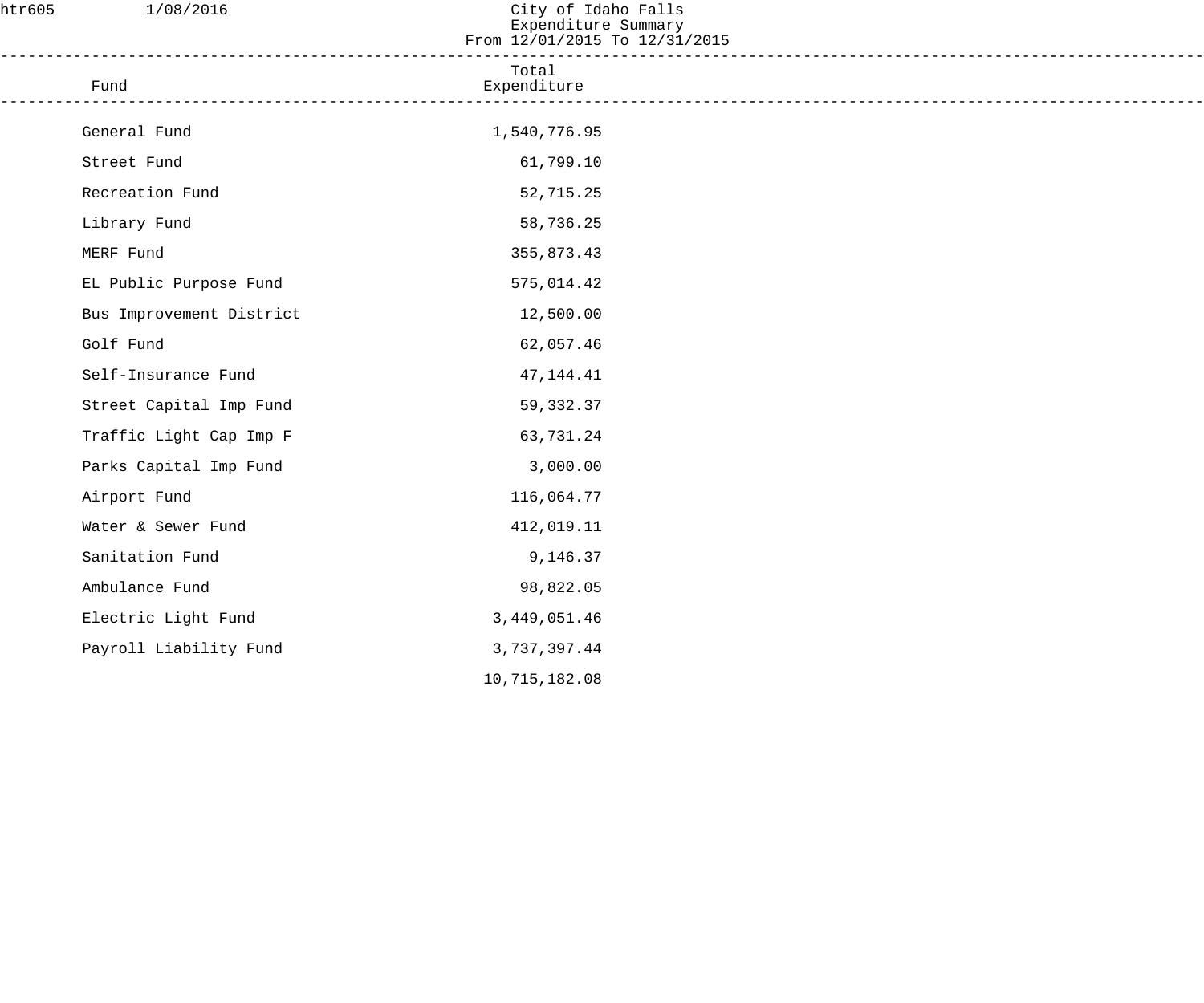## Htr603 1/08/16 City Of Idaho Falls Page 1 OPERATING EXPENSES PAID From 12/01/2015 To 12/31/2015

| Check<br>Number | Vendor<br>Name                           |           | Description             |     | Fund                 |
|-----------------|------------------------------------------|-----------|-------------------------|-----|----------------------|
|                 |                                          |           |                         |     |                      |
| 0039512         | IDAHO FALLS (UTILITY), CITY OF 66,618.37 |           | BOOK 97 FOR 11/2015     |     | 001 Non Departmental |
| 0039512         | IDAHO FALLS (UTILITY), CITY OF           | 27.54     | BOOK 97 FOR 11/2015     |     | 001 Parks            |
| 0039512         | IDAHO FALLS (UTILITY), CITY OF           | 193.92    | BOOK 97 FOR 11/2015     |     | 001 Cemeteries       |
| 0039512         | IDAHO FALLS (UTILITY), CITY OF           | 4,007.10  | BOOK 97 FOR 11/2015     |     | 010 Streets          |
| 0039512         | IDAHO FALLS (UTILITY), CITY OF           | 6,525.34  | BOOK 97 FOR 11/2015     |     | 060 Airport          |
| 0039512         | IDAHO FALLS (UTILITY), CITY OF           | 1,016.05  | BOOK 97 FOR 11/2015     |     | 061 Water            |
| 0039512         | IDAHO FALLS (UTILITY), CITY OF           | 38,239.44 | BOOK 97 FOR 11/2015     |     | 061 Water            |
| 0039512         | IDAHO FALLS (UTILITY), CITY OF           | 302.41    | BOOK 97 FOR 11/2015     |     | 061 Sewer            |
| 0039512         | IDAHO FALLS (UTILITY), CITY OF           | 14,946.70 | BOOK 97 FOR 11/2015     |     | 061 Sewer            |
| 0039512         | IDAHO FALLS (UTILITY), CITY OF           | 2,383.51  | BOOK 97 FOR 11/2015     |     | 061 Sewer            |
| 0039512         | IDAHO FALLS (UTILITY), CITY OF           | 6, 166.75 | BOOK 97 FOR 11/2015     |     | 061 Sewer            |
| 0039512         | IDAHO FALLS (UTILITY), CITY OF           | 1,947.64  | BOOK 97 FOR 11/2015     |     | 064 Electric         |
| 0039512         | IDAHO FALLS (UTILITY), CITY OF           | 5,326.80  | BOOK 97 FOR 11/2015     |     | 064 Electric         |
| 0039512         | IDAHO FALLS (UTILITY), CITY OF           | 1,125.16  | BOOK 97 FOR 11/2015     | 062 | Sanitation           |
| 0039512         | IDAHO FALLS (UTILITY), CITY OF           | 6,222.92  | BOOK 97 FOR 11/2015     |     | 011 Recreation       |
| 0039512         | IDAHO FALLS (UTILITY), CITY OF           | 4,145.42  | BOOK 97 FOR 11/2015     |     | 012 Library          |
| 0039512         | IDAHO FALLS (UTILITY), CITY OF           | 331.89    | BOOK 97 FOR 11/2015     |     | 018 Golf Courses     |
| 0039512         | IDAHO FALLS (UTILITY), CITY OF           | 1,203.60  | BOOK 97 FOR 11/2015     | 018 | Golf Courses         |
| 0039512         | IDAHO FALLS (UTILITY), CITY OF           | 1,616.03  | BOOK 97 FOR 11/2015     | 018 | Golf Courses         |
| 0039512         | IDAHO FALLS (UTILITY), CITY OF           | 685.20    | BOOK 97 FOR 11/2015     | 018 | Golf Courses         |
| 0039512         | IDAHO FALLS (UTILITY), CITY OF           | 1,698.72  | BOOK 97 FOR 11/2015     | 018 | Golf Courses         |
| 0039513         | GARY OLSON                               | 726.00    | G OLSON + 1 ADVANCE     | 001 |                      |
| 0039514         | JED LEWIS                                | 60.00     | J LEWIS ADVANCE         | 001 |                      |
| 0039515         | AHIMTA                                   | 395.00    | HANNEMAN REGISTRATION   | 001 |                      |
| 0039516         | DAVE HANNEMAN                            | 913.00    | D HANNEMAN ADVANCE      | 001 |                      |
| 0039517         | WID RITCHIE                              | 12.50     | W RITCHIE REIMBURSEMENT | 001 |                      |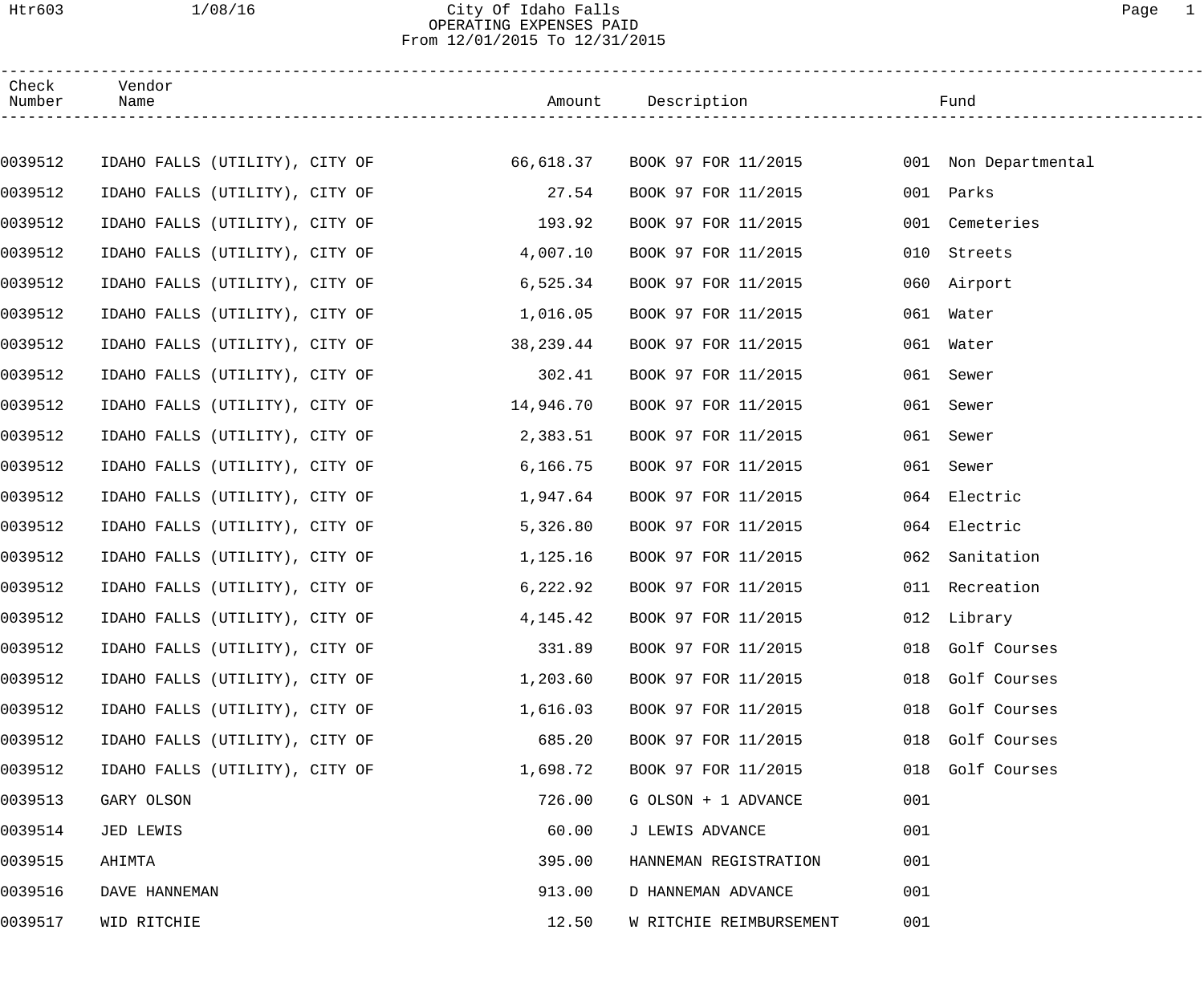# Htr603 1/08/16 City Of Idaho Falls Page 2 OPERATING EXPENSES PAID From 12/01/2015 To 12/31/2015

| Check<br>Number | Vendor<br>Name                   |            |                           | Fund                    |
|-----------------|----------------------------------|------------|---------------------------|-------------------------|
|                 |                                  |            |                           |                         |
| 0039518         | MARK MCBRIDE                     | 11.65      | MCBRIDE + 2 REIMBURSEMENT | 001                     |
| 0039519         | PAUL RADFORD                     | 149.99     | LUNCH CIVIL SERVICE TEST  | 001<br>Non Departmental |
| 0039520         | CITY OF IDAHO FALLS              | 710.00     | 2015 PARKS AND RECREATION | 001<br>Non Departmental |
| 0039521         | CITY OF IDAHO FALLS              | 210.00     | 2015 PW/GIS/ENGINEERING   | 001<br>Non Departmental |
| 0039522         | CITY OF IDAHO FALLS              | 160.00     | 2015 WATER DIVISION       | 001<br>Non Departmental |
| 0039523         | CITY OF IDAHO FALLS              | 210.00     | 2015 STREET DIVISION      | 001<br>Non Departmental |
| 0039524         | CITY OF IDAHO FALLS              | 355.00     | 2015 SEWER DIVISION       | 001<br>Non Departmental |
| 0039525         | CITY OF IDAHO FALLS              | 265.00     | 2015 SANITATION DIVISION  | Non Departmental<br>001 |
| 0039526         | BLUE CROSS OF IDAHO              | 771,824.21 | EMPLOYEE/CITY HEALTH INS  | 080                     |
| 0039527         | IDAHO NCPERS GROUP LIFE INS      | 1,408.00   | PERS LIFE INS C3361215    | 080                     |
| 0039527         | IDAHO NCPERS GROUP LIFE INS      | 64.00      | PERS LIFE INS F3361215    | 080                     |
| 0039528         | IDAHO FALLS CITY-PAYROLL         | 135,621.67 | FEDERAL WITHHOLDING       | 080                     |
| 0039528         | IDAHO FALLS CITY-PAYROLL         | 72,898.15  | FICA WITHHOLDING          | 080                     |
| 0039528         | IDAHO FALLS CITY-PAYROLL         | 72,898.15  | FICA W/H CITY SHARE       | 080                     |
| 0039528         | IDAHO FALLS CITY-PAYROLL         | 22,228.44  | MEDICAL WITHHOLDING       | 080                     |
| 0039528         | IDAHO FALLS CITY-PAYROLL         | 22,228.44  | MEDICAL W/H CITY SHARE    | 080                     |
| 0039529         | IDAHO STATE TAX COMMISSION       | 61,020.00  | STATE TAX WITHHELD        | 080                     |
| 0039530         | AMERICAN FUNDS SERVICE COMPANY   | 325.00     | 457 CONTRIBUTIONS         | 080                     |
| 0039531         | VARIABLE ANNUITY LIFE            | 26,903.30  | 457 CONTRIBUTIONS         | 080                     |
| 0039531         | VARIABLE ANNUITY LIFE            | 790.00     | 457 ROTH CONTRIBUTIONS    | 080                     |
| 0039532         | IDAHO FALLS CITY-PAYROLL         | 48,631.66  | WORKERS' COMPENSATION     | 080                     |
| 0039533         | AMERICAN INSURANCE SERVICE       | 2,341.95   | FSA CONTRIBUTIONS         | 080                     |
| 0039533         | AMERICAN INSURANCE SERVICE       | 140.00     | FSA MONTHLY FEE           | 080                     |
| 0039534         | DATAPATH FINANCIAL SERVICES, INC | 2,699.61   | HSA EMPLOYEE CONTRIBUTION | 080                     |
| 0039534         | DATAPATH FINANCIAL SERVICES, INC | 503.00     | HSA EMPLOYER CONTRIBUTION | 080                     |
| 0039535         | IDAHO FALLS CITY-PAYROLL         | 2,702.16   | POLICE VEHICLE BENEFIT    | 080                     |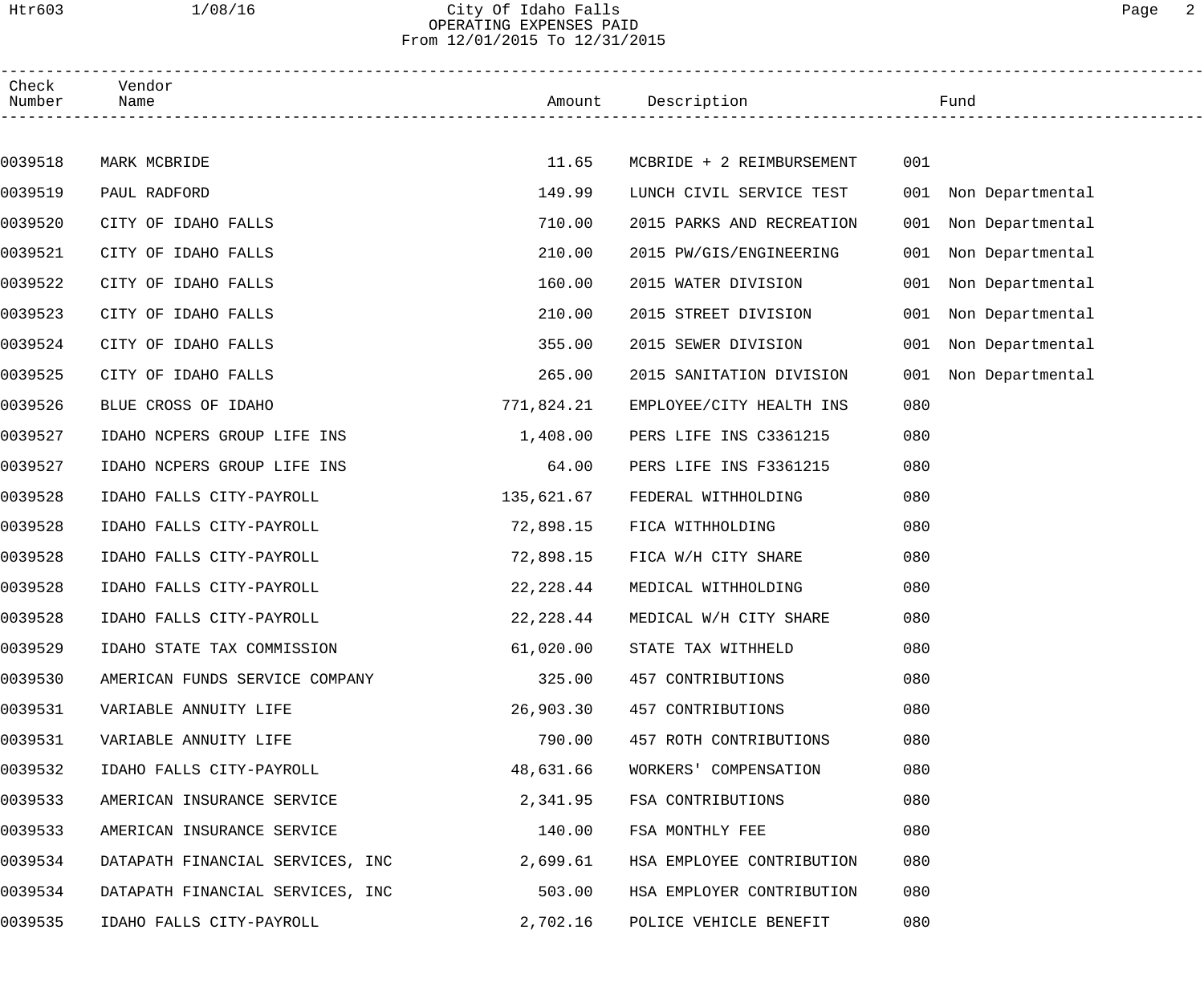# Htr603 1/08/16 City Of Idaho Falls Page 3 OPERATING EXPENSES PAID From 12/01/2015 To 12/31/2015

| Check<br>Number | Vendor<br>Name                |            | Amount Description                |     | Fund                 |
|-----------------|-------------------------------|------------|-----------------------------------|-----|----------------------|
|                 |                               |            |                                   |     |                      |
| 0039536         | SCENIC FALLS FEDERAL CREDIT   |            | 56,449.83 CREDIT UNION DEDUCTIONS | 080 |                      |
| 0039536         | SCENIC FALLS FEDERAL CREDIT   | 290.00     | MEA DUES                          | 080 |                      |
| 0039537         | UNITED WAY OF IDAHO FALLS     | 174.50     | UNITED WAY EMPLOYEE CONTR         | 080 |                      |
| 0039538         | U.S. POSTAL SERVICE           | 225.00     | FIRST CLASS PRESORT FEE           | 001 | Treasurer            |
| 0039539         | EASTERN IDAHO TECH COLLEGE    | 290.00     | TRAINING-PERSONNEL                |     | 064 Electric         |
| 0039539         | EASTERN IDAHO TECH COLLEGE    | 290.00     | TRAINING-PERSONNEL                |     | 064 Electric         |
| 0039540         | IDAHO FALLS CITY-PAYROLL      | 112,898.53 | PERS EMPLOYEE SHARE               | 080 |                      |
| 0039540         | IDAHO FALLS CITY-PAYROLL      | 192,417.64 | PERS CITY SHARE                   | 080 |                      |
| 0039540         | IDAHO FALLS CITY-PAYROLL      | 81,548.55  | PERS 401K/FIRE DEF 401K           | 080 |                      |
| 0039540         | IDAHO FALLS CITY-PAYROLL      | 3,569.91   | PERS CONTRIB PERSI LOAN           | 080 |                      |
| 0039541         | IDAHO FALLS CITY/PETTY CASH   | 1,526.55   | REIMBURSE PETTY CASH              | 001 |                      |
| 0039542         | IDAHO FALLS, CITY OF          | 150.00     | RETIREE GIFT K ANDERSON           |     | 001 Fire             |
| 0039543         | EICAP/EASTERN IDAHO COMMUNITY | 916.42     | UTILITY DONATIONS                 | 001 |                      |
| 0039544         | GRANDPA'S SOUTHERN BAR-B-Q    | 105.00     | BUILDING SUP/REPR/MAINT.          |     | 001 Police           |
| 0039545         | H-K CONTRACTORS, INC.         | 16,945.00  | OPTION AGREEMENT EASEMENT         |     | 064 Electric         |
| 0039546         | CITY OF IDAHO FALLS           | 30.00      | 2015 HUMAN RESOURCES              |     | 001 Non Departmental |
| 0039547         | WELLS FARGO BANK              | 10,337.48  | WELLS FARGO CREDIT CARD           | 001 |                      |
| 0039547         | WELLS FARGO BANK              | 10.03      | WELLS FARGO CREDIT CARD           |     | 001 Mayor            |
| 0039547         | WELLS FARGO BANK              | 730.00     | WELLS FARGO CREDIT CARD           |     | 001 Data Processing  |
| 0039547         | WELLS FARGO BANK              | 17.24      | WELLS FARGO CREDIT CARD           | 001 | Non Departmental     |
| 0039547         | WELLS FARGO BANK              | 88.64      | WELLS FARGO CREDIT CARD           | 001 | Non Departmental     |
| 0039547         | WELLS FARGO BANK              | 105.00     | WELLS FARGO CREDIT CARD           | 001 | Non Departmental     |
| 0039547         | WELLS FARGO BANK              | $784.00 -$ | WELLS FARGO CREDIT CARD           | 018 |                      |
| 0039547         | WELLS FARGO BANK              | 61.00      | WELLS FARGO CREDIT CARD           | 012 |                      |
| 0039548         | UAMPS                         | 247,049.66 | UAMPS POWER WIRE PAYMENT          | 064 |                      |
| 0039549         | IDAHO FALLS, CITY OF          | 150.00     | RETIREE GIFT C CLARK              |     | 001 Fire             |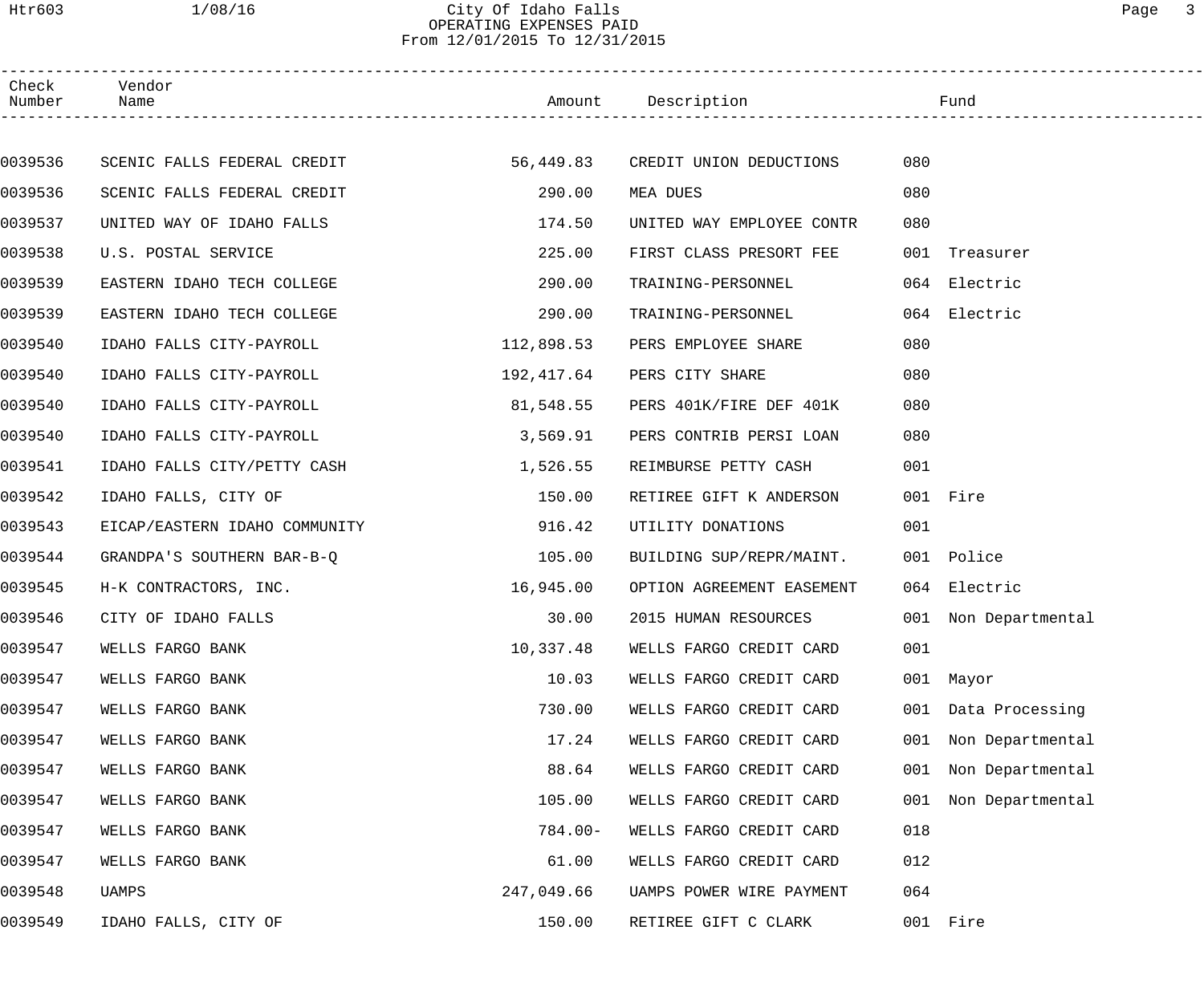#### Htr603 1/08/16 City Of Idaho Falls Page 4 OPERATING EXPENSES PAID From 12/01/2015 To 12/31/2015

| Check<br>Number | Vendor<br>Name                 |            | Amount Description        |     | Fund                 |  |
|-----------------|--------------------------------|------------|---------------------------|-----|----------------------|--|
|                 |                                |            |                           |     |                      |  |
| 0039550         | DELTA DENTAL PLAN OF IDAHO INC | 61,155.08  | EMPLOYEE/CITY DENTAL INS  | 080 |                      |  |
| 0039551         | ED MAROHN                      | 397.31     | E MAROHN REIMBURSEMENT    | 001 |                      |  |
| 0039552         | BRYAN GILLIHAN                 | 60.00      | GILLIHAN+1 REIMBURSEMENT  | 001 |                      |  |
| 0039553         | CITY OF IDAHO FALLS            | 690.00     | 2015 IDAHO FALLS POWER    |     | 001 Non Departmental |  |
| 0039554         | CITY OF IDAHO FALLS            | 130.00     | 2015 PLANNING & BUILDING  | 001 | Non Departmental     |  |
| 0039555         | CITY OF IDAHO FALLS            | 70.00      | 2015 LEGAL DEPARTMENT     | 001 | Non Departmental     |  |
| 0039556         | IDAHO STATE TAX COMMISSION     | 4,796.30   | IDAHO SALES AND USE TAX   | 001 |                      |  |
| 0039557         | CITY OF IDAHO FALLS            | 20.00      | 2015 BMPO                 |     | 001 Non Departmental |  |
| 0039558         | CITY OF IDAHO FALLS            | 100.00     | 2015 LADIES LUNCHEON      | 001 | Non Departmental     |  |
| 0039559         | PAMELA ALEXANDER               | 279.14     | P ALEXANDER REIMBURSEMENT | 001 |                      |  |
| 0039560         | CENTURYLINK                    | 749.92     | LD/INTERNET/CONFERENCING  | 001 |                      |  |
| 0039561         | IDAHO FALLS CITY/PETTY CASH    | 1,585.56   | REIMBURSE PETTY CASH      | 001 |                      |  |
| 0039562         | FIRST AMERICAN TITLE COMPANY   | 85,991.00  | HAROLDSEN EASEMENT/INS    |     | 064 Electric         |  |
| 0039563         | FIRST AMERICAN TITLE COMPANY   | 33,591.00  | SEVEN LLC EASEMENT/INS    |     | 064 Electric         |  |
| 0039564         | FIRST AMERICAN TITLE COMPANY   | 195,591.00 | H-K EASEMENT/TITLE INS    |     | 064 Electric         |  |
| 0039565         | COLBY SCHOLES                  | 159.10     | C SCHOLES REIMBURSEMENT   | 001 |                      |  |
| 0039566         | CENTURYLINK                    | 1,282.90   | T1 LINES (3 ACCOUNTS)     | 001 |                      |  |
| 0039567         | ENTERPRISE RENT-A-CAR          | 156.25     | W FALKINGHAM RENTAL CAR   | 001 |                      |  |
| 0039568         | TIM REINKE                     | 132.39     | T REINKE REIMBURSEMENT    | 001 |                      |  |
| 0039569         | TRAVIS PRAIRIE                 | 1,056.63   | T PRAIRIE REIMBURSEMENT   | 001 |                      |  |
| 0039570         | BRAD CRAMER                    | 105.21     | B CRAMER REIMBURSEMENT    | 001 |                      |  |
| 0039571         | REBECCA CASPER                 | 332.00     | R CASPER REIMBURSEMENT    | 001 |                      |  |
| 0039572         | IDAHO FALLS CITY/PETTY CASH    | 1,510.85   | REIMBURSE PETTY CASH      | 001 |                      |  |
| 0039573         | IDAHO FALLS, CITY OF           | 150.00     | RETIREE GIFT L ULSCHMID   |     | 001 Finance          |  |
| 0039574         | CITY OF IDAHO FALLS            | 480.00     | 2015 CITY HALL LUNCHEON   |     | 001 Non Departmental |  |
| 0039575         | IDAHO FALLS, CITY OF           | 150.00     | RETIREE GIFT DAN STOWELL  |     | 001 Fire             |  |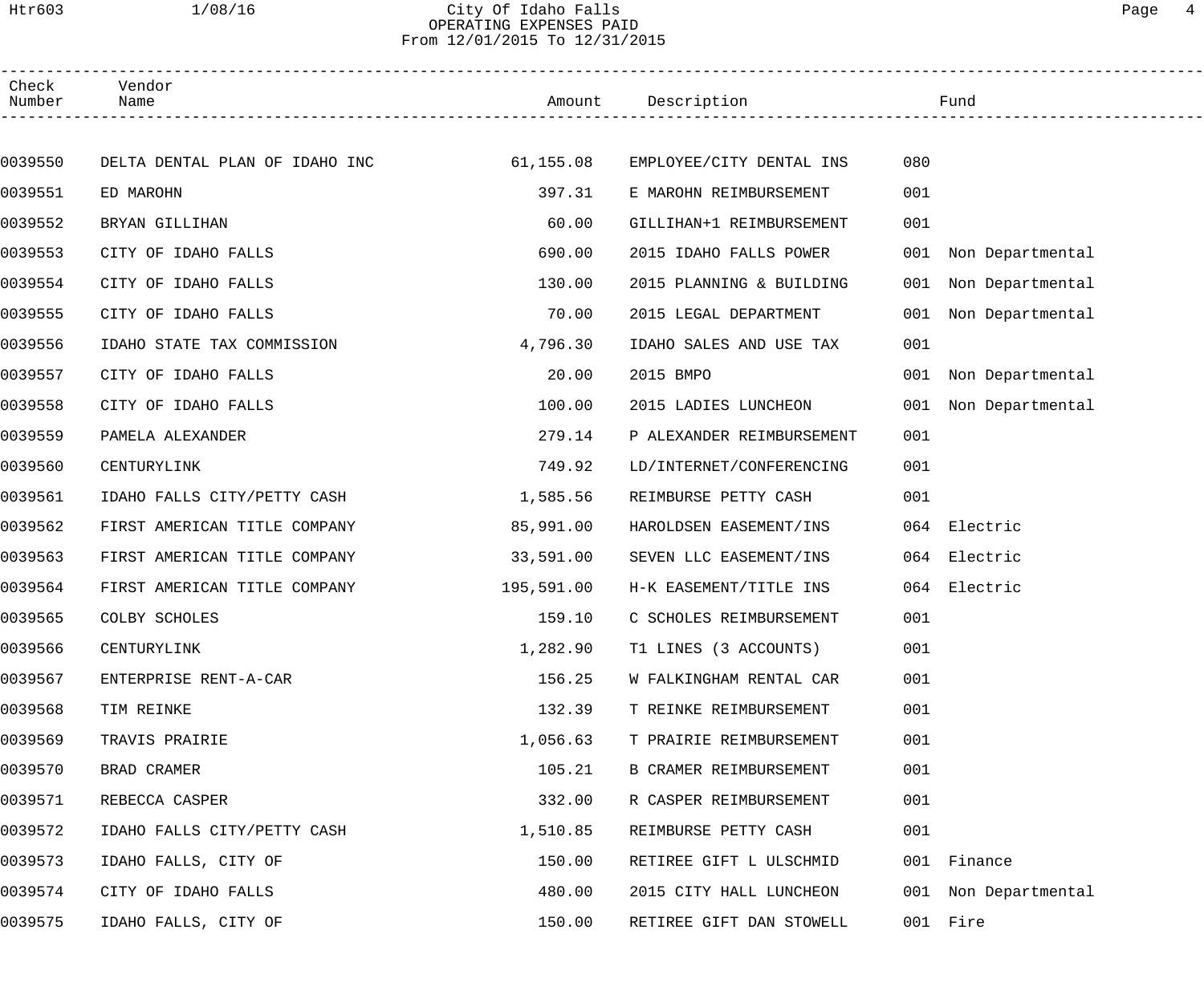## Htr603 1/08/16 City Of Idaho Falls Page 5 OPERATING EXPENSES PAID From 12/01/2015 To 12/31/2015

| Check<br>Number Name | Vendor                                    |            |                                               |              |
|----------------------|-------------------------------------------|------------|-----------------------------------------------|--------------|
|                      |                                           |            |                                               |              |
| 0039576              | CITY OF IDAHO FALLS 275.00                |            | 2015 LIBRARY CELEBRATION 001 Non Departmental |              |
| 0039577              | GREG WEITZEL                              | 275.29     | G WEITZEL REIMBURSEMENT                       | 001          |
| 0039578              | LINE CONSTRUCTION BENEFIT FUND 42,233.28  |            | ELECTRIC HEALTH INSURANCE                     | 080          |
| 0039579              | LINE CONSTRUCTION BENEFIT FUND 5,920.00   |            | IBEW EMP HRA CONTRIBUTION                     | 080          |
| 0039580              | FIRST AMERICAN TITLE COMPANY 102,897.71   |            | QUARTER CIRCLE O RANCH                        | 064 Electric |
| 0039581              | IDAHO FALLS CITY-PAYROLL                  | 108,739.15 | PERS EMPLOYEE SHARE                           | 080          |
| 0039581              | IDAHO FALLS CITY-PAYROLL                  | 184,816.80 | PERS CITY SHARE                               | 080          |
| 0039581              | IDAHO FALLS CITY-PAYROLL 71,200.70        |            | PERS 401K/FIRE DEF 401K                       | 080          |
| 0039581              | IDAHO FALLS CITY-PAYROLL                  | 3,569.91   | PERS CONTRIB PERSI LOAN                       | 080          |
| 0039582              | AMERICAN FUNDS SERVICE COMPANY 325.00     |            | 457 CONTRIBUTIONS                             | 080          |
| 0039583              | VARIABLE ANNUITY LIFE                     | 13, 125.38 | 457 CONTRIBUTIONS                             | 080          |
| 0039583              | VARIABLE ANNUITY LIFE                     | 790.00     | 457 ROTH CONTRIBUTIONS                        | 080          |
| 0039584              | AMERICAN INSURANCE SERVICE                | 2,463.28   | FSA CONTRIBUTIONS                             | 080          |
| 0039584              | AMERICAN INSURANCE SERVICE                | 20.00      | FSA MONTHLY FEE                               | 080          |
| 0039585              | DATAPATH FINANCIAL SERVICES, INC 2,699.61 |            | HSA EMPLOYEE CONTRIBUTION                     | 080          |
| 0039585              | DATAPATH FINANCIAL SERVICES, INC          | 503.00     | HSA EMPLOYER CONTRIBUTION                     | 080          |
| 0039586              | IDAHO FALLS CITY-PAYROLL                  | 130,549.13 | FEDERAL WITHHOLDING                           | 080          |
| 0039586              | IDAHO FALLS CITY-PAYROLL                  | 71,324.39  | FICA WITHHOLDING                              | 080          |
| 0039586              | IDAHO FALLS CITY-PAYROLL                  | 71,324.39  | FICA W/H CITY SHARE                           | 080          |
| 0039586              | IDAHO FALLS CITY-PAYROLL                  | 21,299.91  | MEDICAL WITHHOLDING                           | 080          |
| 0039586              | IDAHO FALLS CITY-PAYROLL                  | 21,299.91  | MEDICAL W/H CITY SHARE                        | 080          |
| 0039587              | IDAHO STATE TAX COMMISSION                | 59,044.00  | STATE TAX WITHHELD                            | 080          |
| 0039588              | IDAHO FALLS CITY-PAYROLL                  | 45,595.89  | WORKERS' COMPENSATION                         | 080          |
| 0039589              | SCENIC FALLS FEDERAL CREDIT               | 55,881.83  | CREDIT UNION DEDUCTIONS                       | 080          |
| 0039590              | UNITED WAY OF IDAHO FALLS                 | 172.50     | UNITED WAY EMPLOYEE CONTR                     | 080          |
| 0039591              | DAVID M SMITH                             | 614.33     | D SMITH REIMBURSEMENT                         | 001          |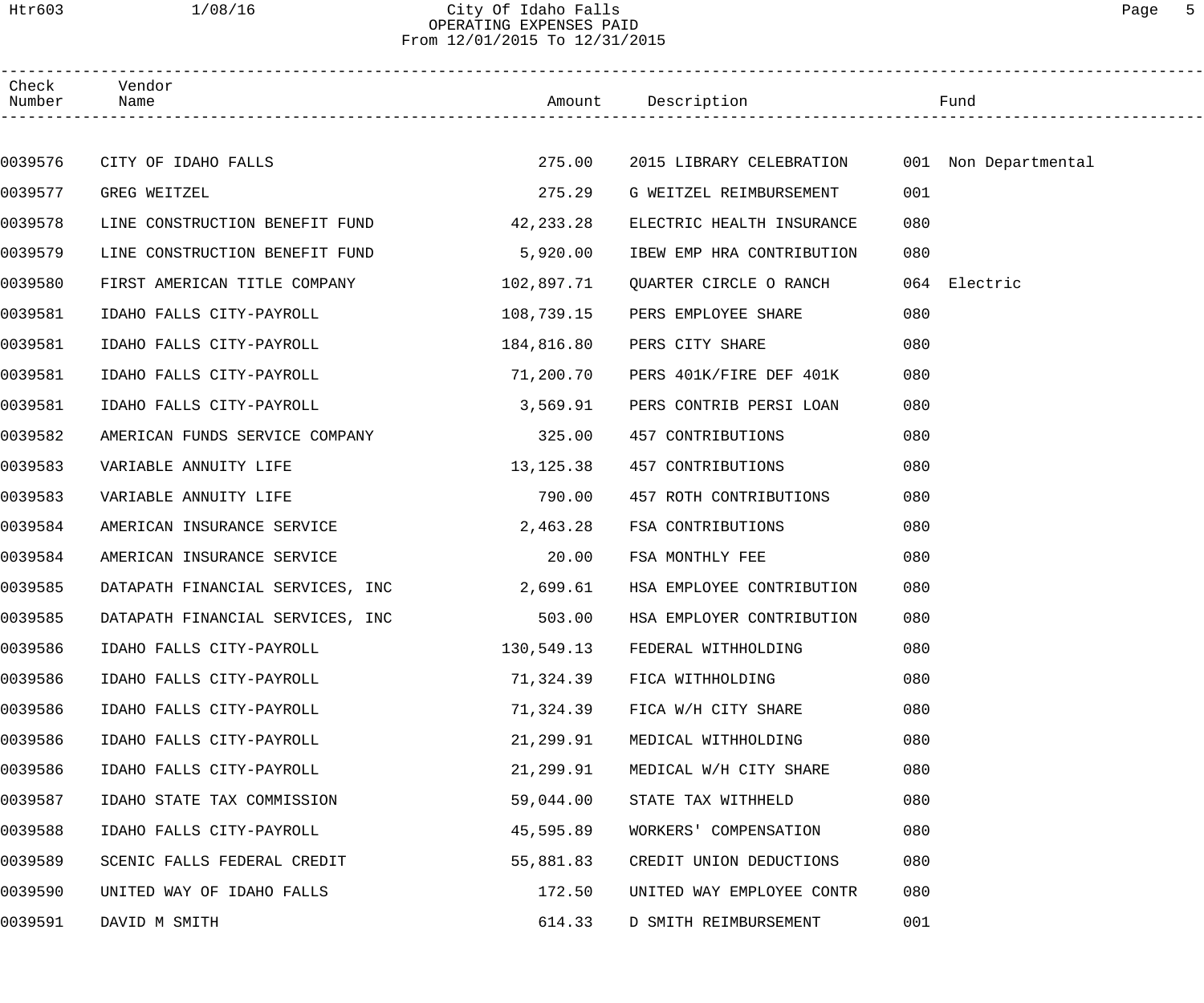#### Htr603 1/08/16 City Of Idaho Falls Page 6 OPERATING EXPENSES PAID From 12/01/2015 To 12/31/2015

| Check<br>Number | Vendor<br>Name                 |              | Amount Description        | Fund             |  |
|-----------------|--------------------------------|--------------|---------------------------|------------------|--|
|                 |                                |              |                           |                  |  |
| 0039592         | STETSON BELNAP                 |              | 1,336.00 S BELNAP ADVANCE | 001              |  |
| 0039593         | ANTHONY COX                    | 1,336.00     | A COX ADVANCE             | 001              |  |
| 0039594         | JED LEWIS                      | 7,075.00     | J LEWIS ADVANCE           | 001              |  |
| 0039595         | JACKIE FLOWERS                 | 940.35       | FLOWERS + 1 REIMBURSEMENT | 001              |  |
| 0039596         | REBECCA CASPER                 | 121.61       | R CASPER REIMBURSEMENT    | 001              |  |
| 0039597         | NEAL CUNNINGHAM                | 161.22       | CUNNINGHAM+1REIMBURSEMENT | 001              |  |
| 0039598         | DAVID M SMITH                  | 23.00        | D SMITH REIMBURSEMENT     | 001              |  |
| 0039599         | BONNEVILLE POWER ADMIN.-IF     | 283,505.00   | BPA TRANS BILL 11/2015    | 064              |  |
| 0039600         | BONNEVILLE POWER ADMIN.-IF     | 1,230,333.00 | BPA POWER BILL 11/2015    | 064              |  |
| 0039601         | LA FAMILIA PADEIRO REAL ESTATE | 34,770.00    | LA FAMILIA PADEIRO        | 064 Electric     |  |
| 0039602         | IDAHO FALLS CITY/PETTY CASH    | 1,475.51     | REIMBURSE PETTY CASH      | 001              |  |
| 0039603         | IDAHO CONSUMER-OWNED UTILITIES | 2,100.00     | CASPER + 5 REGISTRATION   | 001              |  |
| 0039604         | FIRST AMERICAN TITLE COMPANY   | 81,639.00    | FAYE C. WARD LIVING TRUST | 064 Electric     |  |
| 0039605         | CENTURYLINK                    | 252.72       | DID CHARGES (2 ACCOUNTS)  | 001              |  |
| 0039606         | IDAHO FALLS, CITY OF           | 150.00       | RETIREE GIFT SCOTT LONG   | 063<br>Ambulance |  |
| 0039607         | FIRST AMERICAN TITLE COMPANY   | 224,069.00   | HOWARD SCOTT STEELE       | 064 Electric     |  |
| 0039608         | FIRST AMERICAN TITLE COMPANY   | 61,798.00    | PROTECTED STORAGE LLC     | 064 Electric     |  |
| 0039609         | LIFEMAP ASSURANCE COMPANY      | 2,814.64     | SUPPLEMENTAL LIFE INS     | 080              |  |
| 0039610         | LIFEMAP ASSURANCE COMPANY      | 10,993.04    | EMPLOYEE LIFE INSURANCE   | 080              |  |
| 0039611         | IBEW LOCAL NO. 57              | 3,254.51     | ELECTRIC LIGHT UNION DUES | 080              |  |
| 0039612         | INT'L ASSN OF FIREFIGHTERS     | 6,676.00     | FIREFIGHTERS UNION DUES   | 080              |  |
| 0039613         | IDAHO FALLS FOP LODGE #6       | 2,430.00     | POLICE UNION DUES         | 080              |  |
| 0039614         | WNEBCO                         | 2.60         | RLR LIFE INS ACTIVE EMP   | 080              |  |
| 0039615         | COLONIAL LIFE & ACCIDENT       | 16.00        | EMP DEDUCT ACCIDENT INS   | 080              |  |
| 0039616         | AFLAC                          | 11,805.66    | SECTION 125 DEDUCTIBLE    | 080              |  |
| 0039616         | AFLAC                          | 1,610.62     | SHORT TERM DISABILITY     | 080              |  |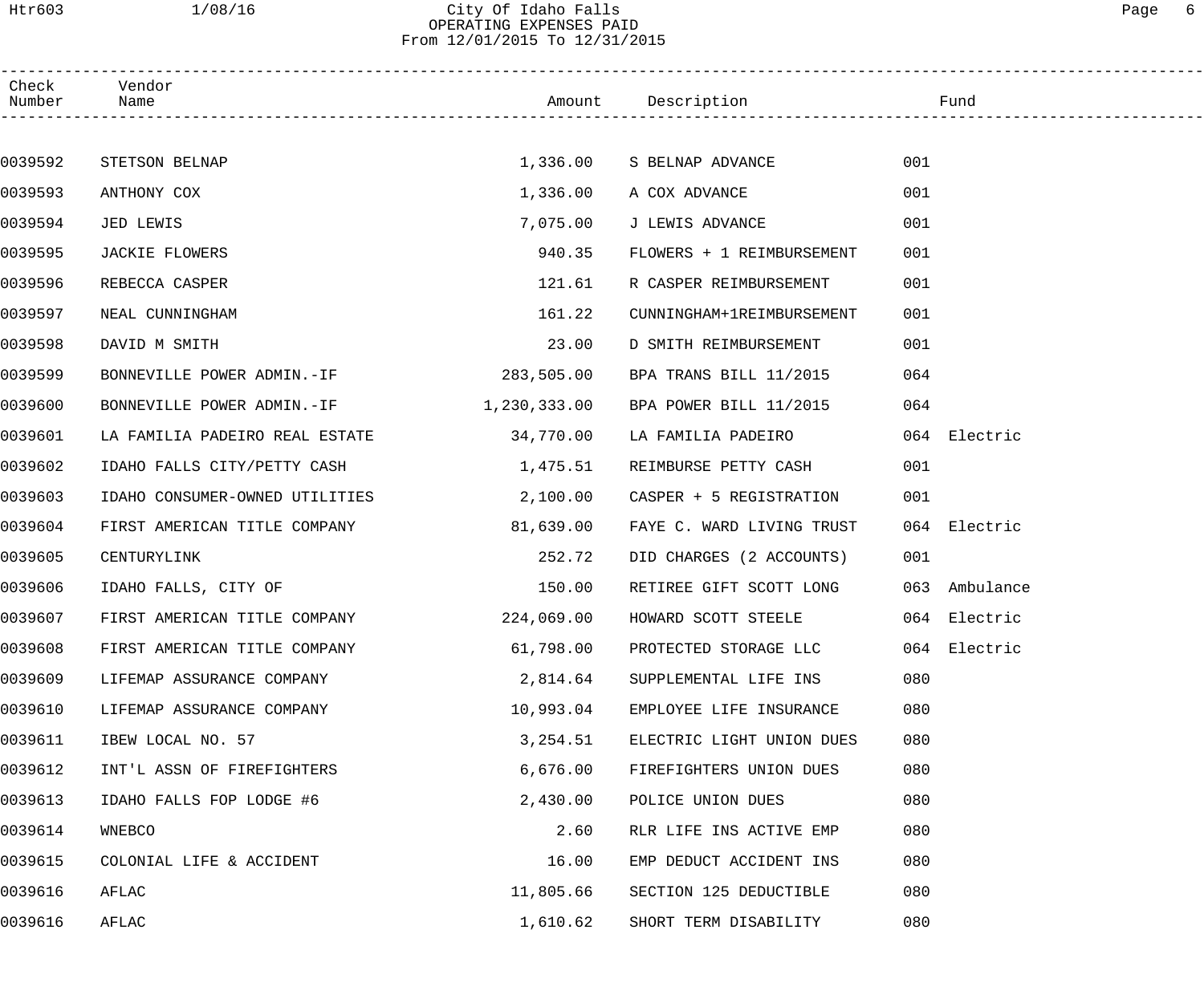#### Htr603 1/08/16 City Of Idaho Falls Page 7 OPERATING EXPENSES PAID From 12/01/2015 To 12/31/2015

| Check<br>Number | Vendor<br>Name                         |            | Amount Description        | Fund                |  |
|-----------------|----------------------------------------|------------|---------------------------|---------------------|--|
|                 |                                        |            |                           |                     |  |
| 0039617         | EICAP/EASTERN IDAHO COMMUNITY 1,162.69 |            | UTILITY DONATIONS 11/2015 | 001                 |  |
| 0039618         | IDAHO FALLS, CITY OF                   | 150.00     | RETIREE GIFT TERRY DAWSON | 001 Data Processing |  |
| 0039619         | PAUL RADFORD                           | 45.60      | P RADFORD REIMBURSEMENT   | 001                 |  |
| 0039620         | TOM HALLY                              | 870.40     | T HALLY REIMBURSEMENT     | 001                 |  |
| 0039621         | RONNIE CAMPBELL                        | 104.72     | R CAMPBELL REIMBURSEMENT  | 001                 |  |
| 0039622         | DANA BRIGGS                            | 311.00     | D BRIGGS ADVANCE          | 001                 |  |
| 0039623         | COLBY SCHOLES                          | 349.00     | C SCHOLES ADVANCE         | 001                 |  |
| 0039624         | LOU FULLERTON                          | 948.00     | L FULLERTON ADVANCE       | 001                 |  |
| 0039625         | IDAHO FALLS CITY/MISC FUND             | 7,600.00   | FLEXIBLE SPENDING ACCOUNT | 019                 |  |
| 0039626         | IDAHO FALLS CITY-PAYROLL               | 158,290.39 | FEDERAL WITHHOLDING       | 080                 |  |
| 0039626         | IDAHO FALLS CITY-PAYROLL               | 73,453.71  | FICA WITHHOLDING          | 080                 |  |
| 0039626         | IDAHO FALLS CITY-PAYROLL               | 73,453.71  | FICA W/H - CITY SHARE     | 080                 |  |
| 0039626         | IDAHO FALLS CITY-PAYROLL               | 22,645.12  | MEDICAL WITHHOLDING       | 080                 |  |
| 0039626         | IDAHO FALLS CITY-PAYROLL               | 22,645.12  | MEDICAL W/H - CITY SHARE  | 080                 |  |
| 0039627         | IDAHO STATE TAX COMMISSION             | 66,943.00  | STATE TAX WITHHELD        | 080                 |  |
| 0039628         | IDAHO FALLS CITY-PAYROLL               | 50,697.17  | WORKERS' COMPENSATION     | 080                 |  |
| 0039629         | AMERICAN FUNDS SERVICE COMPANY         | 325.00     | 457 CONTRIBUTIONS         | 080                 |  |
| 0039630         | VARIABLE ANNUITY LIFE                  | 36,975.38  | 457 CONTRIBUTIONS         | 080                 |  |
| 0039630         | VARIABLE ANNUITY LIFE                  | 815.00     | 457 ROTH CONTRIBUTIONS    | 080                 |  |
| 0039631         | SCENIC FALLS FEDERAL CREDIT            | 53,961.04  | CREDIT UNION DEDUCTIONS   | 080                 |  |
| 0039632         | IDAHO FALLS CITY-PAYROLL               | 109,599.18 | PERS EMPLOYEE SHARE       | 080                 |  |
| 0039632         | IDAHO FALLS CITY-PAYROLL               | 185,998.89 | PERS CITY SHARE           | 080                 |  |
| 0039632         | IDAHO FALLS CITY-PAYROLL               | 92,719.70  | PERS 401K/FIRE DEF 401K   | 080                 |  |
| 0039632         | IDAHO FALLS CITY-PAYROLL               | 3,569.91   | PERS CONTRIB PERSI LOAN   | 080                 |  |
| 0039633         | AMERICAN INSURANCE SERVICE             | 2,428.28   | FSA CONTRIBUTIONS         | 080                 |  |
| 0039634         | DATAPATH FINANCIAL SERVICES, INC       | 2,674.61   | HSA EMPLOYEE CONTRIBUTION | 080                 |  |
|                 |                                        |            |                           |                     |  |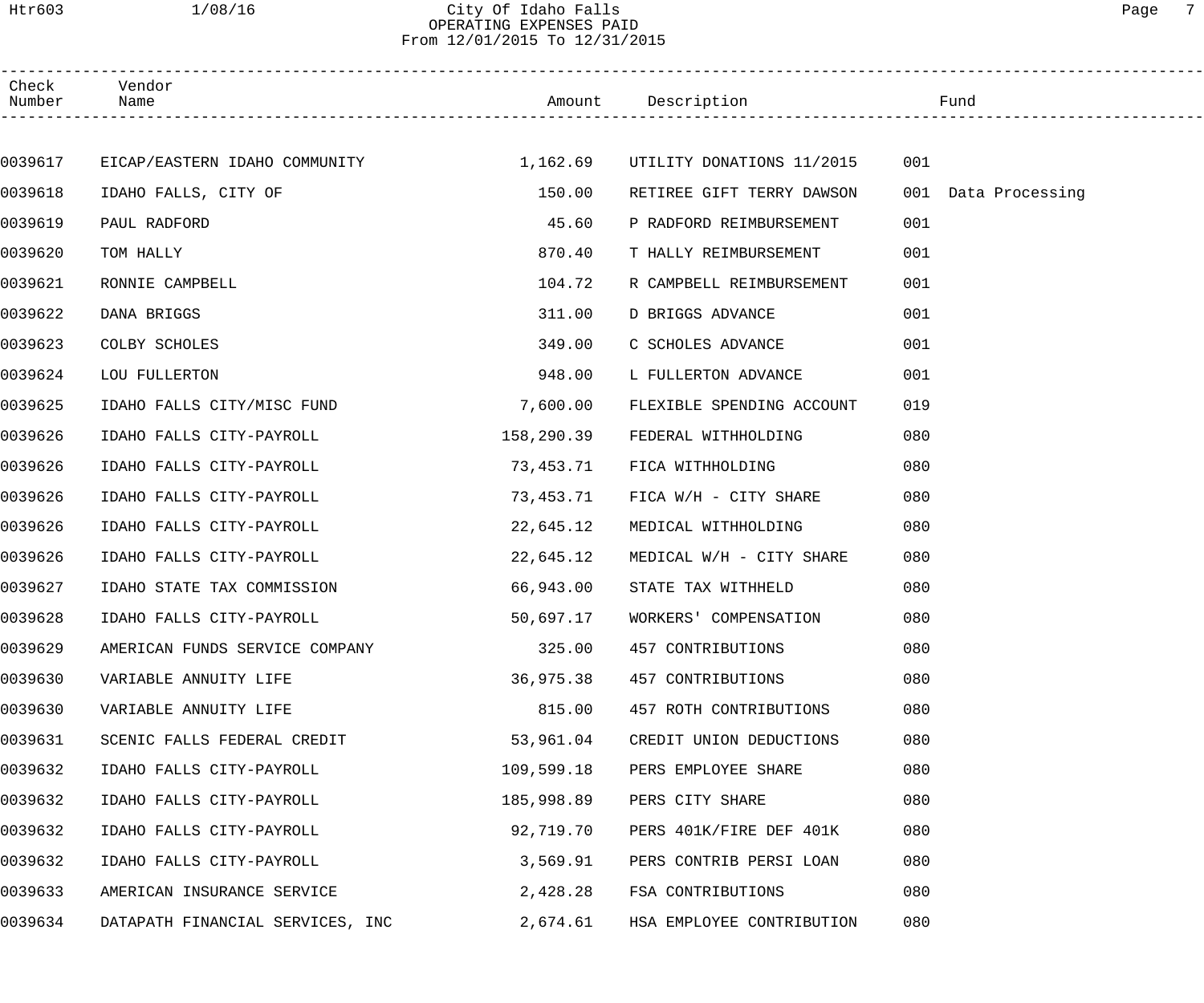| Check<br>Number | Vendor<br>Name              | Amount    | Description              | Fund |
|-----------------|-----------------------------|-----------|--------------------------|------|
|                 |                             |           |                          |      |
| 0039635         | HRA VEBA TRUST              | 72,497.32 | VEBA ROCKWOOD AND DAWSON | 080  |
| 0039636         | IDAHO NCPERS GROUP LIFE INS | 1,472.00  | PERS LIFE INS DEDUCTION  | 080  |
| 0039637         | IDAHO FALLS CITY/PETTY CASH | 1,370.74  | REIMBURSE PETTY CASH     | 001  |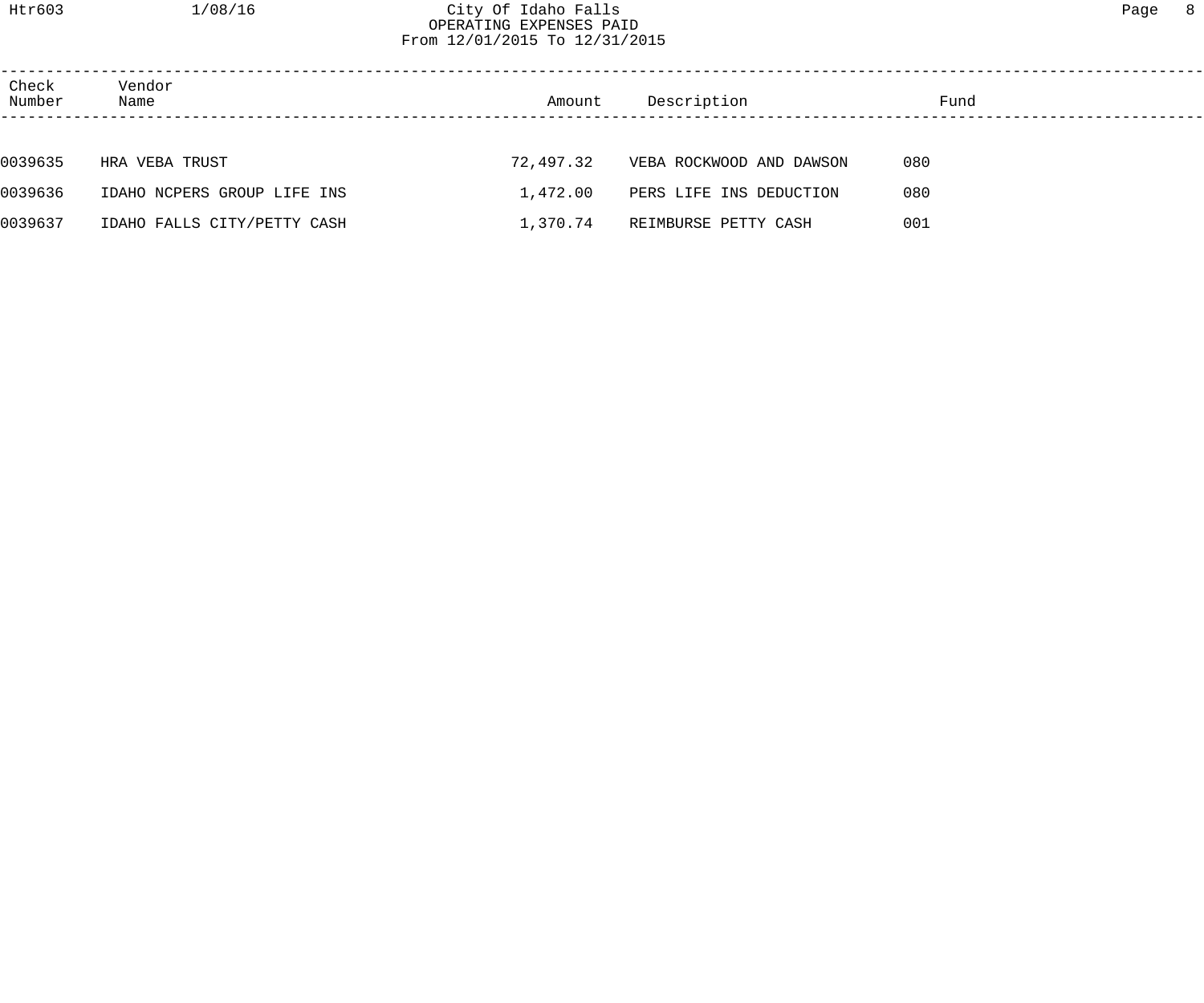#### City Of Idaho Falls Summary of Operating Expenses By Fund From 12/01/2015 To 12/31/2015 ------------------------------------------------------------------------------------------------------------------------------------

| $\mathbf 1$ | General Fund           | 121,101.07   |
|-------------|------------------------|--------------|
| 10          | Street Fund            | 4,007.10     |
| 11          | Recreation Fund        | 6,222.92     |
| 12          | Library Fund           | 4,206.42     |
| 18          | Golf Fund              | 4,751.44     |
| 19          | Self-Insurance Fund    | 7,600.00     |
| 60          | Airport Fund           | 6,525.34     |
| 61          | Water & Sewer Fund     | 63,054.86    |
| 62          | Sanitation Fund        | 1,125.16     |
| 63          | Ambulance Fund         | 150.00       |
| 64          | Electric Light Fund    | 2,606,033.81 |
| 80          | Payroll Liability Fund | 3,737,397.44 |
|             |                        | 6,562,175.56 |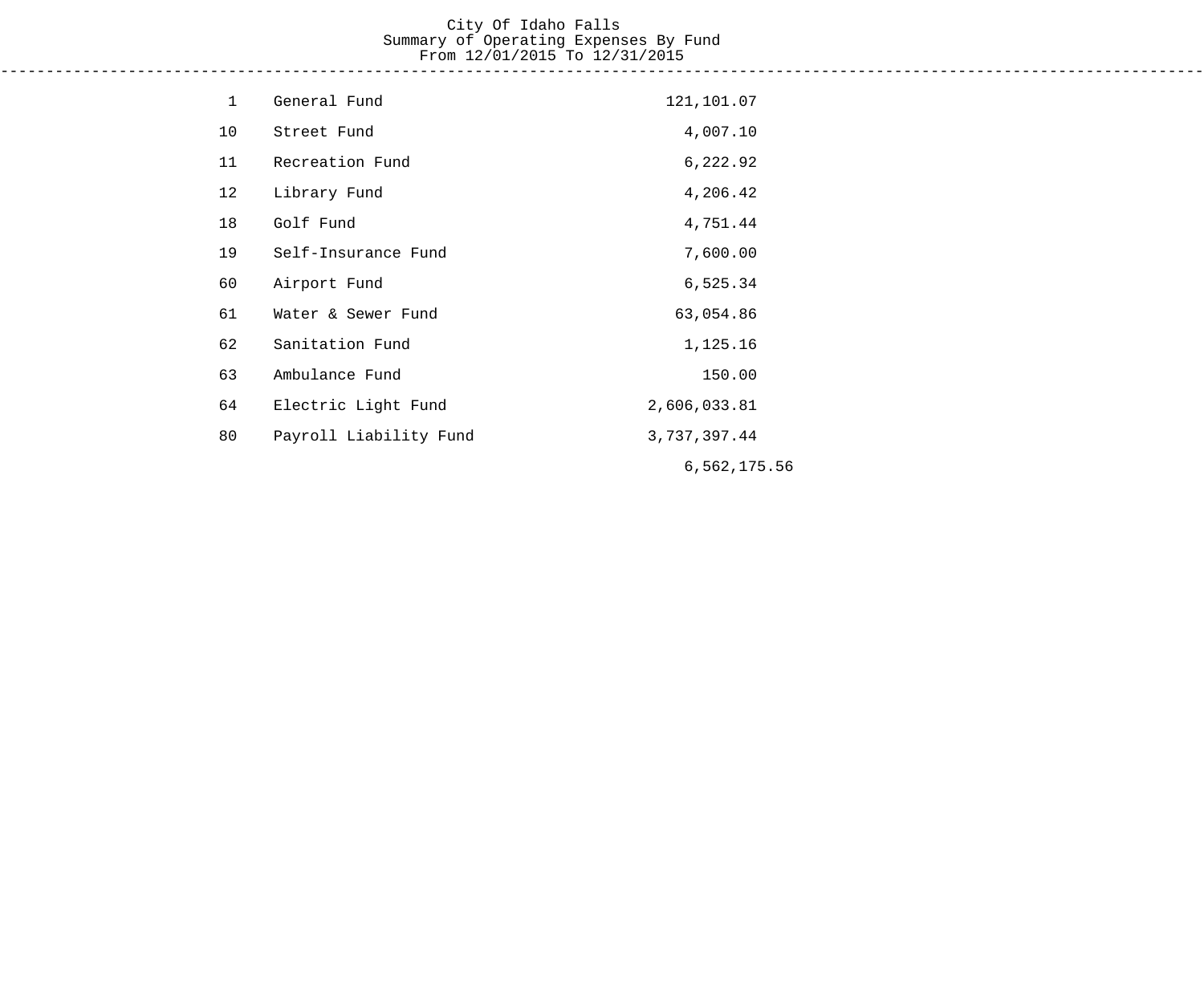# Htr606 1/08/16 City Of Idaho Falls Page 1 ELECTRONIC FUND TRANSFERS From 12/01/2015 To 12/31/2015

| Check<br>Number | Vendor<br>Name                 |           | Amount Description                                    |     | Fund                 |  |
|-----------------|--------------------------------|-----------|-------------------------------------------------------|-----|----------------------|--|
|                 |                                |           |                                                       |     |                      |  |
| 0013474         | ACTION COLLECTION SERVICE, INC | 67.41     | COLLECTION / OCTOBER 2015 015 Elect Light Public Purp |     |                      |  |
| 0013474         | ACTION COLLECTION SERVICE, INC | 5,933.63  | COLLECTION / OCTOBER 2015                             |     | 001 Treasurer        |  |
| 0013475         | B'S PORTABLE TOILETS           | 60.00     | SERVICES/MISCELLANEOUS                                | 018 | Golf Courses         |  |
| 0013475         | B'S PORTABLE TOILETS           | 60.00     | SERVICES/MISCELLANEOUS                                | 018 | Golf Courses         |  |
| 0013475         | B'S PORTABLE TOILETS           | 60.00     | SERVICES/MISCELLANEOUS                                | 018 | Golf Courses         |  |
| 0013476         | BECKER ARENA PRODUCTS, INC.    | 238.00    | FREIGHT                                               |     | 011 Recreation       |  |
| 0013476         | BECKER ARENA PRODUCTS, INC.    | 201.00    | PARKS & RECREATION MISC.                              |     | 011 Recreation       |  |
| 0013476         | BECKER ARENA PRODUCTS, INC.    | 390.00    | PARKS & RECREATION MISC.                              |     | 011 Recreation       |  |
| 0013477         | BONNEVILLE BLUEPRINT SUPPLY    | 179.00    | 25' LEVEL ROD                                         |     | 061 Sewer            |  |
| 0013478         | BUG COMPANY, THE               | 22.75     | FEED/BEDDING (ANIMALS)                                |     | 001 Parks            |  |
| 0013478         | BUG COMPANY, THE               | 31.37     | FREIGHT                                               |     | 001 Parks            |  |
| 0013478         | BUG COMPANY, THE               | 22.75     | FEED/BEDDING (ANIMALS)                                |     | 001 Parks            |  |
| 0013478         | BUG COMPANY, THE               | 31.37     | FREIGHT                                               |     | 001 Parks            |  |
| 0013479         | CARLSON'S CUSTOM CONCRETE, INC | 3,600.00  | AIRPORT MAINTENANCE                                   |     | 060 Airport          |  |
| 0013480         | CDW GOVERNMENT, INC.           | 73.52     | COMPUTERS, DP/WORD PROC.                              |     | 001 Data Processing  |  |
| 0013480         | CDW GOVERNMENT, INC.           | 705.18    | COMPUTERS, DP/WORD PROC.                              |     | 001 Data Processing  |  |
| 0013480         | CDW GOVERNMENT, INC.           | 82.23     | COMPUTERS, DP/WORD PROC.                              |     | 001 Data Processing  |  |
| 0013480         | CDW GOVERNMENT, INC.           | 595.44    | COMPUTERS, DP/WORD PROC.                              |     | 064 Electric         |  |
| 0013481         | CONRAD & BISCHOFF, INC.        | 12,460.20 | FUEL AND ADDITIVES                                    | 001 |                      |  |
| 0013481         | CONRAD & BISCHOFF, INC.        | 14,630.50 | FUEL AND ADDITIVES                                    | 001 |                      |  |
| 0013481         | CONRAD & BISCHOFF, INC.        | 9,764.36  | FUEL AND ADDITIVES                                    | 001 |                      |  |
| 0013481         | CONRAD & BISCHOFF, INC.        | 21,466.44 | FUEL AND ADDITIVES                                    | 001 |                      |  |
| 0013482         | D & S ELECTRICAL SUPPLY CO     | 161.76    | ELECTRICAL EQUIP/SUPPLIES                             |     | 001 General Services |  |
| 0013482         | D & S ELECTRICAL SUPPLY CO     | 42.32     | ELECTRICAL EQUIP/SUPPLIES                             |     | 001 General Services |  |
| 0013482         | D & S ELECTRICAL SUPPLY CO     | 20.18     | ELECTRICAL EQUIP/SUPPLIES                             |     | 001 General Services |  |
| 0013483         | DIG LINE, INC.                 | 238.68    | SERVICES/MISCELLANEOUS                                |     | 061 Water            |  |
|                 |                                |           |                                                       |     |                      |  |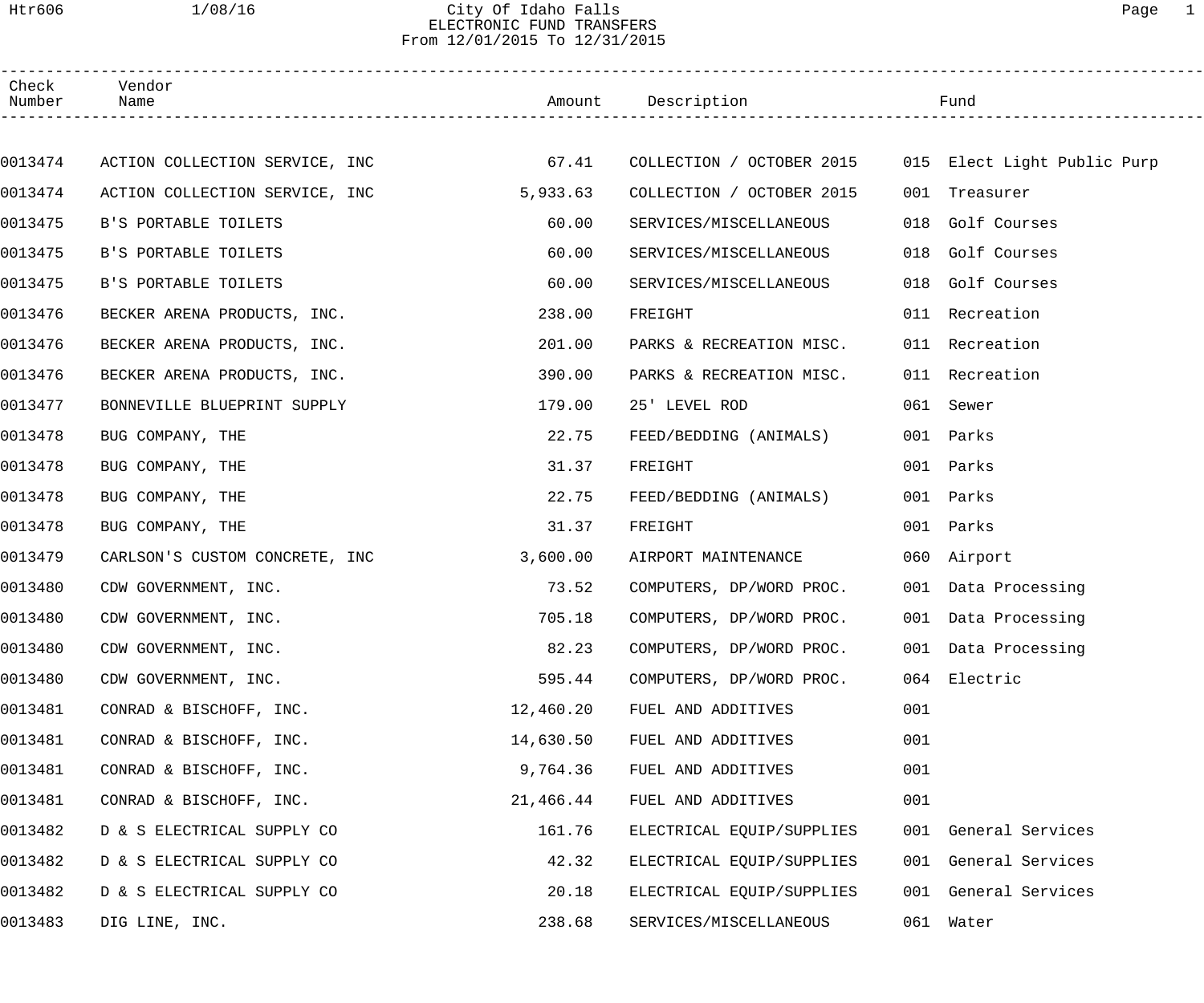## Htr606 1/08/16 City Of Idaho Falls Page 2 ELECTRONIC FUND TRANSFERS From 12/01/2015 To 12/31/2015

| Check<br>Number | Vendor<br>Name                  |          | Amount Description        |     | Fund                 |
|-----------------|---------------------------------|----------|---------------------------|-----|----------------------|
|                 |                                 |          |                           |     |                      |
| 0013483         | DIG LINE, INC.                  | 238.68   | SERVICES/MISCELLANEOUS    |     | 061 Sewer            |
| 0013483         | DIG LINE, INC.                  | 477.37   | SERVICES/MISCELLANEOUS    |     | 064 Electric         |
| 0013484         | ELECTRICAL WHOLESALE SUPPLY CO  | 95.00    | HARDWARE                  | 064 |                      |
| 0013485         | ELSTER SOLUTIONS, LLC           | 1,220.00 | METERS                    | 064 |                      |
| 0013486         | FIRE SERVICES OF IDAHO, INC.    | 20.00    | FIRE PROTECT EQ/SUP/MAINT |     | 001 General Services |
| 0013486         | FIRE SERVICES OF IDAHO, INC.    | 100.00   | FIRE PROTECT EQ/SUP/MAINT |     | 001 General Services |
| 0013486         | FIRE SERVICES OF IDAHO, INC.    | 314.88   | FIRE PROTECT EQ/SUP/MAINT |     | 001 General Services |
| 0013486         | FIRE SERVICES OF IDAHO, INC.    | 40.00    | FIRE PROTECT EQ/SUP/MAINT |     | 001 General Services |
| 0013486         | FIRE SERVICES OF IDAHO, INC.    | 79.00    | FIRE PROTECT EQ/SUP/MAINT |     | 001 General Services |
| 0013486         | FIRE SERVICES OF IDAHO, INC.    | 110.80   | FIRE PROTECT EQ/SUP/MAINT |     | 001 General Services |
| 0013486         | FIRE SERVICES OF IDAHO, INC.    | 111.75   | FIRE PROTECT EQ/SUP/MAINT |     | 001 General Services |
| 0013486         | FIRE SERVICES OF IDAHO, INC.    | 24.00    | FIRE PROTECT EQ/SUP/MAINT |     | 001 General Services |
| 0013486         | FIRE SERVICES OF IDAHO, INC.    | 29.25    | FIRE PROTECT EQ/SUP/MAINT |     | 001 General Services |
| 0013486         | FIRE SERVICES OF IDAHO, INC.    | 178.35   | FIRE PROTECT EQ/SUP/MAINT |     | 001 General Services |
| 0013487         | H-K CONTRACTORS, INC.           | 504.50   | ROAD/HWY MATERIAL ASPHALT |     | 010 Streets          |
| 0013488         | JACK'S TIRE & OIL, INC.         | 2,714.68 | EO REPAIR AND MAINT       |     | 001 General Services |
| 0013488         | JACK'S TIRE & OIL, INC.         | 856.68   | EO REPAIR AND MAINT       |     | 001 General Services |
| 0013488         | JACK'S TIRE & OIL, INC.         | 2,136.12 | EQ REPAIR AND MAINT       |     | 001 General Services |
| 0013488         | JACK'S TIRE & OIL, INC.         | 847.40   | EQ REPAIR AND MAINT       |     | 001 General Services |
| 0013488         | JACK'S TIRE & OIL, INC.         | 2,442.56 | EQ REPAIR AND MAINT       |     | 001 General Services |
| 0013489         | LASER XPRESS                    | 145.00   | OFFICE SUPPLIES, GENERAL  |     | 001 Mayor            |
| 0013490         | MCLAUGHLIN YOUNG EMPLOYEE SRVCS | 1,108.01 | PROFESSIONAL/PERSONAL SRV |     | 001 Non Departmental |
| 0013491         | MORRISON, TODD                  | 324.00   | CONTRACTED OFFICIALS      | 011 | Recreation           |
| 0013492         | REINKE, TIM                     | 46.06    | REIMBURSEMENTS            | 018 | Golf Courses         |
| 0013493         | ROBERTSON SUPPLY, INC.          | 45.43    | PLUMBING EQUIP/SUPPLIES   |     | 001 General Services |
| 0013493         | ROBERTSON SUPPLY, INC.          | 309.03   | PLUMBING EQUIP/SUPPLIES   |     | 001 General Services |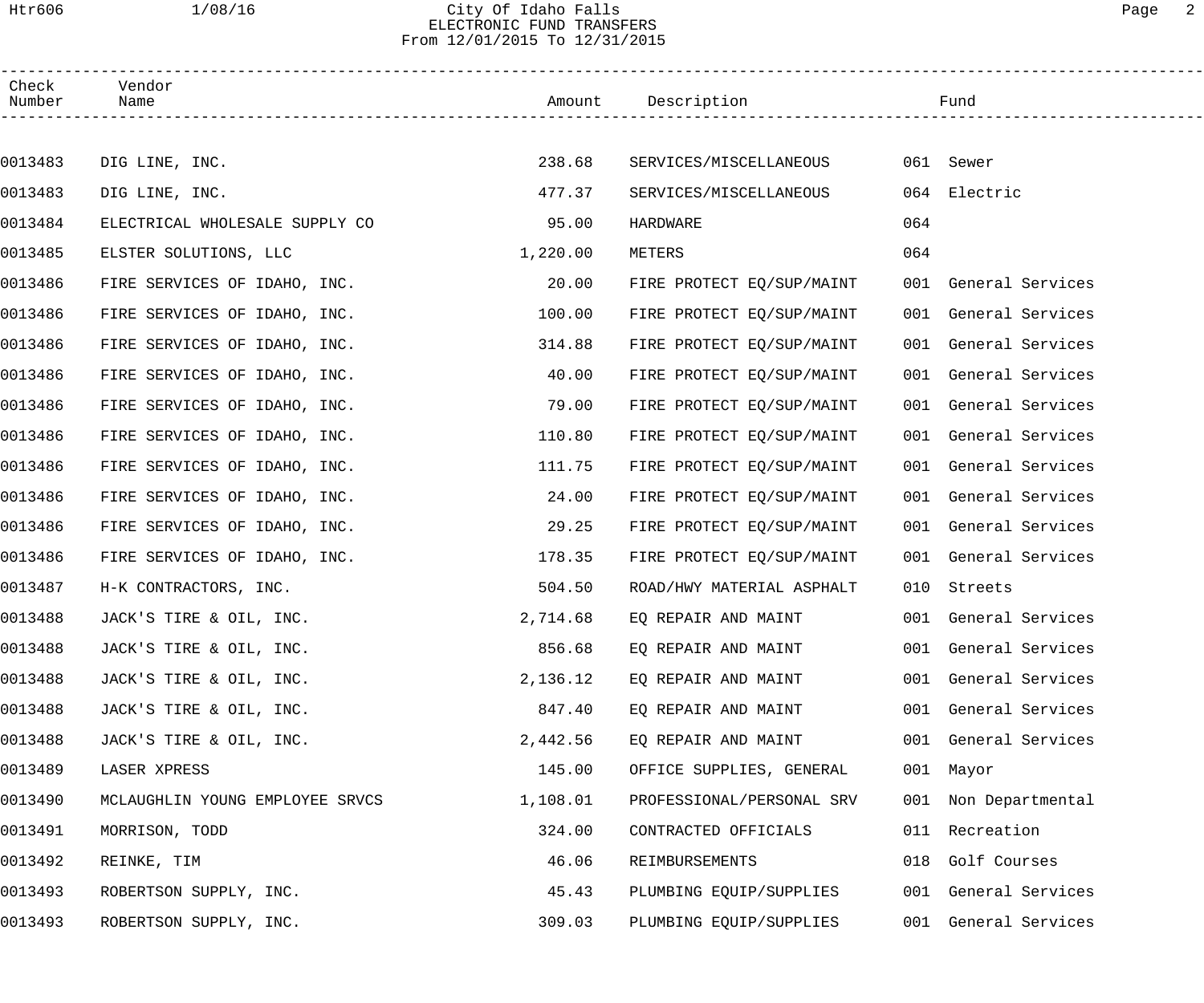## Htr606 1/08/16 City Of Idaho Falls Page 3 ELECTRONIC FUND TRANSFERS From 12/01/2015 To 12/31/2015

| Check<br>Number | Vendor<br>Name               |           | Amount Description        |     | Fund                 |
|-----------------|------------------------------|-----------|---------------------------|-----|----------------------|
|                 |                              |           |                           |     |                      |
| 0013494         | ROCKY MOUNTAIN TURF & IND.   | 177.33    | EQ REPAIR AND MAINT       |     | 001 General Services |
| 0013494         | ROCKY MOUNTAIN TURF & IND.   | 11.83     | FREIGHT                   |     | 001 General Services |
| 0013494         | ROCKY MOUNTAIN TURF & IND.   | 41.42     | EQ REPAIR AND MAINT       |     | 001 General Services |
| 0013494         | ROCKY MOUNTAIN TURF & IND.   | 12.31     | FREIGHT                   |     | 001 General Services |
| 0013494         | ROCKY MOUNTAIN TURF & IND.   | 42.07     | EQ REPAIR AND MAINT       |     | 001 General Services |
| 0013494         | ROCKY MOUNTAIN TURF & IND.   | 10.53     | FREIGHT                   |     | 001 General Services |
| 0013495         | SCION COMPUTER SYSTEMS, LLP  | 401.19    | REPAIRS TO COMPUTER       |     | 061 Sewer            |
| 0013496         | SILVER CREEK SUPPLY, LLC     | 90.60     | HEDGE SHEARS 20" BLADE 2E | 001 | Parks                |
| 0013497         | SIXEL CONSULTING GROUP, INC. | 3,173.31  | PROFESSIONAL/PERSONAL SRV |     | 060 Airport          |
| 0013497         | SIXEL CONSULTING GROUP, INC. | 10,192.10 | PROFESSIONAL/PERSONAL SRV |     | 060 Airport          |
| 0013498         | SMITH ROOFING & SIDING, LLC  | 6,617.90  | CONSTRUCTION JOB/CONTRACT |     | 064 Electric         |
| 0013499         | SNAKE RIVER RAPID WASH       | 678.52    | VEHICLE AND EQUIP. MAINT. |     | 001 General Services |
| 0013500         | THATCHER COMPANY             | 6,540.00  | GASES / TREATMENTS        |     | 061 Sewer            |
| 0013500         | THATCHER COMPANY             | 4,351.29  | GASES / TREATMENTS        |     | 061 Sewer            |
| 0013500         | THATCHER COMPANY             | 2,256.70  | GASES / TREATMENTS        |     | 061 Sewer            |
| 0013501         | TMC CONTRACTORS              | 557.82    | ROAD/HWY MATERIAL ASPHALT |     | 010 Streets          |
| 0013501         | TMC CONTRACTORS              | 1,031.94  | ROAD/HWY MATERIAL ASPHALT |     | 010 Streets          |
| 0013502         | TOP HAT, INC.                | 534.50    | ACCIDENT REPAIRS, FLEET   |     | 001 General Services |
| 0013503         | TRACTOR SALES & AUTO, INC.   | 29.50     | NH 84170818 FUEL FILTER   |     | 001 General Services |
| 0013503         | TRACTOR SALES & AUTO, INC.   | 6.15      | DIFFERENCE IN PRICE FOR F |     | 001 General Services |
| 0013503         | TRACTOR SALES & AUTO, INC.   | 23.00     | NH LDR10385383<br>PLATE   |     | 001 General Services |
| 0013504         | VALCOM (VLCM)                | 387.20    | COMPUTERS, DP/WORD PROC.  |     | 001 Data Processing  |
| 0013504         | VALCOM (VLCM)                | 1,163.04  | COMPUTERS, DP/WORD PROC.  |     | 064 Electric         |
| 0013504         | VALCOM (VLCM)                | 137.46    | COMPUTERS, DP/WORD PROC.  |     | 064 Electric         |
| 0013505         | WEST COAST PAPER SOLUTIONS   | 109.80    | POLICE EQUIP & SUPPLIES   |     | 001 Police           |
| 0013506         | WORK WEARHOUSE               | 1,000.32  | CLOTHING & APPAREL        |     | 061 Sewer            |
|                 |                              |           |                           |     |                      |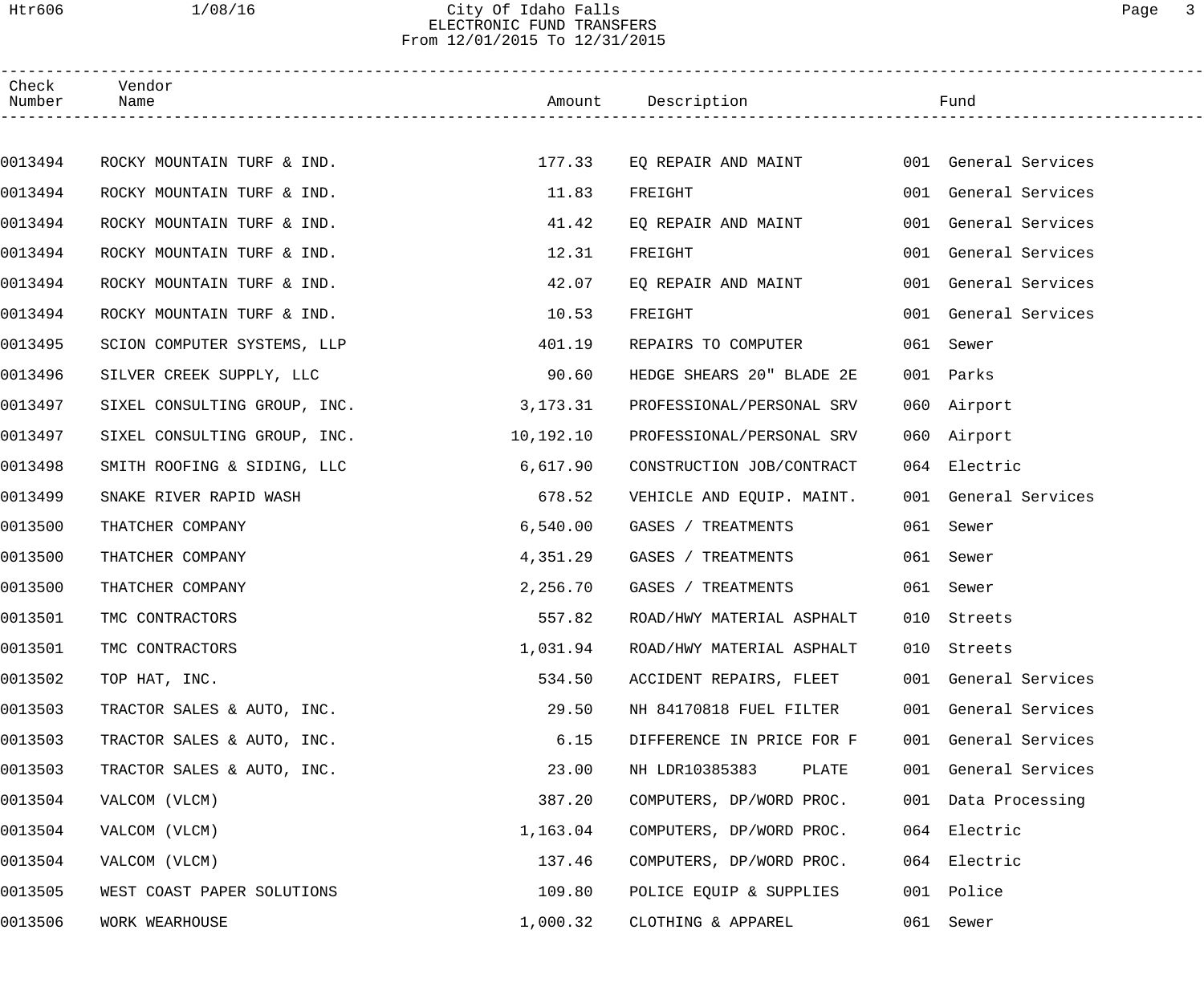# Htr606 1/08/16 City Of Idaho Falls Page 4 ELECTRONIC FUND TRANSFERS From 12/01/2015 To 12/31/2015

| Check<br>Number | Vendor<br>Name                 |           | Amount Description          |     | Fund                     |  |
|-----------------|--------------------------------|-----------|-----------------------------|-----|--------------------------|--|
|                 |                                |           |                             |     |                          |  |
| 0013506         | WORK WEARHOUSE                 | 107.95    | CARHARTT BIBS BLACK         |     | 011 Recreation           |  |
| 0013506         | WORK WEARHOUSE                 | 292.95    | SKECHER SHOES, PANTS, CARHA |     | 060 Airport              |  |
| 0013506         | WORK WEARHOUSE                 | 132.21    | WOLVERINE BOOTS, INSOLES (  |     | 060 Airport              |  |
| 0013506         | WORK WEARHOUSE                 | 99.77     | COAT, SOCKS, CAP            |     | 060 Airport              |  |
| 0013506         | WORK WEARHOUSE                 | 98.82     | SWEATSHIRT, PANTS, SOCKS (D |     | 060 Airport              |  |
| 0013507         | BECKER ARENA PRODUCTS, INC.    | 303.75    | FREIGHT                     |     | 011 Recreation           |  |
| 0013507         | BECKER ARENA PRODUCTS, INC.    | 2,521.25  | SPORTING & ATHLETIC EQ      |     | 011 Recreation           |  |
| 0013507         | BECKER ARENA PRODUCTS, INC.    | 40.89     | FREIGHT                     |     | 011 Recreation           |  |
| 0013507         | BECKER ARENA PRODUCTS, INC.    | 71.11     | SPORTING & ATHLETIC EQ      |     | 011 Recreation           |  |
| 0013508         | BONNEVILLE BLUEPRINT SUPPLY    | 350.00    | OFFICE MACHINES & ACCESS.   |     | 064 Electric             |  |
| 0013509         | BYBEE EXCAVATION, LLC          | 1,677.00  | RENTAL                      |     | 001 Public Works-Streets |  |
| 0013510         | CATE-IDAHO EQUPMENT/RENTAL LLC | 228.12    | EQ REPAIR AND MAINT         | 001 |                          |  |
| 0013511         | CDW GOVERNMENT, INC.           | 8,754.90  | COMPUTERS, DP/WORD PROC.    | 063 | Ambulance                |  |
| 0013511         | CDW GOVERNMENT, INC.           | 4,220.70  | COMPUTERS, DP/WORD PROC.    |     | 063 Ambulance            |  |
| 0013512         | CONRAD & BISCHOFF, INC.        | 8,112.81  | FUEL AND ADDITIVES          | 001 |                          |  |
| 0013512         | CONRAD & BISCHOFF, INC.        | 16,356.64 | FUEL AND ADDITIVES          | 001 |                          |  |
| 0013512         | CONRAD & BISCHOFF, INC.        | 487.64    | FUEL AND ADDITIVES          |     | 001 General Services     |  |
| 0013513         | D & S ELECTRICAL SUPPLY CO     | 315.00    | ELECTRICAL EQUIP/SUPPLIES   |     | 001 General Services     |  |
| 0013513         | D & S ELECTRICAL SUPPLY CO     | 21.21     | ELECTRICAL EQUIP/SUPPLIES   |     | 001 General Services     |  |
| 0013514         | ELECTRICAL EQUIPMENT CO., INC. | 2,518.33  | LIFT STATIONS               |     | 061 Sewer                |  |
| 0013515         | ELECTRICAL WHOLESALE SUPPLY CO | 772.28    | ELECTRICAL EQUIP/SUPPLIES   |     | 001 General Services     |  |
| 0013515         | ELECTRICAL WHOLESALE SUPPLY CO | 107.84    | ELECTRICAL EQUIP/SUPPLIES   |     | 001 General Services     |  |
| 0013515         | ELECTRICAL WHOLESALE SUPPLY CO | 12.21     | ELECTRICAL EQUIP/SUPPLIES   |     | 001 General Services     |  |
| 0013515         | ELECTRICAL WHOLESALE SUPPLY CO | 56.66     | ELECTRICAL EQUIP/SUPPLIES   |     | 001 General Services     |  |
| 0013515         | ELECTRICAL WHOLESALE SUPPLY CO | 12.78     | ELECTRICAL EQUIP/SUPPLIES   |     | 001 General Services     |  |
| 0013515         | ELECTRICAL WHOLESALE SUPPLY CO | 25.67     | ELECTRICAL EQUIP/SUPPLIES   |     | 001 General Services     |  |
|                 |                                |           |                             |     |                          |  |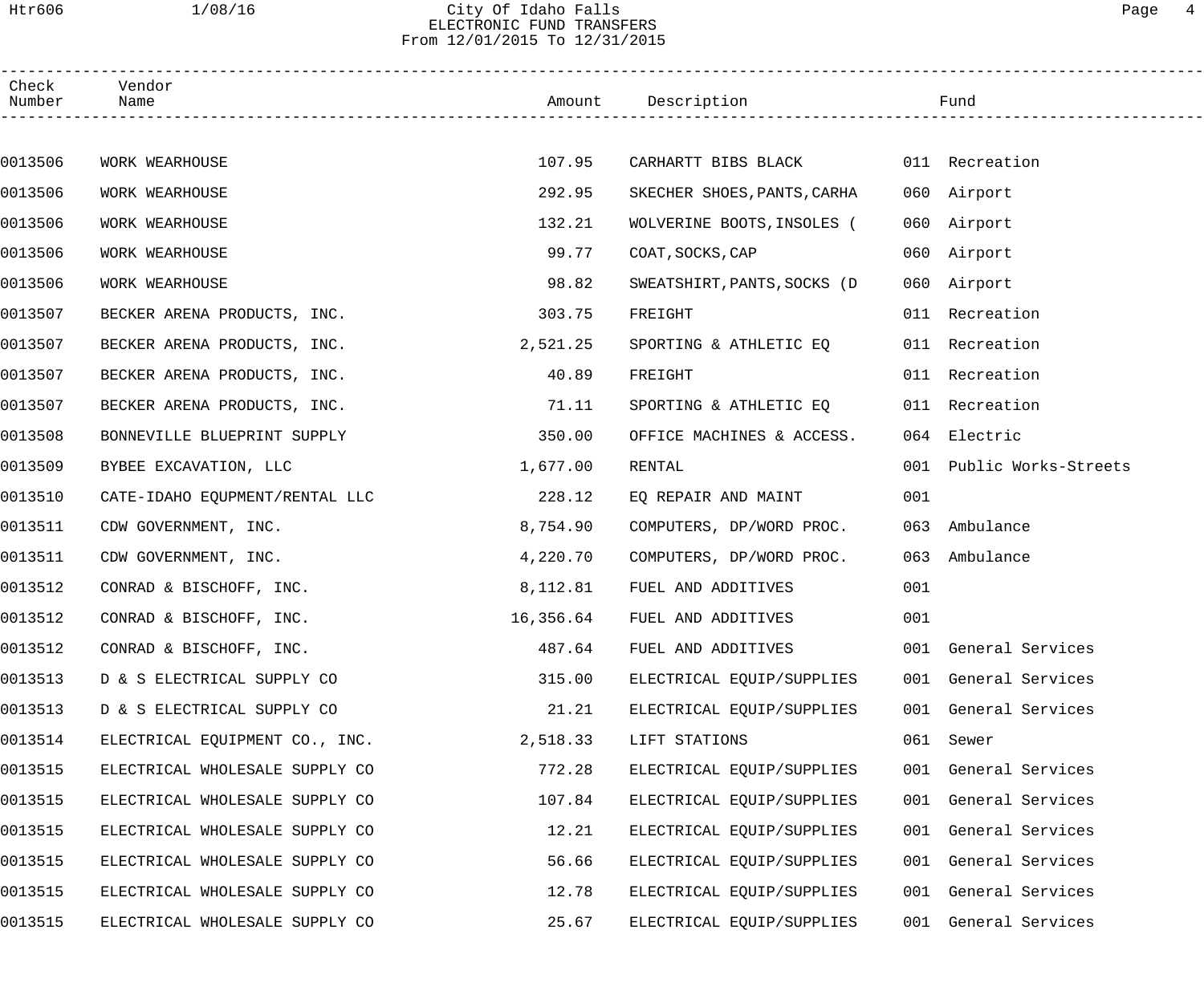# Htr606 1/08/16 City Of Idaho Falls Page 5 ELECTRONIC FUND TRANSFERS From 12/01/2015 To 12/31/2015

| Check<br>Number | Vendor<br>Name                 |           | Amount Description<br>------------------------- |     | Fund                 |
|-----------------|--------------------------------|-----------|-------------------------------------------------|-----|----------------------|
|                 |                                |           |                                                 |     |                      |
| 0013515         | ELECTRICAL WHOLESALE SUPPLY CO | 150.36    | CONDUIT BENDERS                                 |     | 001 General Services |
| 0013516         | FALLS PRINTING COMPANY, LLC    | 873.60    | PRINTING                                        |     | 064 Electric         |
| 0013517         | H-K CONTRACTORS, INC.          | 270.23    | ROAD/HWY MATERIAL ASPHALT                       |     | 010 Streets          |
| 0013518         | INTERMOUNTAIN CLAIMS, INC.     | 14,694.06 | ACCT RFND11/9/15-11/29/15                       | 019 | Self-Insurance       |
| 0013519         | JACK'S TIRE & OIL, INC.        | 10.00     | VEHICLE AND EQUIP. MAINT.                       |     | 001 General Services |
| 0013519         | JACK'S TIRE & OIL, INC.        | 10.00     | VEHICLE AND EQUIP. MAINT.                       |     | 001 General Services |
| 0013519         | JACK'S TIRE & OIL, INC.        | 30.00     | VEHICLE AND EQUIP. MAINT.                       |     | 001 General Services |
| 0013519         | JACK'S TIRE & OIL, INC.        | 44.95     | VEHICLE AND EQUIP. MAINT.                       |     | 001 General Services |
| 0013519         | JACK'S TIRE & OIL, INC.        | 95.00     | VEHICLE AND EQUIP. MAINT.                       |     | 001 General Services |
| 0013519         | JACK'S TIRE & OIL, INC.        | 39.95     | VEHICLE AND EQUIP. MAINT.                       |     | 001 General Services |
| 0013519         | JACK'S TIRE & OIL, INC.        | 75.00     | VEHICLE AND EQUIP. MAINT.                       |     | 001 General Services |
| 0013519         | JACK'S TIRE & OIL, INC.        | 95.00     | VEHICLE AND EQUIP. MAINT.                       |     | 001 General Services |
| 0013519         | JACK'S TIRE & OIL, INC.        | 20.00     | VEHICLE AND EQUIP. MAINT.                       |     | 001 General Services |
| 0013519         | JACK'S TIRE & OIL, INC.        | 138.62    | VEHICLE AND EQUIP. MAINT.                       |     | 001 General Services |
| 0013519         | JACK'S TIRE & OIL, INC.        | 140.00    | GARAGE SHOP SUPPLIES                            |     | 001 General Services |
| 0013519         | JACK'S TIRE & OIL, INC.        | 161.84    | VEHICLE AND EQUIP. MAINT.                       |     | 001 General Services |
| 0013519         | JACK'S TIRE & OIL, INC.        | 60.00     | VEHICLE AND EQUIP. MAINT.                       |     | 001 General Services |
| 0013519         | JACK'S TIRE & OIL, INC.        | 75.00     | VEHICLE AND EQUIP. MAINT.                       |     | 001 General Services |
| 0013519         | JACK'S TIRE & OIL, INC.        | 10.00     | VEHICLE AND EQUIP. MAINT.                       | 001 | General Services     |
| 0013519         | JACK'S TIRE & OIL, INC.        | 10.00     | VEHICLE AND EQUIP. MAINT.                       | 001 | General Services     |
| 0013519         | JACK'S TIRE & OIL, INC.        | 134.95    | VEHICLE AND EQUIP. MAINT.                       |     | 001 General Services |
| 0013519         | JACK'S TIRE & OIL, INC.        | 10.00     | VEHICLE AND EQUIP. MAINT.                       | 001 | General Services     |
| 0013519         | JACK'S TIRE & OIL, INC.        | 10.00     | VEHICLE AND EQUIP. MAINT.                       | 001 | General Services     |
| 0013519         | JACK'S TIRE & OIL, INC.        | 578.64    | VEHICLE AND EQUIP. MAINT.                       |     | 001 General Services |
| 0013520         | K/M SERVICE COMPANY            | 4,725.00  | CONSTRUCTION JOB/CONTRACT                       |     | 064 Electric         |
| 0013520         | K/M SERVICE COMPANY            | 3,666.25  | CONSTRUCTION JOB/CONTRACT                       | 064 | Electric             |
|                 |                                |           |                                                 |     |                      |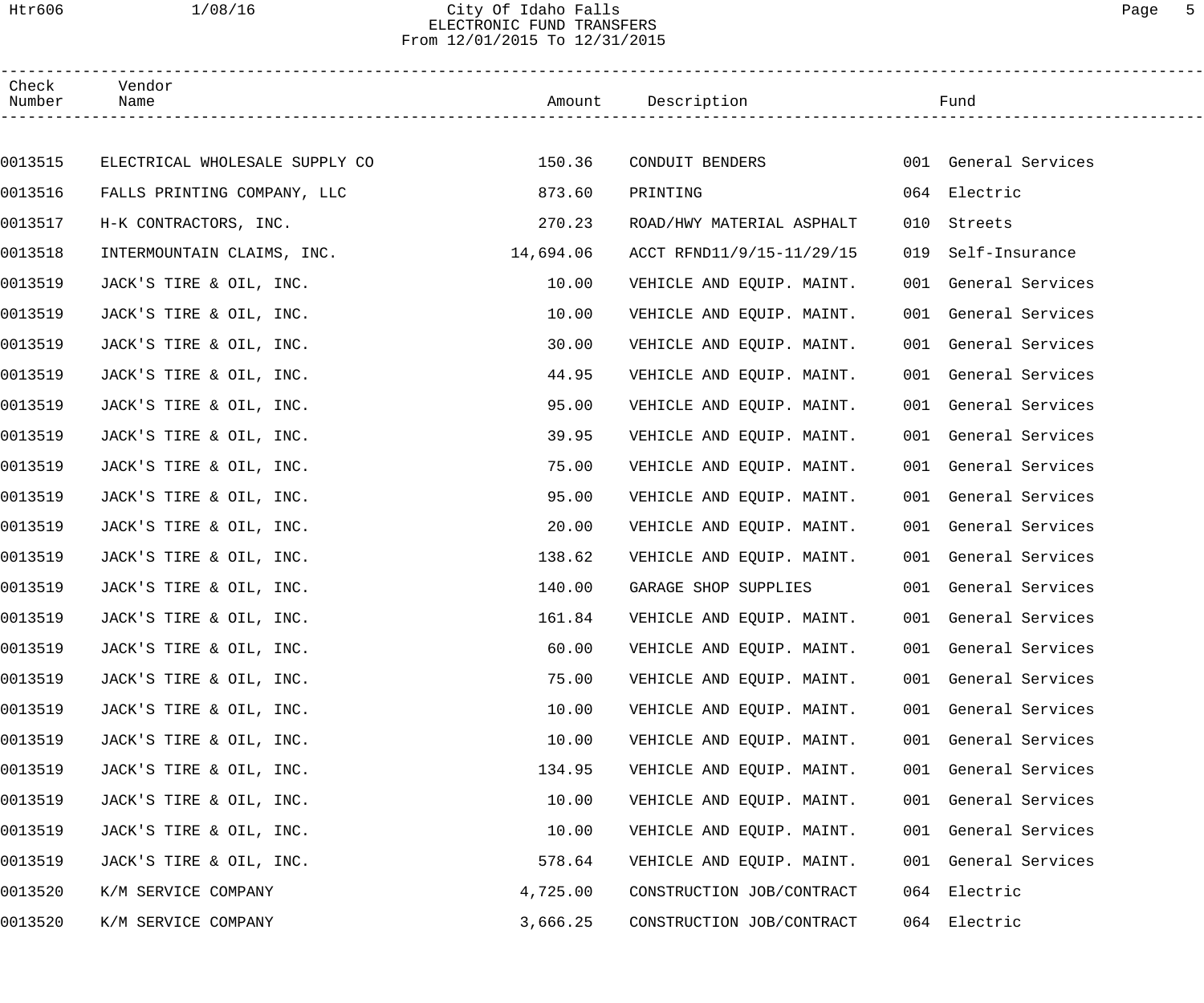### Htr606 1/08/16 City Of Idaho Falls Page 6 ELECTRONIC FUND TRANSFERS From 12/01/2015 To 12/31/2015

| Check<br>Number | Vendor<br>Name                 |          | Amount Description        |     | Fund                         |
|-----------------|--------------------------------|----------|---------------------------|-----|------------------------------|
|                 |                                |          |                           |     |                              |
| 0013520         | K/M SERVICE COMPANY            | 2,190.00 | CONSTRUCTION JOB/CONTRACT |     | 064 Electric                 |
| 0013520         | K/M SERVICE COMPANY            | 605.00   | CONSTRUCTION JOB/CONTRACT |     | 064 Electric                 |
| 0013520         | K/M SERVICE COMPANY            | 712.50   | CONSTRUCTION JOB/CONTRACT | 064 | Electric                     |
| 0013521         | MACHINERY WEST/BOISE RIGGING   | 924.50   | EQ REPAIR AND MAINT       | 001 |                              |
| 0013522         | PLANNING & FACILITY MANAGEMENT | 2,000.00 | PROFESSIONAL/PERSONAL SRV |     | 001 Planning & Building      |
| 0013523         | POCATELLO WINDUSTRIAL COMPANY  | 4,020.66 | WASTE WATER TREATMENT     | 061 | Sewer                        |
| 0013523         | POCATELLO WINDUSTRIAL COMPANY  | 616.80   | WASTE WATER TREATMENT     |     | 061 Sewer                    |
| 0013524         | PORTER'S OFFICE PRODUCTS       | 35.43    | OFFICE SUPPLIES, GENERAL  |     | 061 Sewer                    |
| 0013524         | PORTER'S OFFICE PRODUCTS       | 975.98   | OFFICE SUPPLIES, GENERAL  |     | 011 Recreation               |
| 0013524         | PORTER'S OFFICE PRODUCTS       | 30.09    | OFFICE SUPPLIES, GENERAL  |     | 011 Recreation               |
| 0013524         | PORTER'S OFFICE PRODUCTS       | 99.42    | OFFICE SUPPLIES, GENERAL  |     | 011 Recreation               |
| 0013524         | PORTER'S OFFICE PRODUCTS       | 366.35   | OFFICE SUPPLIES, GENERAL  |     | 061 Sewer                    |
| 0013524         | PORTER'S OFFICE PRODUCTS       | 163.14   | OFFICE SUPPLIES, GENERAL  |     | 001 Public Works Engineering |
| 0013524         | PORTER'S OFFICE PRODUCTS       | 5.19     | PAPER                     |     | 001 Public Works Engineering |
| 0013524         | PORTER'S OFFICE PRODUCTS       | 65.58    | OFFICE SUPPLIES, GENERAL  |     | 001 Public Works             |
| 0013524         | PORTER'S OFFICE PRODUCTS       | 305.96   | OFFICE SUPPLIES, GENERAL  |     | 001 General Services         |
| 0013524         | PORTER'S OFFICE PRODUCTS       | 594.00   | ANIMALS                   |     | 001 Police                   |
| 0013524         | PORTER'S OFFICE PRODUCTS       | 198.00   | ANIMALS                   | 001 | Police                       |
| 0013524         | PORTER'S OFFICE PRODUCTS       | 257.01   | OFFICE SUPPLIES           | 062 | Sanitation                   |
| 0013524         | PORTER'S OFFICE PRODUCTS       | 4.86     | OFFICE SUPPLIES           | 062 | Sanitation                   |
| 0013524         | PORTER'S OFFICE PRODUCTS       | 207.75   | OFFICE SUPPLIES           |     | 001 Parks                    |
| 0013525         | ROBERTSON SUPPLY, INC.         | 30.86    | PLUMBING EQUIP/SUPPLIES   |     | 001 General Services         |
| 0013525         | ROBERTSON SUPPLY, INC.         | 36.53    | PLUMBING EQUIP/SUPPLIES   |     | 001 General Services         |
| 0013526         | SHOPKO, LLC                    | 168.11   | OPTICAL EQUIP & SUPPLIES  |     | 001 General Services         |
| 0013527         | SIXEL CONSULTING GROUP, INC.   | 4,167.00 | PROFESSIONAL/PERSONAL SRV |     | 060 Airport                  |
| 0013527         | SIXEL CONSULTING GROUP, INC.   | 6,459.35 | PROFESSIONAL/PERSONAL SRV |     | 060 Airport                  |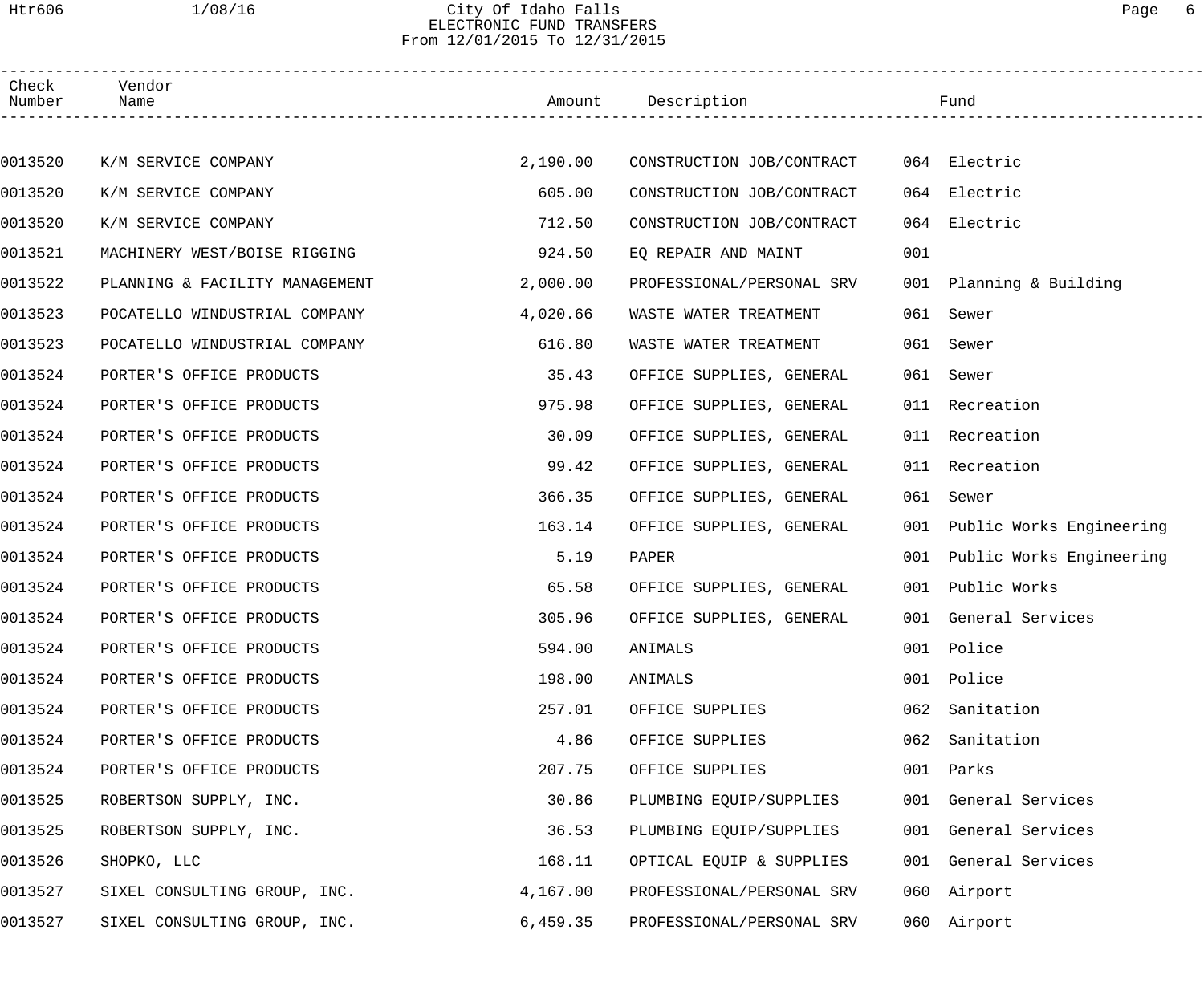# Htr606 1/08/16 City Of Idaho Falls Page 7 ELECTRONIC FUND TRANSFERS From 12/01/2015 To 12/31/2015

| Check<br>Number | Vendor<br>Name                    |        | Amount Description        | Fund                         |
|-----------------|-----------------------------------|--------|---------------------------|------------------------------|
|                 |                                   |        |                           |                              |
| 0013528         | SNAKE RIVER AUTO GLASS            | 170.00 | VEHICLE AND EQUIP. MAINT. | 001 General Services         |
| 0013528         | SNAKE RIVER AUTO GLASS            | 100.00 | VEHICLE AND EQUIP. MAINT. | 001 General Services         |
| 0013528         | SNAKE RIVER AUTO GLASS            | 160.00 | VEHICLE AND EQUIP. MAINT. | 001 General Services         |
| 0013528         | SNAKE RIVER AUTO GLASS            | 20.00  | VEHICLE AND EQUIP. MAINT. | 001 General Services         |
| 0013528         | SNAKE RIVER AUTO GLASS            | 20.00  | VEHICLE AND EQUIP. MAINT. | 001 General Services         |
| 0013528         | SNAKE RIVER AUTO GLASS            | 20.00  | VEHICLE AND EQUIP. MAINT. | 001 General Services         |
| 0013529         | SPECIALTY CONSTRUCTION SUPPLY LLC | 48.00  | 3 PAIR HEAVY BLK LEATHER  | 001 Public Works Engineering |
| 0013530         | SUREFIRE, LLC                     | 123.90 | ELECTRONIC EQUIPMENT      | 001 Police                   |
| 0013530         | SUREFIRE, LLC                     | 113.90 | ELECTRONIC EQUIPMENT      | 001 Police                   |
| 0013531         | T AND T LAWN SERVICES, LLC        | 310.00 | PROFESSIONAL/PERSONAL SRV | 064 Electric                 |
| 0013532         | TACOMA SCREW PRODUCTS, INC.       | 26.68  | EQ REPAIR AND MAINT       | 001 General Services         |
| 0013532         | TACOMA SCREW PRODUCTS, INC.       | 2.36   | EQ REPAIR AND MAINT       | 001 General Services         |
| 0013532         | TACOMA SCREW PRODUCTS, INC.       | 52.54  | EQ REPAIR AND MAINT       | 001 General Services         |
| 0013532         | TACOMA SCREW PRODUCTS, INC.       | 10.68  | EQ REPAIR AND MAINT       | 001 General Services         |
| 0013533         | TYNDALE COMPANY, INC.             | 89.60  | CLOTHING & APPAREL        | 064 Electric                 |
| 0013533         | TYNDALE COMPANY, INC.             | 132.20 | CLOTHING & APPAREL        | 064 Electric                 |
| 0013533         | TYNDALE COMPANY, INC.             | 180.20 | CLOTHING & APPAREL        | 064 Electric                 |
| 0013533         | TYNDALE COMPANY, INC.             | 53.80  | CLOTHING & APPAREL        | 064 Electric                 |
| 0013533         | TYNDALE COMPANY, INC.             | 170.20 | CLOTHING & APPAREL        | 064 Electric                 |
| 0013533         | TYNDALE COMPANY, INC.             | 251.60 | CLOTHING & APPAREL        | 064 Electric                 |
| 0013533         | TYNDALE COMPANY, INC.             | 149.20 | CLOTHING & APPAREL        | 064 Electric                 |
| 0013533         | TYNDALE COMPANY, INC.             | 440.00 | CLOTHING & APPAREL        | 064 Electric                 |
| 0013533         | TYNDALE COMPANY, INC.             | 141.40 | CLOTHING & APPAREL        | 064 Electric                 |
| 0013533         | TYNDALE COMPANY, INC.             | 163.00 | CLOTHING & APPAREL        | 064 Electric                 |
| 0013533         | TYNDALE COMPANY, INC.             | 290.40 | CLOTHING & APPAREL        | 064 Electric                 |
| 0013533         | TYNDALE COMPANY, INC.             | 310.60 | CLOTHING & APPAREL        | 064 Electric                 |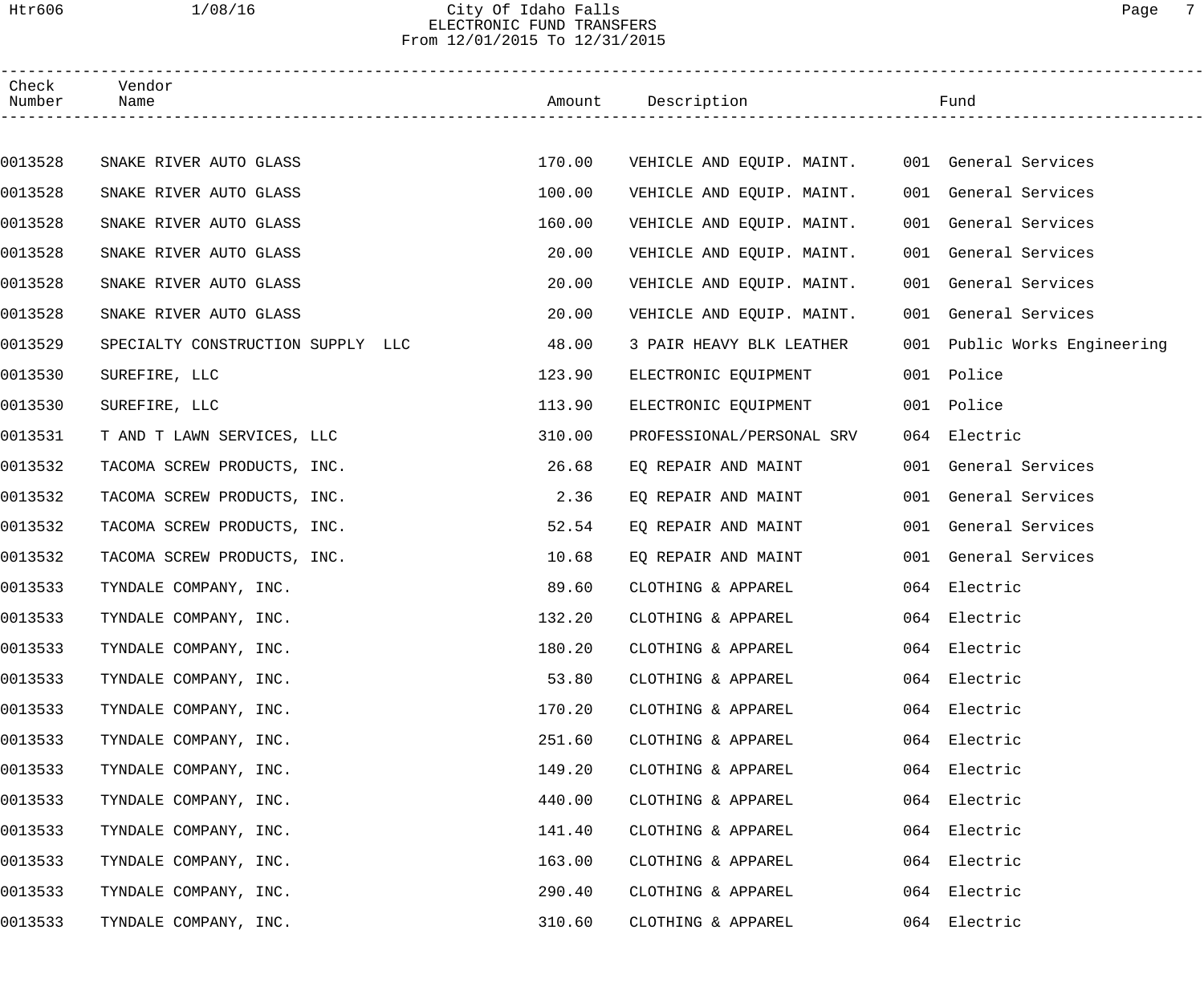# Htr606 1/08/16 City Of Idaho Falls Page 8 ELECTRONIC FUND TRANSFERS From 12/01/2015 To 12/31/2015

| Check<br>Number | Vendor<br>Name                 |           | Amount Description         |     | Fund                         |
|-----------------|--------------------------------|-----------|----------------------------|-----|------------------------------|
|                 |                                |           |                            |     |                              |
| 0013533         | TYNDALE COMPANY, INC.          | $132.20-$ | CLOTHING & APPAREL         |     | 064 Electric                 |
| 0013533         | TYNDALE COMPANY, INC.          | 77.60     | CLOTHING & APPAREL         |     | 064 Electric                 |
| 0013533         | TYNDALE COMPANY, INC.          | 202.80    | CLOTHING & APPAREL         |     | 064 Electric                 |
| 0013534         | VALCOM (VLCM)                  | 4,500.24  | COMPUTERS, DP/WORD PROC.   |     | 001 Fire                     |
| 0013534         | VALCOM (VLCM)                  | 1,608.80  | COMPUTERS, DP/WORD PROC.   |     | 001 Fire                     |
| 0013534         | VALCOM (VLCM)                  | 137.46    | COMPUTERS, DP/WORD PROC.   |     | 001 Fire                     |
| 0013535         | WALKER AND ASSOCIATES, INC.    | 10,009.86 | FIBER OPTIC MATERIAL       |     | 064 Electric                 |
| 0013536         | WORK WEARHOUSE                 | 4,049.32  | CLOTHING & APPAREL         |     | 010 Streets                  |
| 0013536         | WORK WEARHOUSE                 | 323.80    | BOOTS, PANTS, VEST (JEROME |     | 060 Airport                  |
| 0013537         | BONNEVILLE BLUEPRINT SUPPLY    | 59.70     | PENNINSULAR ORAGE FIELD B  |     | 001 Public Works Engineering |
| 0013537         | BONNEVILLE BLUEPRINT SUPPLY    | 19.95     | COOPER 1" X 25' MEASURING  |     | 001 Public Works Engineering |
| 0013538         | CONRAD & BISCHOFF, INC.        | 261.80    | FUEL AND ADDITIVES         | 001 |                              |
| 0013538         | CONRAD & BISCHOFF, INC.        | 378.00    | FUEL AND ADDITIVES         | 001 |                              |
| 0013538         | CONRAD & BISCHOFF, INC.        | 392.00    | FUEL AND ADDITIVES         |     | 001 General Services         |
| 0013538         | CONRAD & BISCHOFF, INC.        | 550.00    | GARAGE SHOP SUPPLIES       |     | 001 General Services         |
| 0013538         | CONRAD & BISCHOFF, INC.        | 25,188.90 | FUEL AND ADDITIVES         | 001 |                              |
| 0013538         | CONRAD & BISCHOFF, INC.        | 7,166.80  | FUEL AND ADDITIVES         | 001 |                              |
| 0013538         | CONRAD & BISCHOFF, INC.        | 10,430.60 | FUEL AND ADDITIVES         | 001 |                              |
| 0013538         | CONRAD & BISCHOFF, INC.        | 12,788.60 | FUEL AND ADDITIVES         | 001 |                              |
| 0013539         | DAVIES AQUA-CHEM SUPPLY CO.    | 475.00    | AQUATIC/WATER PRODUCTS     |     | 011 Recreation               |
| 0013540         | DIG LINE, INC.                 | 226.20    | SERVICES/MISCELLANEOUS     |     | 061 Water                    |
| 0013540         | DIG LINE, INC.                 | 226.21    | SERVICES/MISCELLANEOUS     | 061 | Sewer                        |
| 0013540         | DIG LINE, INC.                 | 452.41    | SERVICES/MISCELLANEOUS     |     | 064 Electric                 |
| 0013541         | ELECTRICAL WHOLESALE SUPPLY CO | 24,589.04 | POLES                      | 064 |                              |
| 0013541         | ELECTRICAL WHOLESALE SUPPLY CO | 555.90    | POLES                      | 064 |                              |
| 0013542         | ELSTER SOLUTIONS, LLC          | 29,290.00 | METERS                     | 064 |                              |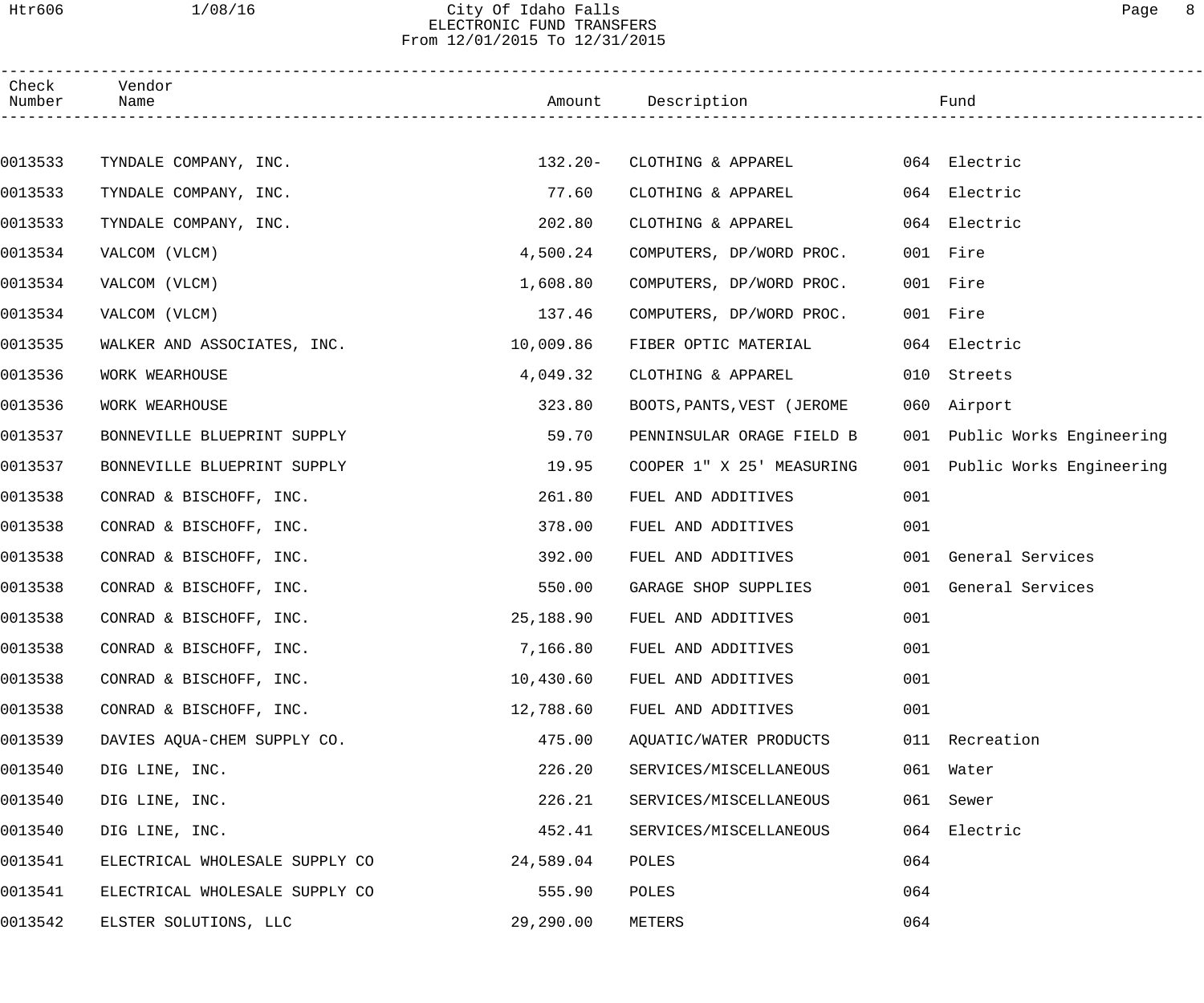# Htr606 1/08/16 City Of Idaho Falls Page 9 ELECTRONIC FUND TRANSFERS From 12/01/2015 To 12/31/2015

| Check<br>Number | Vendor<br>Name                |          | Amount Description        |     | Fund                 |
|-----------------|-------------------------------|----------|---------------------------|-----|----------------------|
|                 |                               |          |                           |     |                      |
| 0013543         | HANG TEN CUSTOM EMBROIDERY    | 745.00   | CLOTHING & APPAREL        |     | 064 Electric         |
| 0013544         | JACK'S TIRE & OIL, INC.       | 10.00    | VEHICLE AND EQUIP. MAINT. |     | 001 General Services |
| 0013544         | JACK'S TIRE & OIL, INC.       | 100.00   | VEHICLE AND EQUIP. MAINT. | 001 | General Services     |
| 0013544         | JACK'S TIRE & OIL, INC.       | 35.00    | VEHICLE AND EQUIP. MAINT. |     | 001 General Services |
| 0013544         | JACK'S TIRE & OIL, INC.       | 160.00   | VEHICLE AND EQUIP. MAINT. |     | 001 General Services |
| 0013544         | JACK'S TIRE & OIL, INC.       | 35.00    | VEHICLE AND EQUIP. MAINT. |     | 001 General Services |
| 0013544         | JACK'S TIRE & OIL, INC.       | 104.95   | VEHICLE AND EQUIP. MAINT. |     | 001 General Services |
| 0013544         | JACK'S TIRE & OIL, INC.       | 39.95    | VEHICLE AND EQUIP. MAINT. |     | 001 General Services |
| 0013544         | JACK'S TIRE & OIL, INC.       | 41.90    | VEHICLE AND EQUIP. MAINT. |     | 001 General Services |
| 0013544         | JACK'S TIRE & OIL, INC.       | 10.00    | VEHICLE AND EQUIP. MAINT. |     | 001 General Services |
| 0013544         | JACK'S TIRE & OIL, INC.       | 75.00    | VEHICLE AND EQUIP. MAINT. |     | 001 General Services |
| 0013544         | JACK'S TIRE & OIL, INC.       | 213.00   | VEHICLE AND EQUIP. MAINT. |     | 001 General Services |
| 0013544         | JACK'S TIRE & OIL, INC.       | 134.95   | VEHICLE AND EQUIP. MAINT. |     | 001 General Services |
| 0013544         | JACK'S TIRE & OIL, INC.       | 10.00    | VEHICLE AND EQUIP. MAINT. |     | 001 General Services |
| 0013544         | JACK'S TIRE & OIL, INC.       | 535.00   | GARAGE SHOP SUPPLIES      |     | 001 General Services |
| 0013544         | JACK'S TIRE & OIL, INC.       | 3,232.76 | EQ REPAIR AND MAINT       |     | 001 General Services |
| 0013545         | JET TERMINAL SERVICES, INC.   | 3,554.44 | MAINTENANCE CONTRACT-EO   |     | 060 Airport          |
| 0013546         | K/M SERVICE COMPANY           | 780.00   | CONSTRUCTION JOB/CONTRACT |     | 064 Electric         |
| 0013546         | K/M SERVICE COMPANY           | 2,160.00 | CONSTRUCTION JOB/CONTRACT | 064 | Electric             |
| 0013547         | LASER XPRESS                  | 320.00   | TONER CARTRIDGES SAMSUNG  |     | 001 Fire             |
| 0013548         | LEONARD PETROLEUM EQUIP, INC. | 89.28    | GARAGE SHOP SUPPLIES      |     | 001 General Services |
| 0013549         | MCROBERTS SALES COMPANY, INC. | 1,918.00 | FEED/BEDDING (ANIMALS)    |     | 001 Parks            |
| 0013550         | MIDWEST TAPE, LLC             | 111.97   | AUDIOVISUAL/PUBLICATION   |     | 012 Library          |
| 0013550         | MIDWEST TAPE, LLC             | 38.99    | AUDIOVISUAL/PUBLICATION   |     | 012 Library          |
| 0013550         | MIDWEST TAPE, LLC             | 54.99    | AUDIOVISUAL/PUBLICATION   |     | 012 Library          |
| 0013550         | MIDWEST TAPE, LLC             | 592.86   | AUDIOVISUAL/PUBLICATION   |     | 012 Library          |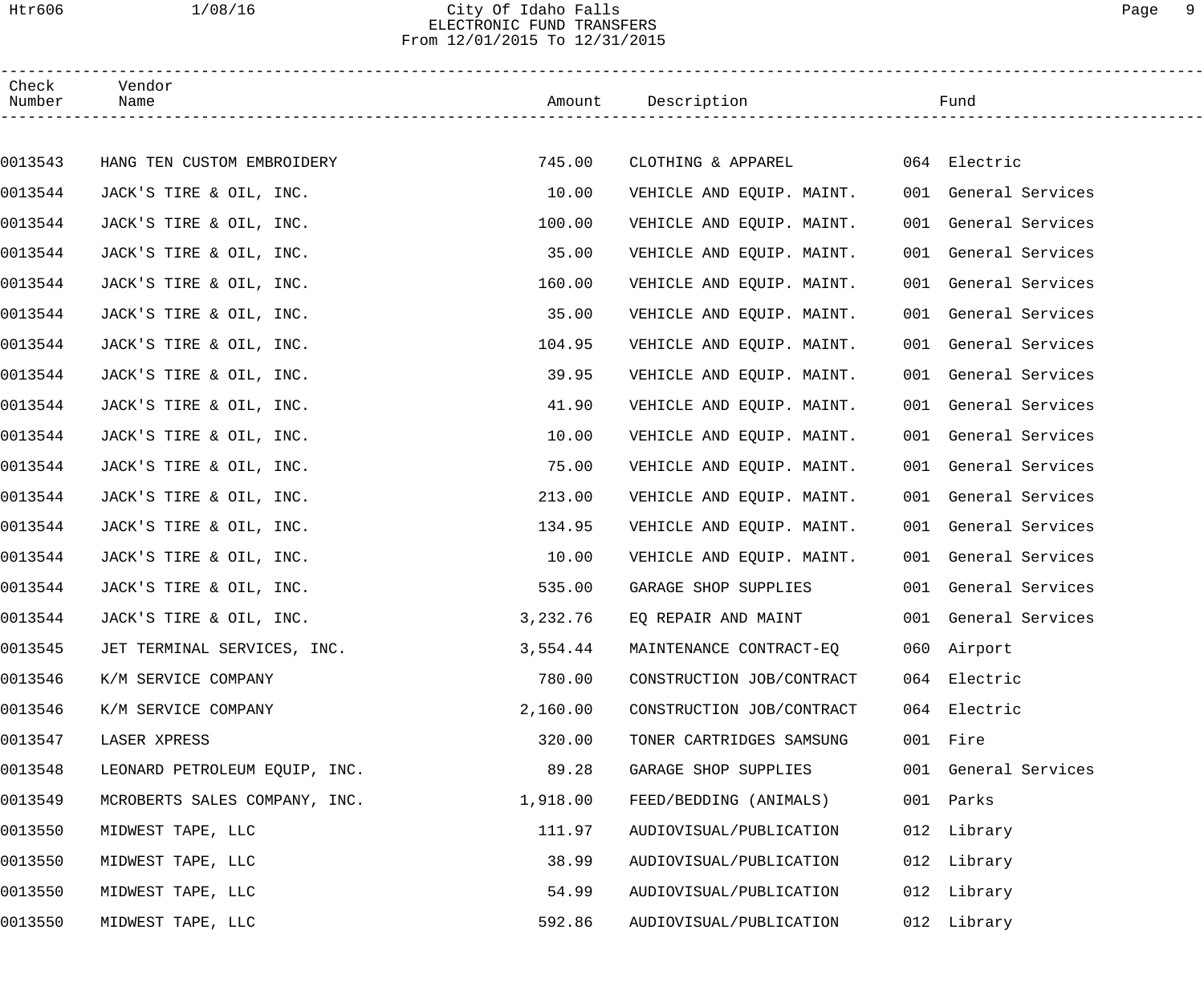## Htr606 1/08/16 City Of Idaho Falls Page 10 ELECTRONIC FUND TRANSFERS From 12/01/2015 To 12/31/2015

| Check<br>Number | Vendor<br>Name              |           | Amount Description        | Fund                 |
|-----------------|-----------------------------|-----------|---------------------------|----------------------|
|                 |                             |           |                           |                      |
| 0013550         | MIDWEST TAPE, LLC           | 24.99     | AUDIOVISUAL/PUBLICATION   | 012 Library          |
| 0013550         | MIDWEST TAPE, LLC           | 39.99     | AUDIOVISUAL/PUBLICATION   | 012 Library          |
| 0013550         | MIDWEST TAPE, LLC           | 74.98     | AUDIOVISUAL/PUBLICATION   | 012 Library          |
| 0013550         | MIDWEST TAPE, LLC           | 104.97    | AUDIOVISUAL/PUBLICATION   | 012 Library          |
| 0013550         | MIDWEST TAPE, LLC           | 541.33    | AUDIOVISUAL/PUBLICATION   | 012 Library          |
| 0013550         | MIDWEST TAPE, LLC           | 170.48    | AUDIOVISUAL/PUBLICATION   | 012 Library          |
| 0013550         | MIDWEST TAPE, LLC           | 452.31    | AUDIOVISUAL/PUBLICATION   | 012 Library          |
| 0013550         | MIDWEST TAPE, LLC           | 196.70    | AUDIOVISUAL/PUBLICATION   | 012 Library          |
| 0013550         | MIDWEST TAPE, LLC           | 44.75     | AUDIOVISUAL/PUBLICATION   | 012 Library          |
| 0013550         | MIDWEST TAPE, LLC           | 63.96     | AUDIOVISUAL/PUBLICATION   | 012 Library          |
| 0013551         | MINERT & ASSOCIATES, INC    | 125.00    | DOT DRUG SCREENS/NOV 2015 | 001 Fire             |
| 0013552         | NUMBER ONE PRINTING & SIGN  | 178.14    | PRINTING                  | 001 Treasurer        |
| 0013552         | NUMBER ONE PRINTING & SIGN  | 445.00    | PRINTING                  | 001 Treasurer        |
| 0013553         | ONE CALL LOCATORS, LTD      | 5,102.82  | SERVICES/MISCELLANEOUS    | 064 Electric         |
| 0013553         | ONE CALL LOCATORS, LTD      | 262.24    | SERVICES/MISCELLANEOUS    | 064 Electric         |
| 0013554         | PORTER'S OFFICE PRODUCTS    | 32.85     | COMPUTERS, DP/WORD PROC.  | 064 Electric         |
| 0013554         | PORTER'S OFFICE PRODUCTS    | 39.76     | OFFICE SUPPLIES, GENERAL  | 064 Electric         |
| 0013554         | PORTER'S OFFICE PRODUCTS    | 108.69    | OFFICE SUPPLIES, GENERAL  | 064 Electric         |
| 0013554         | PORTER'S OFFICE PRODUCTS    | 15.50     | OFFICE SUPPLIES, GENERAL  | 064 Electric         |
| 0013554         | PORTER'S OFFICE PRODUCTS    | 18.51     | OFFICE SUPPLIES, GENERAL  | 064 Electric         |
| 0013554         | PORTER'S OFFICE PRODUCTS    | 98.96     | OFFICE SUPPLIES, GENERAL  | 064 Electric         |
| 0013554         | PORTER'S OFFICE PRODUCTS    | 70.00     | OFFICE SUPPLIES, GENERAL  | 061 Water            |
| 0013555         | REINKE, TIM                 | 72.11     | REIMBURSEMENTS            | 018 Golf Courses     |
| 0013556         | ROCKY MOUNTAIN TURF & IND.  | 98.79     | EQ REPAIR AND MAINT       | 001 General Services |
| 0013556         | ROCKY MOUNTAIN TURF & IND.  | 11.56     | FREIGHT                   | 001 General Services |
| 0013557         | SMITH ROOFING & SIDING, LLC | 16,747.50 | CONSTRUCTION JOB/CONTRACT | 064 Electric         |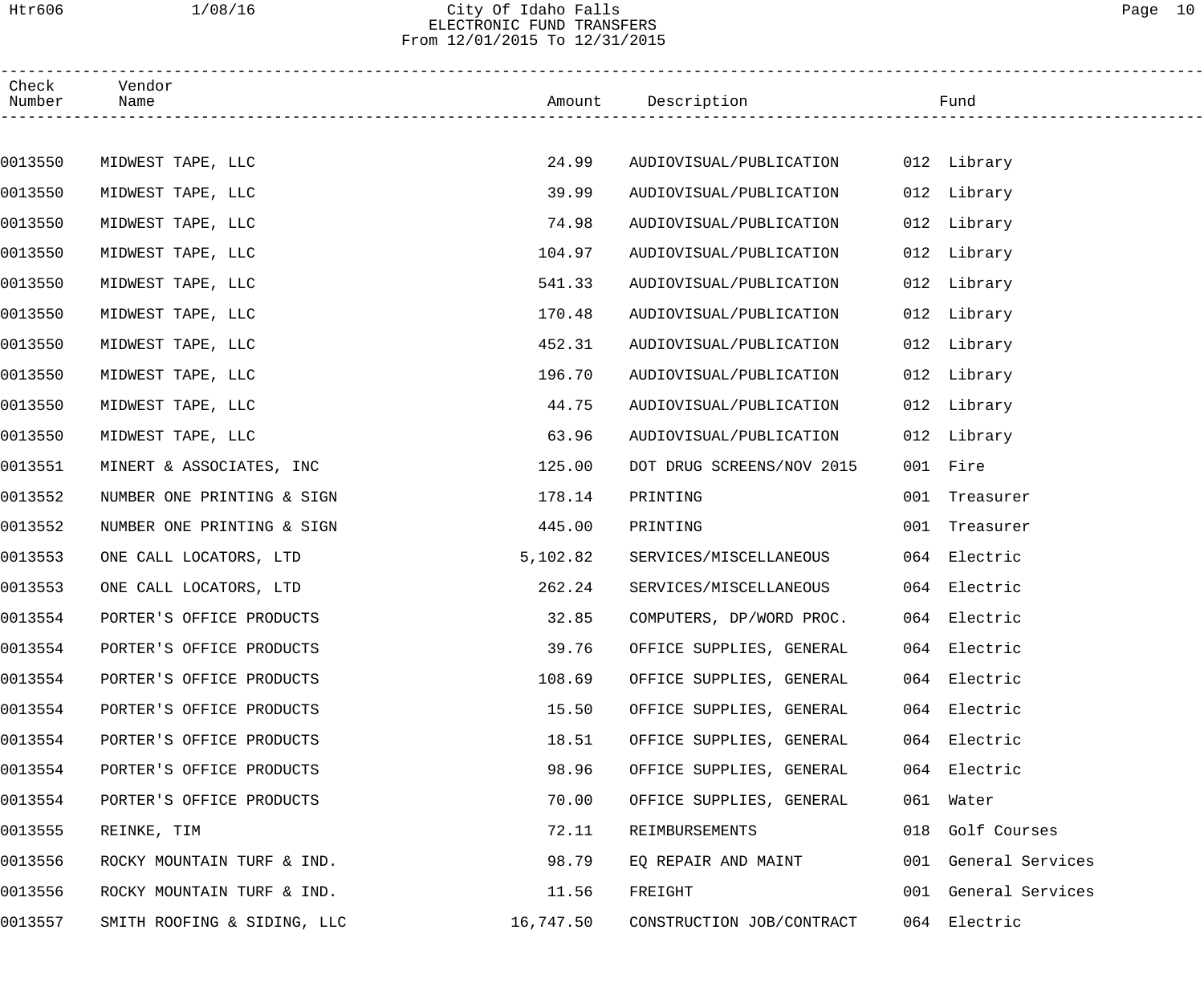# Htr606 1/08/16 City Of Idaho Falls Page 11 ELECTRONIC FUND TRANSFERS From 12/01/2015 To 12/31/2015

| Check<br>Number | Vendor<br>Name               |          | Amount Description        |     | Fund                 |
|-----------------|------------------------------|----------|---------------------------|-----|----------------------|
|                 |                              |          |                           |     |                      |
| 0013558         | SNAKE RIVER PRINTING COMPANY | 318.00   | CHRISTMAS SALE BANNER FOR |     | 018 Golf Courses     |
| 0013559         | SNAKE RIVER RAPID WASH       | 428.85   | VEHICLE AND EQUIP. MAINT. |     | 001 General Services |
| 0013560         | SYRINGA NETWORKS, LLC        | 450.00   | ETHERNET-INTERNET/DEC2015 | 001 |                      |
| 0013561         | T. J. SPORTS                 | 125.30   | CLOTHING & APPAREL        |     | 062 Sanitation       |
| 0013561         | T. J. SPORTS                 | 135.18   | CLOTHING & APPAREL        | 062 | Sanitation           |
| 0013561         | T. J. SPORTS                 | 44.32    | CLOTHING & APPAREL        | 062 | Sanitation           |
| 0013562         | TACOMA SCREW PRODUCTS, INC.  | 19.71    | HD CAP SCREW              |     | 061 Sewer            |
| 0013563         | THATCHER COMPANY             | 6,540.00 | GASES / TREATMENTS        |     | 061 Sewer            |
| 0013563         | THATCHER COMPANY             | 4,181.46 | GASES / TREATMENTS        |     | 061 Sewer            |
| 0013564         | TOP HAT, INC.                | 755.85   | ACCIDENT REPAIRS, FLEET   |     | 001 General Services |
| 0013564         | TOP HAT, INC.                | 716.31   | ACCIDENT REPAIRS, FLEET   |     | 001 General Services |
| 0013565         | VALCOM (VLCM)                | 417.20   | COMPUTERS, DP/WORD PROC.  |     | 001 Parks            |
| 0013565         | VALCOM (VLCM)                | 137.46   | COMPUTERS, DP/WORD PROC.  |     | 001 Parks            |
| 0013565         | VALCOM (VLCM)                | 1,191.60 | COMPUTERS, DP/WORD PROC.  |     | 064 Electric         |
| 0013565         | VALCOM (VLCM)                | 1,439.16 | COMPUTERS, DP/WORD PROC.  |     | 064 Electric         |
| 0013565         | VALCOM (VLCM)                | 581.52   | COMPUTERS, DP/WORD PROC.  |     | 064 Electric         |
| 0013565         | VALCOM (VLCM)                | 30.00    | COMPUTERS, DP/WORD PROC.  |     | 064 Electric         |
| 0013565         | VALCOM (VLCM)                | 580.80   | COMPUTERS, DP/WORD PROC.  |     | 064 Electric         |
| 0013565         | VALCOM (VLCM)                | 137.46   | COMPUTERS, DP/WORD PROC.  |     | 064 Electric         |
| 0013565         | VALCOM (VLCM)                | 68.73    | COMPUTERS, DP/WORD PROC.  |     | 064 Electric         |
| 0013565         | VALCOM (VLCM)                | 137.46   | COMPUTERS, DP/WORD PROC.  |     | 064 Electric         |
| 0013565         | VALCOM (VLCM)                | 1,237.58 | COMPUTERS, DP/WORD PROC.  |     | 001 Police           |
| 0013565         | VALCOM (VLCM)                | 253.94   | COMPUTERS, DP/WORD PROC.  | 001 | Police               |
| 0013566         | WORK WEARHOUSE               | 4,508.14 | CLOTHING & APPAREL        | 062 | Sanitation           |
| 0013566         | WORK WEARHOUSE               | 700.00   | SAFETY EQUIPMENT          | 062 | Sanitation           |
| 0013566         | WORK WEARHOUSE               | 989.65   | CLOTHING & APPAREL        |     | 061 Sewer            |
|                 |                              |          |                           |     |                      |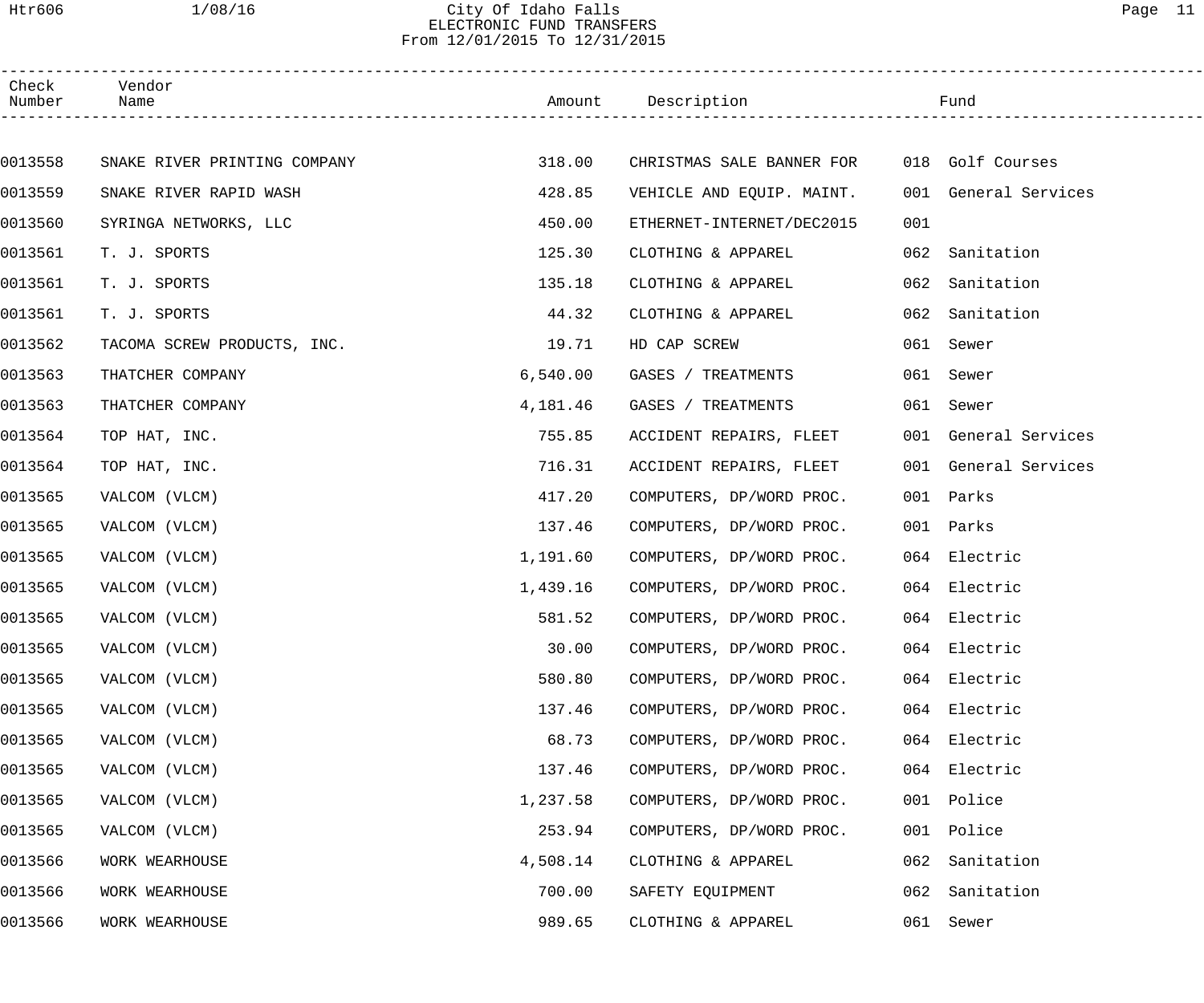# Htr606 1/08/16 City Of Idaho Falls Page 12 ELECTRONIC FUND TRANSFERS From 12/01/2015 To 12/31/2015

| Check<br>Number | Vendor<br>Name                 |          | Amount Description        |     | Fund                        |
|-----------------|--------------------------------|----------|---------------------------|-----|-----------------------------|
|                 |                                |          |                           |     |                             |
| 0013566         | WORK WEARHOUSE                 | 2,759.20 | CLOTHING & APPAREL        |     | 061 Sewer                   |
| 0013566         | WORK WEARHOUSE                 | 929.77   | CLOTHING & APPAREL        |     | 061 Sewer                   |
| 0013566         | WORK WEARHOUSE                 | 1,854.24 | CLOTHING & APPAREL        | 061 | Sewer                       |
| 0013567         | ACTION COLLECTION SERVICE, INC | 3,881.62 | COLLECTION / NOVEMBER2015 |     | 001 Treasurer               |
| 0013567         | ACTION COLLECTION SERVICE, INC | 267.48   | COLLECTIONS/NOV 2015      |     | 015 Elect Light Public Purp |
| 0013568         | ALIAH DVM, RHONDA              | 1,211.70 | VET CONSULTING/TREATMENT  |     | 001 Parks                   |
| 0013568         | ALIAH DVM, RHONDA              | 3,185.00 | VET CONSULTING/TREATMENT  |     | 001 Parks                   |
| 0013569         | BEN'S QUALITY CYCLE, LLC       | 19.99    | PARKS & RECREATION MISC.  |     | 001 Parks                   |
| 0013569         | BEN'S OUALITY CYCLE, LLC       | 388.17   | EQ REPAIR AND MAINT       |     | 001 Parks                   |
| 0013569         | BEN'S QUALITY CYCLE, LLC       | 19.98    | PARKS & RECREATION MISC.  |     | 001 Parks                   |
| 0013570         | BUG COMPANY, THE               | 22.75    | FEED/BEDDING (ANIMALS)    |     | 001 Parks                   |
| 0013570         | BUG COMPANY, THE               | 34.37    | FREIGHT                   |     | 001 Parks                   |
| 0013570         | BUG COMPANY, THE               | 22.75    | FEED/BEDDING (ANIMALS)    |     | 001 Parks                   |
| 0013570         | BUG COMPANY, THE               | 34.37    | FREIGHT                   |     | 001 Parks                   |
| 0013571         | CDW GOVERNMENT, INC.           | 9,931.88 | COMPUTERS, DP/WORD PROC.  |     | 061 Water                   |
| 0013571         | CDW GOVERNMENT, INC.           | 1,513.28 | COMPUTERS, DP/WORD PROC.  |     | 061 Water                   |
| 0013571         | CDW GOVERNMENT, INC.           | 240.04   | COMPUTERS, DP/WORD PROC.  |     | 061 Water                   |
| 0013572         | DOUG ANDRUS DISTRIBUTING, INC. | 274.40   | WASTE WATER TREATMENT     |     | 061 Sewer                   |
| 0013573         | ELECTRICAL WHOLESALE SUPPLY CO | 107.94   | ELECTRICAL EQUIP/SUPPLIES |     | 001 General Services        |
| 0013573         | ELECTRICAL WHOLESALE SUPPLY CO | 100.58   | ELECTRICAL EQUIP/SUPPLIES |     | 001 General Services        |
| 0013573         | ELECTRICAL WHOLESALE SUPPLY CO | 13.32    | ELECTRICAL EQUIP/SUPPLIES |     | 001 General Services        |
| 0013573         | ELECTRICAL WHOLESALE SUPPLY CO | 45.05    | ELECTRICAL EQUIP/SUPPLIES |     | 001 General Services        |
| 0013573         | ELECTRICAL WHOLESALE SUPPLY CO | 17.40    | HARDWARE MISCELLANEOUS    |     | 001 General Services        |
| 0013573         | ELECTRICAL WHOLESALE SUPPLY CO | 10.76    | ELECTRICAL EQUIP/SUPPLIES |     | 001 General Services        |
| 0013573         | ELECTRICAL WHOLESALE SUPPLY CO | 51.36    | ELECTRICAL EQUIP/SUPPLIES |     | 001 General Services        |
| 0013573         | ELECTRICAL WHOLESALE SUPPLY CO | 10.53    | ELECTRICAL EQUIP/SUPPLIES |     | 001 General Services        |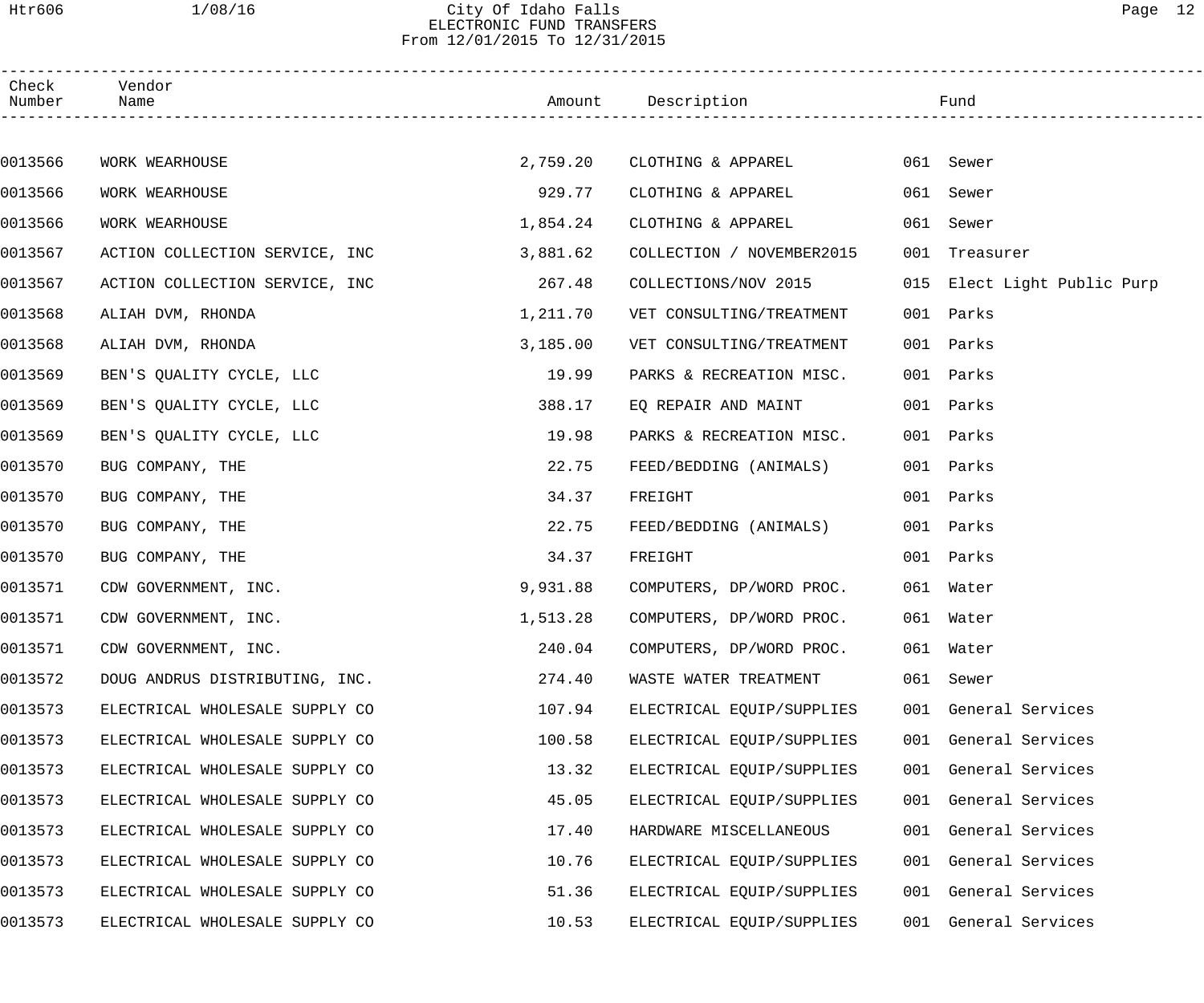# Htr606 1/08/16 City Of Idaho Falls Page 13 ELECTRONIC FUND TRANSFERS From 12/01/2015 To 12/31/2015

| Check<br>Number | Vendor<br>Name                 |           | Amount Description        |     | Fund                 |  |
|-----------------|--------------------------------|-----------|---------------------------|-----|----------------------|--|
|                 |                                |           |                           |     |                      |  |
| 0013573         | ELECTRICAL WHOLESALE SUPPLY CO | 201.17    | ELECTRICAL EQUIP/SUPPLIES |     | 001 General Services |  |
| 0013573         | ELECTRICAL WHOLESALE SUPPLY CO | 44.75     | ELECTRICAL EQUIP/SUPPLIES |     | 001 General Services |  |
| 0013573         | ELECTRICAL WHOLESALE SUPPLY CO | 44.75     | ELECTRICAL EQUIP/SUPPLIES |     | 001 General Services |  |
| 0013573         | ELECTRICAL WHOLESALE SUPPLY CO | 14.80     | ELECTRICAL EQUIP/SUPPLIES |     | 001 General Services |  |
| 0013573         | ELECTRICAL WHOLESALE SUPPLY CO | 368.94    | ELECTRICAL EQUIP/SUPPLIES |     | 001 General Services |  |
| 0013573         | ELECTRICAL WHOLESALE SUPPLY CO | 288.75    | ELECTRICAL EQUIP/SUPPLIES |     | 001 General Services |  |
| 0013574         | ELSTER SOLUTIONS, LLC          | 225.00    | ELEC/IF POWER             |     | 064 Electric         |  |
| 0013575         | EMBLEM ENTERPRISES, INC.       | 772.00    | CLOTHING & APPAREL        |     | 001 Fire             |  |
| 0013575         | EMBLEM ENTERPRISES, INC.       | 24.65     | FREIGHT                   |     | 001 Fire             |  |
| 0013576         | GYM OUTFITTERS, INC.           | 300.00    | FREIGHT                   |     | 011 Recreation       |  |
| 0013576         | GYM OUTFITTERS, INC.           | 6,183.04  | SPORTING & ATHLETIC EQ    |     | 011 Recreation       |  |
| 0013577         | IDAHO FALLS SCHOOL DISTRICT 91 | 880.96    | IN-LIEU TAXES/2014        | 001 |                      |  |
| 0013578         | INTERMOUNTAIN CLAIMS, INC.     | 20,050.35 | ACT RFND11/30/15-12/13/15 | 019 | Self-Insurance       |  |
| 0013579         | JACK'S TIRE & OIL, INC.        | 144.66    | VEHICLE AND EQUIP. MAINT. |     | 001 General Services |  |
| 0013579         | JACK'S TIRE & OIL, INC.        | 70.00     | VEHICLE AND EQUIP. MAINT. |     | 001 General Services |  |
| 0013579         | JACK'S TIRE & OIL, INC.        | 310.00    | VEHICLE AND EQUIP. MAINT. |     | 001 General Services |  |
| 0013579         | JACK'S TIRE & OIL, INC.        | 73.00     | VEHICLE AND EQUIP. MAINT. |     | 001 General Services |  |
| 0013580         | K/M SERVICE COMPANY            | 1,390.00  | CONSTRUCTION JOB/CONTRACT |     | 064 Electric         |  |
| 0013580         | K/M SERVICE COMPANY            | 6,655.00  | CONSTRUCTION JOB/CONTRACT |     | 064 Electric         |  |
| 0013581         | KENYON REFRIGERATION, LLC      | 11,850.59 | PROFESSIONAL/PERSONAL SRV |     | 011 Recreation       |  |
| 0013582         | LEADSONLINE, LLC               | 4,908.00  | SUBSCRIPTIONS             |     | 001 Police           |  |
| 0013583         | LEONARD PETROLEUM EQUIP, INC.  | 154.00    | GARAGE SHOP SUPPLIES      |     | 001 General Services |  |
| 0013584         | MIDWEST TAPE, LLC              | 39.99     | AUDIOVISUAL/PUBLICATION   |     | 012 Library          |  |
| 0013584         | MIDWEST TAPE, LLC              | 9.99      | AUDIOVISUAL/PUBLICATION   |     | 012 Library          |  |
| 0013584         | MIDWEST TAPE, LLC              | 12.99     | AUDIOVISUAL/PUBLICATION   |     | 012 Library          |  |
| 0013584         | MIDWEST TAPE, LLC              | 164.96    | AUDIOVISUAL/PUBLICATION   |     | 012 Library          |  |
|                 |                                |           |                           |     |                      |  |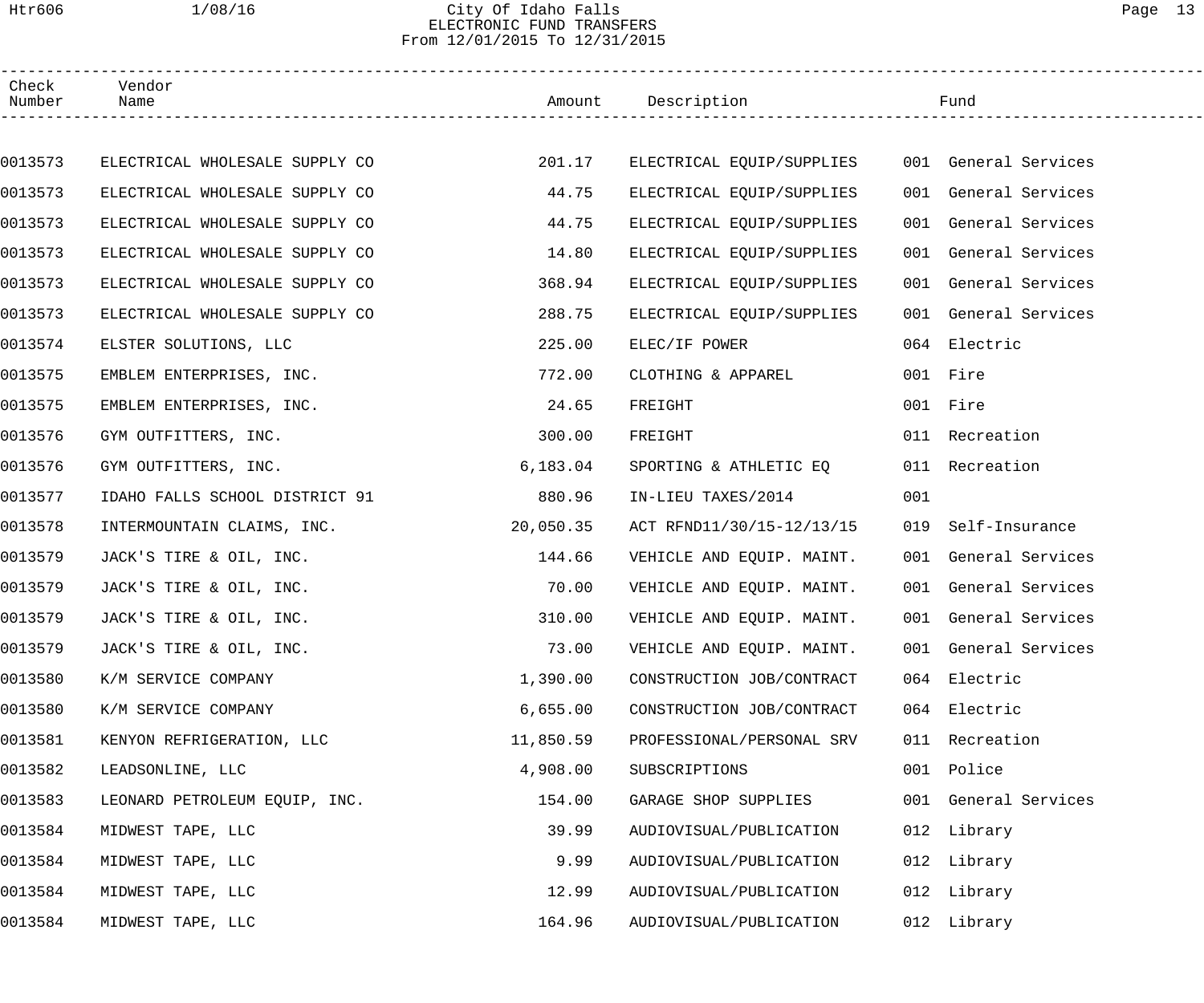# Htr606 1/08/16 City Of Idaho Falls Page 14 ELECTRONIC FUND TRANSFERS From 12/01/2015 To 12/31/2015

| Check<br>Number | Vendor<br>Name           |                                    |          | Amount Description        |     | Fund                     |
|-----------------|--------------------------|------------------------------------|----------|---------------------------|-----|--------------------------|
|                 |                          |                                    |          |                           |     |                          |
| 0013584         | MIDWEST TAPE, LLC        |                                    | 140.70   | AUDIOVISUAL/PUBLICATION   |     | 012 Library              |
| 0013584         | MIDWEST TAPE, LLC        |                                    | 705.82   | AUDIOVISUAL/PUBLICATION   |     | 012 Library              |
| 0013584         | MIDWEST TAPE, LLC        |                                    | 4.79     | AUDIOVISUAL/PUBLICATION   |     | 012 Library              |
| 0013584         | MIDWEST TAPE, LLC        |                                    | 69.74    | AUDIOVISUAL/PUBLICATION   |     | 012 Library              |
| 0013584         | MIDWEST TAPE, LLC        |                                    | 29.58    | AUDIOVISUAL/PUBLICATION   |     | 012 Library              |
| 0013584         | MIDWEST TAPE, LLC        |                                    | 11.99    | AUDIOVISUAL/PUBLICATION   |     | 012 Library              |
| 0013584         | MIDWEST TAPE, LLC        |                                    | 219.87   | AUDIOVISUAL/PUBLICATION   |     | 012 Library              |
| 0013584         | MIDWEST TAPE, LLC        |                                    | 15.99    | AUDIOVISUAL/PUBLICATION   |     | 012 Library              |
| 0013584         | MIDWEST TAPE, LLC        |                                    | 232.59   | AUDIOVISUAL/PUBLICATION   |     | 012 Library              |
| 0013584         | MIDWEST TAPE, LLC        |                                    | 249.94   | AUDIOVISUAL/PUBLICATION   |     | 012 Library              |
| 0013584         | MIDWEST TAPE, LLC        |                                    | 94.97    | AUDIOVISUAL/PUBLICATION   |     | 012 Library              |
| 0013584         | MIDWEST TAPE, LLC        |                                    | 304.92   | AUDIOVISUAL/PUBLICATION   |     | 012 Library              |
| 0013584         | MIDWEST TAPE, LLC        |                                    | 24.99    | AUDIOVISUAL/PUBLICATION   |     | 012 Library              |
| 0013584         | MIDWEST TAPE, LLC        |                                    | 247.86   | AUDIOVISUAL/PUBLICATION   |     | 012 Library              |
| 0013584         | MIDWEST TAPE, LLC        |                                    | 105.53   | AUDIOVISUAL/PUBLICATION   |     | 012 Library              |
| 0013584         | MIDWEST TAPE, LLC        |                                    | 104.73   | AUDIOVISUAL/PUBLICATION   |     | 012 Library              |
| 0013584         | MIDWEST TAPE, LLC        |                                    | 5.59     | AUDIOVISUAL/PUBLICATION   |     | 012 Library              |
| 0013584         | MIDWEST TAPE, LLC        |                                    | 15.99    | AUDIOVISUAL/PUBLICATION   |     | 012 Library              |
| 0013585         |                          | MISKIN'S PROFESSIONAL CLEANING LLC | 3,517.00 | PROFESSIONAL/PERSONAL SRV | 064 | Electric                 |
| 0013586         | MORRISON, TODD           |                                    | 282.00   | CONTRACTED OFFICIALS      | 011 | Recreation               |
| 0013587         | PORTER'S OFFICE PRODUCTS |                                    | 259.26   | OFFICE SUPPLIES, GENERAL  | 001 | Public Works Engineering |
| 0013587         | PORTER'S OFFICE PRODUCTS |                                    | 169.74   | OFFICE SUPPLIES, GENERAL  | 001 | Public Works Engineering |
| 0013587         | PORTER'S OFFICE PRODUCTS |                                    | 331.61   | OFFICE SUPPLIES, GENERAL  | 001 | Public Works Engineering |
| 0013587         | PORTER'S OFFICE PRODUCTS |                                    | 61.58    | FURNITURE                 | 064 | Electric                 |
| 0013587         | PORTER'S OFFICE PRODUCTS |                                    | 340.10   | OFFICE SUPPLIES, GENERAL  | 064 | Electric                 |
| 0013587         | PORTER'S OFFICE PRODUCTS |                                    | 85.86    | OFFICE SUPPLIES, GENERAL  | 064 | Electric                 |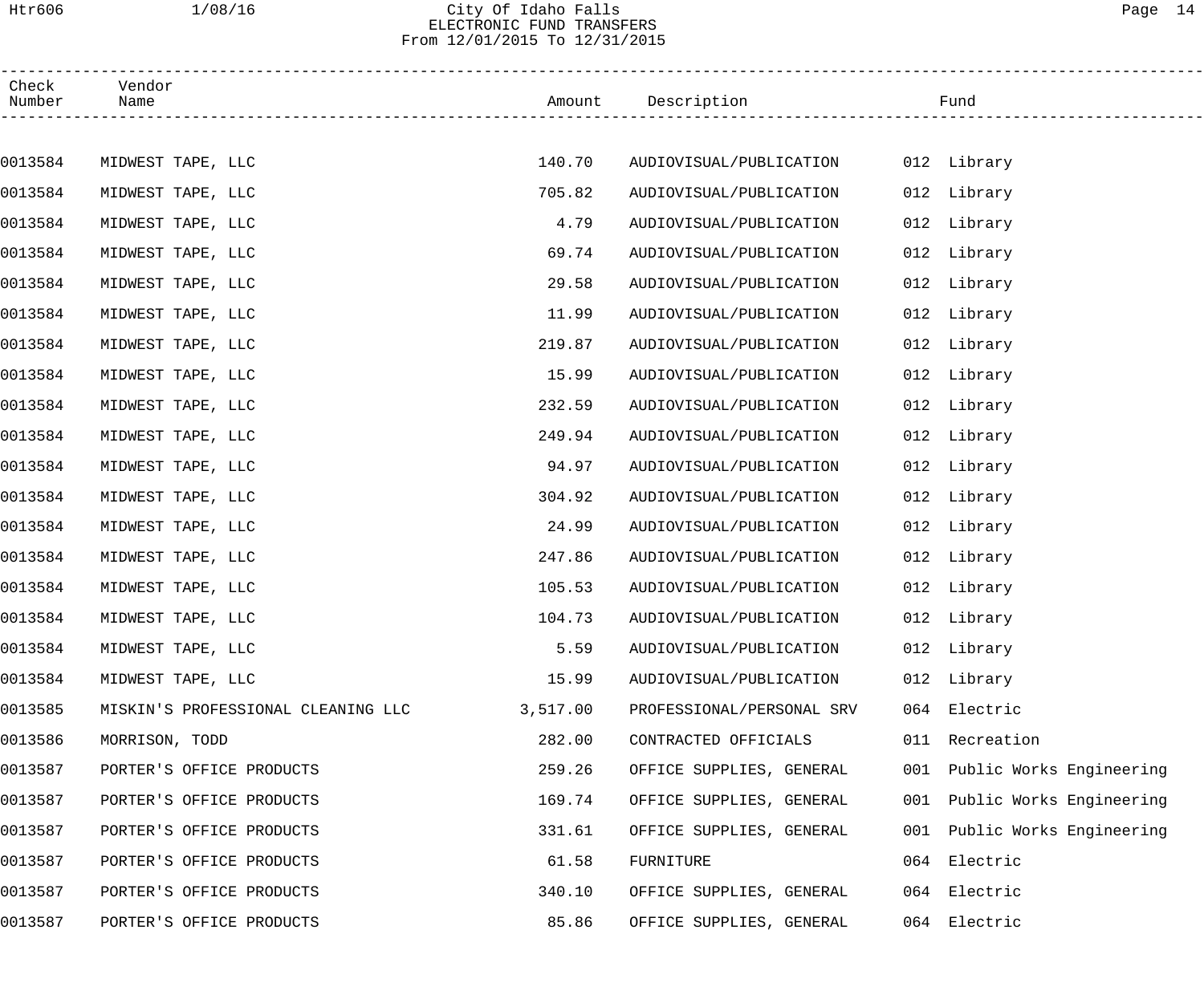# Htr606 1/08/16 City Of Idaho Falls Page 15 ELECTRONIC FUND TRANSFERS From 12/01/2015 To 12/31/2015

| Check<br>Number | Vendor<br>Name                |           | Amount Description        |     | Fund                     |  |
|-----------------|-------------------------------|-----------|---------------------------|-----|--------------------------|--|
|                 |                               |           |                           |     |                          |  |
| 0013587         | PORTER'S OFFICE PRODUCTS      | 1,148.60  | FURNITURE                 |     | 001 Human Resources      |  |
| 0013587         | PORTER'S OFFICE PRODUCTS      | 20.44     | INDEX TABS                |     | 064 Electric             |  |
| 0013588         | SHADOW TRACKERS INVESTIGATIVE | 430.00    | PROFESSIONAL/PERSONAL SRV |     | 001 Non Departmental     |  |
| 0013589         | SNAKE RIVER PRINTING COMPANY  | 96.00     | PRINTING                  |     | 001 Police               |  |
| 0013590         | SYRINGA NETWORKS, LLC         | 350.00    | NETWORK EQUIPMENT         |     | 012 Library              |  |
| 0013591         | TARGHEE REG PUBLIC TRANS AUTH | 54,900.00 | MISCELLANEOUS PRODUCTS    |     | 001 Non Departmental     |  |
| 0013592         | TETON COMMUNICATIONS, INC.    | 12,546.02 | POLICE EQUIP & SUPPLIES   |     | 014 Merf                 |  |
| 0013592         | TETON COMMUNICATIONS, INC.    | 2,817.00  | POLICE EQUIP & SUPPLIES   |     | 014 Merf                 |  |
| 0013593         | THATCHER COMPANY              | 444.00    | GASES / TREATMENTS        |     | 061 Water                |  |
| 0013593         | THATCHER COMPANY              | 1,110.00  | GASES / TREATMENTS        |     | 061 Water                |  |
| 0013594         | TOP HAT, INC.                 | 1,293.00  | ACCIDENT REPAIRS, FLEET   |     | 001 General Services     |  |
| 0013594         | TOP HAT, INC.                 | 714.75    | ACCIDENT REPAIRS, FLEET   |     | 001 General Services     |  |
| 0013595         | TYNDALE COMPANY, INC.         | 72.80     | CLOTHING & APPAREL        |     | 064 Electric             |  |
| 0013596         | UPPER VALLEY CONTRACTING      | 1,425.00  | RENTAL                    |     | 001 Public Works-Streets |  |
| 0013597         | VALCOM (VLCM)                 | 1,163.04  | COMPUTERS, DP/WORD PROC.  |     | 061 Water                |  |
| 0013597         | VALCOM (VLCM)                 | 137.46    | COMPUTERS, DP/WORD PROC.  |     | 061 Water                |  |
| 0013597         | VALCOM (VLCM)                 | 19,923.84 | COMPUTERS, DP/WORD PROC.  |     | 001 Data Processing      |  |
| 0013597         | VALCOM (VLCM)                 | 130.15    | COMPUTERS, DP/WORD PROC.  |     | 064 Electric             |  |
| 0013597         | VALCOM (VLCM)                 | 850.19    | NETWORK EQUIPMENT         |     | 001 General Services     |  |
| 0013598         | 3H CONSTRUCTION, LLC          | 5,593.00  | SEWER DEPARTMENT          |     | 061 Sewer                |  |
| 0013599         | B'S PORTABLE TOILETS          | 60.00     | SERVICES/MISCELLANEOUS    | 018 | Golf Courses             |  |
| 0013600         | CONRAD & BISCHOFF, INC.       | 4,050.30  | FUEL AND ADDITIVES        | 001 |                          |  |
| 0013600         | CONRAD & BISCHOFF, INC.       | 11,550.20 | FUEL AND ADDITIVES        | 001 |                          |  |
| 0013600         | CONRAD & BISCHOFF, INC.       | 9,722.15  | FUEL AND ADDITIVES        | 001 |                          |  |
| 0013600         | CONRAD & BISCHOFF, INC.       | 1,686.00  | FUEL AND ADDITIVES        | 061 | Water                    |  |
| 0013600         | CONRAD & BISCHOFF, INC.       | 2,849.12  | FUEL AND ADDITIVES        | 001 |                          |  |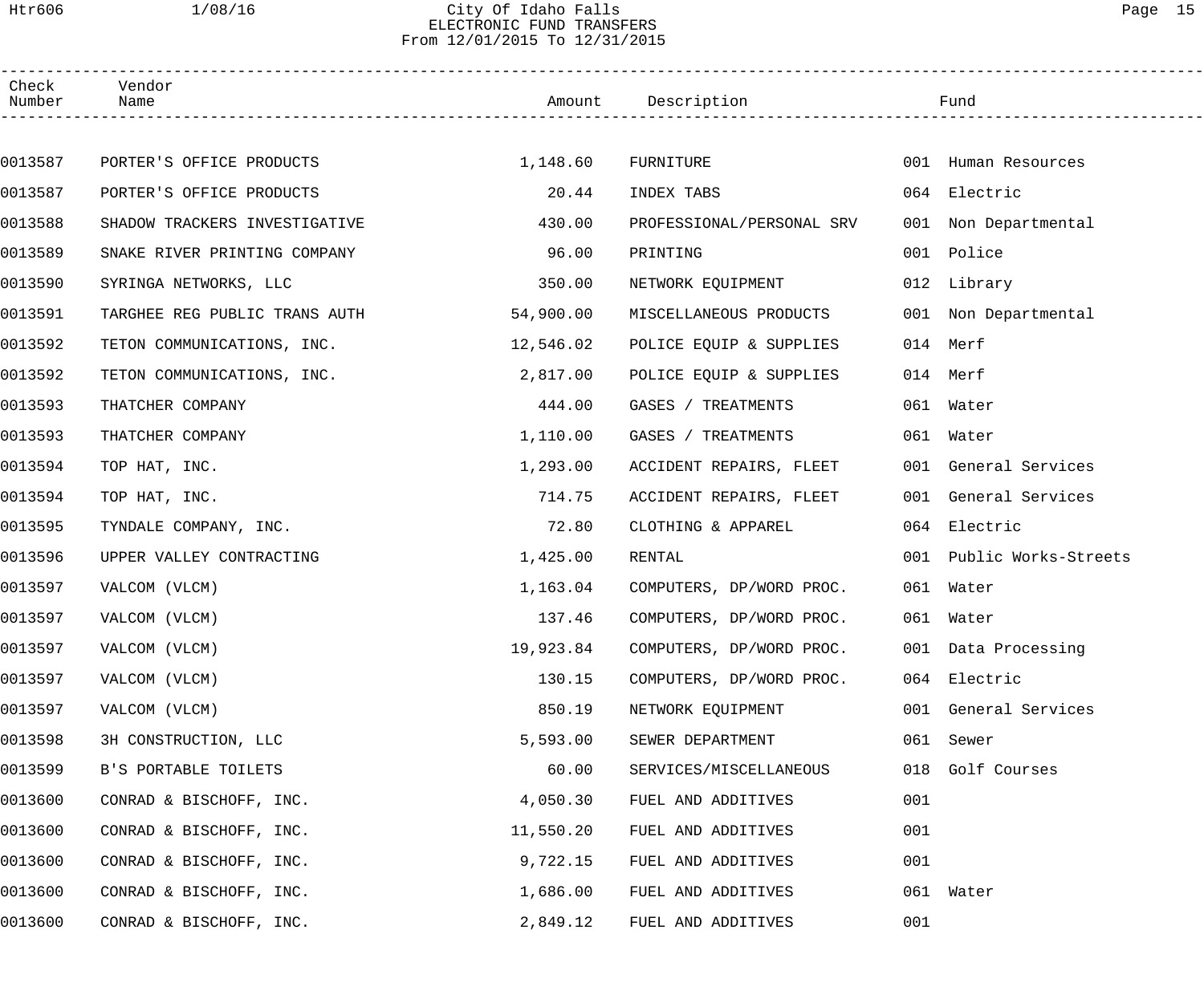# Htr606 1/08/16 City Of Idaho Falls Page 16 ELECTRONIC FUND TRANSFERS From 12/01/2015 To 12/31/2015

| Check<br>Number | Vendor<br>Name                 |           | Amount Description        |     | Fund                          |
|-----------------|--------------------------------|-----------|---------------------------|-----|-------------------------------|
|                 |                                |           |                           |     |                               |
| 0013601         | FIRE SERVICES OF IDAHO, INC.   | 200.70    | FIRE PROTECT EQ/SUP/MAINT |     | 001 General Services          |
| 0013601         | FIRE SERVICES OF IDAHO, INC.   | 67.50     | FIRE PROTECT EQ/SUP/MAINT |     | 001 General Services          |
| 0013601         | FIRE SERVICES OF IDAHO, INC.   | 420.00    | FIRE PROTECT EQ/SUP/MAINT |     | 001 General Services          |
| 0013601         | FIRE SERVICES OF IDAHO, INC.   | 37.05     | FIRE PROTECT EQ/SUP/MAINT |     | 001 General Services          |
| 0013601         | FIRE SERVICES OF IDAHO, INC.   | 24.00     | FIRE PROTECT EQ/SUP/MAINT |     | 001 General Services          |
| 0013601         | FIRE SERVICES OF IDAHO, INC.   | 91.50     | FIRE PROTECT EQ/SUP/MAINT |     | 001 General Services          |
| 0013602         | IDAHO FALLS SCHOOL DISTRICT 91 | 167.48    | FOOD                      |     | 011 Recreation                |
| 0013603         | JACK'S TIRE & OIL, INC.        | 4,333.20  | EQ REPAIR AND MAINT       | 001 |                               |
| 0013603         | JACK'S TIRE & OIL, INC.        | 3,256.84  | EO REPAIR AND MAINT       |     | 001 General Services          |
| 0013603         | JACK'S TIRE & OIL, INC.        | 10.00     | VEHICLE AND EQUIP. MAINT. |     | 001 General Services          |
| 0013603         | JACK'S TIRE & OIL, INC.        | 320.00    | VEHICLE AND EQUIP. MAINT. |     | 001 General Services          |
| 0013603         | JACK'S TIRE & OIL, INC.        | 75.00     | VEHICLE AND EQUIP. MAINT. |     | 001 General Services          |
| 0013604         | LEONARD PETROLEUM EQUIP, INC.  | 395.86    | GARAGE SHOP SUPPLIES      |     | 001 General Services          |
| 0013604         | LEONARD PETROLEUM EQUIP, INC.  | 310.99    | GARAGE SHOP SUPPLIES      |     | 001 General Services          |
| 0013605         | NUMBER ONE PRINTING & SIGN     | 124.40    | PRINTING                  |     | 001 City Prosecuting Attorney |
| 0013606         | PORTER'S OFFICE PRODUCTS       | 295.75    | OFFICE SUPPLIES, GENERAL  |     | 001 General Services          |
| 0013606         | PORTER'S OFFICE PRODUCTS       | 399.19    | OFFICE SUPPLIES, GENERAL  |     | 001 Finance                   |
| 0013606         | PORTER'S OFFICE PRODUCTS       | 679.41    | OFFICE MACHINES & ACCESS. |     | 001 Parks                     |
| 0013606         | PORTER'S OFFICE PRODUCTS       | 25.00     | OFFICE SUPPLIES, GENERAL  |     | 001 Parks                     |
| 0013606         | PORTER'S OFFICE PRODUCTS       | 93.81     | INK CRG #48 & 78 FOR PRI  |     | 001 Cemeteries                |
| 0013606         | PORTER'S OFFICE PRODUCTS       | 137.51    | OFFICE SUPPLIES           |     | 001 Parks                     |
| 0013606         | PORTER'S OFFICE PRODUCTS       | 209.30    | 2 DRAWER FILE CABINET     | 001 | Parks                         |
| 0013607         | ROBERTSON SUPPLY, INC.         | 1.07      | PLUMBING EQUIP/SUPPLIES   |     | 001 General Services          |
| 0013607         | ROBERTSON SUPPLY, INC.         | 31.59     | PLUMBING EQUIP/SUPPLIES   |     | 001 General Services          |
| 0013607         | ROBERTSON SUPPLY, INC.         | $19.60 -$ | PLUMBING EQUIP/SUPPLIES   |     | 001 General Services          |
| 0013608         | ROCKY MOUNTAIN TURF & IND.     | 83.63     | EQ REPAIR AND MAINT       |     | 001 General Services          |
|                 |                                |           |                           |     |                               |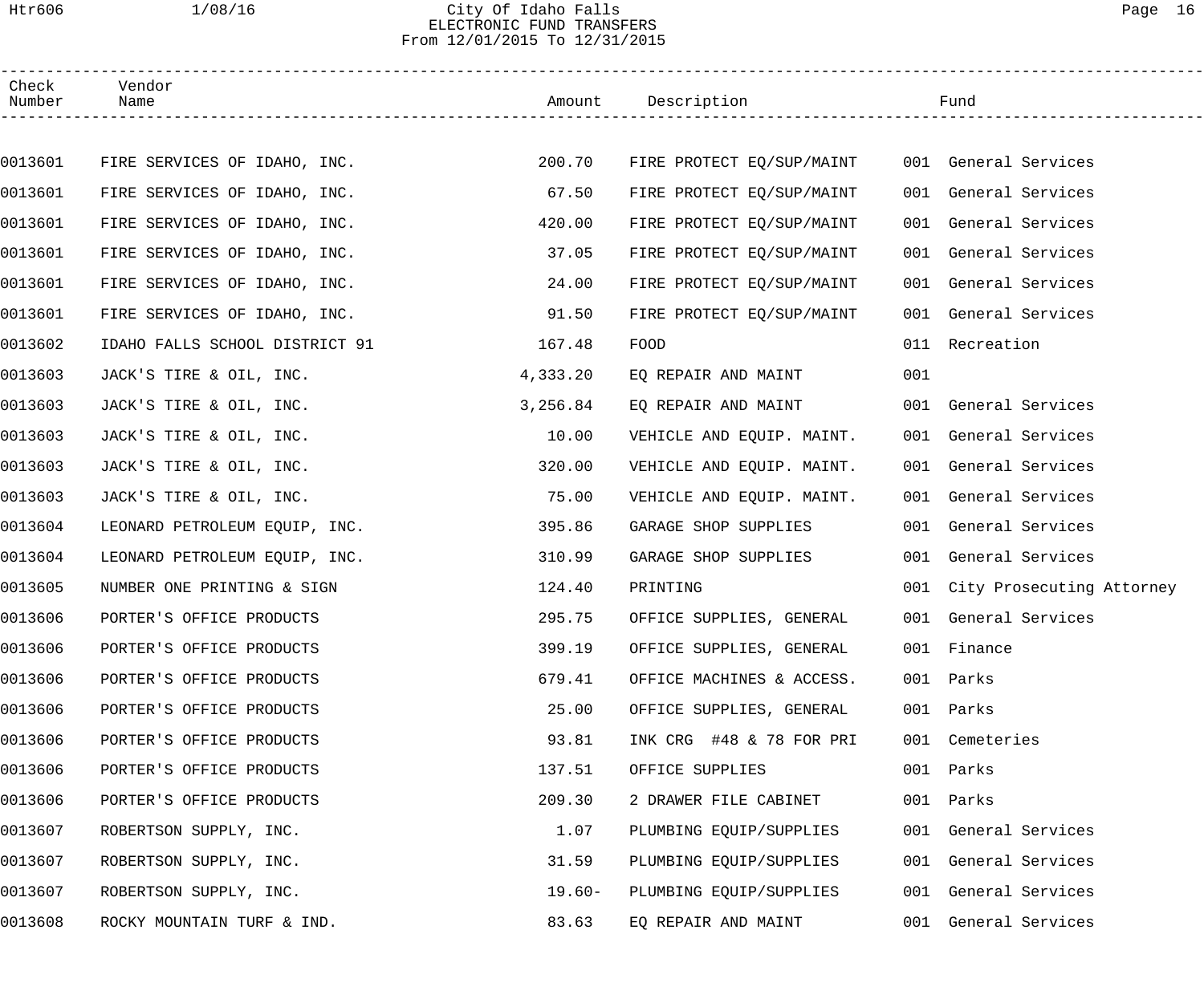# Htr606 1/08/16 City Of Idaho Falls Page 17 ELECTRONIC FUND TRANSFERS From 12/01/2015 To 12/31/2015

| Check<br>Number | Vendor<br>Name              | Amount   | Description               | Fund                 |  |
|-----------------|-----------------------------|----------|---------------------------|----------------------|--|
|                 |                             |          |                           |                      |  |
| 0013608         | ROCKY MOUNTAIN TURF & IND.  | 15.49    | EQ REPAIR AND MAINT       | 001 General Services |  |
| 0013609         | SHOPKO, LLC                 | 287.11   | OPTICAL EQUIP & SUPPLIES  | 062 Sanitation       |  |
| 0013610         | SNAKE RIVER AUTO GLASS      | 460.00   | VEHICLE AND EQUIP. MAINT. | 001 General Services |  |
| 0013610         | SNAKE RIVER AUTO GLASS      | 20.00    | VEHICLE AND EQUIP. MAINT. | 001 General Services |  |
| 0013611         | SOLID WASTE SYSTEMS         | 17.31    | EQ REPAIR AND MAINT       | 001 General Services |  |
| 0013611         | SOLID WASTE SYSTEMS         | 11.74    | FREIGHT                   | 001 General Services |  |
| 0013612         | TACOMA SCREW PRODUCTS, INC. | 1.33     | EQ REPAIR AND MAINT       | 001 General Services |  |
| 0013612         | TACOMA SCREW PRODUCTS, INC. | 5.06     | EQ REPAIR AND MAINT       | 001 General Services |  |
| 0013613         | VALCOM (VLCM)               | 1,539.11 | COMPUTERS, DP/WORD PROC.  | 060 Airport          |  |
| 0013614         | WORK WEARHOUSE              | 98.95    | BIBS CARHARTT FOR DAVID H | 001 Cemeteries       |  |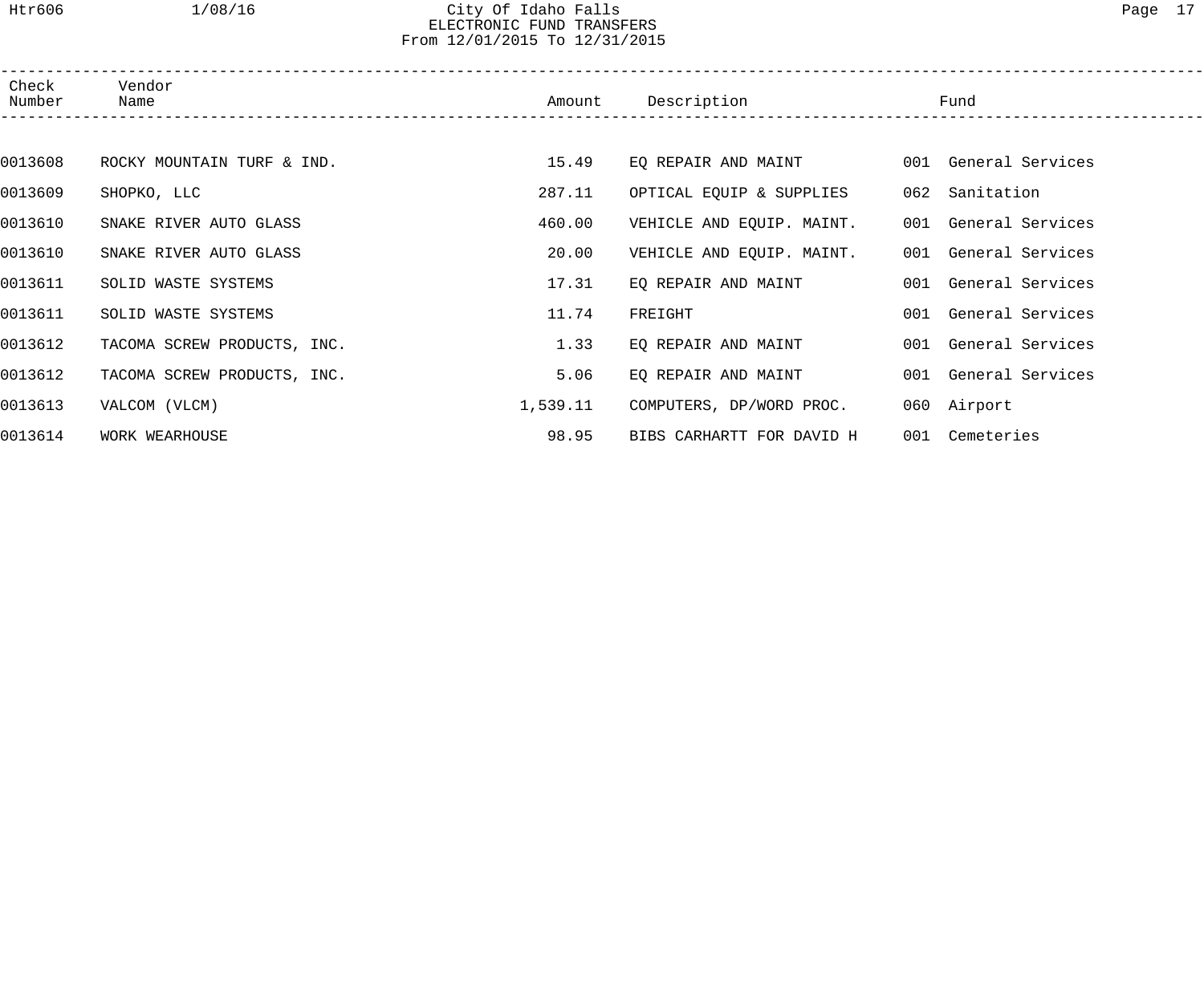# City Of Idaho Falls Summary of Electronic Transfers by Fund From 12/01/2015 To 12/31/2015 ------------------------------------------------------------------------------------------------------------------------------------

| $\mathbf{1}$ | General Fund           | 330,097.84 |
|--------------|------------------------|------------|
| 10           | Street Fund            | 6,413.81   |
| 11           | Recreation Fund        | 24,561.55  |
| 12           | Library Fund           | 5,676.79   |
| 14           | MERF Fund              | 15,363.02  |
| 15           | EL Public Purpose Fund | 334.89     |
| 18           | Golf Fund              | 676.17     |
| 19           | Self-Insurance Fund    | 34,744.41  |
| 60           | Airport Fund           | 33,632.86  |
| 61           | Water & Sewer Fund     | 62,652.97  |
| 62           | Sanitation Fund        | 6,061.92   |
| 63           | Ambulance Fund         | 12,975.60  |
| 64           | Electric Light Fund    | 133,932.66 |
|              |                        | 667,124.49 |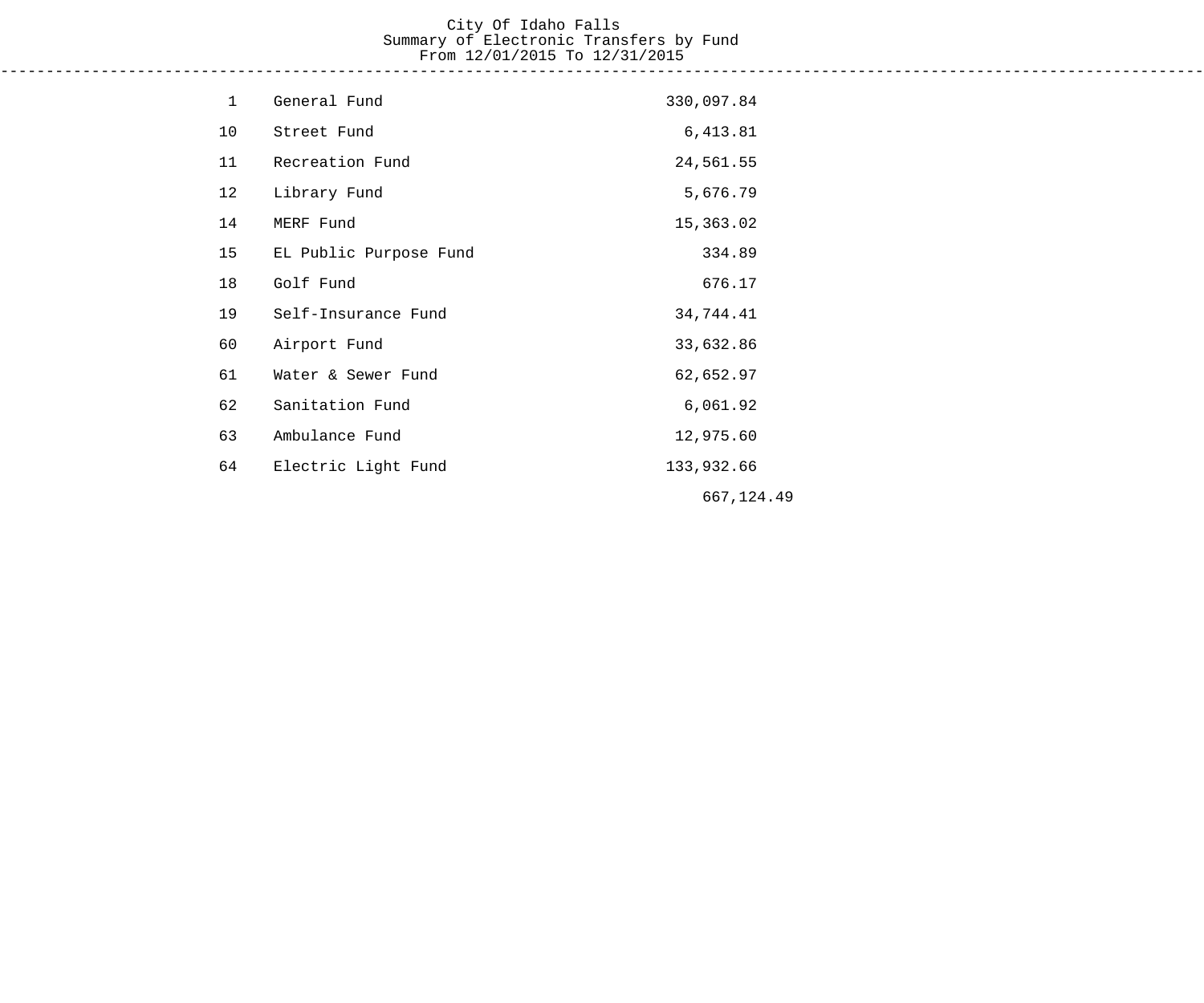## Htr604 1/08/2016 City Of Idaho Falls Page 1 Accounts Payable For 12/04/2015

| Check Vendor<br>Number Name          |                                   |          | Amount Description                                                                                                                                                                                                                                                                                                                                                                                                                                                                                                                           | Fund                                         |                             |
|--------------------------------------|-----------------------------------|----------|----------------------------------------------------------------------------------------------------------------------------------------------------------------------------------------------------------------------------------------------------------------------------------------------------------------------------------------------------------------------------------------------------------------------------------------------------------------------------------------------------------------------------------------------|----------------------------------------------|-----------------------------|
| 0197053 A-CORE OF IDAHO, INC.        |                                   | 450.00   |                                                                                                                                                                                                                                                                                                                                                                                                                                                                                                                                              |                                              |                             |
| 0197054 ACUSHNET COMPANY             |                                   | 2,863.52 | 66.52 INVENTORY AS NEEDED BY SAND CREEK GOLF C 018 Golf Courses<br>601.95 INVENTORY AS NEEDED BY SAND CREEK GOLF C 018 Golf Courses<br>181.30 INVENTORY AS NEEDED BY SAND CREEK GOLF C 018 Golf Courses<br>225.00 INVENTORY AS REQUESTED BY SAGE LAKES GOL 018 Golf Courses<br>1,347.75 INVENTORY AS REQUESTED BY SAGE LAKES GOL 018 Golf Courses<br>220.50 INVENTORY AS REQUESTED BY SAGE LAKES GOL 018 Golf Courses<br>220.50 INVENTORY AS REQUESTED BY SAGE LAKES GOL 018 Golf Courses                                                    |                                              |                             |
| 0197055 AIRGAS USA, LLC              |                                   | 2,023.98 | 671.13 WELDING SUPPLIES AND GAS AS REQUESTED BY 001 General Services<br>118.08 WELDING SUPPLIES AS REQUIRED BY SANITATI 062 Sanitation<br>146.21 PURCHASE OF OXYGEN SUPPLIES FOR CITY AMB 063 Ambulance<br>109.00 PURCHASE OF OXYGEN SUPPLIES FOR CITY AMB 063 Ambulance<br>308.36 PURCHASE OF OXYGEN SUPPLIES FOR CITY AMB 063 Ambulance<br>128.61 PURCHASE OF OXYGEN SUPPLIES FOR CITY AMB 063 Ambulance<br>434.59 PURCHASE OF OXYGEN SUPPLIES FOR CITY AMB 063 Ambulance<br>108.00 PURCHASE OF OXYGEN SUPPLIES FOR CITY AMB 063 Ambulance |                                              |                             |
| 0197056 ALEXANDER CLARK PRINTING     |                                   | 503.49   | 58.98 FREIGHT<br>444.51 PRINTING                                                                                                                                                                                                                                                                                                                                                                                                                                                                                                             | 001 Human Resources<br>001 Human Resources   |                             |
| 0197057 ALPHAGRAPHICS OF IDAHO FALLS |                                   |          | 56.80 PROMOTION ITEMS                                                                                                                                                                                                                                                                                                                                                                                                                                                                                                                        | 001 Non Departmental                         |                             |
|                                      | 0197058 ALPINE HEATING/AC, INC.   |          | 3,170.00 HEAT PROGRAM/NANCY AVENA                                                                                                                                                                                                                                                                                                                                                                                                                                                                                                            |                                              | 015 Elect Light Public Purp |
| 0197059 ALYSSA RENCHER               |                                   |          | 50.00  15-183214/REFUND                                                                                                                                                                                                                                                                                                                                                                                                                                                                                                                      | 063                                          |                             |
| 0197060 AMAZON.COM - CITY PURCHASES  |                                   | 768.85   | 599.90 ELECTRONIC EQUIPMENT<br>20.95 FREIGHT<br>148.00 SPORTING & ATHLETIC EQ                                                                                                                                                                                                                                                                                                                                                                                                                                                                | 001 Fire<br>011 Recreation<br>011 Recreation |                             |
|                                      | 0197061 AMAZON.COM CREDIT-LIBRARY |          | 982.13 PURCHASE OF MATERIALS FOR THE I.F. PUBLI 012 Library                                                                                                                                                                                                                                                                                                                                                                                                                                                                                  |                                              |                             |
| 0197062 AMERICAN WATER WORKS ASSOC.  |                                   |          | 3,602.00 MEMBERSHIPS                                                                                                                                                                                                                                                                                                                                                                                                                                                                                                                         | 061 Water                                    |                             |
| 0197063 AMERIGAS PROPANE             |                                   | 435.30   | 50.35 PURCHASE PROPANE -- FOR USE BY STREET DE 010 Streets<br>384.95 PROPANE                                                                                                                                                                                                                                                                                                                                                                                                                                                                 | 011 Recreation                               |                             |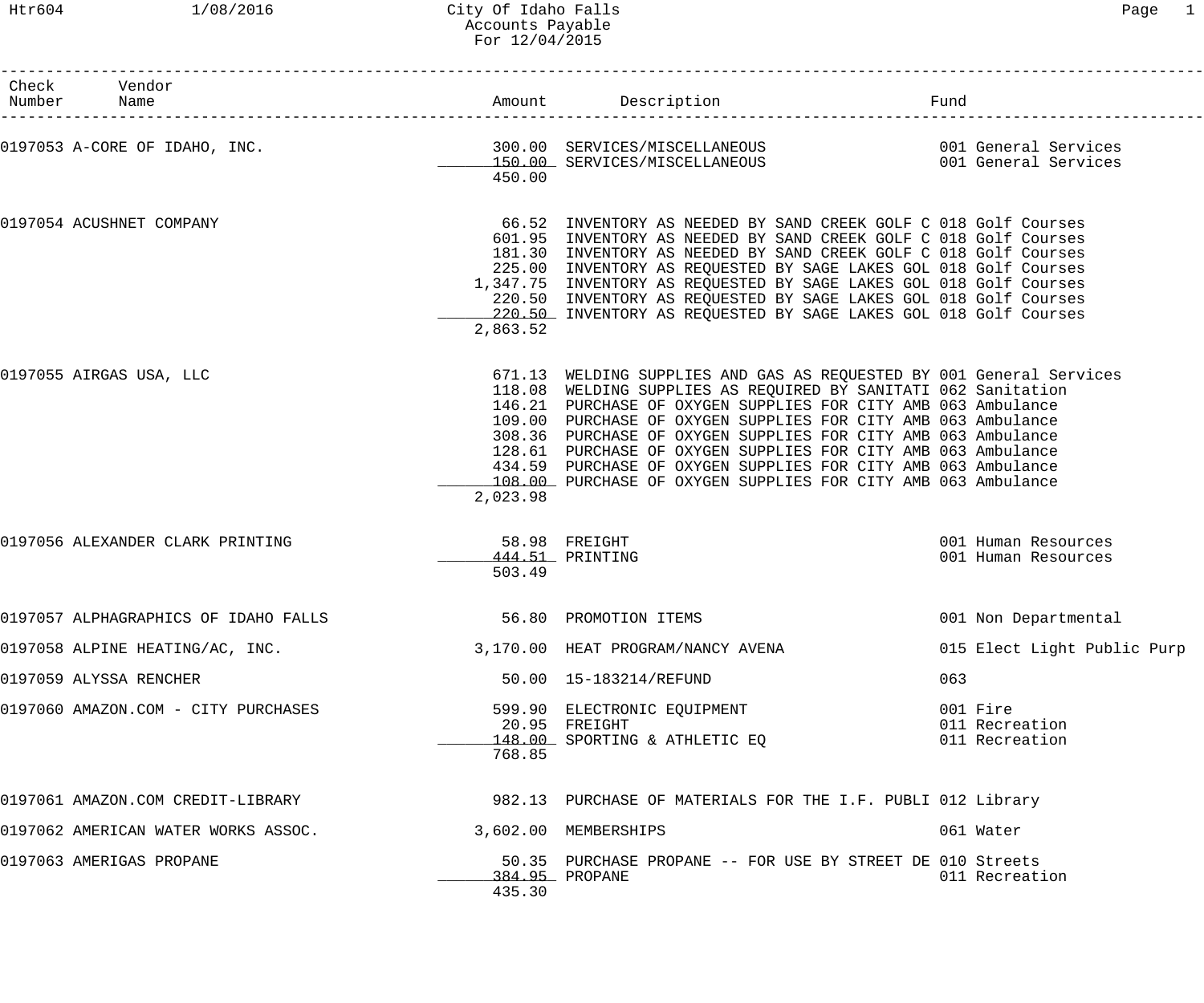## Htr604 1/08/2016 City Of Idaho Falls Page 2 Accounts Payable For 12/04/2015

|               | Check Vendor<br>Number Name                                             |           |                                                                                                                                |                                                                              |
|---------------|-------------------------------------------------------------------------|-----------|--------------------------------------------------------------------------------------------------------------------------------|------------------------------------------------------------------------------|
|               |                                                                         |           |                                                                                                                                |                                                                              |
|               |                                                                         |           | 0197064 ANDERSONS, INC. The services of the services of the services of the services of the services of the services           |                                                                              |
|               |                                                                         |           | 0197065 ANTECH DIAGNOSTICS (2,060.75 LAB SERVICES AS REQUESTED BY TAUTPHAUS P 001 Parks                                        |                                                                              |
|               | 0197066 APPLIED RESEARCH ASSOCIATES, INC. 10,512.00 AIRPORT MAINTENANCE |           |                                                                                                                                | 060 Airport                                                                  |
|               | 0197067 ASSOCIATION OF ZOOS & AQUARIUMS 195.00 MEMBERSHIPS              | 585.00    | 195.00 MEMBERSHIPS<br>195.00 MEMBERSHIPS                                                                                       | 001 Parks<br>001 Parks<br>001 Parks                                          |
|               | 0197068 BARFUSS, DOUG                                                   |           | 66.00 CONTRACTED OFFICIALS                                                                                                     | 011 Recreation                                                               |
|               | 0197069 BRADY INDUSTRIES LLC                                            | 1,381.18  | 79.98- REBATES<br>1,220.59 CUSTODIAL SUPPLIES/EQUIP<br>240.57 CUSTODIAL SUPPLIES/EQUIP                                         | 060 Airport<br>060 Airport<br>060 Airport                                    |
|               | 0197070 BRADY'S, INC.                                                   |           | 117.95 APPLIANCES                                                                                                              | 011 Recreation                                                               |
|               | 0197071 BROADWAY VETERINARY CLINIC                                      |           | 52.16 SICK ANIMAL EXAM SHELTER                                                                                                 | 001 Police                                                                   |
|               | 0197072 BUDGET YARDSCAPING                                              | 145.00    | SERVICES/MISCELLANEOUS                                                                                                         | 064 Electric                                                                 |
|               | 0197073 BUTTARS, BERK                                                   |           | 306.00 CONTRACTED OFFICIALS                                                                                                    | 011 Recreation                                                               |
|               | 0197074 C & B OPERATIONS, LLC                                           |           | 11.79 PARTS AND MINOR SUBLET REAPIRS AS REQUES 001 General Services                                                            |                                                                              |
|               | 0197075 CALLAWAY GOLF SALES COMPANY                                     |           | 158.40 INVENTORY AS REQUESTED BY SAGE LAKES GOL 018 Golf Courses                                                               |                                                                              |
|               | 0197076 CEATI INTERNATIONAL TRUST                                       | 21,800.00 | 4,825.00 ELEC/IF POWER<br>4,825.00 ELEC/IF POWER<br>4,825.00 ELEC/IF POWER<br>4,825.00 ELEC/IF POWER<br>2,500.00 ELEC/IF POWER | 064 Electric<br>064 Electric<br>064 Electric<br>064 Electric<br>064 Electric |
| 0197077 CESCO |                                                                         |           | 2,070.00 ELECTRONIC EQUIPMENT                                                                                                  | 061 Water                                                                    |
|               | 0197078 CHALLENGER COMPANIES, INC.                                      |           | 3,413.78 CONSTRUCTION JOB/CONTRACT                                                                                             | 061 Water                                                                    |
|               | 0197079 CIVITAN CLUB OF IDAHO FALLS                                     |           | 125.00 INITIATION FEE & MEMBER D                                                                                               | 001 Fire                                                                     |
|               | 0197080 CLEAR VISION GOLF CART COVERS                                   |           | 35.00 RESALE ITEMS                                                                                                             | 018 Golf Courses                                                             |
|               | 0197081 CLEVELAND GOLF COMPANY/SRIXON                                   |           | 99.09 INVENTORY AS REQUESTED BY PINECREST GOLF 018 Golf Courses                                                                |                                                                              |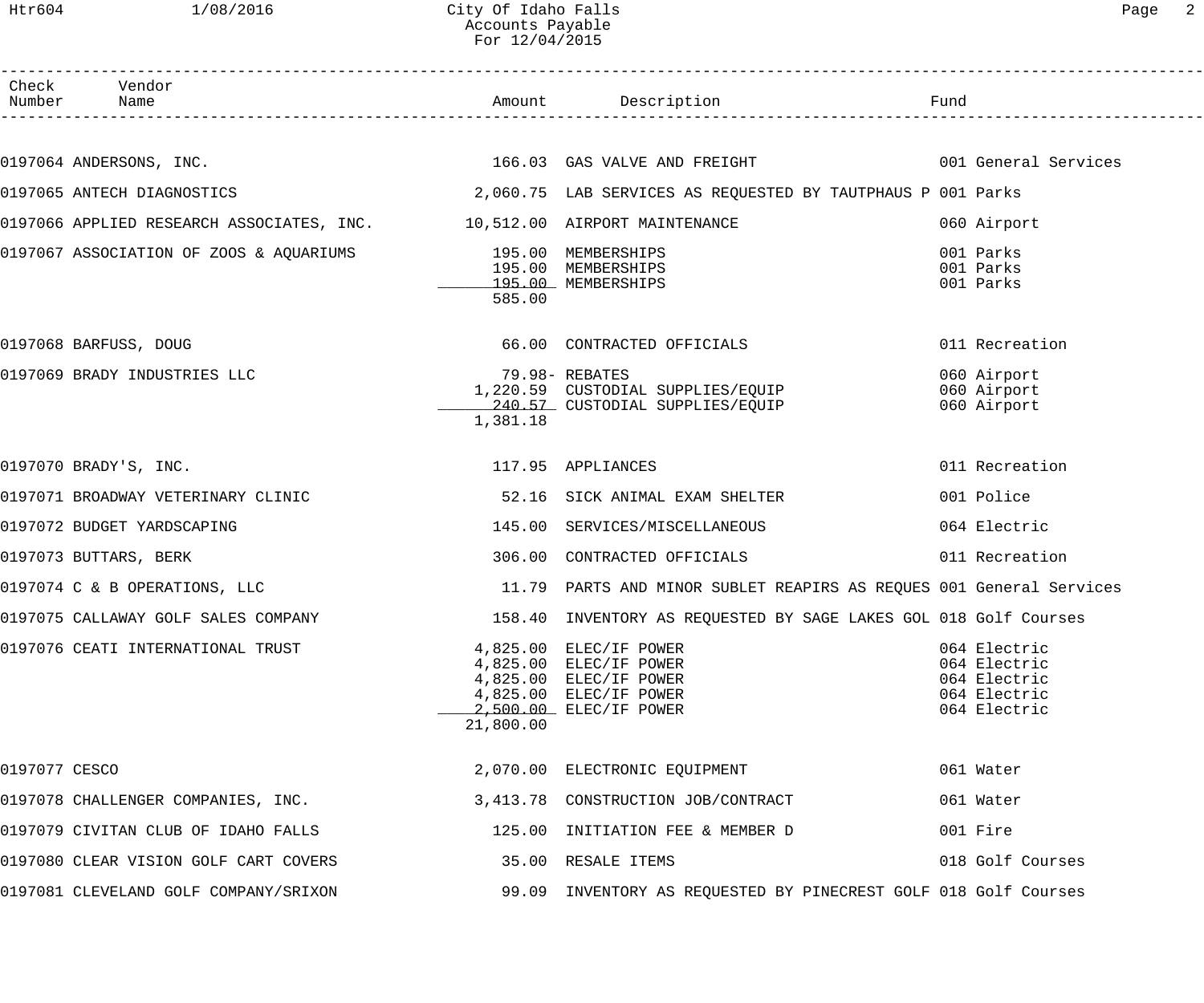# Htr604 1/08/2016 City Of Idaho Falls Page 3 Accounts Payable For 12/04/2015

| Check Vendor<br>Number Name                                             |                                      |                                                                                                                                                         |                                            |
|-------------------------------------------------------------------------|--------------------------------------|---------------------------------------------------------------------------------------------------------------------------------------------------------|--------------------------------------------|
|                                                                         | 1,255.55                             | 0197082 CLIMA-TECH CORPORATION<br>627.25 CONSTRUCTION JOB/CONTRACT 627.25<br>248.30 CONSTRUCTION JOB/CONTRACT 627.25 CONSTRUCTION CONTRACT 064 Electric |                                            |
| 0197083 CODALE ELECTRIC SUPPLY, INC.<br>1,404.48 FIBER OPTIC MATERIAL 1 | _______7,864.59 HARDWARE<br>9,698.07 |                                                                                                                                                         | 064<br>064<br>064                          |
| 0197084 COUNTY WARRANT BONNEVILLE COUNTY 48 15.36 RFND 15-285027        |                                      |                                                                                                                                                         | 063                                        |
| 0197085 CROWN TROPHY                                                    | 593.85                               | 210.00 FREIGHT<br>383.85 PROMOTION ITEMS                                                                                                                | 011 Recreation<br>011 Recreation           |
| 0197086 CURTIS, BENJAMIN                                                |                                      | 108.00 CONTRACTED OFFICIALS                                                                                                                             | 011 Recreation                             |
| 0197087 DAWSON, JAKE                                                    |                                      | 90.00 CONTRACTED OFFICIALS                                                                                                                              | 011 Recreation                             |
| 0197088 DB CONSULTING                                                   |                                      | 4,250.00 PROFESSIONAL/PERSONAL SRV                                                                                                                      | 001 Police                                 |
|                                                                         | 132,596.37                           | .0197089 DELL COMPUTER CORPORATION, DBA        98,054.97 COMPUTERS, DP/WORD PROC<br>34,541.40 COMPUTERS, DP/WORD PROC.                                  | 001 Data Processing<br>001 Data Processing |
| 0197090 DESERET MUTUAL                                                  |                                      | 414.02  14-313659 / REFUND                                                                                                                              | 063                                        |
| 0197091 DESIGN SCRIBBLE                                                 |                                      | 227.50 PROFESSIONAL/PERSONAL SRV                                                                                                                        | 001 Parks                                  |
| 0197092 DISPLAY SALES COMPANY                                           | 13,076.00                            | 251.00 FREIGHT<br>12,825.00 PARKS & RECREATION MISC.                                                                                                    | 064 Electric<br>064 Electric               |
| 0197093 DOMINO'S PIZZA - DBA                                            |                                      | 72.90 PIZZA AND DELIVERY CHARGES FOR BIRTHDAY 011 Recreation                                                                                            |                                            |
| 0197094 EAGLE ROCK NURSERY                                              |                                      | 1,000.00 PURCHASE OF TREES, PLANTS AND SHRUBS AS 001 Parks                                                                                              |                                            |
| 0197095 EAGLE ROCK SPECIALTIES, LLC                                     | 3,232.27                             | 116.32 FREIGHT<br>3,115.95 PUMPS & ACCESSORIES                                                                                                          | 061 Sewer<br>061 Sewer                     |
| 0197096 ELECTRONIC DATA SOLUTIONS                                       |                                      | 1,606.50 MAINTENANCE CONTRACT-EQ                                                                                                                        | 001 Public Works GIS                       |
| 0197097 ELKINS, MICHAEL                                                 |                                      | 360.00 CONTRACTED OFFICIALS                                                                                                                             | 011 Recreation                             |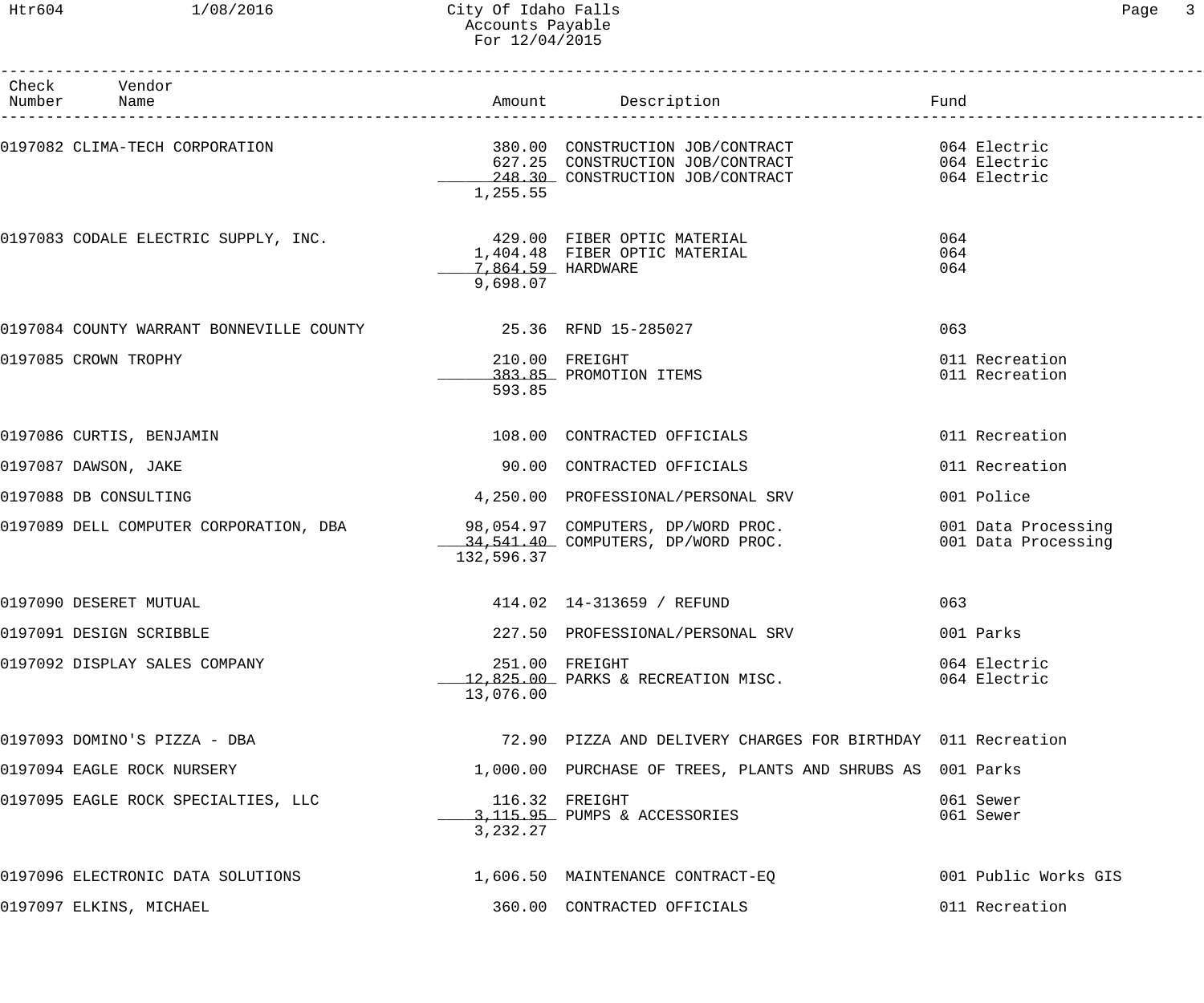#### Htr604 1/08/2016 City Of Idaho Falls Page 4 Accounts Payable For 12/04/2015

| Check Vendor<br>Number Name                                      |          |                                                                                                                                                                                                                                                                                                                                                                           |     |                                                                                                       |
|------------------------------------------------------------------|----------|---------------------------------------------------------------------------------------------------------------------------------------------------------------------------------------------------------------------------------------------------------------------------------------------------------------------------------------------------------------------------|-----|-------------------------------------------------------------------------------------------------------|
|                                                                  | 994.00   | 0197098 ENERGY LABORATORIES, INC.<br>102.00 LABORATORIES, INC. 102.00 LABORATORY ANALYSIS AT WASTEWATER TREATM 061 Sewer<br>325.00 LABORATORY ANALYSIS AT WASTEWATER TREATM 061 Sewer<br>255.00 LABORATORY ANALYSIS AT WASTEWATER TREATM 061 Sewer<br>312.00 LABORATORY ANALYSIS AT WASTEWATER TREATM 061 Sewer                                                           |     |                                                                                                       |
| 0197099 FALLS WATER COMPANY                                      |          | 58.23 WATER SERVICE FOR FIRE STATION #2 001 Fire                                                                                                                                                                                                                                                                                                                          |     |                                                                                                       |
| 0197100 FANTASY AT THE BAY                                       |          | 3,000.00 PARKS & RECREATION MISC.                                                                                                                                                                                                                                                                                                                                         |     | 047 Parks Capital Imp                                                                                 |
| 0197101 FARMERS INSURANCE COMPANY OF ID 10.00 15-239844 / REFUND |          |                                                                                                                                                                                                                                                                                                                                                                           | 063 |                                                                                                       |
| 0197102 FEDERAL EXPRESS CORP                                     |          | 11.91 EXPRESS MAIL/SEPT 2015                                                                                                                                                                                                                                                                                                                                              |     | 061 Sewer                                                                                             |
| 0197103 FENTON'S OFFICE SOLUTIONS INC. 299.99 FURNITURE          |          |                                                                                                                                                                                                                                                                                                                                                                           |     | 064 Electric                                                                                          |
|                                                                  | 168.77   | 21.85 MISCELLANEOUS PLUMBING SUPPLIES FOR BLDG 001 General Services                                                                                                                                                                                                                                                                                                       |     |                                                                                                       |
| 0197105 FLEETPRIDE, INC.                                         |          | 39.95 EQ REPAIR AND MAINT                                                                                                                                                                                                                                                                                                                                                 | 001 |                                                                                                       |
| 0197106 FOOD SERVICES OF AMERICA                                 | 993.76   | 159.84 ANIMAL FOOD AND REQUIRED SUPPLIES FOR ZO 001 Parks<br>120.50 ANIMAL FOOD AND REQUIRED SUPPLIES FOR ZO 001 Parks<br>130.27 ANIMAL FOOD AND REQUIRED SUPPLIES FOR ZO 001 Parks<br>78.60 ANIMAL FOOD AND REQUIRED SUPPLIES FOR ZO 001 Parks<br>246.04 ANIMAL FOOD AND REQUIRED SUPPLIES FOR ZO 001 Parks<br>258.51 ANIMAL FOOD AND REQUIRED SUPPLIES FOR ZO 001 Parks |     |                                                                                                       |
| 0197107 FORCE FLOW                                               | 6,891.66 | 111.66 FREIGHT<br>6,780.00 PUBLIC WORKS DIV. MISC.                                                                                                                                                                                                                                                                                                                        |     | 061 Water<br>061 Water                                                                                |
| 0197108 FORESTRY SUPPLIERS, INC.                                 |          | 188.21 HARDWARE                                                                                                                                                                                                                                                                                                                                                           |     | 001 Parks                                                                                             |
| 0197109 FOX, MARY C.                                             |          | 126.75 PROFESSIONAL/PERSONAL SRV                                                                                                                                                                                                                                                                                                                                          |     | 001 City Prosecuting Attorney                                                                         |
| 0197110 FREMONT COMMUNICATIONS LLC                               |          | 41.54 BILLED LINES 11/15/15<br>41.54 BILLED LINES 11/15/15<br>41.91 BILLED LINES 11/15/15<br>41.54 BILLED LINES 11/15/15<br>38.76 BILLED LINES 11/15/15<br>41.54 BILLED LINES 11/15/15<br>41.54 BILLED LINES 11/15/15                                                                                                                                                     |     | 001 General Services<br>001 Police<br>001 Police<br>001 Police<br>001 Parks<br>001 Parks<br>001 Parks |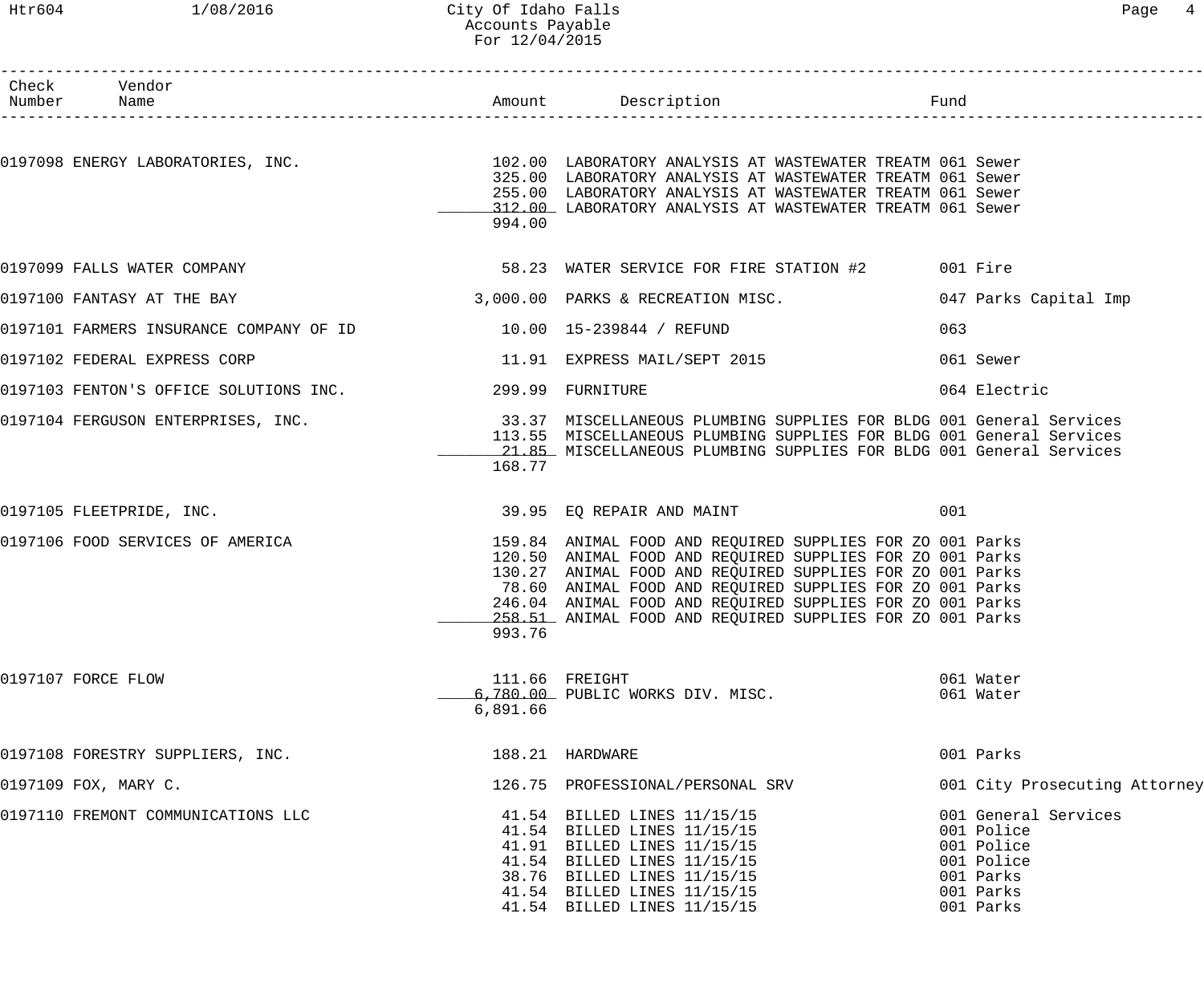# Htr604 1/08/2016 City Of Idaho Falls Page 5 Accounts Payable For 12/04/2015

| Check Vendor<br>Number Name                                                                                                                                                                                                              |                   |                                                                                                                                              |                                                                                                                                           |
|------------------------------------------------------------------------------------------------------------------------------------------------------------------------------------------------------------------------------------------|-------------------|----------------------------------------------------------------------------------------------------------------------------------------------|-------------------------------------------------------------------------------------------------------------------------------------------|
|                                                                                                                                                                                                                                          |                   |                                                                                                                                              | 001 Parks<br>001 Parks<br>001 Cemeteries                                                                                                  |
| 0197110 FREMONT COMMUNICATIONS LLC<br>$41.54$ BILLED LINES 11/15/15<br>$42.28$ BILLED LINES 11/15/15<br>$42.28$ BILLED LINES 11/15/15<br>$37.54$ BILLED LINES 11/15/15<br>$37.54$ BILLED LINES 11/15/15<br>$41.60$ BILLED LINES 11/15/15 |                   |                                                                                                                                              | 011 Recreation<br>018 Golf Courses<br>018 Golf Courses<br>018 Golf Courses<br>060 Airport<br>064 Electric<br>064 Electric<br>064 Electric |
|                                                                                                                                                                                                                                          | 778.16            |                                                                                                                                              | 064 Electric                                                                                                                              |
| 0197111 FUTURA SYSTEMS, INC.                                                                                                                                                                                                             | 33,960.00         | 8,490.00 MAINTENANCE CONTRACT-EQ 664 Electric<br>25,470.00 MAINTENANCE CONTRACT-EO                                                           | 064 Electric                                                                                                                              |
| 0197112 GAYLEN DENNING                                                                                                                                                                                                                   |                   | 68.43 REIMBURSEMENTS                                                                                                                         | 018 Golf Courses                                                                                                                          |
| 0197113 GEISLER GRAPHICS                                                                                                                                                                                                                 |                   | 200.00 ATHLETIC TEAM SHIRTS                                                                                                                  | 011 Recreation                                                                                                                            |
| 0197114 GENERAL PACIFIC, INC.                                                                                                                                                                                                            | 1,888.00 HARDWARE |                                                                                                                                              | 064                                                                                                                                       |
| 0197115 GUSTAVE A. LARSON COMPANY                                                                                                                                                                                                        | 22.15             | 7.21 HVAC SUPPLIES AS REQUESTED BY BUILDING M 001 General Services<br>14.94 HVAC SUPPLIES AS REQUESTED BY BUILDING M 001 General Services    |                                                                                                                                           |
| 0197116 HACH COMPANY, INC.                                                                                                                                                                                                               |                   | 553.32 LABORATORY EQUIP/MATERIAL<br>061 Sewer                                                                                                |                                                                                                                                           |
| 0197117 HARBOR FREIGHT - STORE #332                                                                                                                                                                                                      |                   | 57.17 EL CORDS, ZIP TIES, TAPE                                                                                                               | 001 Parks                                                                                                                                 |
| 0197118 HARRIS PUBLISHING                                                                                                                                                                                                                | 966.87            | 743.75 ELEC/IF POWER<br>223.12 ELEC/IF POWER                                                                                                 | 064 Electric<br>064 Electric                                                                                                              |
| $0197119$ HD SUPPLY WATERWORKS, LTD $1,537.70$ SERVICE LINE MATERIAL                                                                                                                                                                     |                   |                                                                                                                                              | 061                                                                                                                                       |
| 0197120 HENDRICKSONS TOWING, INC.                                                                                                                                                                                                        | 400.00            | 200.00 TOW SERVICE - CITY VEHICLES AS REQUESTED 001 General Services<br>200.00 TOW SERVICE - CITY VEHICLES AS REQUESTED 001 General Services |                                                                                                                                           |
| 0197121 HEWLETT PACKARD COMPANY                                                                                                                                                                                                          |                   | 960.88 COMPUTERS, DP/WORD PROC.                                                                                                              | 018 Golf Courses                                                                                                                          |
| 0197122 HOME DEPOT                                                                                                                                                                                                                       |                   | 132.20 15/32" 4' X 8' SANDED PLY<br>30.84 18' ELECTRIC HEAT CABLE K                                                                          | 001 General Services<br>001 General Services                                                                                              |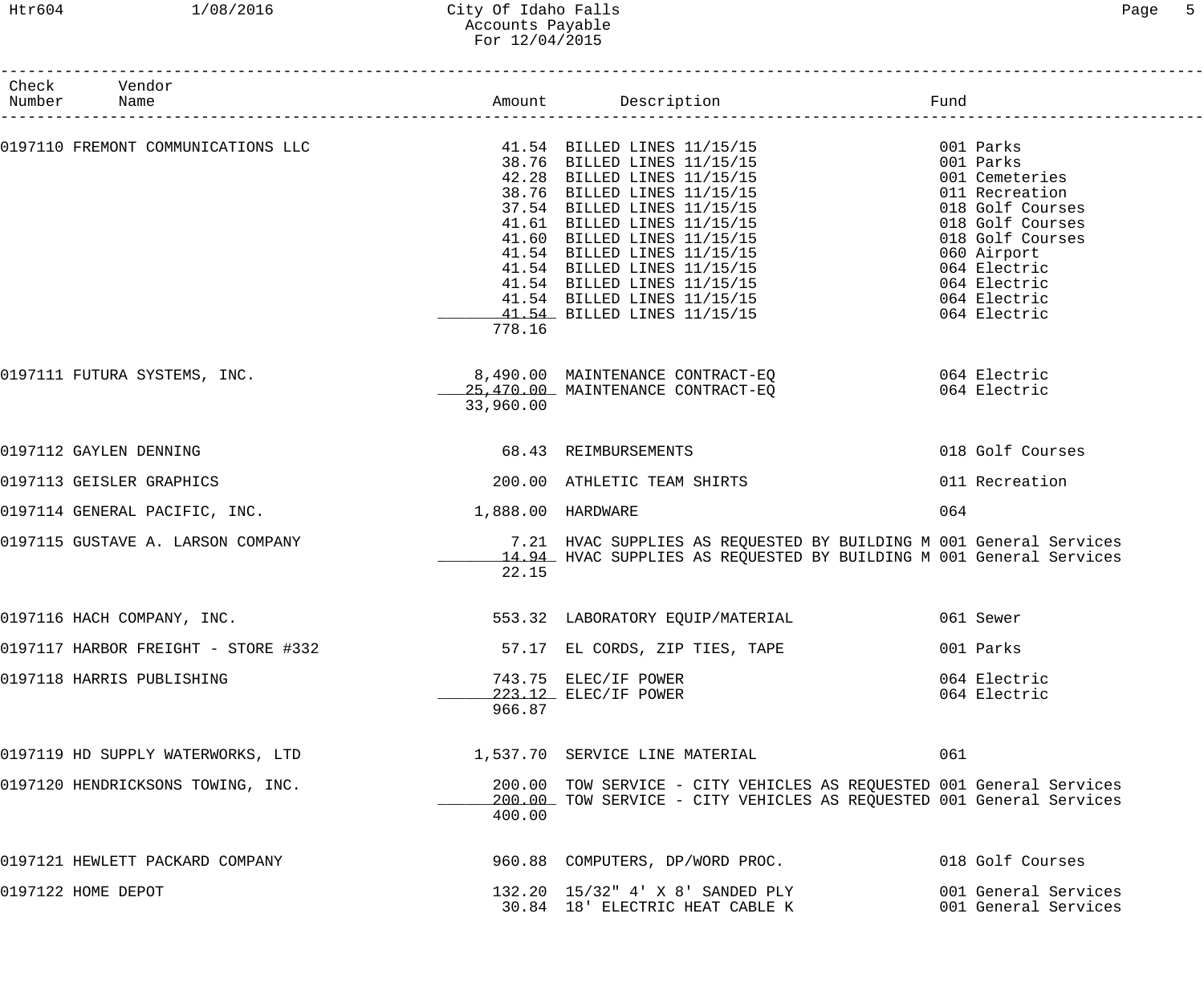## Htr604 1/08/2016 City Of Idaho Falls Page 6 Accounts Payable For 12/04/2015

| Check Vendor<br>Number Name                                         |          |                                                                                                                                                                                                                                            |                                                                                                                                                           |
|---------------------------------------------------------------------|----------|--------------------------------------------------------------------------------------------------------------------------------------------------------------------------------------------------------------------------------------------|-----------------------------------------------------------------------------------------------------------------------------------------------------------|
| 0197122 HOME DEPOT                                                  | 689.84   | 49.84 60' ROOF AND GUTTER CABLE 6001 General Services<br>3.04 00 NOOF AND GOTTER CADER<br>8.49 STRAIGHT PLUG<br>7.96 GROUNDING PLUG<br>45.96 GFCI OUTLET<br>45.96 GFCI OUTLET<br>83.61 EXT CORDS, CABLE TIES<br>268.00 200' ROOF CABLE KIT | 001 General Services<br>001 General Services<br>001 General Services<br>001 General Services<br>001 General Services<br>001 Parks<br>001 General Services |
| 0197123 HOMER, RANDY                                                |          | 522.00 CONTRACTED OFFICIALS                                                                                                                                                                                                                | 011 Recreation                                                                                                                                            |
|                                                                     |          | 0197124 HUGHES FIRE EQUIPMENT, INC. THE SAND MARTS AS REQUESTED BY CITY OF IDAHO FALL 001 General Services                                                                                                                                 |                                                                                                                                                           |
| 0197125 HUME 'N RESOURCES CONSULTING                                |          | 1,665.62 TRAINING-PERSONNEL                                                                                                                                                                                                                | 001 Human Resources                                                                                                                                       |
| 0197126 HUNT DESIGN                                                 | 7,256.25 | 2,486.25 CONSTRUCTION JOB/CONTRACT 6001 Parks 001 Parks 2,770.00 PROFESSIONAL/PERSONAL SRV 6001 Non Departmental                                                                                                                           |                                                                                                                                                           |
|                                                                     |          | 0197127 HYDRO CONSULTING AND MAINTENANCE 163,730.00 CONSTRUCTION JOB/CONTRACT 064 Electric                                                                                                                                                 |                                                                                                                                                           |
|                                                                     |          | 0197128 IDAHO AMATEUR SOFTBALL ASSOC. 4,097.00 PARKS & RECREATION MISC. 011 Recreation                                                                                                                                                     |                                                                                                                                                           |
| 0197129 IDAHO BUREAU OF OCCUPATIONAL <b>1999 125.00 MEMBERSHIPS</b> | 85.00    | 30.00 WATER OPERATOR'S CERTIFICATION LICENSE R 061 Water<br>30.00 WATER OPERATOR'S CERTIFICATION LICENSE R 061 Water                                                                                                                       | 061 Water                                                                                                                                                 |
| 0197130 IDAHO DEPT OF PARKS AND REC                                 |          |                                                                                                                                                                                                                                            |                                                                                                                                                           |
| 0197131 IDAHO DIV. OF BUILDING SAFETY                               |          | 175.00 SERVICES/MISCELLANEOUS                                                                                                                                                                                                              | 060 Airport                                                                                                                                               |
| 0197132 IDAHO FALLS (UTILITY), CITY OF                              |          | 93.72 UTILITIES/NOV 2015                                                                                                                                                                                                                   | 012 Library                                                                                                                                               |
| 0197133 IDAHO FALLS PETERBILT                                       | 200.81   | 23.60 EQ REPAIR AND MAINT<br>94.15 EQ REPAIR AND MAINT<br>45.00 EQ REPAIR AND MAINT<br>38.06 EQ REPAIR AND MAINT                                                                                                                           | 001<br>001<br>001<br>001 General Services                                                                                                                 |
| 0197134 IDAHO FALLS, CITY OF                                        |          | 15.00 S PRESTON CORRECTION                                                                                                                                                                                                                 | 063                                                                                                                                                       |
| 0197135 IDAHO GOLF COURSE SUPT. ASSOC.                              | 240.00   | 120.00 MEMBERSHIPS<br>120.00 MEMBERSHIPS                                                                                                                                                                                                   | 018 Golf Courses<br>018 Golf Courses                                                                                                                      |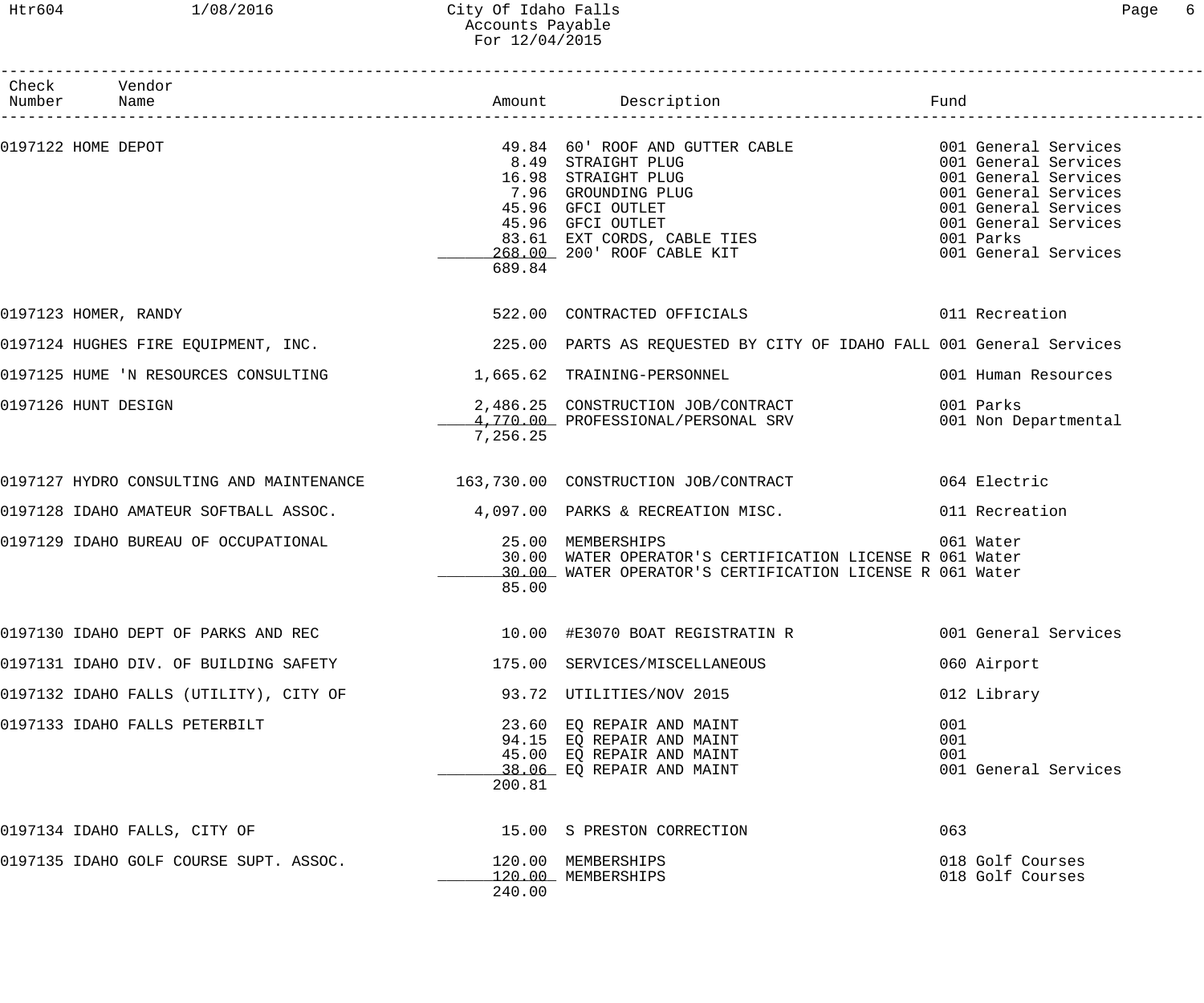#### Htr604 1/08/2016 City Of Idaho Falls Page 7 Accounts Payable For 12/04/2015

| Number | Check Vendor<br>Name                                                   |                             | Amount Description <b>Example 1</b> Fund                                                                                                                                                                                                                                                                                    |                                                                                                                                                                                               |
|--------|------------------------------------------------------------------------|-----------------------------|-----------------------------------------------------------------------------------------------------------------------------------------------------------------------------------------------------------------------------------------------------------------------------------------------------------------------------|-----------------------------------------------------------------------------------------------------------------------------------------------------------------------------------------------|
|        |                                                                        |                             |                                                                                                                                                                                                                                                                                                                             |                                                                                                                                                                                               |
|        | 0197136 IDAHO GRIMM GROWERS WAREHOUSE CO. 480.00 SEED, SOD, SOIL, ETC. |                             |                                                                                                                                                                                                                                                                                                                             | 001 Parks                                                                                                                                                                                     |
|        | 0197137 IDAHO IRRIGATION DISTRICT                                      | 13,869.90                   | 2,002.01 ASSESSMENTS/TAX<br>1,798.69 ASSESSMENTS/TAX<br>899.08 ASSESSMENTS/TAX<br>749.71 ASSESSMENTS/TAX<br>1,549.90 ASSESSMENTS/TAX<br>2,467.40 ASSESSMENTS/TAX<br>650.00 ASSESSMENTS/TAX<br>26.00 ASSESSMENTS/TAX<br>2,727.93 ASSESSMENTS/TAX<br>44.20 ASSESSMENTS/TAX<br>911.69 ASSESSMENTS/TAX<br>43.29 ASSESSMENTS/TAX | 001 Parks<br>001 Parks<br>001 Cemeteries<br>010 Streets<br>018 Golf Courses<br>018 Golf Courses<br>018 Golf Courses<br>061 Water<br>061 Sewer<br>064 Electric<br>064 Electric<br>064 Electric |
|        | 0197138 IDAHO SOD                                                      | 4,558.20                    | 2,850.00 SEED, SOD, SOIL, ETC.<br>27.20 SEED, SOD, SOIL, ETC.<br>1,681.00 SEED, SOD, SOIL, ETC.                                                                                                                                                                                                                             | 001 Parks<br>001 Parks<br>001 Parks                                                                                                                                                           |
|        | 0197139 IDENTISYS, INC.                                                | $18.18$ FREIGHT<br>6,369.77 | 60.59 FREIGHT<br>1,900.00 AIRPORT MAINTENANCE<br>4,193.00 AIRPORT MAINTENANCE<br>198.00 AIRPORT MAINTENANCE                                                                                                                                                                                                                 | 060 Airport<br>060 Airport<br>060 Airport<br>060 Airport<br>060 Airport                                                                                                                       |
|        | 0197140 INT'L PUBLIC MANAGEMENT                                        | 149.00 MEMBERSHIPS          |                                                                                                                                                                                                                                                                                                                             | 001 Human Resources                                                                                                                                                                           |
|        | 0197141 IONA BONNEVILLE SEWER DISTRICT                                 |                             | 336.00 SERVICES/MISCELLANEOUS                                                                                                                                                                                                                                                                                               | 001 Fire                                                                                                                                                                                      |
|        | 0197142 ISIS (INT'L SPECIES INFO SYS)                                  | 2,173.05 MEMBERSHIPS        |                                                                                                                                                                                                                                                                                                                             | 001 Parks                                                                                                                                                                                     |
|        | 0197143 JC GOLF ACCESSORIES                                            | 5,264.92                    | 958.57 INVENTORY AS REQUESTED BY PINECREST GOLF 018 Golf Courses<br>4,306.35 INVENTORY AS REQUESTED BY PINECREST GOLF 018 Golf Courses                                                                                                                                                                                      |                                                                                                                                                                                               |
|        | 0197144 JOHNSON BROTHERS DISTRIBUTING                                  | 75.92                       | 61.05 DOOR HINGES<br>14.87 SHIPPING                                                                                                                                                                                                                                                                                         | 001 General Services<br>001 General Services                                                                                                                                                  |
|        | 0197145 JOSE OR VERONICA LEON                                          |                             | 100.00 RFND #15-133281                                                                                                                                                                                                                                                                                                      | 063                                                                                                                                                                                           |
|        | 0197146 KECK, JAKE                                                     |                             | 54.00 CONTRACTED OFFICIALS                                                                                                                                                                                                                                                                                                  | 011 Recreation                                                                                                                                                                                |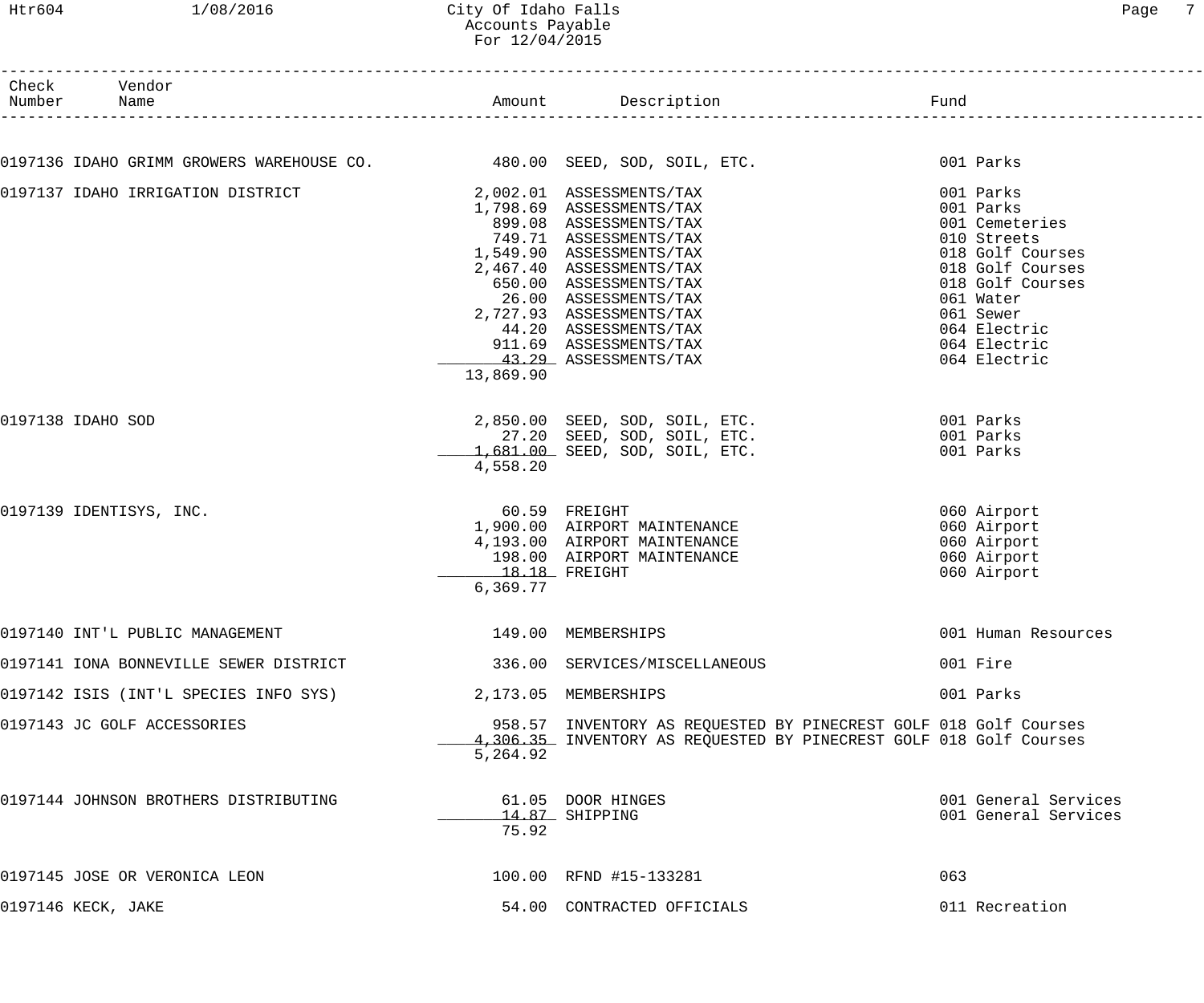# Htr604 1/08/2016 City Of Idaho Falls Page 8 Accounts Payable For 12/04/2015

|                | Check Vendor<br>Number Name                                            |                            | Amount Description                                                                                                                                                                                                                                                                                                                                                                                                                                                                                                                            | Fund                                   |
|----------------|------------------------------------------------------------------------|----------------------------|-----------------------------------------------------------------------------------------------------------------------------------------------------------------------------------------------------------------------------------------------------------------------------------------------------------------------------------------------------------------------------------------------------------------------------------------------------------------------------------------------------------------------------------------------|----------------------------------------|
|                |                                                                        |                            |                                                                                                                                                                                                                                                                                                                                                                                                                                                                                                                                               |                                        |
|                |                                                                        |                            | 0197147 KELLER ASSOCIATES, INC. 279.86 PROFESSIONAL/PERSONAL SRV 001 Planning & Building                                                                                                                                                                                                                                                                                                                                                                                                                                                      |                                        |
|                | 0197148 KENNETH OR ARVILLA NILSSON 60 15-63539 / REFUND                |                            |                                                                                                                                                                                                                                                                                                                                                                                                                                                                                                                                               | 063                                    |
|                | 0197149 KERSTETTER, NOAH                                               |                            | 108.00 CONTRACTED OFFICIALS                                                                                                                                                                                                                                                                                                                                                                                                                                                                                                                   | 011 Recreation                         |
|                | 0197150 KREHBIEL'S SALES & SERVICE 6 6 6 6 6 72.00 EQ REPAIR AND MAINT |                            |                                                                                                                                                                                                                                                                                                                                                                                                                                                                                                                                               | 001 General Services                   |
|                | 0197151 KUSHLAN ASSOCIATES, INC.                                       |                            | 5,250.00 PROFESSIONAL/PERSONAL SRV                                                                                                                                                                                                                                                                                                                                                                                                                                                                                                            | 001 Planning & Building                |
|                | 0197152 LIQUIDSPRING, LLC                                              |                            | 246.09    10474-005 STRUT FLUID & F                                                                                                                                                                                                                                                                                                                                                                                                                                                                                                           | 001 General Services                   |
|                |                                                                        | 1,548.00                   | 0197153 MAGIC VALLEY LABS, INC. THE READ SERVICE OF SERVICES AS REQUESTED BY SEWER DIVIS 061 Sewer<br>140.00 LAB ANALYSIS AS REQUESTED BY SEWER DIVIS 061 Sewer                                                                                                                                                                                                                                                                                                                                                                               |                                        |
|                | 0197154 MARIE Z WRIGHT                                                 |                            | 140.60 15-44691 / REFUND                                                                                                                                                                                                                                                                                                                                                                                                                                                                                                                      | 063                                    |
|                | 0197155 MIKE'S PHARMACY                                                |                            | 1,363.50 PURCHASE OF DRUGS AND SUPPLIES FOR CITY 063 Ambulance                                                                                                                                                                                                                                                                                                                                                                                                                                                                                |                                        |
|                | 0197156 MIZUNO USA, INC.                                               | 2,172.22                   | 1,916.24 INVENTORY AS REQUESTED BY SAND CREEK GOL 018 Golf Courses<br>98.90 INVENTORY AS REQUESTED BY SAND CREEK GOL 018 Golf Courses<br>47.90 INVENTORY AS REQUESTED BY SAND CREEK GOL 018 Golf Courses<br>10.28 INVENTORY AS REQUESTED BY SAND CREEK GOL 018 Golf Courses<br>98.90 INVENTORY AS REQUESTED BY SAND CREEK GOL 018 Golf Courses                                                                                                                                                                                                |                                        |
|                |                                                                        | 203.95                     | 0197157 MOUNTAIN VALLEY FLOOR MATS LLC 24.25 LAUNDRY SERVICE/MATS FOR BUILDING MAINTE 001 General Services<br>47.50 LAUNDRY SERVICE/MATS FOR BUILDING MAINTE 001 General Services<br>34.85 LAUNDRY SERVICE/MATS FOR BUILDING MAINTE 001 General Services<br>6.00 LAUNDRY SERVICE/MATS FOR BUILDING MAINTE 001 General Services<br>24.25 LAUNDRY SERVICE/MATS FOR BUILDING MAINTE 001 General Services<br>47.50 LAUNDRY SERVICE/MATS FOR BUILDING MAINTE 001 General Services<br>19.60 FLOOR MAT SERVICE FOR THE AQUATIC CENTER 011 Recreation |                                        |
|                | 0197158 MOWER OFFICE SYSTEMS                                           | 2,136.10 PAPER<br>2,761.10 | 592.00 OFFICE SUPPLIES, GENERAL<br>33.00 OFFICE SUPPLIES, GENERAL                                                                                                                                                                                                                                                                                                                                                                                                                                                                             | 001 Parks<br>001 Parks<br>064 Electric |
|                | 0197159 MUSSELMAN EQUIPMENT CO., INC.                                  |                            | 262.60 PARTS AND MINOR SUBLET REPAIRS AS REQUES 001 General Services                                                                                                                                                                                                                                                                                                                                                                                                                                                                          |                                        |
| 0197160 NAGDCA |                                                                        |                            | 600.00 MEMBERSHIPS                                                                                                                                                                                                                                                                                                                                                                                                                                                                                                                            | 001 Non Departmental                   |
|                | 0197161 NANCY HOLLIS                                                   |                            | 216.00  15-220788 / REFUND                                                                                                                                                                                                                                                                                                                                                                                                                                                                                                                    | 063                                    |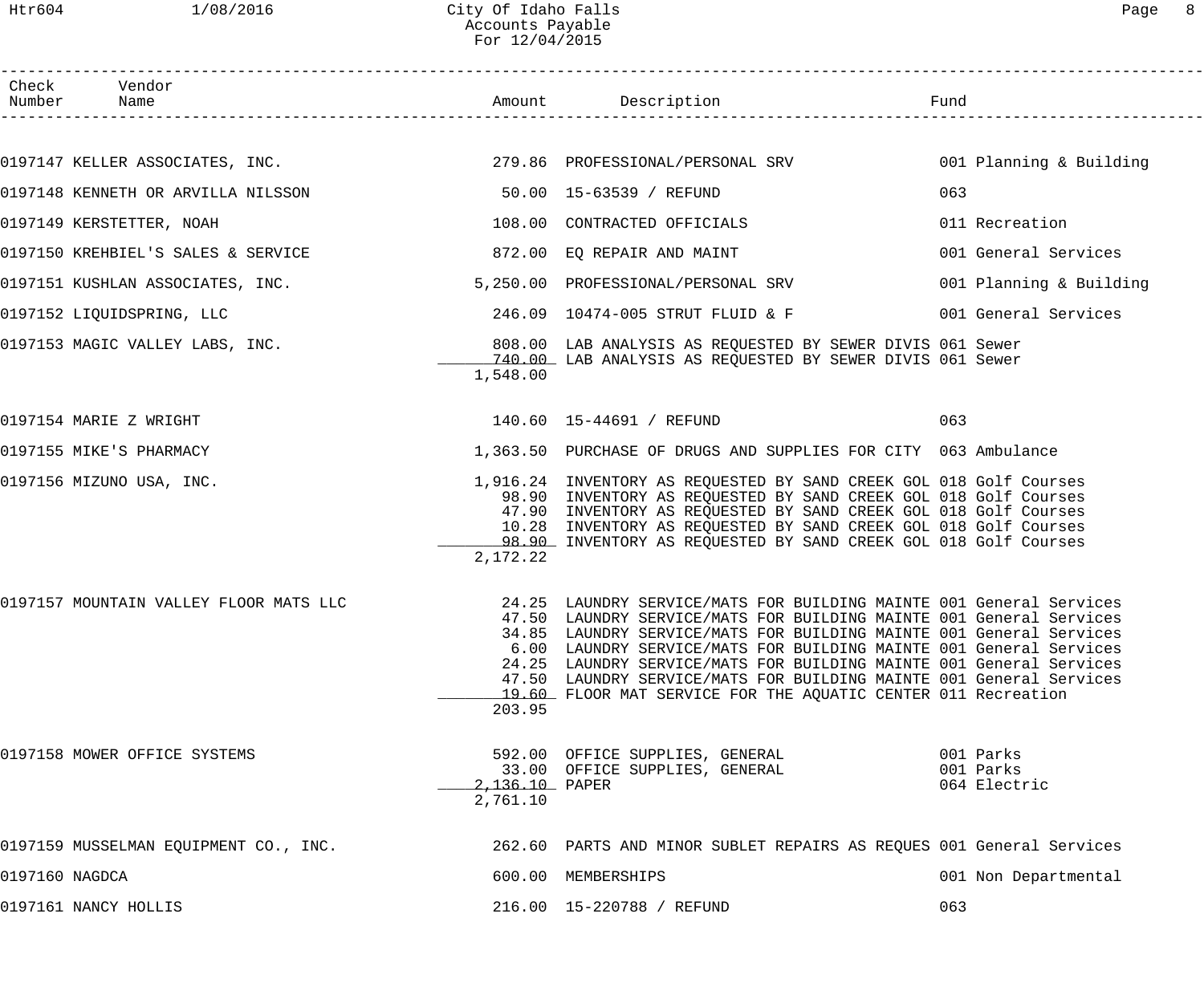------------------------------------------------------------------------------------------------------------------------------------

| Check<br>Number | Vendor<br>Name                             |                         | Amount Description                                                                                                                                                                                                                                                                                                                                                                                  | Fund                                                                                                                                                                                                                         |
|-----------------|--------------------------------------------|-------------------------|-----------------------------------------------------------------------------------------------------------------------------------------------------------------------------------------------------------------------------------------------------------------------------------------------------------------------------------------------------------------------------------------------------|------------------------------------------------------------------------------------------------------------------------------------------------------------------------------------------------------------------------------|
|                 |                                            |                         |                                                                                                                                                                                                                                                                                                                                                                                                     |                                                                                                                                                                                                                              |
|                 | 0197162 NAPA AUTO PARTS                    |                         | 190.43 EQ REPAIR AND MAINT                                                                                                                                                                                                                                                                                                                                                                          | 001                                                                                                                                                                                                                          |
|                 | 0197163 NEOPOST USA INC                    |                         | 179.98 INK TANK FOR POSTAGE METE                                                                                                                                                                                                                                                                                                                                                                    | 001 Data Processing                                                                                                                                                                                                          |
|                 | 0197164 NEW SWEDEN IRRIGATION              | 12,956.70               | 289.28 ASSESSMENTS/TAX<br>585.87 ASSESSMENTS/TAX<br>427.50 ASSESSMENTS/TAX<br>159.46 ASSESSMENTS/TAX<br>158.18 ASSESSMENTS/TAX<br>107.00 ASSESSMENTS/TAX<br>8,863.49 ASSESSMENTS/TAX<br>273.60 ASSESSMENTS/TAX<br>425.08 ASSESSMENTS/TAX<br>673.74 ASSESSMENTS/TAX<br>107.00 ASSESSMENTS/TAX<br>142.50 ASSESSMENTS/TAX<br>35.63 ASSESSMENTS/TAX<br>268.04 ASSESSMENTS/TAX<br>440.33 ASSESSMENTS/TAX | 001 Parks<br>001 Parks<br>001 Parks<br>010 Streets<br>010 Streets<br>010 Streets<br>060 Airport<br>060 Airport<br>060 Airport<br>060 Airport<br>064 Electric<br>064 Electric<br>064 Electric<br>064 Electric<br>064 Electric |
|                 |                                            |                         |                                                                                                                                                                                                                                                                                                                                                                                                     | 064                                                                                                                                                                                                                          |
|                 | 0197166 OLD DOMINION FREIGHT LINE, INC     | 96.60 FREIGHT<br>317.71 | 221.11 FREIGHT                                                                                                                                                                                                                                                                                                                                                                                      | 064 Electric<br>064 Electric                                                                                                                                                                                                 |
|                 | 0197167 OREGON STATE UNIVERSITY            |                         | 112.50 PROFESSIONAL/PERSONAL SRV                                                                                                                                                                                                                                                                                                                                                                    | 018 Golf Courses                                                                                                                                                                                                             |
|                 | 0197168 ORION CONSTRUCTION                 |                         | 110,360.55 CONSTRUCTION JOB/CONTRACT                                                                                                                                                                                                                                                                                                                                                                | 061 Sewer                                                                                                                                                                                                                    |
|                 | 0197169 OUTSOURCE RECEIVABLES MGT ID       | 720.96                  | 40.00 COLLECTIONS/AUG 2015<br>455.58 TRUST RECON & BILLING<br>225.38 TRUST RECON-BILL/9-30-15                                                                                                                                                                                                                                                                                                       | 001 Treasurer<br>063 Ambulance<br>063 Ambulance                                                                                                                                                                              |
|                 | 0197170 PARTRIDGE PSYCHOLOGICAL GROUP, THE |                         | 380.00 SERVICES/MISCELLANEOUS                                                                                                                                                                                                                                                                                                                                                                       | 001 Police                                                                                                                                                                                                                   |
|                 | 0197171 PAUL CONWAY SHIELDS, INC.          | 442.32                  | 427.12 CLOTHING & APPAREL<br>$15.20$ FREIGHT                                                                                                                                                                                                                                                                                                                                                        | 001 Fire<br>001 Fire                                                                                                                                                                                                         |
|                 | 0197172 PING GOLF COMPANY, INC.            |                         | 236.64 INVENTORY AS REQUESTED BY PINECREST GOLF 018 Golf Courses                                                                                                                                                                                                                                                                                                                                    |                                                                                                                                                                                                                              |
|                 | 0197173 POLK CITY DIRECTORIES              |                         | 205.00 AUDIOVISUAL/PUBLICATION<br>205.00 AUDIOVISUAL/PUBLICATION                                                                                                                                                                                                                                                                                                                                    | 001 Municipal Services<br>001 City Clerk                                                                                                                                                                                     |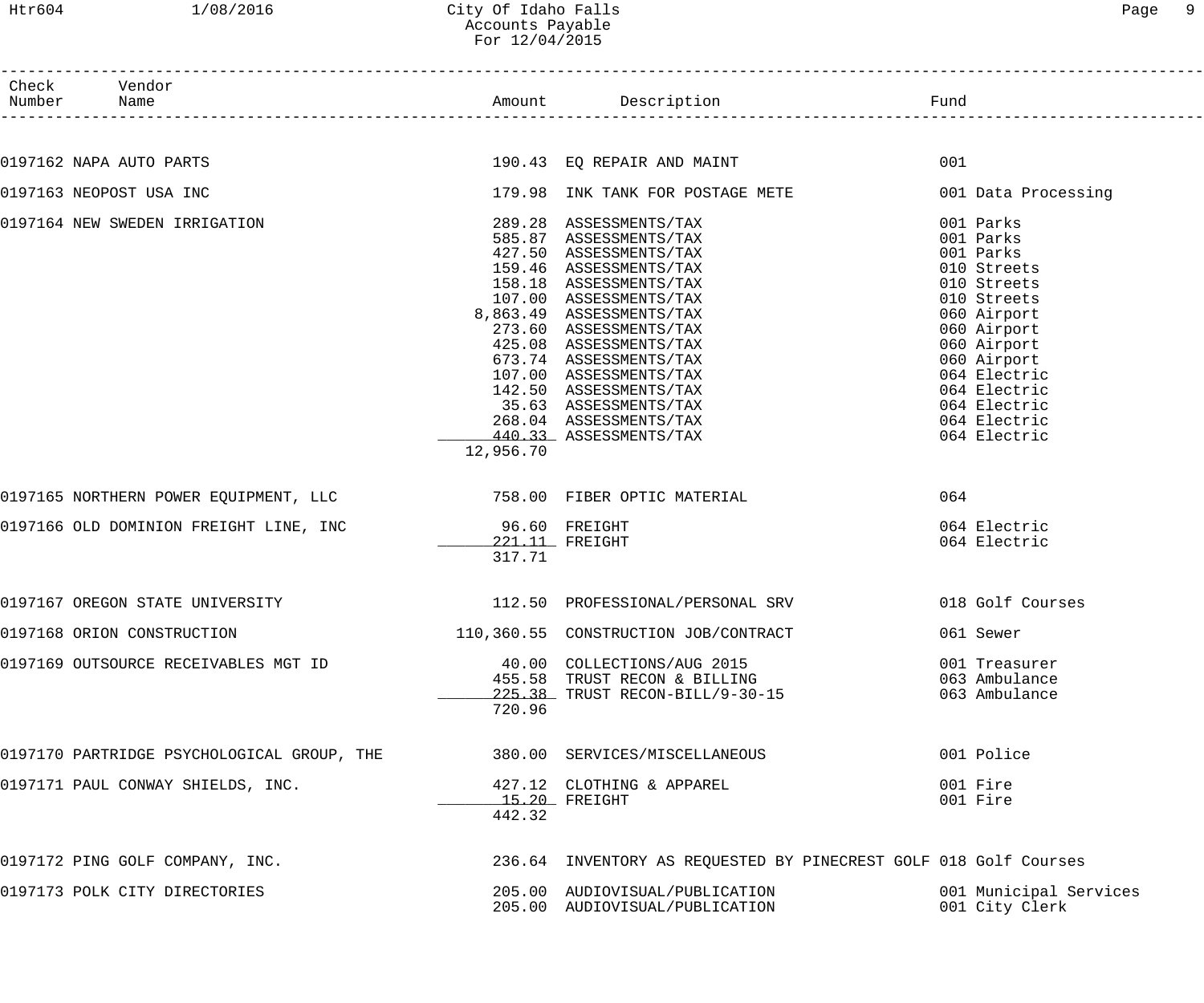## Htr604 1/08/2016 City Of Idaho Falls Page 10 Accounts Payable For 12/04/2015

| Check Vendor<br>Number Name            |             |                                                                                                                                      | Fund                                                                |
|----------------------------------------|-------------|--------------------------------------------------------------------------------------------------------------------------------------|---------------------------------------------------------------------|
| 0197173 POLK CITY DIRECTORIES          | 1,435.00    | 205.00 AUDIOVISUAL/PUBLICATION<br>205.00 AUDIOVISUAL/PUBLICATION<br>205.00 AUDIOVISUAL/PUBLICATION<br>410.00 AUDIOVISUAL/PUBLICATION | 001 Planning & Building<br>012 Library<br>061 Sewer<br>064 Electric |
| 0197174 PRO RENTALS/PRO EQUIP, LLC     |             | 577.84 EQUIPMENT-LRG & TURF                                                                                                          | 001 Parks                                                           |
| 0197175 QUICK PRINT - DBA              | 63.20 PAPER |                                                                                                                                      | 001 Police                                                          |
| 0197176 REID, JONATHAN                 |             | 66.00 CONTRACTED OFFICIALS                                                                                                           | 011 Recreation                                                      |
| 0197177 RIBBONS GALORE                 | 536.98      | 16.98 FREIGHT<br>16.98 FREIGHT<br><u>520.00</u> PROMOTION ITEMS                                                                      | 011 Recreation<br>011 Recreation                                    |
|                                        |             |                                                                                                                                      | 063                                                                 |
|                                        |             | 0197179 RIVERS WEST CONSTRUCTION, LLC<br>7,014.00 SERVICES/MISCELLANEOUS<br>001 General Services                                     |                                                                     |
| 0197180 ROCKNAKS HARDWARE PLUS, INC.   | 25.77       | 8.78 MISCELLANEOUS TOOL, HARDWARE & IRRIGATIO 001 Parks<br>16.99 MISCELLANEOUS TOOL, HARDWARE & IRRIGATIO 001 Parks                  |                                                                     |
|                                        |             | 0197181 ROCKY MOUNTAIN ELECTRIC, INC. 34,457.58 CONSTRUCTION JOB/CONTRACT 001 Parks                                                  |                                                                     |
| 0197182 RON'S TIRE INC.                |             | 22.52 PARTS AS REQUESTED BY CITY OF IDAHO FALL 001 General Services                                                                  |                                                                     |
|                                        |             |                                                                                                                                      | 012 Library                                                         |
| 0197184 RUSH TRUCK CENTERS, INC.       |             | 2,228.57 VEHICLE AND EQUIP. MAINT.                                                                                                   | 001 General Services                                                |
| 0197185 SCHNEIDER, ANDREW              |             | 306.00 CONTRACTED OFFICIALS                                                                                                          | 011 Recreation                                                      |
| 0197186 SCHONSTEDT INSTRUMENT COMPANY  | 310.62      | 290.00 ELECTRONIC EQUIPMENT<br>20.62 FREIGHT                                                                                         | 061 Water<br>061 Water                                              |
| 0197187 SCREEN GRAPHICS                |             | 220.00 EXPLORER SHIRTS (25)                                                                                                          | 001 Fire                                                            |
| 0197188 SERVICE VENDING OF IDAHO, INC. | 175.00 FOOD |                                                                                                                                      | 018 Golf Courses                                                    |
| 0197189 SHARON K HATHAWAY              |             | 50.00 RFND #15-207056                                                                                                                | 063                                                                 |
| 0197190 SIX MILE ENGINEERING, PA       |             | 11,810.15 PROFESSIONAL/PERSONAL SRV                                                                                                  | 046 Traffic Light Cap Imp                                           |
| 0197191 SKM, INC.                      |             | 380.00 CONSTRUCTION JOB/CONTRACT                                                                                                     | 061 Water                                                           |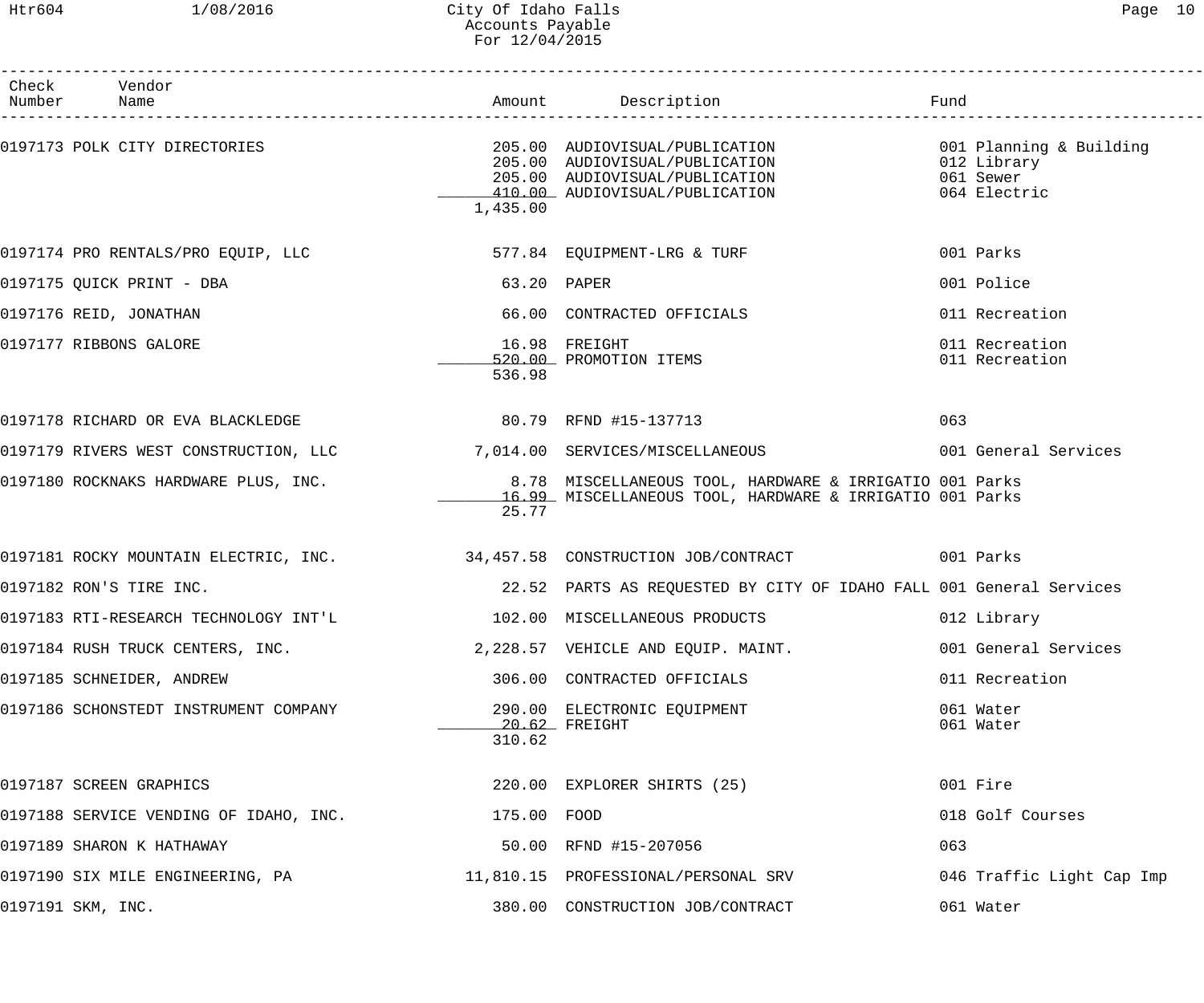|--|--|

| Check Vendor<br>Number Name                                      |          |                                                                                                                                                                                                                                                                                                                                                                                                                                                                          | Fund |                                                                                                                                                       |
|------------------------------------------------------------------|----------|--------------------------------------------------------------------------------------------------------------------------------------------------------------------------------------------------------------------------------------------------------------------------------------------------------------------------------------------------------------------------------------------------------------------------------------------------------------------------|------|-------------------------------------------------------------------------------------------------------------------------------------------------------|
|                                                                  |          |                                                                                                                                                                                                                                                                                                                                                                                                                                                                          |      |                                                                                                                                                       |
| 0197192 SNAKE RIVER VALLEY IRRIGATION 600 300.00 ASSESSMENTS/TAX |          |                                                                                                                                                                                                                                                                                                                                                                                                                                                                          |      | 064 Electric                                                                                                                                          |
| 0197193 SPORTS AUTHORITY #403                                    |          | 49.95 MINI BASKETBALLS                                                                                                                                                                                                                                                                                                                                                                                                                                                   |      | 011 Recreation                                                                                                                                        |
| 0197194 STATE OF NEVADA DMV                                      |          | 13.00 #5773 LIC PLATE RENEWAL 7                                                                                                                                                                                                                                                                                                                                                                                                                                          |      | 001 General Services                                                                                                                                  |
| 0197195 STATE TRAILER SUPPLY                                     |          | 67.70 SALT BRINE SUPPLIES/ TUBI                                                                                                                                                                                                                                                                                                                                                                                                                                          |      | 010 Streets                                                                                                                                           |
| 0197196 SUNRISE, INC.                                            |          | 7,319.00 WASTE WATER TREATMENT                                                                                                                                                                                                                                                                                                                                                                                                                                           |      | 061 Sewer                                                                                                                                             |
| 0197197 SUNSHINE CHEM-DRY, LLC                                   | 1,645.00 | 130.00 CARPET / UPHOLSTERY CLEANING FOR CITY BU 001 General Services<br>408.00 CARPET / UPHOLSTERY CLEANING FOR CITY BU 001 General Services<br>273.00 CARPET / UPHOLSTERY CLEANING FOR CITY BU 001 General Services<br>504.00 CARPET / UPHOLSTERY CLEANING FOR CITY BU 001 General Services<br>330.00 CARPET / UPHOLSTERY CLEANING FOR CITY BU 001 General Services                                                                                                     |      |                                                                                                                                                       |
| 0197198 TETON CLEANERS AND LAUNDRY                               | 43.00    | 25.00 LAUNDRY SERVICE FOR CITY OF IDAHO FALLS 062 Sanitation<br>18.00 LAUNDRY SERVICE FOR CITY OF IDAHO FALLS 062 Sanitation                                                                                                                                                                                                                                                                                                                                             |      |                                                                                                                                                       |
| 0197199 TETON MICROBIOLOGY LAB                                   | 895.00   | 25.00 LABORATORY EQUIP/MATERIAL 001 Parks<br>25.00 LABORATORY EQUIP/MATERIAL 001 Parks<br>25.00 LABORATORY EQUIP/MATERIAL 001 Parks<br>25.00 LABORATORY EQUIP/MATERIAL 001 Parks<br>35.00 LABORATORY EQUIP/MATERIAL 001 Parks<br>35.00 L<br>50.00 LABORATORY EQUIP/MATERIAL<br>25.00 LABORATORY EQUIP/MATERIAL<br>200.00 LABORATORY EQUIP/MATERIAL<br>70.00 LABORATORY EQUIP/MATERIAL<br>35.00 LABORATORY EQUIP/MATERIAL<br>270.00 LABORATORY ANALYSIS FOR WATER SAMPLES |      | 018 Golf Courses<br>018 Golf Courses<br>018 Golf Courses<br>018 Golf Courses<br>018 Golf Courses<br>018 Golf Courses<br>018 Golf Courses<br>061 Water |
| 0197200 TETON STEEL, INC.                                        |          | 2,529.88 BUILDING SUP/REPR/MAINT.                                                                                                                                                                                                                                                                                                                                                                                                                                        |      | 011 Recreation                                                                                                                                        |
| 0197201 THOMPSON & ASSOCIATES                                    |          | 6,150.00 PROFESSIONAL/PERSONAL SRV                                                                                                                                                                                                                                                                                                                                                                                                                                       |      | 042 Street Capital Imp                                                                                                                                |
| 0197202 TOWN & COUNTRY GARDENS                                   |          | 179.95 SWEDISH ASPEN 5@\$35.99EA,                                                                                                                                                                                                                                                                                                                                                                                                                                        |      | 001 Parks                                                                                                                                             |
| 0197203 U.S. FIGURE SKATING ASSOCATION                           | 913.17   | 25.17 FREIGHT<br>888.00 MEMBERSHIPS                                                                                                                                                                                                                                                                                                                                                                                                                                      |      | 011 Recreation<br>011 Recreation                                                                                                                      |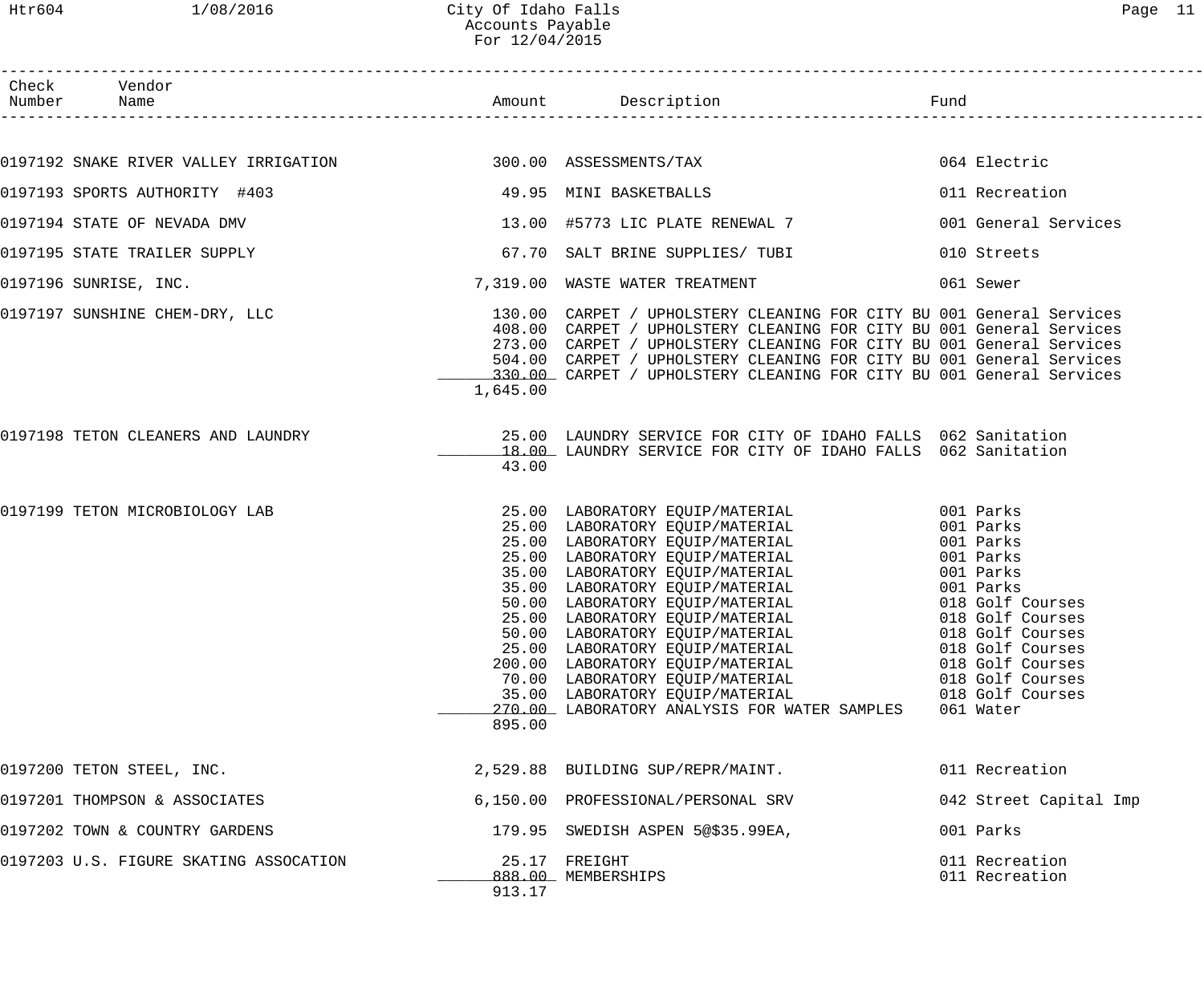| Htr604          | 1/08/2016                              | City Of Idaho Falls<br>Accounts Payable<br>For 12/04/2015 |                                                                                                                                              |                                     | Page 12 |
|-----------------|----------------------------------------|-----------------------------------------------------------|----------------------------------------------------------------------------------------------------------------------------------------------|-------------------------------------|---------|
| Check<br>Number | Vendor<br>Name                         |                                                           | Amount Description                                                                                                                           | Fund                                |         |
|                 |                                        |                                                           | 0197204 U-HAUL MOVING & STORAGE 18.75 FUEL PROPANE TANK(F31699)                                                                              | 061 Water                           |         |
|                 | 0197205 UNITED HEALTHCARE              |                                                           | 589.60 15-183217 / REFUND                                                                                                                    | 063                                 |         |
|                 | 0197206 UNITED PARCEL SERVICE          | 374.85                                                    | 10.21 FREIGHT<br>364.64 FREIGHT                                                                                                              | 064 Electric<br>064 Electric        |         |
|                 | 0197207 UPHOLSTERY CENTER, THE         | 715.00                                                    | 420.00 PARTS AS REQUESTED BY CITY OF IDAHO FALL 001 General Services<br>295.00 PARTS AS REQUESTED BY CITY OF IDAHO FALL 001 General Services |                                     |         |
|                 |                                        |                                                           | 0197208 URS ENERGY & CONSTRUCTION, INC. 17,936.06 CONSTRUCTION JOB/CONTRACT 6042 Street Capital Imp                                          |                                     |         |
|                 | 0197209 VERNON STEEL, INC.             | 398.34                                                    | 39.84 PARTS AS REQUESTED BY CITY OF IDAHO FALL 001 General Services<br>358.50 PARTS AS REQUESTED BY CITY OF IDAHO FALL 001 General Services  |                                     |         |
|                 | 0197210 WALDRON, JEFFERY P.            |                                                           | 88.00 CONTRACTED OFFICIALS                                                                                                                   | 011 Recreation                      |         |
|                 | 0197211 WAXIE SANITARY SUPPLY          | 1,566.77                                                  | 149.95 MOTOR FOR FLOOR SCRUBBER<br>1,416.82 CUSTODIAL SUPPLIES/EQUIP                                                                         | 001 General Services<br>060 Airport |         |
| 0197212 WESCO   |                                        | 63.76                                                     | 29.76 HARDWARE<br>34.00 HARDWARE                                                                                                             | 064<br>064                          |         |
|                 | 0197213 WHEELER, CHAD                  |                                                           | 90.00 CONTRACTED OFFICIALS                                                                                                                   | 011 Recreation                      |         |
|                 | 0197214 WHEELER, COREY                 |                                                           | 72.00 CONTRACTED OFFICIALS                                                                                                                   | 011 Recreation                      |         |
|                 | 0197215 WILLOWCREEK ANIMAL HOSPITAL PC | 184.06                                                    | 43.92 VET CONSULTING/TREATMENT<br>125.00 VET CONSULTING/TREATMENT<br>15.14 VET CONSULTING/TREATMENT                                          | 001 Parks<br>001 Parks<br>001 Parks |         |
|                 | 0197216 WYOMING DEPT OF TRANSPORTATION |                                                           | 119.05 #5773 LICENSE PLATE RENEW                                                                                                             | 001 General Services                |         |
|                 | 0197217 YELLOWSTONE LUMBER, LLC        |                                                           | 550.00 PARKS & RECREATION MISC.                                                                                                              | 001 Parks                           |         |
|                 | 0197218 YELLOWSTONE TETON TERRITORY    |                                                           | 50.00 MEMBERSHIPS                                                                                                                            | 060 Airport                         |         |

0197219 4-J PLASTERING 779.00 BUILDING SUP/REPR/MAINT. 001 General Services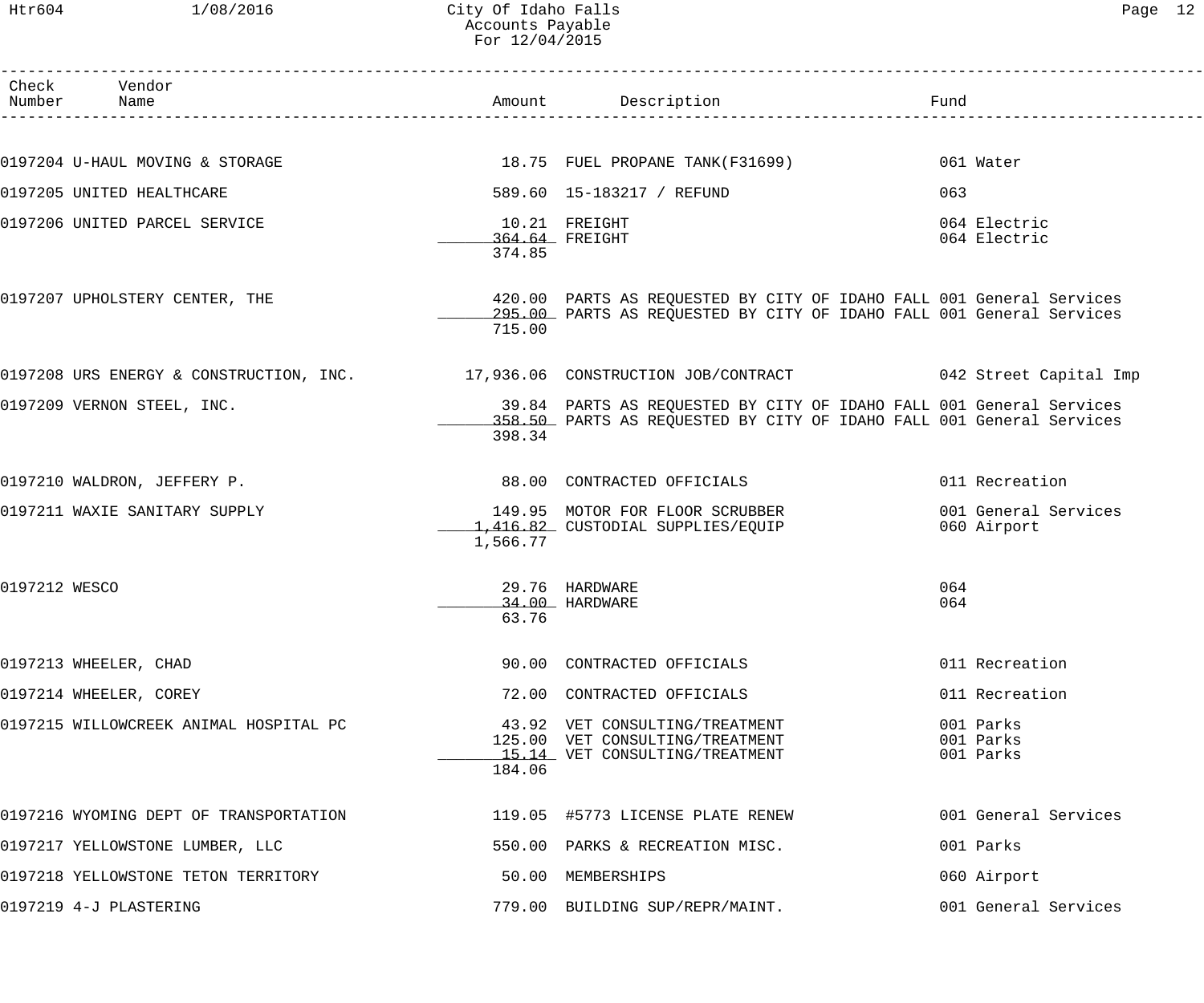| Htr604          | 1/08/2016      | City Of Idaho Falls<br>Accounts Payable<br>For 12/04/2015 |             |      | Page 13 |  |
|-----------------|----------------|-----------------------------------------------------------|-------------|------|---------|--|
| Check<br>Number | Vendor<br>Name | Amount                                                    | Description | Fund |         |  |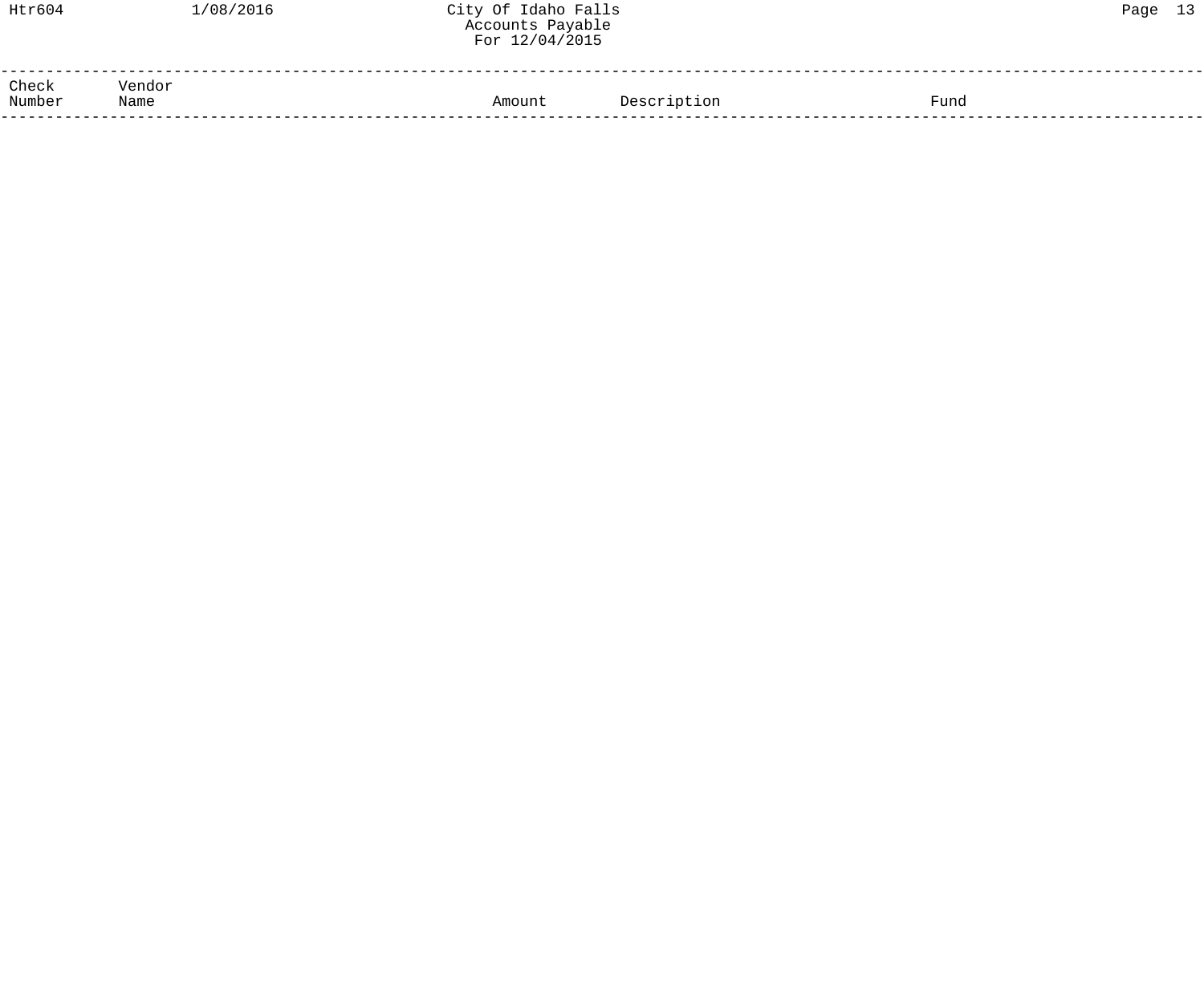| ⌒<br>- |  |
|--------|--|
|--------|--|

| Check Vendor                                             |                                |                                                                                                                                                                                                                                                                                                                                                                                                                                                                                                                                                                                                                                                                                                                                                 | Fund                                                                      |
|----------------------------------------------------------|--------------------------------|-------------------------------------------------------------------------------------------------------------------------------------------------------------------------------------------------------------------------------------------------------------------------------------------------------------------------------------------------------------------------------------------------------------------------------------------------------------------------------------------------------------------------------------------------------------------------------------------------------------------------------------------------------------------------------------------------------------------------------------------------|---------------------------------------------------------------------------|
|                                                          |                                | 0197220 A & R FABRICATION, INC. 2,886.00 FABRICATION MATERIAL/NEW 064 Electric                                                                                                                                                                                                                                                                                                                                                                                                                                                                                                                                                                                                                                                                  |                                                                           |
| 0197221 ACUSHNET COMPANY                                 | 2,695.50                       | 1,347.75 INVENTORY AS NEEDED BY SAND CREEK GOLF C 018 Golf Courses<br>1,347.75 INVENTORY AS REQUESTED BY PINECREST GOLF 018 Golf Courses                                                                                                                                                                                                                                                                                                                                                                                                                                                                                                                                                                                                        |                                                                           |
| 0197222 ADTRAN INC.                                      |                                | 750.00 COMPUTERS, DP/WORD PROC. 001 Data Processing                                                                                                                                                                                                                                                                                                                                                                                                                                                                                                                                                                                                                                                                                             |                                                                           |
| 0197223 AIRGAS USA, LLC                                  | 46.72                          | 30.65 WELDING SUPPLIES AS REQUIRED BY SANITATI 062 Sanitation<br>16.07 WELDING SUPPLIES AS REQUIRED BY SANITATI 062 Sanitation                                                                                                                                                                                                                                                                                                                                                                                                                                                                                                                                                                                                                  |                                                                           |
| 0197224 ALABAMA CANINE LAW ENFORCEMENT 15,000.00 ANIMALS |                                |                                                                                                                                                                                                                                                                                                                                                                                                                                                                                                                                                                                                                                                                                                                                                 | 001 Police                                                                |
|                                                          | 1,264.21                       | 0197225 ALSCO (AMERICAN LINEN DIV) 179.38 LAUNDRY/CLOTHING REPAIRS FOR IDAHO FALLS 001 General Services<br>201.46 LAUNDRY/CLOTHING REPAIRS FOR IDAHO FALLS 001 General Services<br>196.64 LAUNDRY/CLOTHING REPAIRS FOR IDAHO FALLS 001 General Services<br>172.55 LAUNDRY/CLOTHING REPAIRS FOR IDAHO FALLS 001 General Services<br>206.28 LAUNDRY/CLOTHING REPAIRS FOR IDAHO FALLS 001 General Services<br>15.00 MAT SERVICE FOR THE TAUTPHAUS PARK ICE R 011 Recreation<br>91.26 WEEKLY DELIVERY AND CHANGE OUT OF ENTRAN 060 Airport<br>93.26 WEEKLY DELIVERY AND CHANGE OUT OF ENTRAN 060 Airport<br>48.64 LAUNDRY SERVICE FOR SEWER DEPARTMENT 061 Sewer<br>52.78 LAUNDRY SERVICE FOR SEWER DEPARTMENT 061 Sewer<br>6.96 CLOTHING & APPAREL | 064 Electric                                                              |
| 0197226 AMERICAN ASSOC OF AIRPORT EXEC                   | 275.00 MEMBERSHIPS<br>2,260.00 | 275.00 MEMBERSHIPS<br>1,710.00 AIRPORT MAINTENANCE                                                                                                                                                                                                                                                                                                                                                                                                                                                                                                                                                                                                                                                                                              | 060 Airport<br>060 Airport<br>060 Airport                                 |
| 0197227 AMERICAN PUMP COMPANY                            |                                | 7,920.00 WATER DEPARTMENT                                                                                                                                                                                                                                                                                                                                                                                                                                                                                                                                                                                                                                                                                                                       | 061 Water                                                                 |
| 0197228 AMERICAN SOCIETY CIVIL ENGINEERS                 | 395.70                         | 240.00 MEMBERSHIPS<br>103.80 AUDIOVISUAL/PUBLICATION<br>51.90 AUDIOVISUAL/PUBLICATION                                                                                                                                                                                                                                                                                                                                                                                                                                                                                                                                                                                                                                                           | 001 Public Works Engineering<br>001 Public Works Engineering<br>061 Water |
| 0197229 AT&T MOBILITY                                    |                                | 26.59 BILLING 10/24/15-11/23/15                                                                                                                                                                                                                                                                                                                                                                                                                                                                                                                                                                                                                                                                                                                 | 001 Finance                                                               |
| 0197230 AUTOMOTIVE CHARGING & STARTING LLC               |                                | 97.59 PARTS AND MINOR SUBLET REPAIRS AS REQUES 001 General Services                                                                                                                                                                                                                                                                                                                                                                                                                                                                                                                                                                                                                                                                             |                                                                           |
| 0197231 BIOBLEND RENEWABLE RESOURCES LLC                 |                                | 2,140.00 FUEL AND ADDITIVES                                                                                                                                                                                                                                                                                                                                                                                                                                                                                                                                                                                                                                                                                                                     | 064 Electric                                                              |
| 0197232 BLUE ROOF POTTERY                                |                                | 120.00 MISCELLANEOUS PRODUCTS                                                                                                                                                                                                                                                                                                                                                                                                                                                                                                                                                                                                                                                                                                                   | 001 Non Departmental                                                      |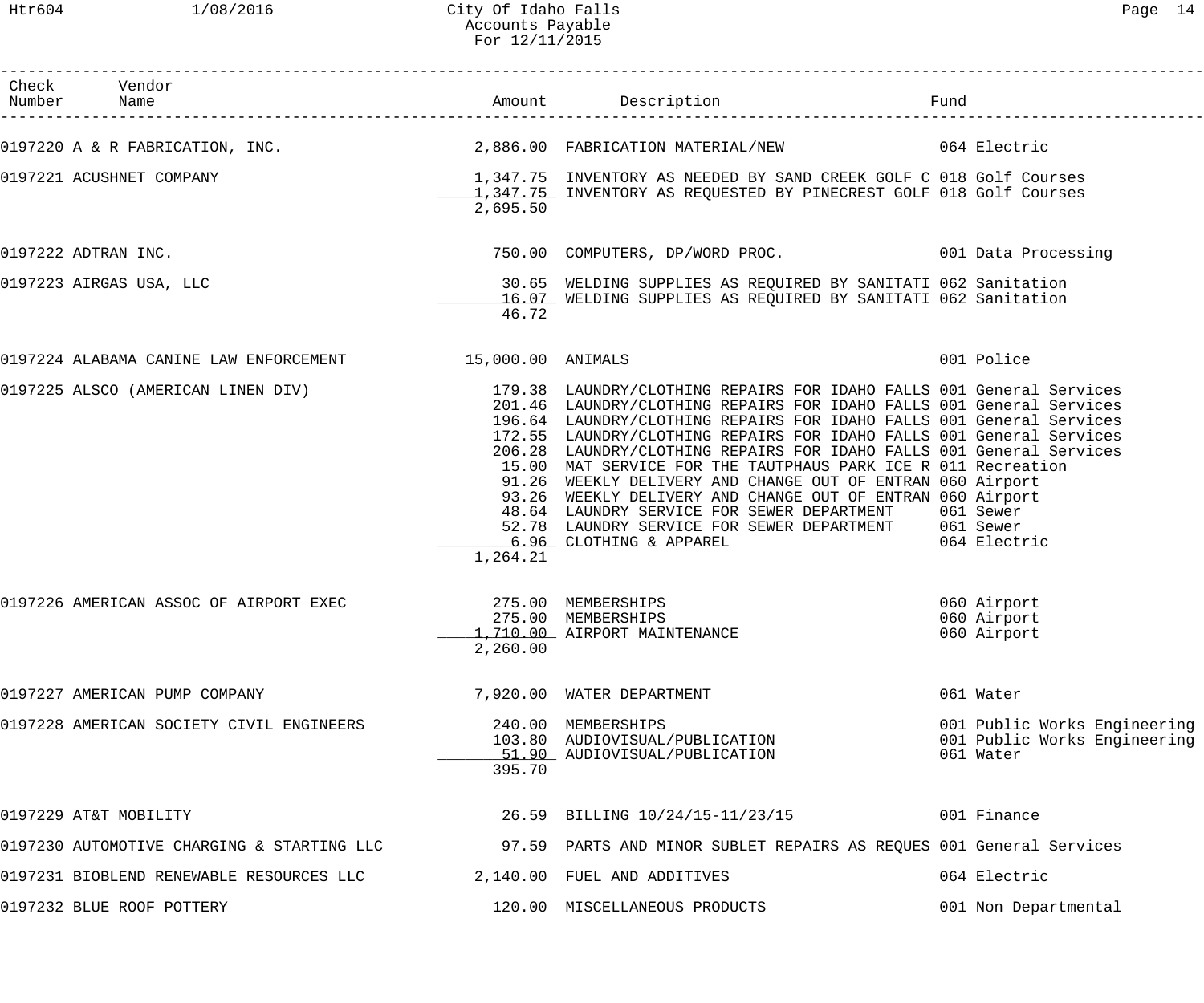#### Htr604 1/08/2016 City Of Idaho Falls Page 15 Accounts Payable For 12/11/2015

| Check Vendor<br>Number Name            |                    |                                                                                                                                            |                             |
|----------------------------------------|--------------------|--------------------------------------------------------------------------------------------------------------------------------------------|-----------------------------|
|                                        |                    |                                                                                                                                            |                             |
|                                        |                    | 0197233 BONILLA TRUCKING, LLC (Campus 2,227.70 SNOW REMOVAL AS REQUESTED BY STREET DEPA 001 Public Works-Streets                           |                             |
| 0197234 BRADY'S, INC.                  |                    | 699.99 APPLIANCES                                                                                                                          | 012 Library                 |
|                                        |                    | 18.43 MISCELLANEOUS PRODUCTS                                                                                                               | 012 Library                 |
|                                        | 718.42             |                                                                                                                                            |                             |
|                                        |                    | 0197235 BRANNON & BRANNON PSYCHOLOGICAL<br>400.00 SERVICES/MISCELLANEOUS<br>001 Police                                                     |                             |
| 0197236 BROADWAY FORD, INC.            |                    | 90.00 PARTS AND MINOR SUBLET REPAIRS AS REQUES 001 General Services                                                                        |                             |
|                                        |                    | 90.00 PARTS AND MINOR SUBLET REPAIRS AS REQUES 001 General Services                                                                        |                             |
|                                        |                    | 42.16 PARTS AND MINOR SUBLET REPAIRS AS REQUES 001 General Services<br>78.11 PARTS AND MINOR SUBLET REPAIRS AS REQUES 001 General Services |                             |
|                                        |                    | 54.80 PARTS AND MINOR SUBLET REPAIRS AS REQUES 001 General Services                                                                        |                             |
|                                        |                    | 259.72 PARTS AND MINOR SUBLET REPAIRS AS REQUES 001 General Services                                                                       |                             |
|                                        |                    | 54.80 PARTS AND MINOR SUBLET REPAIRS AS REQUES 001 General Services                                                                        |                             |
|                                        |                    | 79.33 PARTS AND MINOR SUBLET REPAIRS AS REQUES 001 General Services                                                                        |                             |
|                                        |                    | 174.43 PARTS AND MINOR SUBLET REPAIRS AS REQUES 001 General Services                                                                       |                             |
|                                        | 923.35             |                                                                                                                                            |                             |
| 0197237 BROADWAY VETERINARY CLINIC     |                    | 95.00 SPAY/NEUTER / NOV 2015                                                                                                               | 001                         |
| 0197238 BURNS CONCRETE, INC.           |                    | 516.00 CONCRETE DELIVERED AS REQUESTED BY WATER 061 Water                                                                                  |                             |
| 0197239 COBRA PUMA GOLF, INC.          |                    | 1,415.52 INVENTORY AS REQUESTED BY PINECREST GOLF 018 Golf Courses                                                                         |                             |
|                                        |                    | 216.00- INVENTORY AS REQUESTED BY PINECREST GOLF 018 Golf Courses                                                                          |                             |
|                                        | 1,035.52           | 164.00- INVENTORY AS REQUESTED BY PINECREST GOLF 018 Golf Courses                                                                          |                             |
|                                        |                    |                                                                                                                                            |                             |
| 0197240 CODALE ELECTRIC SUPPLY, INC.   |                    | 330.00 TOOLS, HAND POWER/NONPOWER 664 Electric<br>192.00 HARDWARE                                                                          | 064                         |
|                                        |                    | 741.00 HARDWARE                                                                                                                            | 064                         |
|                                        | 1,263.00           |                                                                                                                                            |                             |
| 0197241 CONAN HEATING, INC.            |                    | 4,265.00 APPLIANCE PROG / HANKS                                                                                                            | 015 Elect Light Public Purp |
|                                        |                    |                                                                                                                                            |                             |
| 0197242 CONSOLIDATED ELECTRICAL DIST.  | 4, 113.02 HARDWARE |                                                                                                                                            | 064                         |
|                                        |                    | 323.92 TRAFFIC                                                                                                                             | 064                         |
|                                        | 5,377.14           | 940.20 HARDWARE                                                                                                                            | 064                         |
| 0197243 COUNTRYSIDE VET. HOSPITAL PLLC |                    |                                                                                                                                            | 001                         |
|                                        |                    | 20.00 SPAY/NEUTER/RABIES SERV<br>115.00 SPAY/NEUTER/RABIES SERV                                                                            | 001                         |
|                                        |                    | 20.00 SPAY/NEUTER/RABIES SERV                                                                                                              | 001                         |
|                                        |                    | 20.00 SPAY/NEUTER/RABIES SERV                                                                                                              | 001                         |
|                                        | 175.00             |                                                                                                                                            |                             |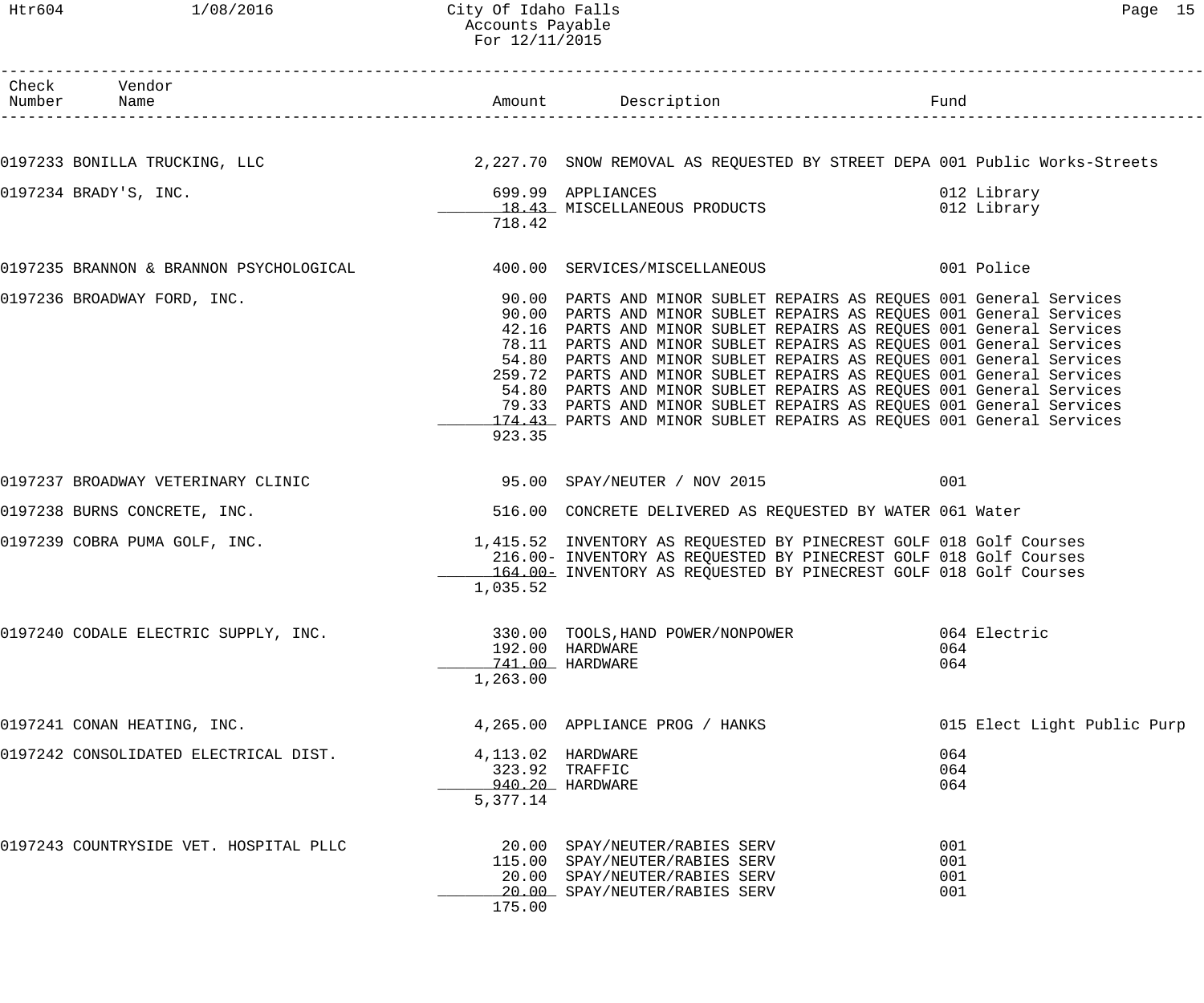## Htr604 1/08/2016 City Of Idaho Falls 2006 Controller Page 16 Accounts Payable For 12/11/2015

|                                                                | L'UL LA/LL/AULJ |                                                                                                                                                                                                                                                                                                                                                                   |                                                            |
|----------------------------------------------------------------|-----------------|-------------------------------------------------------------------------------------------------------------------------------------------------------------------------------------------------------------------------------------------------------------------------------------------------------------------------------------------------------------------|------------------------------------------------------------|
| Check Vendor<br>Number Name                                    |                 |                                                                                                                                                                                                                                                                                                                                                                   | Fund                                                       |
|                                                                | 9,273.41        | .0197244 DELL COMPUTER CORPORATION, DBA 2,717.72 COMPUTERS, DP/WORD PROC<br>523.58 COMPUTERS, DP/WORD PROC<br>6,032.11 COMPUTERS, DP/WORD PROC.                                                                                                                                                                                                                   | 001 Public Works Engineering<br>012 Library<br>012 Library |
| 0197245 DENNINGS SHOWKASE                                      | 1,509.44        | 768.50 APPLIANCE PROG / COMBA<br>2009 - 140.94 APPLIANCE PROG/D JOHNSON                                                                                                                                                                                                                                                                                           | 015 Elect Light Public Purp<br>015 Elect Light Public Purp |
|                                                                |                 | 0197246 DEVELOPMENT WORKSHOP, INC. 6,380.00 JANITORIAL SERVICES FOR CITY BUILDINGS                                                                                                                                                                                                                                                                                | 001 General Services                                       |
| 0197247 DISH NETWORK                                           |                 | 111.68 MONTHLY CABLE BILLS FOR THE AIRPORT                                                                                                                                                                                                                                                                                                                        | 060 Airport                                                |
| 0197248 DOMINO'S PIZZA - DBA                                   |                 | 15.78 PIZZA AND DELIVERY CHARGES FOR BIRTHDAY 011 Recreation                                                                                                                                                                                                                                                                                                      |                                                            |
|                                                                |                 |                                                                                                                                                                                                                                                                                                                                                                   | 061 Sewer                                                  |
| 0197250 EASTSIDE PET CLINIC                                    |                 | 65.70 SPAY AND NEUTER SERVICES FOR THE ANIMAL                                                                                                                                                                                                                                                                                                                     | 001 Police                                                 |
| 0197251 ECONOLITE CONTROL PRODUCTS INC 42,350.00 ELEC/IF POWER |                 |                                                                                                                                                                                                                                                                                                                                                                   | 064 Electric                                               |
| 0197252 EDWARDS SPECIALITY PRODUCTS                            |                 | 388.00 PROMOTION ITEMS                                                                                                                                                                                                                                                                                                                                            | 064 Electric                                               |
|                                                                |                 | 0197253 EGAN MACHINE & FABRICATION INC. $\qquad \qquad$ 97.50 PUNCH SLOTTED HOLES IN PL                                                                                                                                                                                                                                                                           | 001 General Services                                       |
| 0197254 ELITE K9, INC.                                         |                 | 83.61 POLICE EQUIP & SUPPLIES                                                                                                                                                                                                                                                                                                                                     | 001 Police                                                 |
| 0197255 ENERGY LABORATORIES, INC.                              | 1,087.00        | 192.00 LABORATORY ANALYSIS AT WASTEWATER TREATM 061 Sewer<br>75.00 LABORATORY ANALYSIS AT WASTEWATER TREATM 061 Sewer<br>170.00 LABORATORY ANALYSIS AT WASTEWATER TREATM 061 Sewer<br>650.00 LABORATORY ANALYSIS AT WASTEWATER TREATM 061 Sewer                                                                                                                   |                                                            |
| 0197256 EVOLUTION DESIGN, INC.                                 |                 | 212.50 PRINTING                                                                                                                                                                                                                                                                                                                                                   | 001 Parks                                                  |
| 0197257 FEDERAL EXPRESS CORP                                   | 71.89           | 60.16 EXPRESS MAIL / NOV 2015<br>11.73 EXPRESS MAIL / OCT 2015                                                                                                                                                                                                                                                                                                    | 001 Parks<br>061 Sewer                                     |
| 0197258 FERGUSON ENTERPRISES, INC.                             | 413.78          | 22.00 MISCELLANEOUS PLUMBING SUPPLIES FOR BLDG 001 General Services<br>77.42 MISCELLANEOUS PLUMBING SUPPLIES FOR BLDG 001 General Services<br>61.04 MISCELLANEOUS PLUMBING SUPPLIES FOR BLDG 001 General Services<br>708.35 MISCELLANEOUS PLUMBING SUPPLIES FOR BLDG 001 General Services<br>455.03 MISCELLANEOUS PLUMBING SUPPLIES FOR BLDG 001 General Services |                                                            |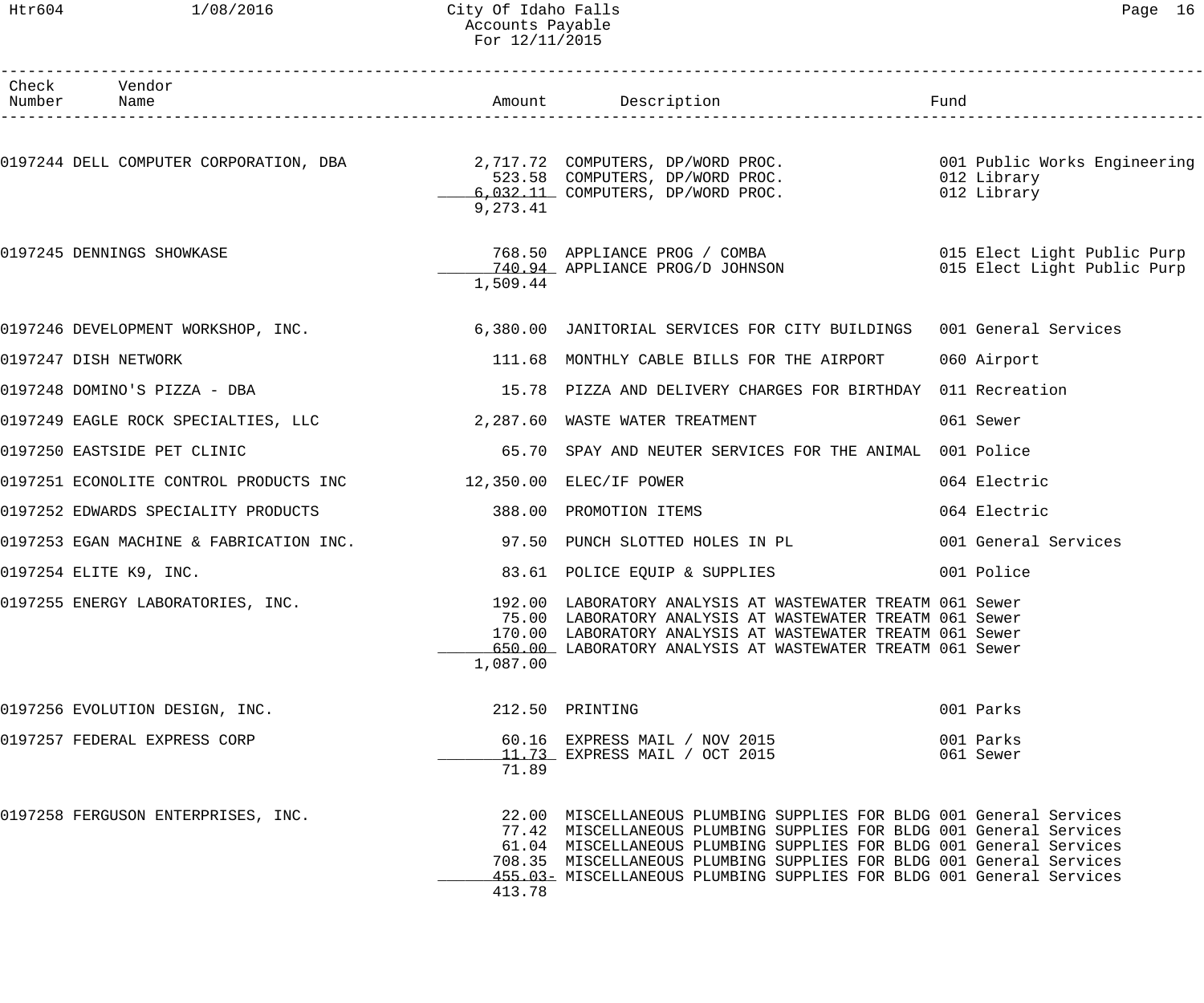------------------------------------------------------------------------------------------------------------------------------------ Check Vendor Number Name Rund Reserves Name Rund Amount Description Communist Pund ------------------------------------------------------------------------------------------------------------------------------------

| 0197259 FESTIVAL OF TREES                                                      |          | 1,000.00 MISCELLANEOUS PRODUCTS                                                                                                                                                                                                                                                                                                                                                                                                                                                                                                                                                         | 001 Non Departmental |
|--------------------------------------------------------------------------------|----------|-----------------------------------------------------------------------------------------------------------------------------------------------------------------------------------------------------------------------------------------------------------------------------------------------------------------------------------------------------------------------------------------------------------------------------------------------------------------------------------------------------------------------------------------------------------------------------------------|----------------------|
| 0197260 FINLEY ENGINEERING COMPANY, INC. 11,179.68 PROFESSIONAL/PERSONAL SRV   |          |                                                                                                                                                                                                                                                                                                                                                                                                                                                                                                                                                                                         | 064 Electric         |
| 0197261 FISHER'S TECHNOLOGY                                                    | 350.63   | 59.75 MAINTENANCE CONTRACT-EQ<br>72.72 MAINTENANCE CONTRACT-EQ<br>72.72 MAINTENANCE CONTRACT-EQ<br>29.09 MAINTENANCE CONTRACT-EQ<br>116.35 MAINTENANCE CONTRACT-EQ<br>116.35 MAINTENANCE CONTRACT-EQ<br>116.35                                                                                                                                                                                                                                                                                                                                                                          |                      |
| 0197262 FLEETPRIDE, INC.                                                       | 703.35   | 271.60 PARTS AS REQUESTED BY CITY OF IDAHO FALL 001 General Services<br>63.62 PARTS AS REQUESTED BY CITY OF IDAHO FALL 001 General Services<br>135.80- PARTS AS REQUESTED BY CITY OF IDAHO FALL 001 General Services<br>433.92 PARTS AS REQUESTED BY CITY OF IDAHO FALL 001 General Services<br>24.93 PARTS AS REQUESTED BY CITY OF IDAHO FALL 001 General Services<br>32.59 PARTS AS REQUESTED BY CITY OF IDAHO FALL 001 General Services<br>10.62 PARTS AS REQUESTED BY CITY OF IDAHO FALL 001 General Services<br>1.87 PARTS AS REQUESTED BY CITY OF IDAHO FALL 001 General Services |                      |
| 0197263 FRED MEYER-ID                                                          |          | 256.11 FOOD, ICE CREAM BARS 6001 Planning & Building                                                                                                                                                                                                                                                                                                                                                                                                                                                                                                                                    |                      |
| 0197264 FREIGHTLINER OF UTAH                                                   | 1,385.51 | 119.34 PARTS AS REQUESTED BY CITY OF IDAHO FALL 001 General Services<br>9.00 PARTS AS REQUESTED BY CITY OF IDAHO FALL 001 General Services<br>935.33 PARTS AS REQUESTED BY CITY OF IDAHO FALL 001 General Services<br>136.33 PARTS AS REQUESTED BY CITY OF IDAHO FALL 001 General Services<br>185.51 PARTS AS REQUESTED BY CITY OF IDAHO FALL 001 General Services                                                                                                                                                                                                                      |                      |
| 0197265 GENERAL PACIFIC, INC. 1.086.84 TOOLS, HAND POWER/NONPOWER 064 Electric |          |                                                                                                                                                                                                                                                                                                                                                                                                                                                                                                                                                                                         |                      |
| 0197266 GHG INVESTMENT CO                                                      |          | 2,976.75 REBATE INSPECTION FEES                                                                                                                                                                                                                                                                                                                                                                                                                                                                                                                                                         | 001                  |
| 0197267 GRAVITY PICTURES, LLC                                                  |          | 1,500.00 PROFESSIONAL/PERSONAL SRV                                                                                                                                                                                                                                                                                                                                                                                                                                                                                                                                                      | 001 Parks            |
| 0197268 GUARDIAN LIMITED PARTNERSHIP #1                                        |          | 5,250.00 REBATE INSPECTION FEES                                                                                                                                                                                                                                                                                                                                                                                                                                                                                                                                                         | 001                  |
| 0197269 GUSTAVE A. LARSON COMPANY                                              | 975.55   | 144.00 HVAC SUPPLIES AS REQUESTED BY BUILDING M 001 General Services<br>828.80 HVAC SUPPLIES AS REQUESTED BY BUILDING M 001 General Services<br>2.75 HVAC SUPPLIES AS REQUESTED BY BUILDING M 001 General Services                                                                                                                                                                                                                                                                                                                                                                      |                      |
| 0197270 HAYNES, AMBER                                                          |          | 240.00 ELEC/IF POWER                                                                                                                                                                                                                                                                                                                                                                                                                                                                                                                                                                    | 064 Electric         |

| 0197271<br><sup>1</sup> HIGH COUNTRY RC&D AREA,<br>INC. | $\sim$ ,500.00 | ELEC/IF POWER | 064<br>Electric |
|---------------------------------------------------------|----------------|---------------|-----------------|
|---------------------------------------------------------|----------------|---------------|-----------------|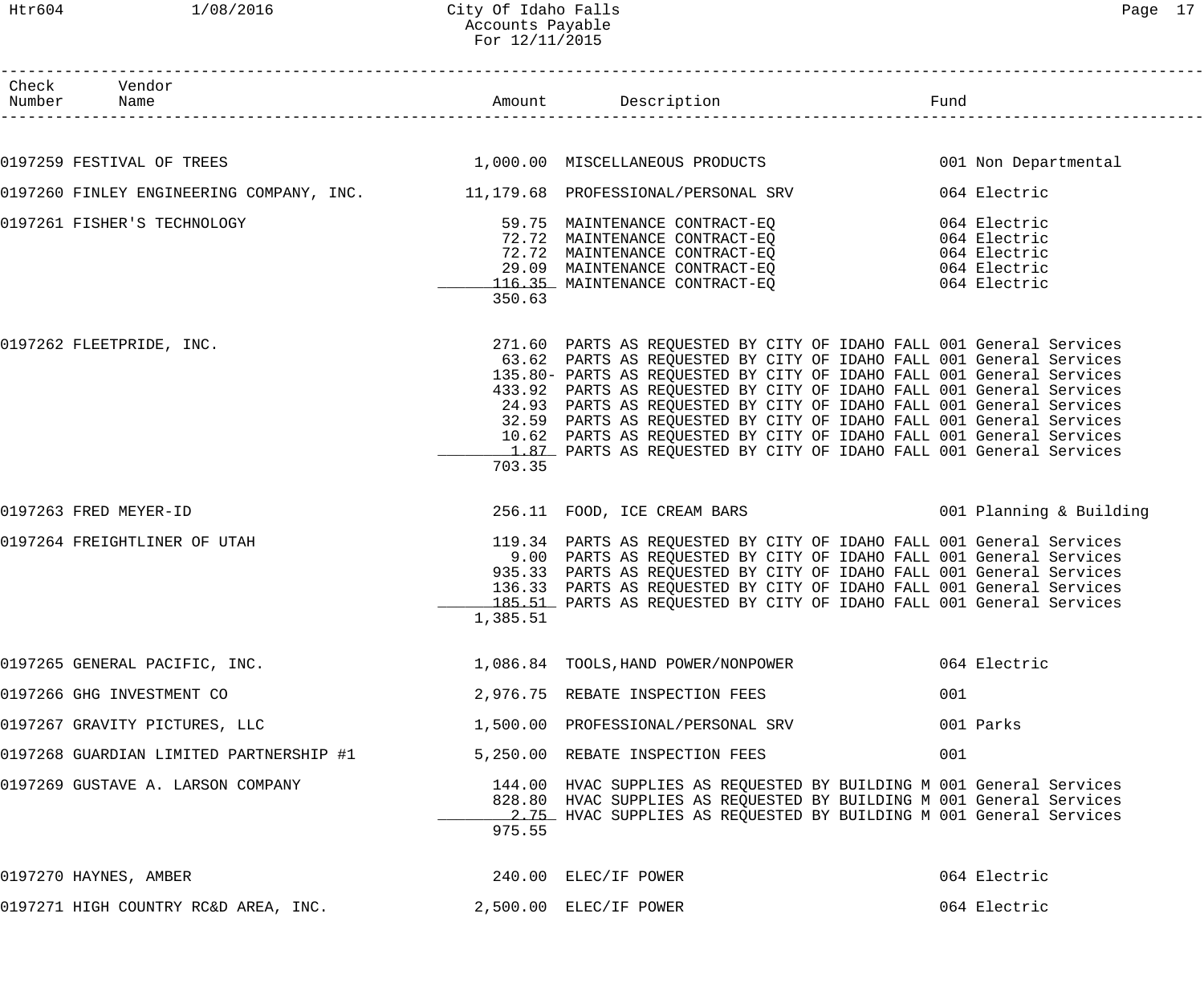Htr604 1/08/2016 City Of Idaho Falls Page 18 Accounts Payable For 12/11/2015

| Check Vendor<br>Number Name                             |                         |                                                                                                                                                                                                                                                                                                                                                                                                                                                       |                                                              |
|---------------------------------------------------------|-------------------------|-------------------------------------------------------------------------------------------------------------------------------------------------------------------------------------------------------------------------------------------------------------------------------------------------------------------------------------------------------------------------------------------------------------------------------------------------------|--------------------------------------------------------------|
|                                                         | 5,000.00                |                                                                                                                                                                                                                                                                                                                                                                                                                                                       | 064 Electric                                                 |
| 0197272 HODGES BADGE COMPANY, INC.                      | 16.27 FREIGHT<br>233.17 | 216.90 PROMOTION ITEMS                                                                                                                                                                                                                                                                                                                                                                                                                                | 011 Recreation<br>011 Recreation                             |
| 0197273 HOLDEN, KIDWELL, HAHN & CRAPO 100.00 RYDER PARK | 4,401.93                | 4,301.93 WATER RIGHTS MATTERS                                                                                                                                                                                                                                                                                                                                                                                                                         | 001 Parks<br>061 Water                                       |
| 0197274 HOME DEPOT                                      | 1,147.04                | 34.73 HINGES, CHAIN, WOOD<br>499.00 9 FOOT PRELIT CHRISTMAS T 060 Airport<br>49.98 6'FT LADDER<br>49.98 6'FT LADDER<br>78.84 HOLIDAY DECORATIONS, WREAT<br>117.76 MISC. BLK CUBE, DUSTPAN, CO<br>59.97 CAT III CLAMP METER<br>35.96 WATER FILTER REPLACEMENT<br>76.42 SPRAY PAINT, GLUE, SEAL, MIS<br>79.00 MILWAUKEE 3.OAH BATTERY P<br>28.76<br>78.84 HOLIDAY DECORATIONS, WREAT<br>117.76 MISC. BLK CUBE, DUSTPAN, CO<br>59.97 CAT III CLAMP METER | 060 Airport                                                  |
| 0197275 HOWARD EQUIPMENT & SUPPLY                       | 1,875.25                | 475.90 PURCHASE OF ANIMAL FOOD AND SUPPLIES FOR 001 Parks<br>41.95 PURCHASE OF ANIMAL FOOD AND SUPPLIES FOR 001 Parks<br>312.28 PURCHASE OF ANIMAL FOOD AND SUPPLIES FOR 001 Parks<br>16.78 PURCHASE OF ANIMAL FOOD AND SUPPLIES FOR 001 Parks<br>1,028.34 PURCHASE OF ANIMAL FOOD AND SUPPLIES FOR 001 Parks                                                                                                                                         |                                                              |
| 0197276 HUMAN SOLUTION, THE                             | .00                     | 1,750.00 OFFICE MACHINES & ACCESS.<br>1,750.00- OFFICE MACHINES & ACCESS.                                                                                                                                                                                                                                                                                                                                                                             | 001 Police<br>001 Police                                     |
| 0197277 I S P W C / L H T A C                           |                         | 1,125.00 AUDIOVISUAL/PUBLICATION                                                                                                                                                                                                                                                                                                                                                                                                                      | 001 Public Works Engineering                                 |
| 0197278 IDAHO BOARD OF PROF ENGINEERS                   | 200.00                  | 100.00 MEMBERSHIPS<br>100.00 MEMBERSHIPS                                                                                                                                                                                                                                                                                                                                                                                                              | 001 Public Works Engineering<br>001 Public Works Engineering |
| 0197279 IDAHO BUREAU OF OCCUPATIONAL                    | 60.00                   | 30.00 LICENSE/REGISTRATION RENEWAL FOR SEWER E 061 Sewer<br>30.00 LICENSE/REGISTRATION RENEWAL FOR SEWER E 061 Sewer                                                                                                                                                                                                                                                                                                                                  |                                                              |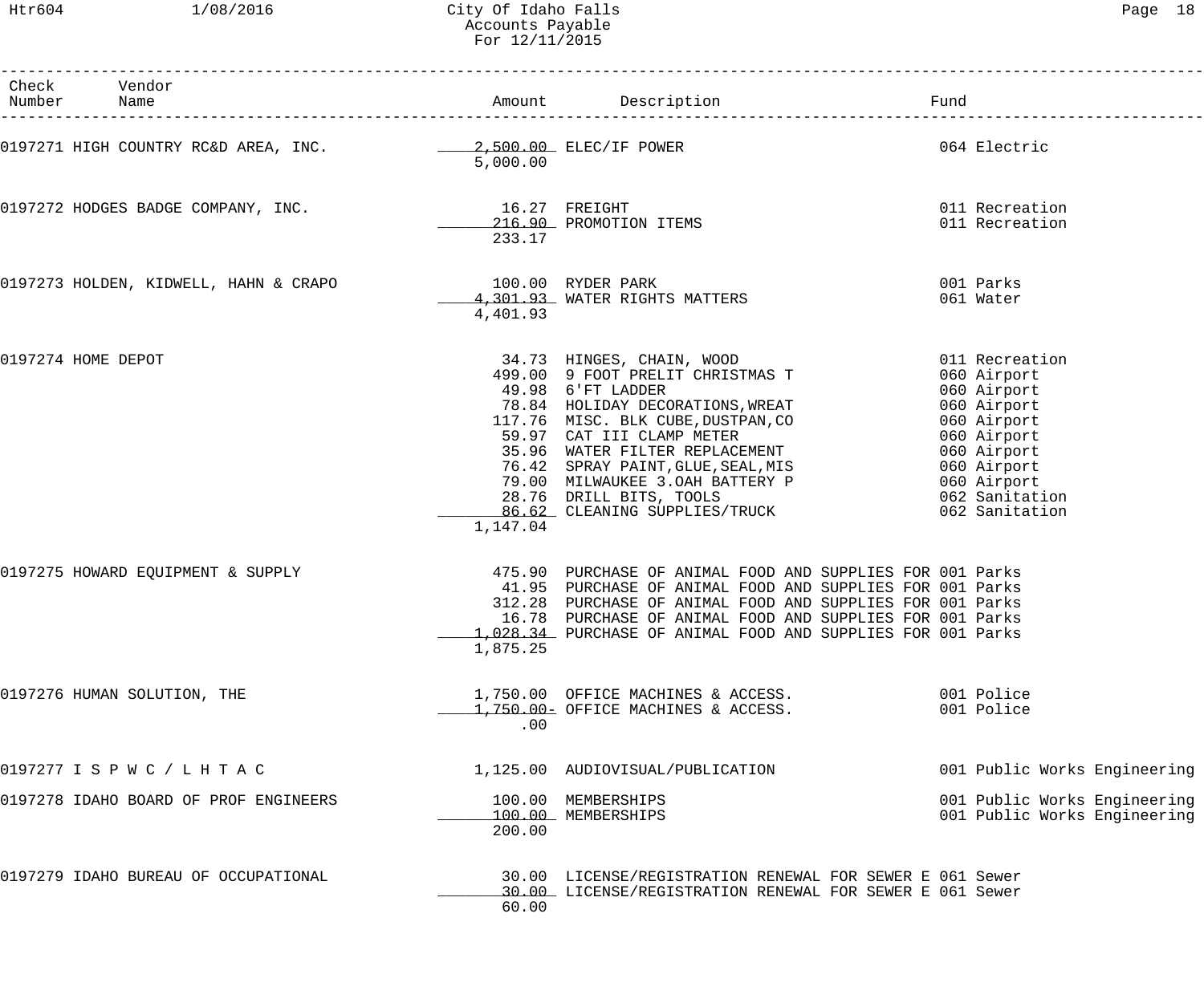#### Htr604 1/08/2016 City Of Idaho Falls Page 19 Accounts Payable For 12/11/2015

| Check | Vendor<br>Number Name                                                                         |          | Amount Description                                                                                                                                                                                                                                                                                                                                                                                                                                                                                                                                                                                                                                                                                                                                                                                                                                                            | Fund                                                                                                     |
|-------|-----------------------------------------------------------------------------------------------|----------|-------------------------------------------------------------------------------------------------------------------------------------------------------------------------------------------------------------------------------------------------------------------------------------------------------------------------------------------------------------------------------------------------------------------------------------------------------------------------------------------------------------------------------------------------------------------------------------------------------------------------------------------------------------------------------------------------------------------------------------------------------------------------------------------------------------------------------------------------------------------------------|----------------------------------------------------------------------------------------------------------|
|       |                                                                                               |          |                                                                                                                                                                                                                                                                                                                                                                                                                                                                                                                                                                                                                                                                                                                                                                                                                                                                               |                                                                                                          |
|       | 0197280 IDAHO DEPT OF LABOR                                   95.43 UNEMPLYMNT INS TAX 2015/2 |          |                                                                                                                                                                                                                                                                                                                                                                                                                                                                                                                                                                                                                                                                                                                                                                                                                                                                               | 001 Non Departmental                                                                                     |
|       | 0197281 IDAHO DIV. OF BUILDING SAFETY 100.00 MAINTENANCE CONTRACT-EQ                          |          |                                                                                                                                                                                                                                                                                                                                                                                                                                                                                                                                                                                                                                                                                                                                                                                                                                                                               | 060 Airport                                                                                              |
|       | 0197282 IDAHO FALLS DOWNTOWN                                                                  |          | 12,500.00 MISCELLANEOUS PRODUCTS                                                                                                                                                                                                                                                                                                                                                                                                                                                                                                                                                                                                                                                                                                                                                                                                                                              | 016 Business Improvement Dist                                                                            |
|       | 0197283 IDAHO FALLS FOUNDRY & MACHINE                                                         |          | 22.50 PUBLIC WORKS DIV. MISC.                                                                                                                                                                                                                                                                                                                                                                                                                                                                                                                                                                                                                                                                                                                                                                                                                                                 | 061 Water                                                                                                |
|       | 0197284 IDAHO REAL ESTATE INVESTORS, LLC $1,500.00$ REBATE INSPECTION FEES                    | 4,050.00 | 2,550.00 REBATE INSPECTION FEES                                                                                                                                                                                                                                                                                                                                                                                                                                                                                                                                                                                                                                                                                                                                                                                                                                               | 001<br>001                                                                                               |
|       | 0197285 IDAHO STATE BAR                                                                       | 1,780.00 | 445.00 MEMBERSHIPS<br>445.00 MEMBERSHIPS<br>445.00 MEMBERSHIPS<br>445.00 MEMBERSHIPS                                                                                                                                                                                                                                                                                                                                                                                                                                                                                                                                                                                                                                                                                                                                                                                          | 001 City Attorney<br>001 City Prosecuting Attorney<br>001 City Attorney<br>001 City Prosecuting Attorney |
|       | 0197286 IDAHO STATE JOURNAL                                                                   |          | 249.00 AUDIOVISUAL/PUBLICATION                                                                                                                                                                                                                                                                                                                                                                                                                                                                                                                                                                                                                                                                                                                                                                                                                                                | 012 Library                                                                                              |
|       | 0197287 IMPACT PLASTICS CORPORATION                                                           |          | 69.68 3131P PLASTIC LIDS                                                                                                                                                                                                                                                                                                                                                                                                                                                                                                                                                                                                                                                                                                                                                                                                                                                      | 062 Sanitation                                                                                           |
|       | 0197288 IN-SITU, INC.                                                                         |          | 95.50 ELECTRONIC EQUIPMENT                                                                                                                                                                                                                                                                                                                                                                                                                                                                                                                                                                                                                                                                                                                                                                                                                                                    | 064 Electric                                                                                             |
|       | 0197289 INSTITUTE OF TRANSPORT ENGRS                                                          | 289.28   | MEMBERSHIPS                                                                                                                                                                                                                                                                                                                                                                                                                                                                                                                                                                                                                                                                                                                                                                                                                                                                   | 001 Public Works Engineering                                                                             |
|       | 0197290 JC TRUCKING                                                                           |          | 2,752.25 SNOW REMOVAL AS REQUESTED BY STREET DEPA 001 Public Works-Streets                                                                                                                                                                                                                                                                                                                                                                                                                                                                                                                                                                                                                                                                                                                                                                                                    |                                                                                                          |
|       | 0197291 JEFFERSON STAR, THE                                                                   |          | 34.00 AUDIOVISUAL/PUBLICATION                                                                                                                                                                                                                                                                                                                                                                                                                                                                                                                                                                                                                                                                                                                                                                                                                                                 | 012 Library                                                                                              |
|       | 0197292 JEREMY POTTER                                                                         |          | 2,080.00 REIMBURSE TUITION                                                                                                                                                                                                                                                                                                                                                                                                                                                                                                                                                                                                                                                                                                                                                                                                                                                    | 001 Fire                                                                                                 |
|       | 0197293 JIM WESTERGARD                                                                        |          | 5,555.26 REBATE INSPECTION FEES                                                                                                                                                                                                                                                                                                                                                                                                                                                                                                                                                                                                                                                                                                                                                                                                                                               | 001                                                                                                      |
|       | 0197294 JOHNSON, KENN                                                                         |          | 100.00 ANIMALS                                                                                                                                                                                                                                                                                                                                                                                                                                                                                                                                                                                                                                                                                                                                                                                                                                                                | 064 Electric                                                                                             |
|       | 0197296 KEY-LINE AUTOMOTIVE WAREHOUSE                                                         |          | 64.80 PARTS AS REQUESTED BY CITY OF IDAHO FALL 001 General Services<br>45.89 PARTS AS REQUESTED BY CITY OF IDAHO FALL 001 General Services<br>9.89 PARTS AS REQUESTED BY CITY OF IDAHO FALL 001 General Services<br>25.96 PARTS AS REQUESTED BY CITY OF IDAHO FALL 001 General Services<br>21.23 PARTS AS REQUESTED BY CITY OF IDAHO FALL 001 General Services<br>6.84 PARTS AS REQUESTED BY CITY OF IDAHO FALL 001 General Services<br>45.59 PARTS AS REQUESTED BY CITY OF IDAHO FALL 001 General Services<br>77.86 PARTS AS REQUESTED BY CITY OF IDAHO FALL 001 General Services<br>92.85 PARTS AS REQUESTED BY CITY OF IDAHO FALL 001 General Services<br>10.01 PARTS AS REQUESTED BY CITY OF IDAHO FALL 001 General Services<br>2.12 PARTS AS REQUESTED BY CITY OF IDAHO FALL 001 General Services<br>22.53 PARTS AS REQUESTED BY CITY OF IDAHO FALL 001 General Services |                                                                                                          |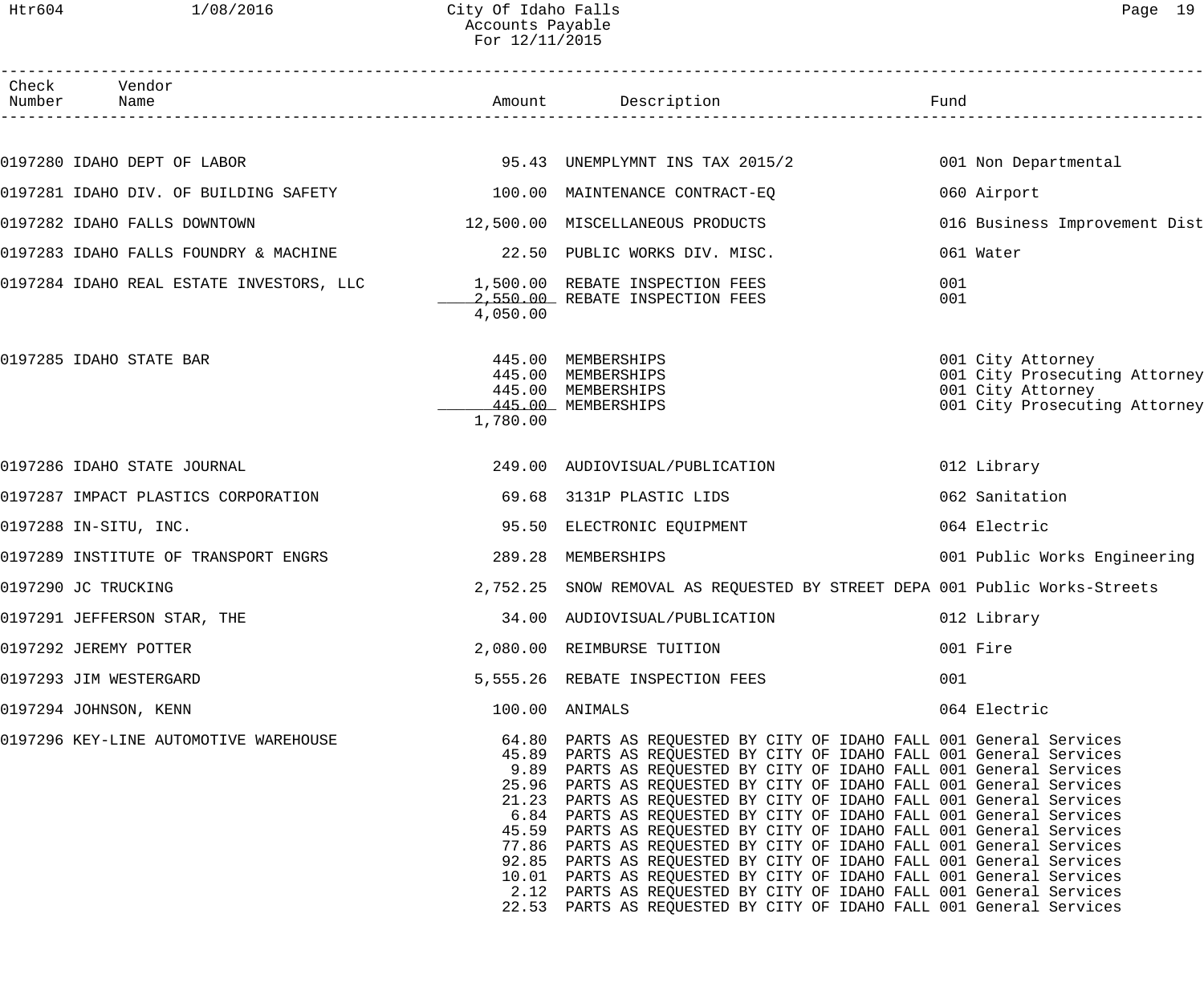#### Htr604 1/08/2016 City Of Idaho Falls Page 20 Accounts Payable For 12/11/2015

| Check Vendor<br>Number Name                                   |                   | Amount Description<br>---------------------------------<br>Fund                                                                                                                                                                                                                                                                                                                                                                                                                                                                                                                                                                                                                                                                                                                                                                                                                                                                                                                                                                                                                                                                                                                                                                                                                                                                                                                                                                                                                                                                                                                                                                                                                                                                                                                                                                             |                                                                                                                                                                                        |
|---------------------------------------------------------------|-------------------|---------------------------------------------------------------------------------------------------------------------------------------------------------------------------------------------------------------------------------------------------------------------------------------------------------------------------------------------------------------------------------------------------------------------------------------------------------------------------------------------------------------------------------------------------------------------------------------------------------------------------------------------------------------------------------------------------------------------------------------------------------------------------------------------------------------------------------------------------------------------------------------------------------------------------------------------------------------------------------------------------------------------------------------------------------------------------------------------------------------------------------------------------------------------------------------------------------------------------------------------------------------------------------------------------------------------------------------------------------------------------------------------------------------------------------------------------------------------------------------------------------------------------------------------------------------------------------------------------------------------------------------------------------------------------------------------------------------------------------------------------------------------------------------------------------------------------------------------|----------------------------------------------------------------------------------------------------------------------------------------------------------------------------------------|
| --------------------<br>0197296 KEY-LINE AUTOMOTIVE WAREHOUSE | 1,694.59          | 111.61 PARTS AS REQUESTED BY CITY OF IDAHO FALL 001 General Services<br>3.16 PARTS AS REQUESTED BY CITY OF IDAHO FALL 001 General Services<br>147.03 PARTS AS REQUESTED BY CITY OF IDAHO FALL 001 General Services<br>231.84 PARTS AS REQUESTED BY CITY OF IDAHO FALL 001 General Services<br>92.41 PARTS AS REQUESTED BY CITY OF IDAHO FALL 001 General Services<br>9.12 PARTS AS REQUESTED BY CITY OF IDAHO FALL 001 General Services<br>5.35- PARTS AS REQUESTED BY CITY OF IDAHO FALL 001 General Services<br>33.95 PARTS AS REQUESTED BY CITY OF IDAHO FALL 001 General Services<br>7.88 PARTS AS REQUESTED BY CITY OF IDAHO FALL 001 General Services<br>14.80- PARTS AS REQUESTED BY CITY OF IDAHO FALL 001 General Services<br>72.07 PARTS AS REQUESTED BY CITY OF IDAHO FALL 001 General Services<br>106.57 PARTS AS REQUESTED BY CITY OF IDAHO FALL 001 General Services<br>32.08 PARTS AS REQUESTED BY CITY OF IDAHO FALL 001 General Services<br>95.19 PARTS AS REQUESTED BY CITY OF IDAHO FALL 001 General Services<br>30.22 PARTS AS REQUESTED BY CITY OF IDAHO FALL 001 General Services<br>9.60 PARTS AS REQUESTED BY CITY OF IDAHO FALL 001 General Services<br>6.75 PARTS AS REQUESTED BY CITY OF IDAHO FALL 001 General Services<br>11.49 PARTS AS REQUESTED BY CITY OF IDAHO FALL 001 General Services<br>51.91 PARTS AS REQUESTED BY CITY OF IDAHO FALL 001 General Services<br>56.06 PARTS AS REQUESTED BY CITY OF IDAHO FALL 001 General Services<br>22.19 PARTS AS REQUESTED BY CITY OF IDAHO FALL 001 General Services<br>12.81 PARTS AS REQUESTED BY CITY OF IDAHO FALL 001 General Services<br>72.11 PARTS AS REQUESTED BY CITY OF IDAHO FALL 001 General Services<br>40.72 PARTS AS REQUESTED BY CITY OF IDAHO FALL 001 General Services<br>12.40 PARTS AS REQUESTED BY CITY OF IDAHO FALL 001 General Services |                                                                                                                                                                                        |
| 0197297 KNIFE RIVER CORPORATION-NORTHWEST                     | 2,425.00 CONCRETE |                                                                                                                                                                                                                                                                                                                                                                                                                                                                                                                                                                                                                                                                                                                                                                                                                                                                                                                                                                                                                                                                                                                                                                                                                                                                                                                                                                                                                                                                                                                                                                                                                                                                                                                                                                                                                                             | 064 Electric                                                                                                                                                                           |
| 0197298 LEE OSTROM                                            |                   | 750.00 WATER HEATER PROGRAM                                                                                                                                                                                                                                                                                                                                                                                                                                                                                                                                                                                                                                                                                                                                                                                                                                                                                                                                                                                                                                                                                                                                                                                                                                                                                                                                                                                                                                                                                                                                                                                                                                                                                                                                                                                                                 | 015 Elect Light Public Purp                                                                                                                                                            |
| 0197299 LOHSE, TIM J.                                         |                   | 250.00 ATTENDANT FOR PINECREST CLUBHOUSE 018 Golf Courses                                                                                                                                                                                                                                                                                                                                                                                                                                                                                                                                                                                                                                                                                                                                                                                                                                                                                                                                                                                                                                                                                                                                                                                                                                                                                                                                                                                                                                                                                                                                                                                                                                                                                                                                                                                   |                                                                                                                                                                                        |
| 0197300 LOWE'S COMMERCIAL SERVICES                            |                   | 298.29 HAM/DRILL/IMPACT/MISC                                                                                                                                                                                                                                                                                                                                                                                                                                                                                                                                                                                                                                                                                                                                                                                                                                                                                                                                                                                                                                                                                                                                                                                                                                                                                                                                                                                                                                                                                                                                                                                                                                                                                                                                                                                                                | 018 Golf Courses                                                                                                                                                                       |
| 0197301 LOWE'S-CONSERVATION LOAN ACCT                         | 6, 131.65         | 553.85 APPLIANCE PROG/ WISER<br>724.04 APPLIANCE PROG/ PHELPS<br>2,144.91 APPLIANCE PROG/ TRUSSELL<br>1,006.00 APPLIANCE PROG/ MCNEIL<br>482.36 APPLIANCE PROG/ MARCUM<br>1,220.49 APPLIANCE PRGM/MOORE                                                                                                                                                                                                                                                                                                                                                                                                                                                                                                                                                                                                                                                                                                                                                                                                                                                                                                                                                                                                                                                                                                                                                                                                                                                                                                                                                                                                                                                                                                                                                                                                                                     | 015 Elect Light Public Purp<br>015 Elect Light Public Purp<br>015 Elect Light Public Purp<br>015 Elect Light Public Purp<br>015 Elect Light Public Purp<br>015 Elect Light Public Purp |
| 0197302 MAGIC VALLEY LABS, INC.                               |                   | 920.00 LAB ANALYSIS AS REQUESTED BY SEWER DIVIS 061 Sewer                                                                                                                                                                                                                                                                                                                                                                                                                                                                                                                                                                                                                                                                                                                                                                                                                                                                                                                                                                                                                                                                                                                                                                                                                                                                                                                                                                                                                                                                                                                                                                                                                                                                                                                                                                                   |                                                                                                                                                                                        |
| 0197303 MAHONING VALLEY MANUFACTURING                         |                   | 513.41 PARKS & RECREATION MISC.                                                                                                                                                                                                                                                                                                                                                                                                                                                                                                                                                                                                                                                                                                                                                                                                                                                                                                                                                                                                                                                                                                                                                                                                                                                                                                                                                                                                                                                                                                                                                                                                                                                                                                                                                                                                             | 001 Parks                                                                                                                                                                              |
| 0197304 MIZUNO USA, INC.                                      |                   | 173.30 INVENTORY AS REQUESTED BY SAND CREEK GOL 018 Golf Courses<br>110.03 INVENTORY AS REQUESTED BY SAND CREEK GOL 018 Golf Courses                                                                                                                                                                                                                                                                                                                                                                                                                                                                                                                                                                                                                                                                                                                                                                                                                                                                                                                                                                                                                                                                                                                                                                                                                                                                                                                                                                                                                                                                                                                                                                                                                                                                                                        |                                                                                                                                                                                        |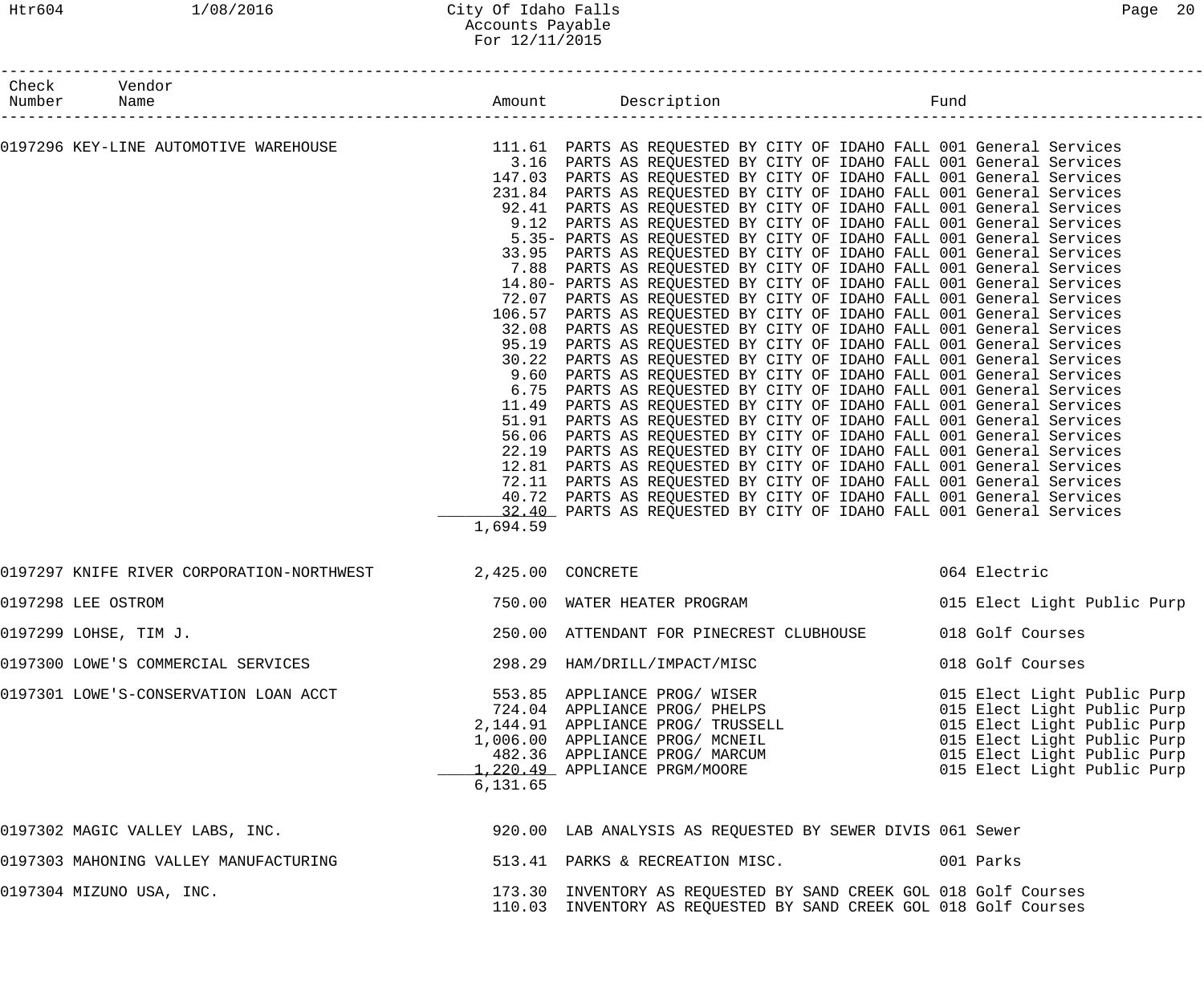## Htr604 1/08/2016 City Of Idaho Falls Page 21 Accounts Payable For 12/11/2015

| Check Vendor                           |                                                                                                                                                                |                                                                                                                                                                                                                                                                                                                                                                                                                                                                                                                                                                                                                                                                                                                                                                                                                                                                                                                                                                                                                                                                                                                                                                                                                                                                                                                                                                                                                                                                    |      |
|----------------------------------------|----------------------------------------------------------------------------------------------------------------------------------------------------------------|--------------------------------------------------------------------------------------------------------------------------------------------------------------------------------------------------------------------------------------------------------------------------------------------------------------------------------------------------------------------------------------------------------------------------------------------------------------------------------------------------------------------------------------------------------------------------------------------------------------------------------------------------------------------------------------------------------------------------------------------------------------------------------------------------------------------------------------------------------------------------------------------------------------------------------------------------------------------------------------------------------------------------------------------------------------------------------------------------------------------------------------------------------------------------------------------------------------------------------------------------------------------------------------------------------------------------------------------------------------------------------------------------------------------------------------------------------------------|------|
| Number Name                            |                                                                                                                                                                |                                                                                                                                                                                                                                                                                                                                                                                                                                                                                                                                                                                                                                                                                                                                                                                                                                                                                                                                                                                                                                                                                                                                                                                                                                                                                                                                                                                                                                                                    | Fund |
| 0197304 MIZUNO USA, INC.               | 3,827.02                                                                                                                                                       | 725.61 INVENTORY AS REQUESTED BY SAND CREEK GOL 018 Golf Courses<br>413.71 INVENTORY AS REQUESTED BY SAND CREEK GOL 018 Golf Courses<br>1,499.86 INVENTORY AS REQUESTED BY SAND CREEK GOL 018 Golf Courses<br>109.76 INVENTORY AS REQUESTED BY SAND CREEK GOL 018 Golf Courses<br>794.75 INVENTORY AS REQUESTED BY SAND CREEK GOL 018 Golf Courses                                                                                                                                                                                                                                                                                                                                                                                                                                                                                                                                                                                                                                                                                                                                                                                                                                                                                                                                                                                                                                                                                                                 |      |
| 0197305 MORNING NEWS                   |                                                                                                                                                                | 149.00 AUDIOVISUAL/PUBLICATION 012 Library                                                                                                                                                                                                                                                                                                                                                                                                                                                                                                                                                                                                                                                                                                                                                                                                                                                                                                                                                                                                                                                                                                                                                                                                                                                                                                                                                                                                                         |      |
|                                        |                                                                                                                                                                | 0197306 MOST WANTED DRILLING, LLC 16,000.00 CONSTRUCTION JOB/CONTRACT 064 Electric                                                                                                                                                                                                                                                                                                                                                                                                                                                                                                                                                                                                                                                                                                                                                                                                                                                                                                                                                                                                                                                                                                                                                                                                                                                                                                                                                                                 |      |
| 0197307 MOUNTAIN VALLEY FLOOR MATS LLC | 169.00                                                                                                                                                         | 34.85 LAUNDRY SERVICE/MATS FOR BUILDING MAINTE 001 General Services<br>6.00 LAUNDRY SERVICE/MATS FOR BUILDING MAINTE 001 General Services<br>24.25 LAUNDRY SERVICE/MATS FOR BUILDING MAINTE 001 General Services<br>47.50 LAUNDRY SERVICE/MATS FOR BUILDING MAINTE 001 General Services<br>19.60 FLOOR MAT SERVICE FOR THE AQUATIC CENTER 011 Recreation<br>18.40 LAUNDRY SERVICE/MATS FOR SANITATION DEPA 062 Sanitation<br>18.40 LAUNDRY SERVICE/MATS FOR SANITATION DEPA 062 Sanitation                                                                                                                                                                                                                                                                                                                                                                                                                                                                                                                                                                                                                                                                                                                                                                                                                                                                                                                                                                         |      |
| 0197308 MR. ALAN BOYCE                 |                                                                                                                                                                | 45.00 RFND APPLICATION FEE                                                                                                                                                                                                                                                                                                                                                                                                                                                                                                                                                                                                                                                                                                                                                                                                                                                                                                                                                                                                                                                                                                                                                                                                                                                                                                                                                                                                                                         | 001  |
|                                        | 9,820.71                                                                                                                                                       | 0197309 MURRAY, SMITH & ASSOC, INC. 27,726.00 CONSTRUCTION JOB/CONTRACT 300 061 Sewer<br>2,094.71 PROFESSIONAL/PERSONAL SRV 061 Sewer                                                                                                                                                                                                                                                                                                                                                                                                                                                                                                                                                                                                                                                                                                                                                                                                                                                                                                                                                                                                                                                                                                                                                                                                                                                                                                                              |      |
| 0197310 NAPA AUTO PARTS                | 15.99<br>49.99<br>25.00<br>22.15<br>9.08<br>130.79<br>72.08<br>39.99<br>53.16<br>144.13<br>22.99<br>152.84<br>11.49<br>14.99<br>6.42<br>7.79<br>25.29<br>40.49 | 344.20 EQ REPAIR AND MAINT<br>35.18 PARTS AS REQUESTED BY CITY OF IDAHO FALL 001 General Services<br>3.06 PARTS AS REQUESTED BY CITY OF IDAHO FALL 001 General Services<br>PARTS AS REQUESTED BY CITY OF IDAHO FALL 001 General Services<br>PARTS AS REQUESTED BY CITY OF IDAHO FALL 001 General Services<br>PARTS AS REQUESTED BY CITY OF IDAHO FALL 001 General Services<br>PARTS AS REQUESTED BY CITY OF IDAHO FALL 001 General Services<br>PARTS AS REQUESTED BY CITY OF IDAHO FALL 001 General Services<br>PARTS AS REQUESTED BY CITY OF IDAHO FALL 001 General Services<br>PARTS AS REQUESTED BY CITY OF IDAHO FALL 001 General Services<br>PARTS AS REQUESTED BY CITY OF IDAHO FALL 001 General Services<br>PARTS AS REQUESTED BY CITY OF IDAHO FALL 001 General Services<br>PARTS AS REQUESTED BY CITY OF IDAHO FALL 001 General Services<br>126.46- PARTS AS REQUESTED BY CITY OF IDAHO FALL 001 General Services<br>PARTS AS REQUESTED BY CITY OF IDAHO FALL 001 General Services<br>PARTS AS REQUESTED BY CITY OF IDAHO FALL 001 General Services<br>PARTS AS REQUESTED BY CITY OF IDAHO FALL 001 General Services<br>PARTS AS REQUESTED BY CITY OF IDAHO FALL 001 General Services<br>PARTS AS REQUESTED BY CITY OF IDAHO FALL 001 General Services<br>PARTS AS REQUESTED BY CITY OF IDAHO FALL 001 General Services<br>PARTS AS REQUESTED BY CITY OF IDAHO FALL 001 General Services<br>PARTS AS REQUESTED BY CITY OF IDAHO FALL 001 General Services | 001  |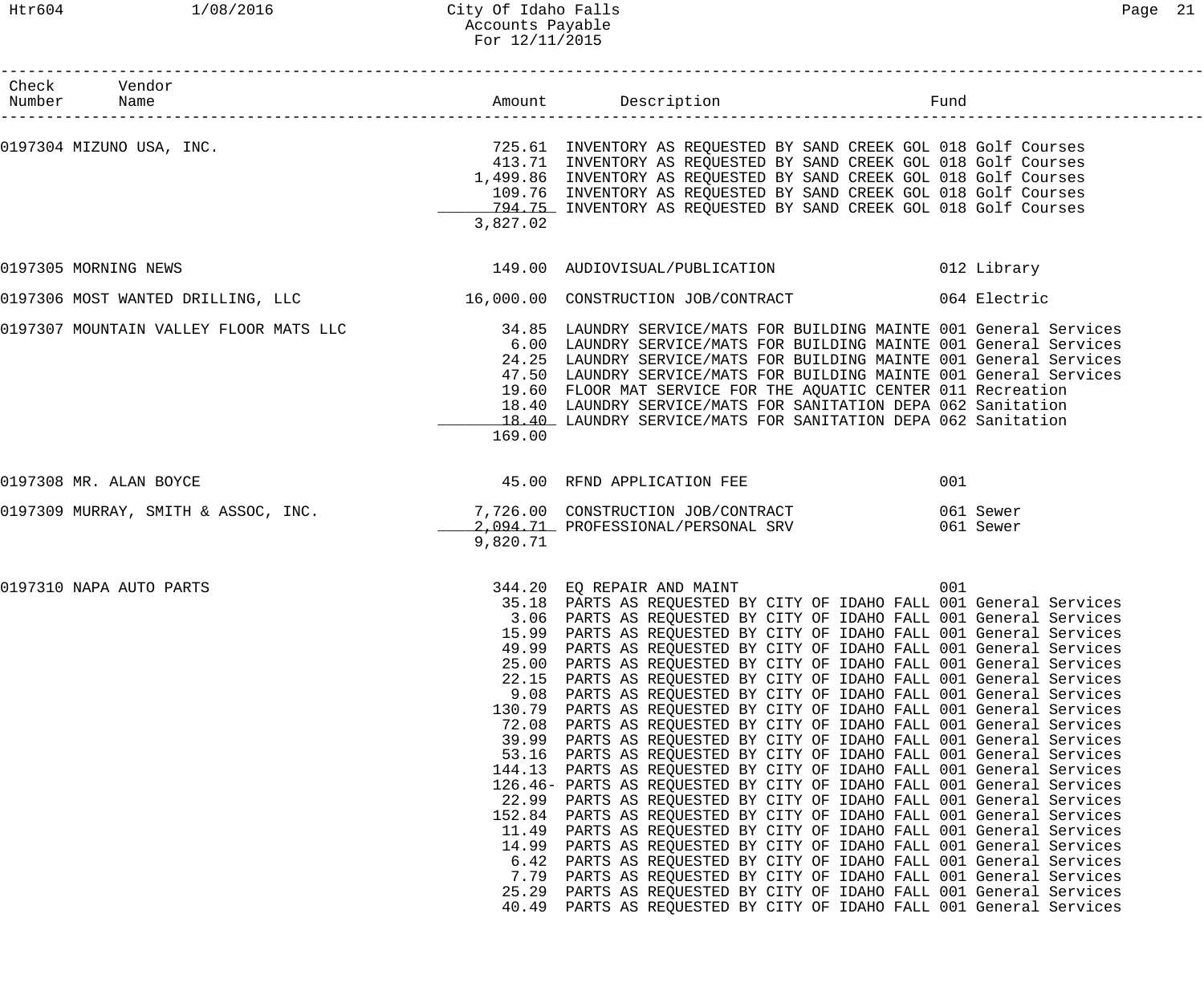### Htr604 1/08/2016 City Of Idaho Falls Page 22 Accounts Payable For 12/11/2015

| Check Vendor<br>Number Name                                              |                            | Fund                                                                                                                                                                                                                                                                                                                                                                                                                                                                                                                                                                               |                              |
|--------------------------------------------------------------------------|----------------------------|------------------------------------------------------------------------------------------------------------------------------------------------------------------------------------------------------------------------------------------------------------------------------------------------------------------------------------------------------------------------------------------------------------------------------------------------------------------------------------------------------------------------------------------------------------------------------------|------------------------------|
| 0197310 NAPA AUTO PARTS                                                  | 1,378.18                   | 36.78- PARTS AS REQUESTED BY CITY OF IDAHO FALL 001 General Services<br>8.49 PARTS AS REQUESTED BY CITY OF IDAHO FALL 001 General Services<br>204.79 PARTS AS REQUESTED BY CITY OF IDAHO FALL 001 General Services<br>.99 PARTS AS REQUESTED BY CITY OF IDAHO FALL 001 General Services<br>42.58 PARTS AS REQUESTED BY CITY OF IDAHO FALL 001 General Services<br>6.49 PARTS AS REQUESTED BY CITY OF IDAHO FALL 001 General Services<br>40.49 PARTS AS REQUESTED BY CITY OF IDAHO FALL 001 General Services<br>10.49 PARTS AS REQUESTED BY CITY OF IDAHO FALL 001 General Services |                              |
| 0197311 NEW DEAL DEICING                                                 | 720.00 FREIGHT<br>7,592.00 | 6,872.00 AIRPORT MAINTENANCE 060 Airport                                                                                                                                                                                                                                                                                                                                                                                                                                                                                                                                           | 060 Airport                  |
| 0197312 NORTHGATE VETERINARY HOSPITAL                                    | 526.00                     | 25.00 SPAY AND NEUTER SERVICES FOR THE ANIMAL 001 Police<br>40.00 SPAY AND NEUTER SERVICES FOR THE ANIMAL 001 Police<br>42.00 SPAY AND NEUTER SERVICES FOR THE ANIMAL 001 Police<br>38.00 SPAY AND NEUTER SERVICES FOR THE ANIMAL 001 Police<br>113.00 SPAY AND NEUTER SERVICES FOR THE ANIMAL 001 Police<br>34.00 SPAY AND NEUTER SERVICES FOR THE ANIMAL 001 Police<br>19.00 SPAY AND NEUTER SERVICES FOR THE ANIMAL 001 Police<br>10.00 SPAY AND NEUTER SERVICES FOR THE ANIMAL 001 Police<br>205.00 SPAY/NEUTER 63079&80&81                                                    | 001                          |
| 0197313 NORTHWEST PUBLIC POWER ASSOC. 28,674.32 MEMBERSHIPS              | 29, 319. 32                | 645.00 MEMBERSHIPS                                                                                                                                                                                                                                                                                                                                                                                                                                                                                                                                                                 | 064 Electric<br>064 Electric |
| 0197314 OLD DOMINION FREIGHT LINE, INC $271.63$ FREIGHT                  |                            |                                                                                                                                                                                                                                                                                                                                                                                                                                                                                                                                                                                    | 064 Electric                 |
| 0197315 OLSON BACKHOE SERVICE                                            |                            | 2,250.00 SNOW REMOVAL AS REQUESTED BY STREET DEPA 001 Public Works-Streets                                                                                                                                                                                                                                                                                                                                                                                                                                                                                                         |                              |
| 0197316 OVIVO USA, LLC                                                   |                            | 1,659.24 WASTE WATER TREATMENT                                                                                                                                                                                                                                                                                                                                                                                                                                                                                                                                                     | 061 Sewer                    |
| 0197317 PACIFIC STEEL & RECYCLING                                        |                            | 81.47 STEEL ANGLE 40"                                                                                                                                                                                                                                                                                                                                                                                                                                                                                                                                                              | 060 Airport                  |
| 0197318 PALISADES WATER USERS, INC. $1,475.00$ ASSESSMENTS/TAX           |                            |                                                                                                                                                                                                                                                                                                                                                                                                                                                                                                                                                                                    | 061 Water                    |
| 0197319 PARTRIDGE PSYCHOLOGICAL GROUP, THE 380.00 SERVICES/MISCELLANEOUS |                            |                                                                                                                                                                                                                                                                                                                                                                                                                                                                                                                                                                                    | 001 Police                   |
| 0197320 PIERCE, BEN                                                      |                            | 480.00 ANIMALS                                                                                                                                                                                                                                                                                                                                                                                                                                                                                                                                                                     | 001 Parks                    |
|                                                                          |                            | 0197321 PING GOLF COMPANY, INC.<br>1,080.03 INVENTORY AS REQUESTED BY SAND CREEK GOL 018 Golf Courses                                                                                                                                                                                                                                                                                                                                                                                                                                                                              |                              |
| 0197322 PLATT ELECTRIC / REXEL, INC.                                     |                            | 497.15 MISCELLANEOUS ELECTRICAL SUPPLIES FOR BL 001 General Services<br>187.04 HARDWARE                                                                                                                                                                                                                                                                                                                                                                                                                                                                                            | 064                          |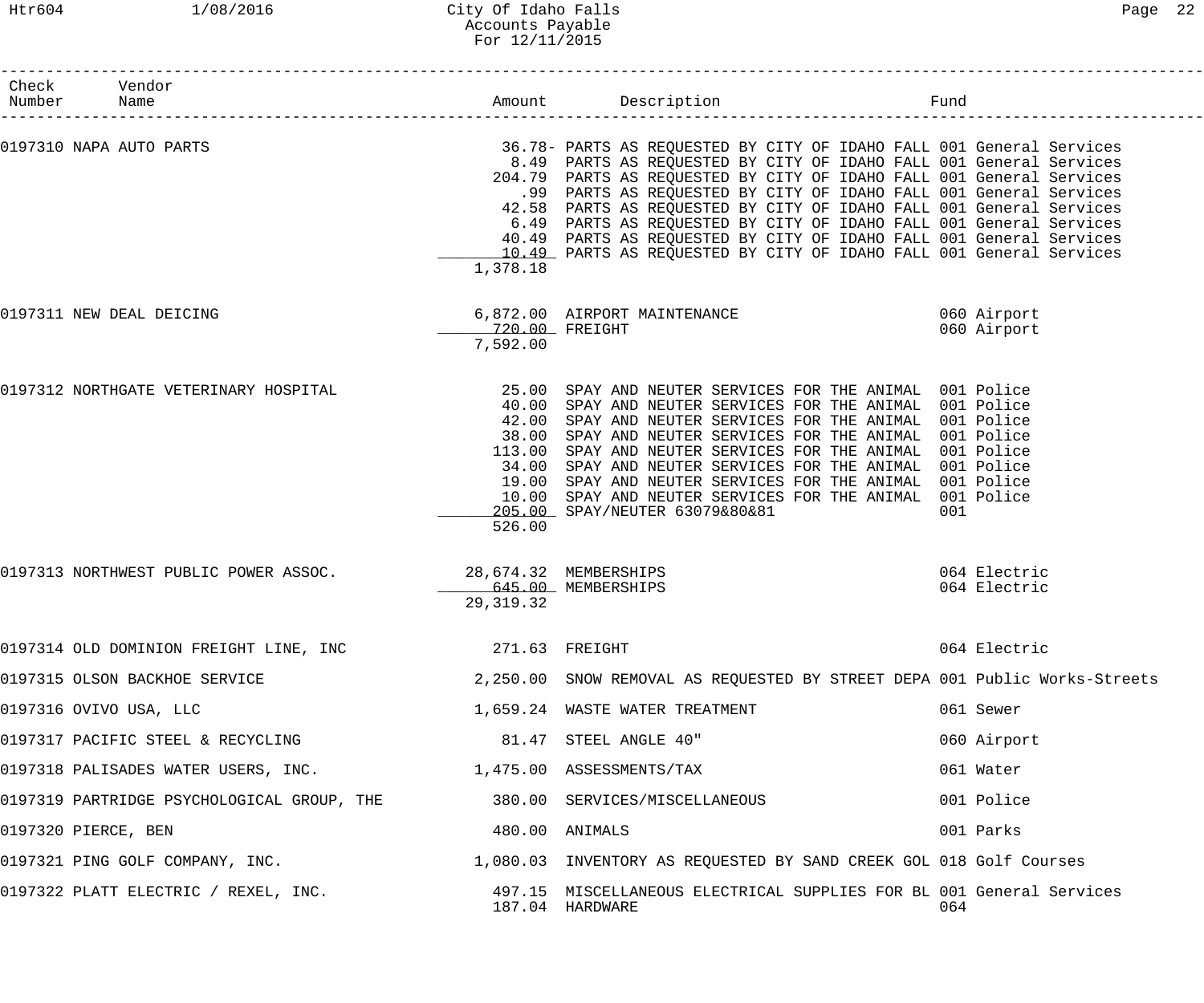#### Htr604 1/08/2016 City Of Idaho Falls Page 23 Accounts Payable For 12/11/2015

| Check | Vendor<br>Number Name                |          | Amount Description<br>-----------------------                                                                                                                                                                                                                                                                            | Fund                                                                                                                                                               |
|-------|--------------------------------------|----------|--------------------------------------------------------------------------------------------------------------------------------------------------------------------------------------------------------------------------------------------------------------------------------------------------------------------------|--------------------------------------------------------------------------------------------------------------------------------------------------------------------|
|       |                                      | 684.19   |                                                                                                                                                                                                                                                                                                                          |                                                                                                                                                                    |
|       | 0197323 POST REGISTER, THE           | 1,639.44 | 286.44 LEGAL NOTICES/NOV 2015<br>590.00 LEGAL NOTICES/NOV 2015<br>142.70 LEGAL NOTICES/NOV 2015<br>512.00 LEGAL NOTICES/NOV 2015 062 Sanitation<br>108.30 LEGAL NOTICES/NOV 2015                                                                                                                                         | 001 Planning & Building<br>001 Fire<br>060 Airport<br>064 Electric                                                                                                 |
|       | 0197324 POWERBILT GOLF               | 148.37   | 148.37- INVENTORY AS REQUESTED BY SAND CREEK GOL 018 Golf Courses<br>296.74 INVENTORY AS REQUESTED BY SAND CREEK GOL 018 Golf Courses                                                                                                                                                                                    |                                                                                                                                                                    |
|       | 0197325 QUALITY AUTO BODY            | 3,825.88 | 1,680.93 ACCIDENT REPAIRS, FLEET 6001 General Services<br>2,144.95 ACCIDENT REPAIRS, FLEET 001 General Services                                                                                                                                                                                                          |                                                                                                                                                                    |
|       | 0197326 R & S DISTRIBUTING           | 431.79   | 250.05 JANITORIAL ITEMS FOR THE AQUATIC CENTER 011 Recreation<br>181.74 CUSTODIAL SUPPLIES/EQUIP 611 Recreation                                                                                                                                                                                                          |                                                                                                                                                                    |
|       | 0197327 ROCKNAKS HARDWARE PLUS, INC. | 48.92    | 11.94 MISCELLANEOUS TOOL, HARDWARE & IRRIGATIO 001 Parks<br>16.99 MISCELLANEOUS TOOL, HARDWARE & IRRIGATIO 001 Parks<br>19.99 MISCELLANEOUS TOOL, HARDWARE & IRRIGATIO 001 Parks                                                                                                                                         |                                                                                                                                                                    |
|       | 0197328 ROCKY MOUNTAIN POWER         | 3,722.73 | 1,673.56 UTILITIES/DEC 2015<br>416.09 UTILITIES/DEC 2015<br>153.41 UTILITIES/DEC 2015<br>478.71 UTILITIES/DEC 2015<br>54.42 UTILITIES/DEC 2015<br>632.46 UTILITIES/DEC 2015<br>171.55 UTILITIES/DEC 2015<br>43.53 UTILITIES/DEC 2015<br>31.05 UTILITIES/NOV 2015<br>11.35 UTILITIES/DEC 2015<br>56.60 UTILITIES/DEC 2015 | 001 Parks<br>001 Parks<br>001 Cemeteries<br>001 Fire<br>001 Cemeteries<br>001 Cemeteries<br>061 Sewer<br>061 Sewer<br>064 Electric<br>064 Electric<br>064 Electric |
|       | 0197329 ROCKY MOUNTAIN SECTION PGA   | 50.00    | 25.00 MEMBERSHIPS<br>25.00 MEMBERSHIPS                                                                                                                                                                                                                                                                                   | 018 Golf Courses<br>018 Golf Courses                                                                                                                               |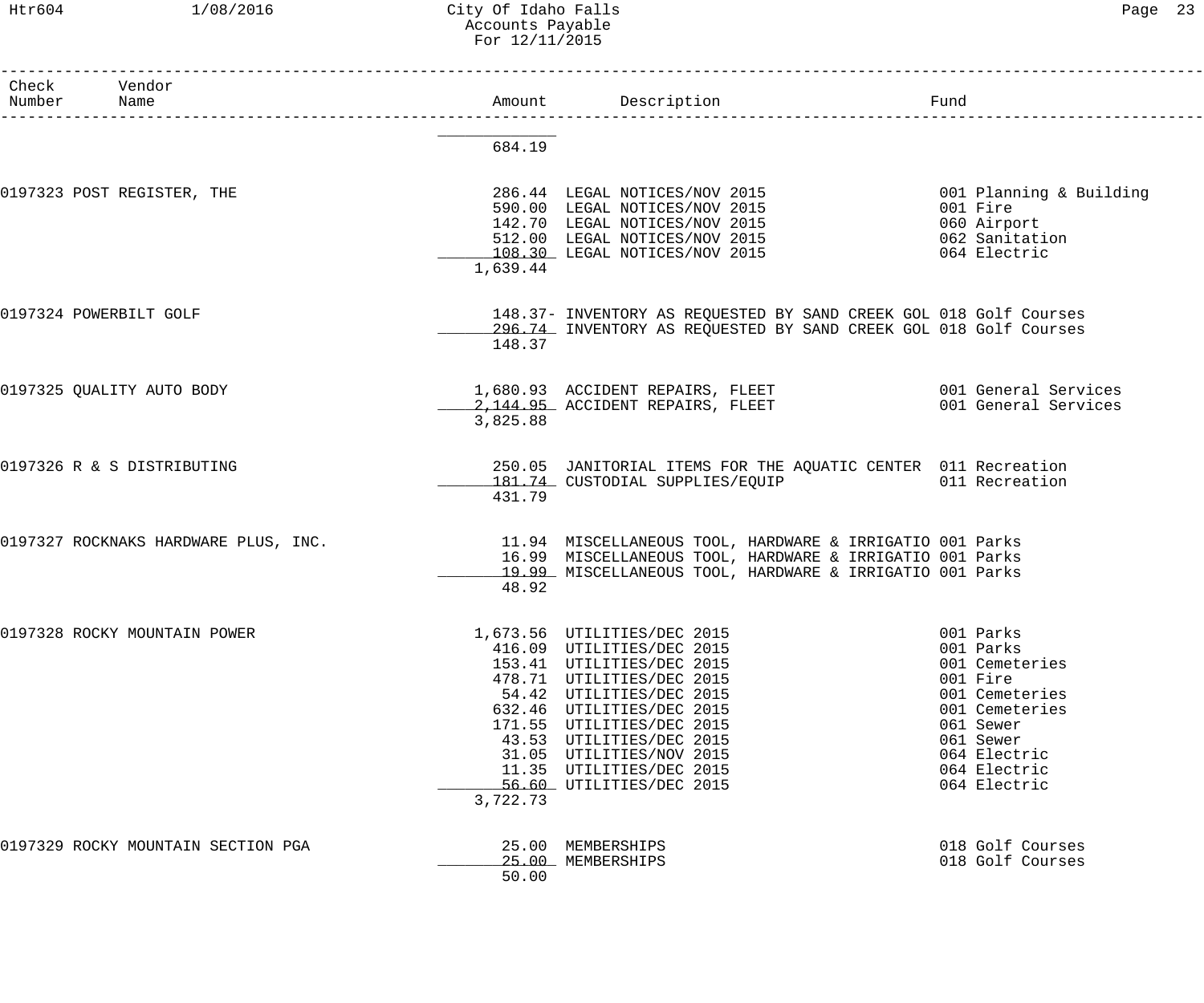## Htr604 1/08/2016 City Of Idaho Falls Page 24 Accounts Payable For 12/11/2015

| Check Vendor<br>Number Name             |          | Amount Description Destriction Fund                                                                                                                                                                                                                                                                                                                                                                                                                                                                                                                                                                                                                                                              |                                                            |
|-----------------------------------------|----------|--------------------------------------------------------------------------------------------------------------------------------------------------------------------------------------------------------------------------------------------------------------------------------------------------------------------------------------------------------------------------------------------------------------------------------------------------------------------------------------------------------------------------------------------------------------------------------------------------------------------------------------------------------------------------------------------------|------------------------------------------------------------|
|                                         | 1,740.53 | 0197330 RON SAYER DODGE, INC. THE SAND SEARTS AND MINOR SUBLET REPAIRS AS REQUES 001 General Services<br>28.63 PARTS AND MINOR SUBLET REPAIRS AS REQUES 001 General Services<br>14.62 PARTS AND MINOR SUBLET REPAIRS AS REQUES 001 General Services<br>236.81 PARTS AND MINOR SUBLET REPAIRS AS REQUES 001 General Services<br>74.88 PARTS AND MINOR SUBLET REPAIRS AS REQUES 001 General Services<br>972.38 PARTS AND MINOR SUBLET REPAIRS AS REQUES 001 General Services<br>97.65 PARTS AND MINOR SUBLET REPAIRS AS REQUES 001 General Services<br>242.76 PARTS AND MINOR SUBLET REPAIRS AS REQUES 001 General Services<br>16.13 PARTS AND MINOR SUBLET REPAIRS AS REQUES 001 General Services |                                                            |
| 0197331 RUSH TRUCK CENTERS, INC.        | 584.69   | 32.47 PARTS AS REQUESTED BY CITY OF IDAHO FALL 001 General Services<br>467.59 PARTS AS REQUESTED BY CITY OF IDAHO FALL 001 General Services<br>84.63 PARTS AS REQUESTED BY CITY OF IDAHO FALL 001 General Services                                                                                                                                                                                                                                                                                                                                                                                                                                                                               |                                                            |
|                                         |          | 0197332 RUSS'S OVERHEAD DOORS & AWNING, INC 450.00 REMOTE CONTROLS OVERHEAD                                                                                                                                                                                                                                                                                                                                                                                                                                                                                                                                                                                                                      | 060 Airport                                                |
| 0197333 S.D.P. MANUFACTURING, INC.      |          | 744.00 TOOLS, HAND POWER/NONPOWER                                                                                                                                                                                                                                                                                                                                                                                                                                                                                                                                                                                                                                                                | 064 Electric                                               |
|                                         | 3,812.59 | 0197334 SEARS ROEBUCK & COMPANY $\begin{array}{r} 1,812.59 \\ -2,000.00 \end{array}$ APPLIANCE PROG / PETERSON                                                                                                                                                                                                                                                                                                                                                                                                                                                                                                                                                                                   | 015 Elect Light Public Purp<br>015 Elect Light Public Purp |
| 0197335 SHELLEY PIONEER, THE            |          | 24.00 AUDIOVISUAL/PUBLICATION                                                                                                                                                                                                                                                                                                                                                                                                                                                                                                                                                                                                                                                                    | 012 Library                                                |
| 0197336 SKILLPATH SEMINARS              |          | 149.00 TRAINING-PERSONNEL                                                                                                                                                                                                                                                                                                                                                                                                                                                                                                                                                                                                                                                                        | 064 Electric                                               |
| 0197337 SKYLINE ANIMAL HOSPITAL         | 315.00   | 85.00 SPAY/NEUTER<br>75.00 SPAY/NEUTER/RABIES SERV<br>115.00 SPAY/NEUTER/RABIES SERV<br>20.00 SPAY AND NEUTER SERVICES FOR THE ANIMAL 001 Police<br>20.00 SPAY AND NEUTER SERVICES FOR THE ANIMAL 001 Police                                                                                                                                                                                                                                                                                                                                                                                                                                                                                     | 001<br>001<br>001                                          |
| 0197338 SR TROUT, LLC                   |          | 906.00 FEED/BEDDING (ANIMALS)                                                                                                                                                                                                                                                                                                                                                                                                                                                                                                                                                                                                                                                                    | 001 Parks                                                  |
| 0197339 STONE'S TOWN & COUNTRY MOTORS   |          | 35.31 PARTS AS REQUESTED BY CITY OF IDAHO FALL 001 General Services                                                                                                                                                                                                                                                                                                                                                                                                                                                                                                                                                                                                                              |                                                            |
| 0197340 STRYKER MEDICAL                 |          | 16,177.20 AMBULANCE SUPPLIES                                                                                                                                                                                                                                                                                                                                                                                                                                                                                                                                                                                                                                                                     | 063 Ambulance                                              |
| 0197341 SUNNYSIDE VETERINARY CLINIC PA. | 170.00   | 75.00 SPAY/NEUTER / NOV 2015<br>75.00 SPAY/NEUTER / NOV 2015<br>20.00 SPAY/NEUTER / DEC 2015                                                                                                                                                                                                                                                                                                                                                                                                                                                                                                                                                                                                     | 001<br>001<br>001                                          |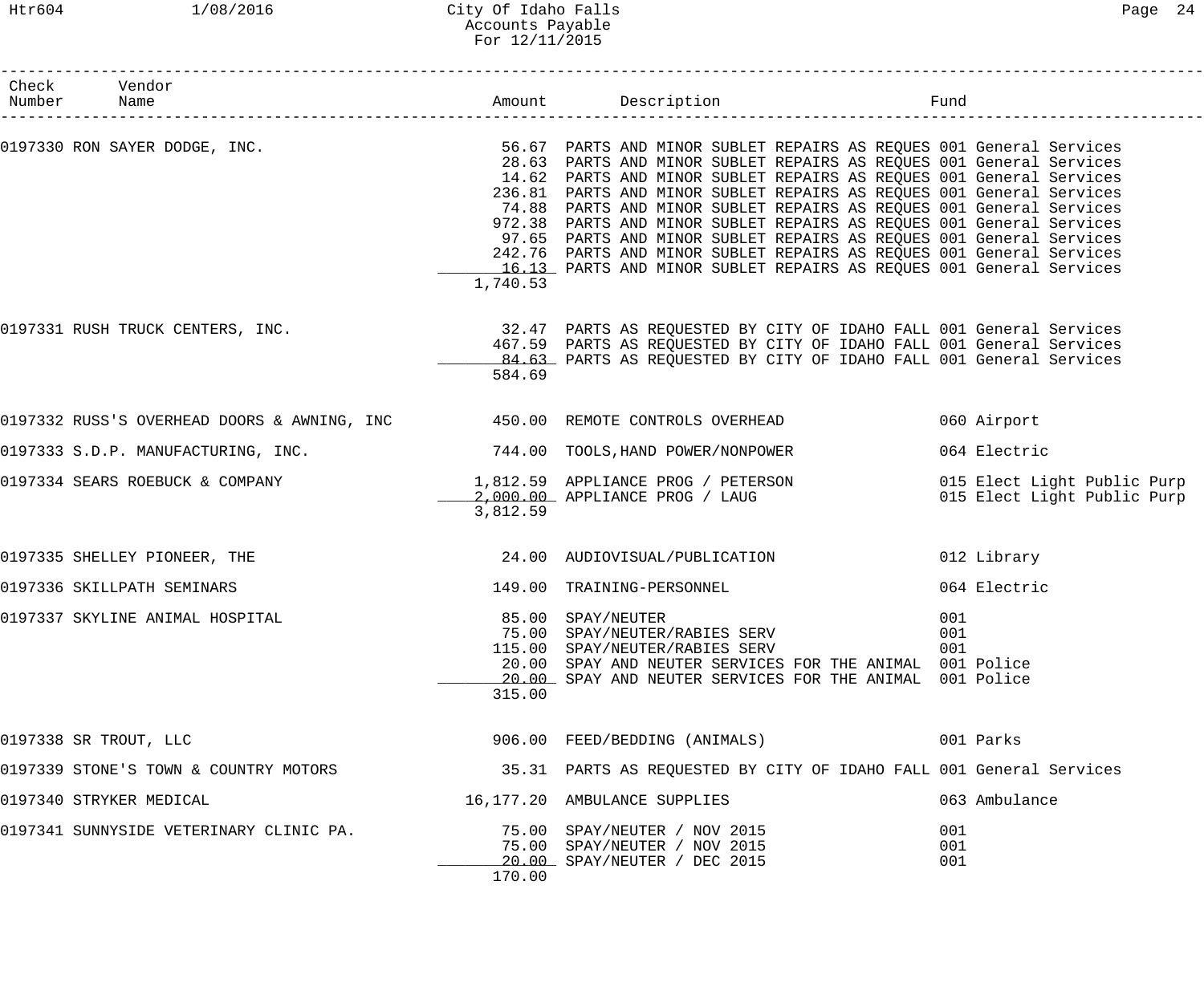#### Htr604 1/08/2016 City Of Idaho Falls Page 25 Accounts Payable For 12/11/2015

|               | Check Vendor<br>Number Name                 |               | Amount Description                                                                                                                                                                                                                                                                                                                                                                                                                                                                                                                                                                           | Fund                                                                                                                                                            |
|---------------|---------------------------------------------|---------------|----------------------------------------------------------------------------------------------------------------------------------------------------------------------------------------------------------------------------------------------------------------------------------------------------------------------------------------------------------------------------------------------------------------------------------------------------------------------------------------------------------------------------------------------------------------------------------------------|-----------------------------------------------------------------------------------------------------------------------------------------------------------------|
|               | 0197342 SUNSHINE CHEM-DRY, LLC              | 888.50        | 681.00 CARPET / UPHOLSTERY CLEANING FOR CITY BU 001 General Services<br>207.50 CARPET / UPHOLSTERY CLEANING FOR CITY BU 001 General Services                                                                                                                                                                                                                                                                                                                                                                                                                                                 |                                                                                                                                                                 |
|               | 0197343 TAYLOR MADE GOLF COMPANY            | 1,098.27      | 729.94 INVENTORY AS REQUESTED BY PINECREST GOLF 018 Golf Courses<br>368.33 INVENTORY AS REQUESTED BY PINECREST GOLF 018 Golf Courses                                                                                                                                                                                                                                                                                                                                                                                                                                                         |                                                                                                                                                                 |
|               | 0197344 TEREX UTILITIES, INC.               | 3,005.77      | 375.00 PARTS AND MINOR SUBLET REPAIRS AS REQUES 001 General Services<br>125.00 PARTS AND MINOR SUBLET REPAIRS AS REQUES 001 General Services<br>125.00 PARTS AND MINOR SUBLET REPAIRS AS REQUES 001 General Services<br>350.00 PARTS AND MINOR SUBLET REPAIRS AS REQUES 001 General Services<br>563.34 PARTS AND MINOR SUBLET REPAIRS AS REQUES 001 General Services<br>354.38 PARTS AND MINOR SUBLET REPAIRS AS REQUES 001 General Services<br>588.05 PARTS AND MINOR SUBLET REPAIRS AS REQUES 001 General Services<br>525.00 PARTS AND MINOR SUBLET REPAIRS AS REQUES 001 General Services |                                                                                                                                                                 |
|               | 0197345 TETON MICROBIOLOGY LAB              | 540.00        | 270.00 LABORATORY ANALYSIS FOR WATER SAMPLES<br>270.00 LABORATORY ANALYSIS FOR WATER SAMPLES                                                                                                                                                                                                                                                                                                                                                                                                                                                                                                 | 061 Water<br>061 Water                                                                                                                                          |
|               | 0197346 TETON OUTFITTERS, LLC               |               | 3,184.91 CLOTHING & APPAREL                                                                                                                                                                                                                                                                                                                                                                                                                                                                                                                                                                  | 060 Airport                                                                                                                                                     |
|               | 0197347 THOMPSON, REBECCA                   |               | 210.00 PROFESSIONAL/PERSONAL SRV                                                                                                                                                                                                                                                                                                                                                                                                                                                                                                                                                             | 001 Planning & Building                                                                                                                                         |
|               | 0197348 TIDYMAN, JOHN                       | 384.00 RENTAL |                                                                                                                                                                                                                                                                                                                                                                                                                                                                                                                                                                                              | 001 General Services                                                                                                                                            |
|               | 0197349 TONY CASTANEDA                      |               | 650.05 RFND #130003009                                                                                                                                                                                                                                                                                                                                                                                                                                                                                                                                                                       | 063                                                                                                                                                             |
|               | 0197350 U.S. FIGURE SKATING ASSOCATION      |               | 35.00 SUBSCRIPTIONS                                                                                                                                                                                                                                                                                                                                                                                                                                                                                                                                                                          | 011 Recreation                                                                                                                                                  |
| 0197351 UAMPS |                                             |               | 544,892.91 A&G/INCENTIVE/ESG-OCT2015                                                                                                                                                                                                                                                                                                                                                                                                                                                                                                                                                         | 015 Elect Light Public Purp                                                                                                                                     |
|               | 0197352 UNITED PARCEL SERVICE               |               | 182.29 FREIGHT                                                                                                                                                                                                                                                                                                                                                                                                                                                                                                                                                                               | 064 Electric                                                                                                                                                    |
|               | 0197353 VALLEY OFFICE SYSTEMS               | 878.39        | 150.00 MAINTENANCE CONTRACT-EQ<br>109.29 MAINTENANCE CONTRACT-EQ<br>109.30 MAINTENANCE CONTRACT-EQ<br>173.13 MAINTENANCE CONTRACT-EQ<br>173.14 MAINTENANCE CONTRACT-EQ<br>163.53 MAINTENANCE CONTRACT-EQ                                                                                                                                                                                                                                                                                                                                                                                     | 001 Non Departmental<br>001 General Services<br>001 General Services<br>001 Planning & Building<br>001 Public Works Engineering<br>001 Public Works Engineering |
|               | 0197354 VAN NESS FELDMAN ATTORNEYS LAW, LLP |               | 25.72 PROFESSIONAL/PERSONAL SRV                                                                                                                                                                                                                                                                                                                                                                                                                                                                                                                                                              | 064 Electric                                                                                                                                                    |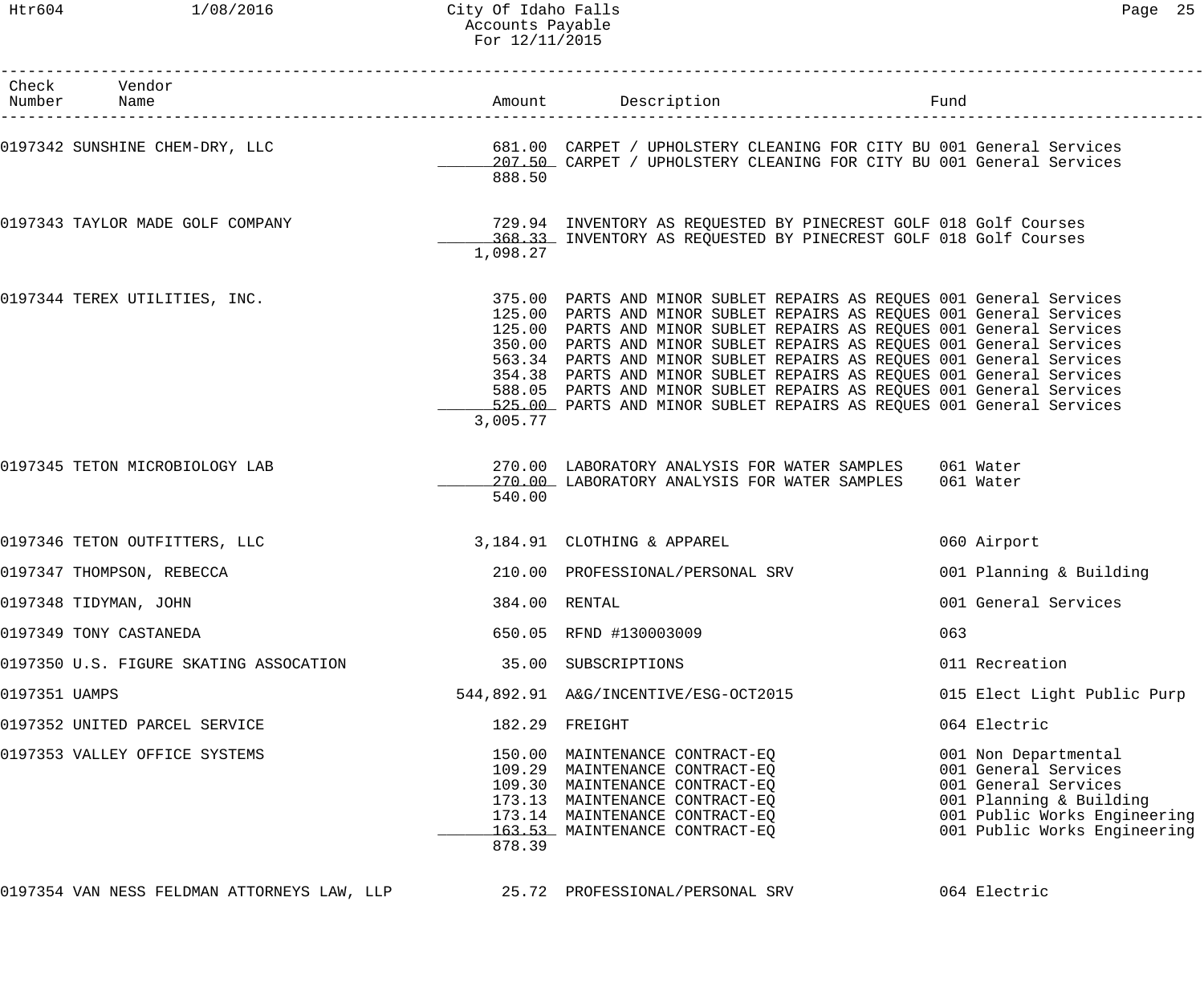# Htr604 1/08/2016 City Of Idaho Falls 26 Accounts Payable For 12/11/2015

| Check<br>Number | Vendor<br>Name                         | Amount                   | Description                                                                          | Fund              |  |
|-----------------|----------------------------------------|--------------------------|--------------------------------------------------------------------------------------|-------------------|--|
|                 | 0197355 VERNON STEEL, INC.             |                          | 300.91 100 ALUM THREADBRITE STEE                                                     | 064 Electric      |  |
|                 | 0197356 WILLOWCREEK ANIMAL HOSPITAL PC | 95.00<br>85.00<br>295.00 | SPAY/NEUTER/RABIES SERV<br>SPAY/NEUTER/RABIES SERV<br>115.00 SPAY/NEUTER/RABIES SERV | 001<br>001<br>001 |  |
|                 | 0197357 WILSON, BRIAN                  | 150.00                   | MISCELLANEOUS PRODUCTS                                                               | 012 Library       |  |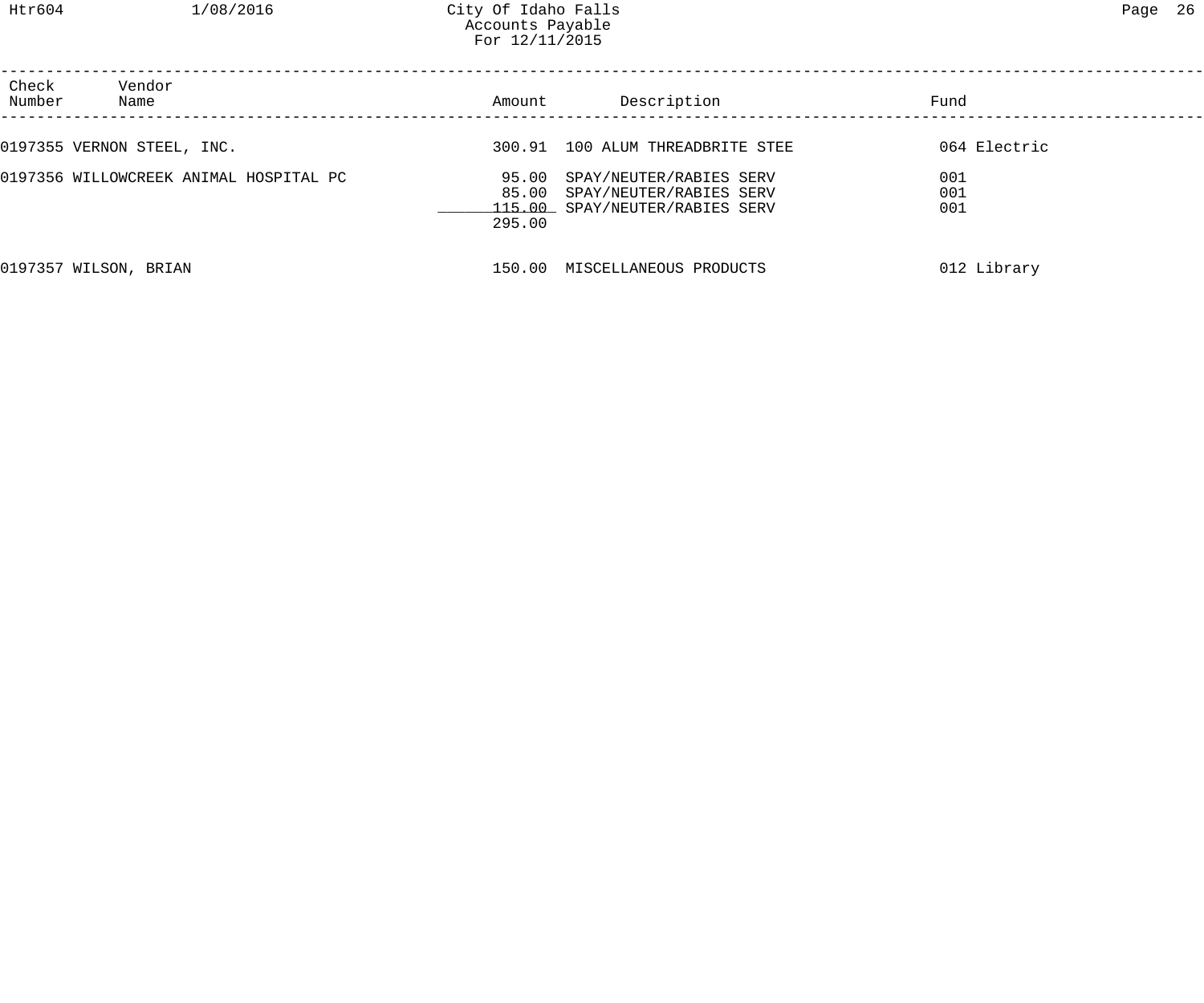# Htr604 1/08/2016 City Of Idaho Falls 27 Accounts Payable For 12/18/2015

| Check Vendor                         |                              |                                                                                                                                                                                                                                                                                                                                                                                                                                                                                                                                                                                                                                                                                                                                                                                                                                                                                                                                                                                                                                                                                                                                                                                                                                                                                                                                                                                                                                                                                                                                                                                                                                                                                                                                                                                                                  |                                                                                                             |
|--------------------------------------|------------------------------|------------------------------------------------------------------------------------------------------------------------------------------------------------------------------------------------------------------------------------------------------------------------------------------------------------------------------------------------------------------------------------------------------------------------------------------------------------------------------------------------------------------------------------------------------------------------------------------------------------------------------------------------------------------------------------------------------------------------------------------------------------------------------------------------------------------------------------------------------------------------------------------------------------------------------------------------------------------------------------------------------------------------------------------------------------------------------------------------------------------------------------------------------------------------------------------------------------------------------------------------------------------------------------------------------------------------------------------------------------------------------------------------------------------------------------------------------------------------------------------------------------------------------------------------------------------------------------------------------------------------------------------------------------------------------------------------------------------------------------------------------------------------------------------------------------------|-------------------------------------------------------------------------------------------------------------|
|                                      |                              | 0197358 A-1 ENGINE & RADIATOR, INC. 1,277.17 VEHICLE AND EQUIP. MAINT. 001 General Services                                                                                                                                                                                                                                                                                                                                                                                                                                                                                                                                                                                                                                                                                                                                                                                                                                                                                                                                                                                                                                                                                                                                                                                                                                                                                                                                                                                                                                                                                                                                                                                                                                                                                                                      |                                                                                                             |
| 0197359 ACUSHNET COMPANY             | 2,501.05                     | 705.91  INVENTORY AS REQUESTED BY PINECREST GOLF 018 Golf Courses<br>220.50  INVENTORY AS REQUESTED BY SAGE LAKES GOL 018 Golf Courses<br>220.50 INVENTORY AS REQUESTED BY SAGE LAKES GOL 018 Golf Courses<br>223.56 INVENTORY AS REQUESTED BY SAGE LAKES GOL 018 Golf Courses<br>789.50 INVENTORY AS NEEDED BY SAND CREEK GOLF C 018 Golf Courses<br>165.00 INVENTORY AS NEEDED BY SAND CREEK GOLF C 018 Golf Courses<br>196.58 INVENTORY AS NEEDED BY SAND CREEK GOLF C 018 Golf Courses                                                                                                                                                                                                                                                                                                                                                                                                                                                                                                                                                                                                                                                                                                                                                                                                                                                                                                                                                                                                                                                                                                                                                                                                                                                                                                                       |                                                                                                             |
|                                      |                              | 0197360 ADVANTAGE EYE CENTERS, INC. 174.49 OPTICAL EQUIP & SUPPLIES 064 Electric                                                                                                                                                                                                                                                                                                                                                                                                                                                                                                                                                                                                                                                                                                                                                                                                                                                                                                                                                                                                                                                                                                                                                                                                                                                                                                                                                                                                                                                                                                                                                                                                                                                                                                                                 |                                                                                                             |
| 0197361 AIRGAS USA, LLC              |                              | 249.47 WELDING SUPPLIES AS REQUIRED BY SANITATI 062 Sanitation                                                                                                                                                                                                                                                                                                                                                                                                                                                                                                                                                                                                                                                                                                                                                                                                                                                                                                                                                                                                                                                                                                                                                                                                                                                                                                                                                                                                                                                                                                                                                                                                                                                                                                                                                   |                                                                                                             |
|                                      | 616.20<br>250.80<br>2,679.42 | 0197362 ALSCO (AMERICAN LINEN DIV) 185.47 LAUNDRY/CLOTHING REPAIRS FOR IDAHO FALLS 001 General Services<br>69.59 LAUNDRY SUPPLY AND SERVICE FOR THE FIRE 001 Fire<br>39.96 LAUNDRY SUPPLY AND SERVICE FOR THE FIRE 001 Fire<br>70.12 LAUNDRY SUPPLY AND SERVICE FOR THE FIRE 001 Fire<br>49.35 LAUNDRY SUPPLY AND SERVICE FOR THE FIRE 001 Fire<br>37.65 LAUNDRY SUPPLY AND SERVICE FOR THE FIRE 001 Fire<br>35.07 LAUNDRY SUPPLY AND SERVICE FOR THE FIRE 001 Fire<br>62.87 LAUNDRY SUPPLY AND SERVICE FOR THE FIRE 001 Fire<br>110.04 LAUNDRY SUPPLY AND SERVICE FOR THE FIRE 001 Fire<br>60.08 LAUNDRY SUPPLY AND SERVICE FOR THE FIRE 001 Fire<br>81.63 LAUNDRY SUPPLY AND SERVICE FOR THE FIRE 001 Fire<br>43.55 LAUNDRY SUPPLY AND SERVICE FOR THE FIRE 001 Fire<br>46.72 LAUNDRY SUPPLY AND SERVICE FOR THE FIRE 001 Fire<br>63.18 LAUNDRY SUPPLY AND SERVICE FOR THE FIRE 001 Fire<br>66.38 LAUNDRY SUPPLY AND SERVICE FOR THE FIRE 001 Fire<br>58.92 LAUNDRY SUPPLY AND SERVICE FOR THE FIRE 001 Fire<br>48.04 LAUNDRY SUPPLY AND SERVICE FOR THE FIRE 001 Fire<br>50.52 LAUNDRY SUPPLY AND SERVICE FOR THE FIRE 001 Fire<br>36.44 LAUNDRY SUPPLY AND SERVICE FOR THE FIRE 001 Fire<br>67.23 LAUNDRY SUPPLY AND SERVICE FOR THE FIRE 001 Fire<br>92.45 LAUNDRY SUPPLY AND SERVICE FOR THE FIRE<br>68.52 LAUNDRY SUPPLY AND SERVICE FOR THE FIRE<br>61.16 LAUNDRY SUPPLY AND SERVICE FOR THE FIRE<br>58.78 LAUNDRY SUPPLY AND SERVICE FOR THE FIRE<br>36.61 LAUNDRY SUPPLY AND SERVICE FOR THE FIRE<br>44.71 LAUNDRY SUPPLY AND SERVICE FOR THE FIRE<br>SAFETY CLOTHING AS REQUEST BY THE SEWER 061 Sewer<br>SAFETY CLOTHING AS REQUEST BY THE SEWER 061 Sewer<br>66.62 LAUNDRY SERVICE FOR SEWER DEPARTMENT<br>48.61 LAUNDRY SERVICE FOR SEWER DEPARTMENT<br>52.15 LAUNDRY SERVICE FOR SEWER DEPARTMENT | 001 Fire<br>001 Fire<br>001 Fire<br>001 Fire<br>001 Fire<br>001 Fire<br>061 Sewer<br>061 Sewer<br>061 Sewer |
| 0197363 AMERICAN CONSTRUCTION SUPPLY |                              | 31.16 BUTTON HANDLE, BUTTON CLI                                                                                                                                                                                                                                                                                                                                                                                                                                                                                                                                                                                                                                                                                                                                                                                                                                                                                                                                                                                                                                                                                                                                                                                                                                                                                                                                                                                                                                                                                                                                                                                                                                                                                                                                                                                  | 061 Sewer                                                                                                   |

44.96 ADAPTER,CLIPS,HANDLES 061 Sewer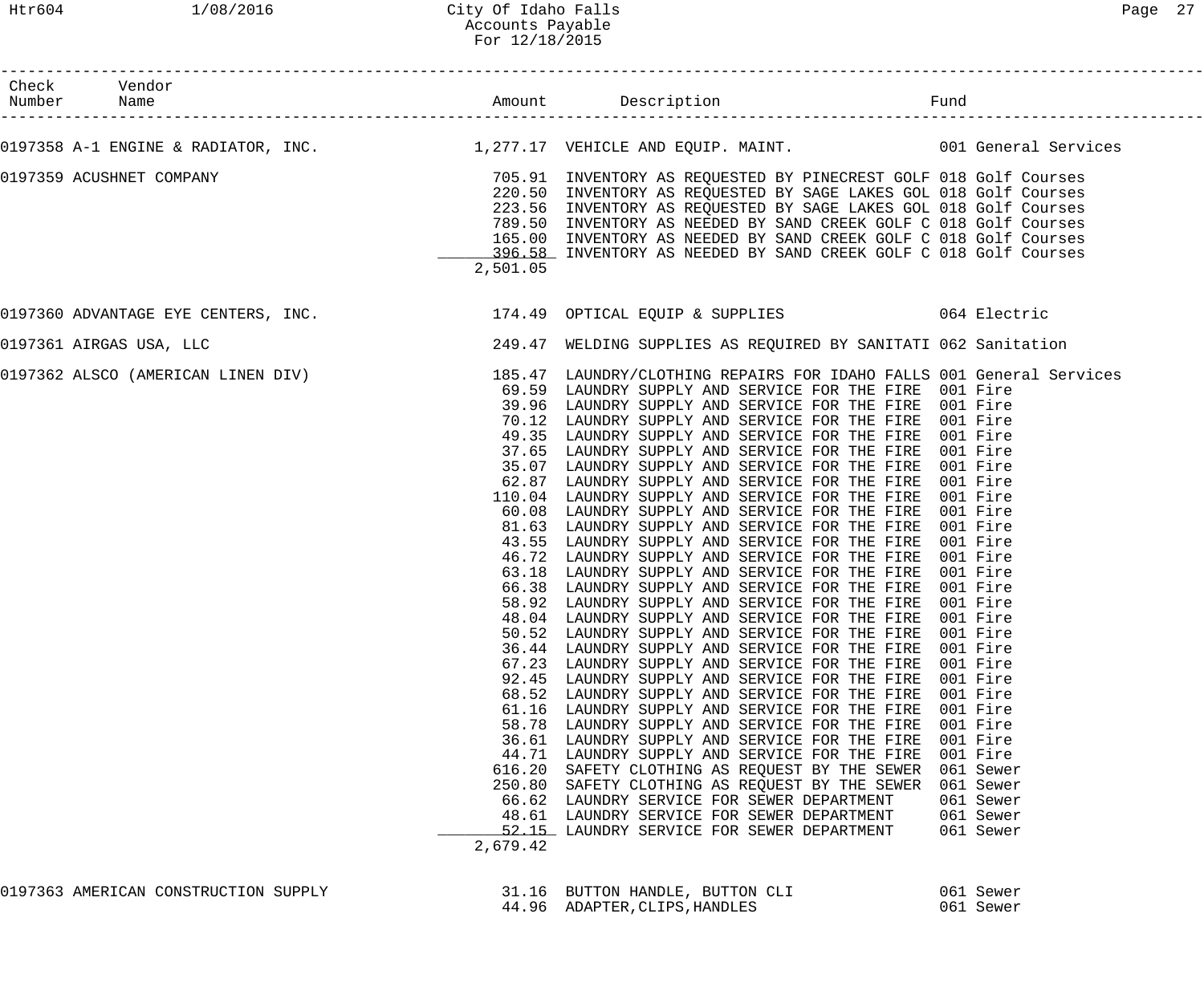#### Htr604 1/08/2016 City Of Idaho Falls Page 28 Accounts Payable For 12/18/2015

| Paqe | 28 |
|------|----|
|------|----|

| Check Vendor<br>Number Name                              |                   |                                                                                                                                                                                                                                                                                                                                                                                                                                                                          |                            |
|----------------------------------------------------------|-------------------|--------------------------------------------------------------------------------------------------------------------------------------------------------------------------------------------------------------------------------------------------------------------------------------------------------------------------------------------------------------------------------------------------------------------------------------------------------------------------|----------------------------|
|                                                          | 76.12             |                                                                                                                                                                                                                                                                                                                                                                                                                                                                          |                            |
| 0197364 AMERICAN PLANNING ASSOCIATION 160.00 MEMBERSHIPS |                   |                                                                                                                                                                                                                                                                                                                                                                                                                                                                          | 001 Planning & Building    |
|                                                          | 757.57            | 0197365 ARCHITECTURAL BUILDING SUPPLY 327.28 MISCELLANEOUS PURCHASES AS REQUESTED BY 001 General Services<br>250.00 MISCELLANEOUS PURCHASES AS REQUESTED BY 001 General Services<br>15.00 MISCELLANEOUS PURCHASES AS REQUESTED BY 001 General Services<br>145.00 MISCELLANEOUS PURCHASES AS REQUESTED BY 001 General Services<br>10.78 MISCELLANEOUS PURCHASES AS REQUESTED BY 001 General Services<br>9.51 MISCELLANEOUS PURCHASES AS REQUESTED BY 001 General Services |                            |
| 0197366 BARNES & NOBLE                                   |                   | 274.40 AUDIOVISUAL/PUBLICATION 001 Fire                                                                                                                                                                                                                                                                                                                                                                                                                                  |                            |
| 0197367 BONNEVILLE COUNTY                                | 425.20            | 319.20 WASTE REMOVAL AS REQUESTED BY THE SEWER 061 Sewer<br>106.00 FREON REMOVAL AND HAULING OF USED TIRES 062 Sanitation                                                                                                                                                                                                                                                                                                                                                |                            |
|                                                          |                   |                                                                                                                                                                                                                                                                                                                                                                                                                                                                          | 001 Police                 |
|                                                          |                   | 0197369 BRADLEY ENGINEERING/CHARTERED 14,200.00 PROFESSIONAL/PERSONAL SRV                                                                                                                                                                                                                                                                                                                                                                                                | 061 Water                  |
| 0197370 BROADWAY FORD, INC.                              | 20,176.17         | 76.68 PARTS AND MINOR SUBLET REPAIRS AS REQUES 001 General Services<br>578.95 VEHICLE AND EQUIP. MAINT. 001 General Services<br>90.00 PARTS AND MINOR SUBLET REPAIRS AS REQUES 001 General Services<br>45.00 PARTS AND MINOR SUBLET REPAIRS AS REQUES 001 General Services<br>90.00 PARTS AND MINOR SUBLET REPAIRS AS REQUES 001 General Services<br>19,295.54 VEHICLE AND EQUIP. MAINT. 001 General Services                                                            |                            |
| 0197371 BROOKS MANUFACTURING COMPANY                     | 7,900.00 HARDWARE |                                                                                                                                                                                                                                                                                                                                                                                                                                                                          | 064                        |
| 0197372 BTC CONTRACTORS, LLC                             |                   | 3,328.00 SNOW REMOVAL AS REQUESTED BY STREET DEPA 001 Public Works-Streets                                                                                                                                                                                                                                                                                                                                                                                               |                            |
| 0197373 BURNS CONCRETE, INC.                             | 6,729.30          | 1,461.15 ROAD/HWY MATERIAL ASPHALT<br>5,268.15 ROAD/HWY MATERIAL ASPHALT                                                                                                                                                                                                                                                                                                                                                                                                 | 010 Streets<br>010 Streets |
| 0197374 C & B OPERATIONS, LLC                            | 546.64            | 17.50- PARTS AND MINOR SUBLET REAPIRS AS REQUES 001 General Services<br>473.38 PARTS AND MINOR SUBLET REAPIRS AS REQUES 001 General Services<br>47.96 PARTS AND MINOR SUBLET REAPIRS AS REQUES 001 General Services<br>32.50 PARTS AND MINOR SUBLET REAPIRS AS REQUES 001 General Services<br>10.30 PARTS AND MINOR SUBLET REAPIRS AS REQUES 001 General Services                                                                                                        |                            |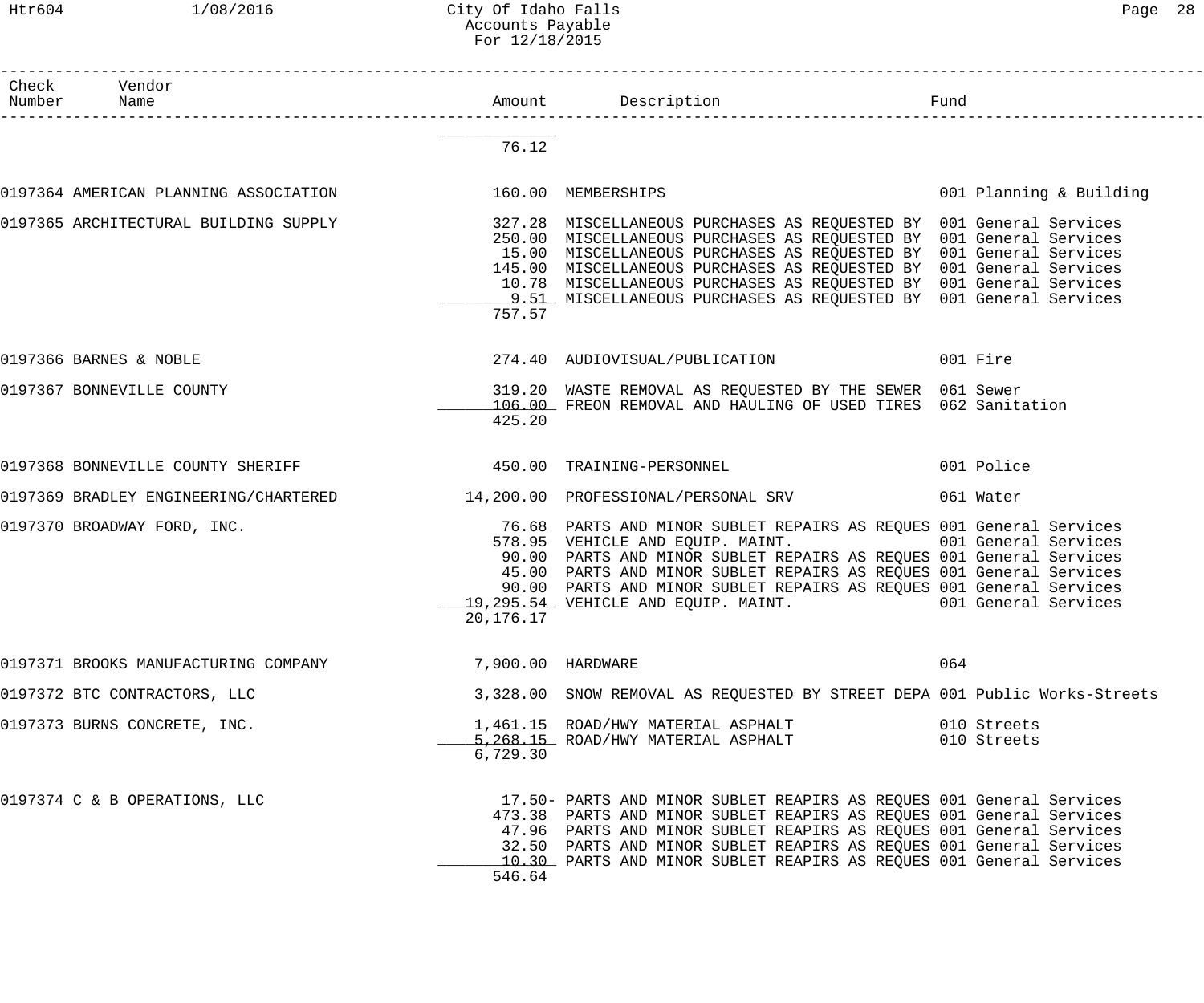|                                                                                                             | Accounts Payable<br>For 12/18/2015 |                                                                                                                                                                                |                                                                          |
|-------------------------------------------------------------------------------------------------------------|------------------------------------|--------------------------------------------------------------------------------------------------------------------------------------------------------------------------------|--------------------------------------------------------------------------|
| Check Vendor<br>Number<br>Name                                                                              | Amount                             | Description                                                                                                                                                                    | Fund                                                                     |
| 0197375 CIRCADIAN AGE                                                                                       | 85.00                              | 56.67 AUDIOVISUAL/PUBLICATION                                                                                                                                                  | 064 Electric                                                             |
| 0197376 CLASSY THREADS                                                                                      |                                    | 1,417.64 CLOTHING & APPAREL                                                                                                                                                    | 060 Airport                                                              |
| 0197377 CLEVELAND GOLF COMPANY/SRIXON 600 2006.00 INVENTORY AS REQUESTED BY SAND CREEK GOL 018 Golf Courses |                                    |                                                                                                                                                                                |                                                                          |
| 0197378 COBRA PUMA GOLF, INC.                                                                               |                                    | 409.92 INVENTORY AS REQUESTED BY PINECREST GOLF 018 Golf Courses                                                                                                               |                                                                          |
| 0197379 CODALE ELECTRIC SUPPLY, INC.                                                                        | 3,116.54                           | 695.32 HARDWARE<br>1,800.00 HARDWARE<br>46.32 HARDWARE<br>129.00 FIBER OPTIC MATERIAL<br>45.90 HARDWARE MISCELLANEOUS<br>200.00 ELEC/IF POWER<br>200.00 HARDWARE MISCELLANEOUS | 064<br>064<br>064<br>064<br>064 Electric<br>064 Electric<br>064 Electric |
| 0197380 CONSOLIDATED ELECTRICAL DIST.                                                                       | 2,143.10 HARDWARE<br>3,461.38      | 386.50 COMPUTERS, DP/WORD PROC.<br>386.50 COMPUTERS, DP/WORD PROC.<br>545.28 HARDWARE                                                                                          | 064 Electric<br>064 Electric<br>064<br>064                               |
| 0197381 CRSA                                                                                                | 88,191.56                          | 29,839.00 CONSTRUCTION JOB/CONTRACT<br>33,517.01 CONSTRUCTION JOB/CONTRACT<br>24,835.55 CONSTRUCTION JOB/CONTRACT                                                              | 001 Fire<br>001 Fire<br>001 Fire                                         |
| 0197382 DEERE & AULT CONSULTANTS, INC.                                                                      | 6, 200.00                          | 3,100.00 PROFESSIONAL/PERSONAL SRV<br>3,100.00 PROFESSIONAL/PERSONAL SRV                                                                                                       | 064 Electric<br>064 Electric                                             |
| 0197383 DEPATCO, INC.                                                                                       |                                    | 279,718.23 CONSTRUCTION JOB/CONTRACT                                                                                                                                           | 001 Parks                                                                |
| 0197384 DESIGN WORKSHOP, INC.                                                                               |                                    | 2,371.20 PROFESSIONAL/PERSONAL SRV                                                                                                                                             | 001 Parks                                                                |
| 0197385 DIRECT AUTOMOTIVE DISTRIBUTING                                                                      |                                    | 130.41 PARTS AS REQUESTED BY CITY OF IDAHO FALL 001 General Services                                                                                                           |                                                                          |

| 0197386 DOMINO'S PIZZA - DBA    | 83.79 PIZZA AND DELIVERY CHARGES FOR BIRTHDAY 011 Recreation |                      |
|---------------------------------|--------------------------------------------------------------|----------------------|
| 0197387 DURA-BILT TRANSMISSIONS | 4,799.00 VEHICLE AND EQUIP. MAINT.                           | 001 General Services |
| 0197388 EASTSIDE PET CLINIC     | 630.00 SPAY/NEUTER/RABIES SERV                               | 001                  |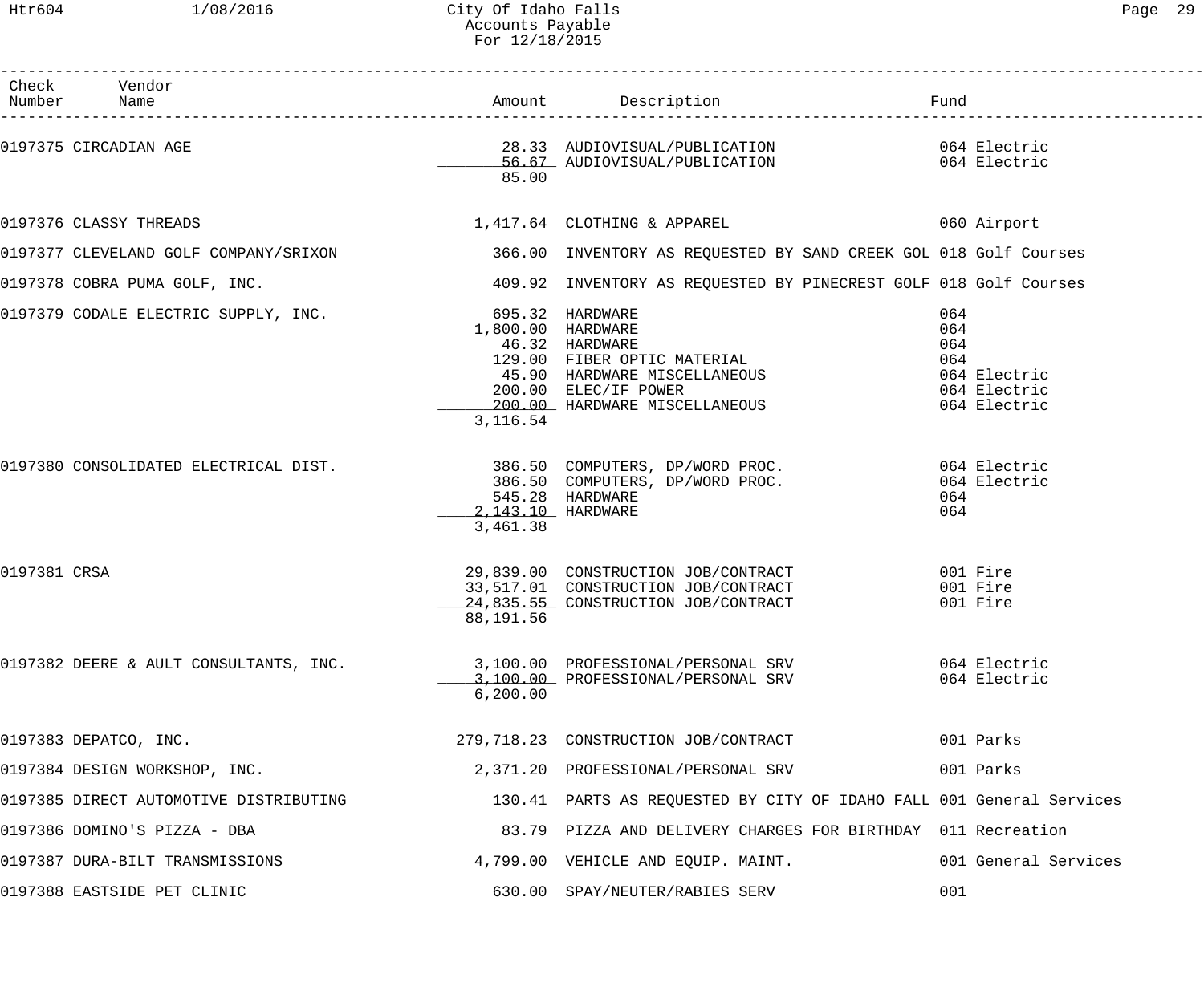| Check Vendor<br>Number Name                                                                                              |                                                                                            |                                                                                                                                                                                                                                                                                                                                                                                                                                                                                                                                                                                                                                                                                                                                                                                                                                        | Fund     |           |
|--------------------------------------------------------------------------------------------------------------------------|--------------------------------------------------------------------------------------------|----------------------------------------------------------------------------------------------------------------------------------------------------------------------------------------------------------------------------------------------------------------------------------------------------------------------------------------------------------------------------------------------------------------------------------------------------------------------------------------------------------------------------------------------------------------------------------------------------------------------------------------------------------------------------------------------------------------------------------------------------------------------------------------------------------------------------------------|----------|-----------|
| 0197389 ELITE EXTRICATION & EQUIPMENT $100.00$ HUDAULIC FLUID ISO 68                                                     |                                                                                            |                                                                                                                                                                                                                                                                                                                                                                                                                                                                                                                                                                                                                                                                                                                                                                                                                                        | 001 Fire |           |
| 0197390 ENERGY LABORATORIES, INC.<br>100.00 LABORATORIES, INC. 100.00 LABORATORY ANALYSIS AT WASTEWATER TREATM 061 Sewer | 3,866.50                                                                                   | 210.00 LABORATORY ANALYSIS AT WASTEWATER TREATM 061 Sewer<br>550.00 LABORATORY ANALYSIS AT WASTEWATER TREATM 061 Sewer<br>2,386.50 LABORATORY ANALYSIS AT WASTEWATER TREATM 061 Sewer<br>620.00 LABORATORY ANALYSIS AT WASTEWATER TREATM 061 Sewer                                                                                                                                                                                                                                                                                                                                                                                                                                                                                                                                                                                     |          |           |
| 0197391 FALLS WATER COMPANY                                                                                              |                                                                                            | 41.00 WATER SERVICE FOR FIRE STATION #2 001 Fire                                                                                                                                                                                                                                                                                                                                                                                                                                                                                                                                                                                                                                                                                                                                                                                       |          |           |
| 0197392 FELDE, JOE                                                                                                       |                                                                                            | 600.00 FREIGHT                                                                                                                                                                                                                                                                                                                                                                                                                                                                                                                                                                                                                                                                                                                                                                                                                         |          | 001 Parks |
| 0197393 FLEETPRIDE, INC.                                                                                                 | 1,379.60                                                                                   | 90.59 PARTS AS REQUESTED BY CITY OF IDAHO FALL 001 General Services<br>5.28 PARTS AS REQUESTED BY CITY OF IDAHO FALL 001 General Services<br>70.32 PARTS AS REQUESTED BY CITY OF IDAHO FALL 001 General Services<br>176.56 PARTS AS REQUESTED BY CITY OF IDAHO FALL 001 General Services<br>358.66 PARTS AS REQUESTED BY CITY OF IDAHO FALL 001 General Services<br>17.96 PARTS AS REQUESTED BY CITY OF IDAHO FALL 001 General Services<br>840.96 PARTS AS REQUESTED BY CITY OF IDAHO FALL 001 General Services<br>11.27 PARTS AS REQUESTED BY CITY OF IDAHO FALL 001 General Services<br>192.00 PARTS AS REQUESTED BY CITY OF IDAHO FALL 001 General Services                                                                                                                                                                         |          |           |
| 0197394 FOOD SERVICES OF AMERICA                                                                                         | 1,127.46                                                                                   | 231.43 ANIMAL FOOD AND REQUIRED SUPPLIES FOR ZO 001 Parks<br>181.18 ANIMAL FOOD AND REQUIRED SUPPLIES FOR ZO 001 Parks<br>258.53 ANIMAL FOOD AND REQUIRED SUPPLIES FOR ZO 001 Parks<br>151.20 ANIMAL FOOD AND REQUIRED SUPPLIES FOR ZO 001 Parks<br>199.98 ANIMAL FOOD AND REQUIRED SUPPLIES FOR ZO 001 Parks<br>105.14 ANIMAL FOOD AND REQUIRED SUPPLIES FOR ZO 001 Parks                                                                                                                                                                                                                                                                                                                                                                                                                                                             |          |           |
| 0197395 FRED MEYER-ID                                                                                                    |                                                                                            | 49.67 FOOD, ICE CREAM ITEMS 6001 Planning & Building                                                                                                                                                                                                                                                                                                                                                                                                                                                                                                                                                                                                                                                                                                                                                                                   |          |           |
| 0197396 GALE/CENGAGE LEARNING, INC.                                                                                      | 50.23<br>46.48<br>44.98<br>47.23<br>316.38<br>290.89<br>268.40<br>171.68<br>46.48<br>98.21 | 238.48 PURCHASE OF MATERIALS FOR THE I.F. PUBLI 012 Library<br>23.24 PURCHASE OF MATERIALS FOR THE I.F. PUBLI 012 Library<br>PURCHASE OF MATERIALS FOR THE I.F. PUBLI 012 Library<br>PURCHASE OF MATERIALS FOR THE I.F. PUBLI 012 Library<br>PURCHASE OF MATERIALS FOR THE I.F. PUBLI 012 Library<br>PURCHASE OF MATERIALS FOR THE I.F. PUBLI 012 Library<br>PURCHASE OF MATERIALS FOR THE I.F. PUBLI 012 Library<br>PURCHASE OF MATERIALS FOR THE I.F. PUBLI 012 Library<br>PURCHASE OF MATERIALS FOR THE I.F. PUBLI 012 Library<br>PURCHASE OF MATERIALS FOR THE I.F. PUBLI 012 Library<br>189.71 PURCHASE OF MATERIALS FOR THE I.F. PUBLI 012 Library<br>PURCHASE OF MATERIALS FOR THE I.F. PUBLI 012 Library<br>50.23 PURCHASE OF MATERIALS FOR THE I.F. PUBLI 012 Library<br>PURCHASE OF MATERIALS FOR THE I.F. PUBLI 012 Library |          |           |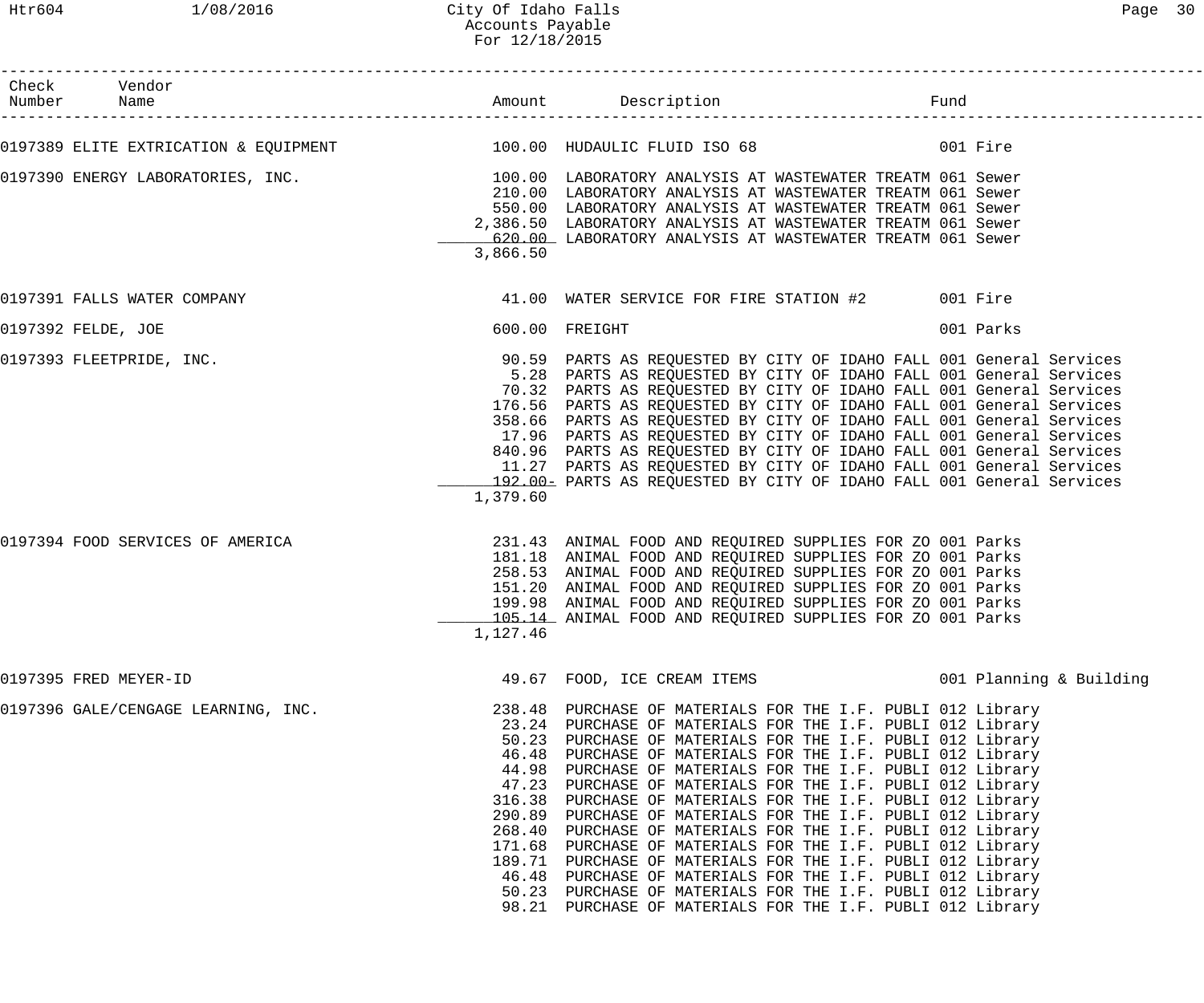#### Htr604 1/08/2016 City Of Idaho Falls Page 31 Accounts Payable For 12/18/2015

| Check Vendor<br>Number Name            |                      |                                                                                                                                                                                                                                                                                            |                                                                      |
|----------------------------------------|----------------------|--------------------------------------------------------------------------------------------------------------------------------------------------------------------------------------------------------------------------------------------------------------------------------------------|----------------------------------------------------------------------|
|                                        | 2,501.12             | 0197396 GALE/CENGAGE LEARNING, INC. 38.92 PURCHASE OF MATERIALS FOR THE I.F. PUBLI 012 Library<br>579.58 PURCHASE OF MATERIALS FOR THE I.F. PUBLI 012 Library                                                                                                                              |                                                                      |
|                                        |                      | 0197397 GOLF CARTS UNLIMITED 3.250.25 GOLF CART REPAIRS AS REQUESTED BY SAND C 018 Golf Courses                                                                                                                                                                                            |                                                                      |
| 0197398 GUNS-N-GEAR SPORTS, LLC        | 2,607.27 MEMBERSHIPS |                                                                                                                                                                                                                                                                                            | 001 Police                                                           |
|                                        | 200,510.41           | 0197399 HARRIS COMPUTER CORPORATION<br>0197399 HARRIS COMPUTER CORPORATION<br>50,000.00 COMPUTERS, DP/WORD PROC.<br>75,000.00 COMPUTERS, DP/WORD PROC.<br>16,000.00 COMPUTERS, DP/WORD PROC.<br>20,000.00 COMPUTERS, DP/WORD PROC.<br>20,0<br>14,510.41 TRAVEL/LODGING                     | 014 Merf<br>014 Merf<br>014 Merf<br>014 Merf<br>014 Merf<br>014 Merf |
| 0197400 HEALTH & WELLNESS CENTER       |                      | 580.50 CITY PHYSICALS/NOV 2015 001 Police                                                                                                                                                                                                                                                  |                                                                      |
|                                        | 150.00               | 0197401 HENDRICKSONS TOWING, INC. THE SAME READ TOW SERVICE - CITY VEHICLES AS REQUESTED 001 General Services<br>15.00 TOW SERVICE - CITY VEHICLES AS REQUESTED 001 General Services                                                                                                       |                                                                      |
| 0197402 HEWLETT PACKARD COMPANY        | 18,256.47            | 1,921.76 COMPUTERS, DP/WORD PROC. 001 Parks<br>9,608.80 COMPUTERS, DP/WORD PROC. 001 Fire<br>1,921.76 COMPUTERS, DP/WORD PROC. 064 Electric<br>1,921.66 COMPUTERS, DP/WORD PROC. 064 Electric<br>960.83 COMPUTERS, DP/WORD PROC. 064 E                                                     |                                                                      |
| 0197403 HOME DEPOT                     | 219.82               | 79.88 HEATERS - UTILITY<br>139.94 100'HUSKEY EXTENSION CORD                                                                                                                                                                                                                                | 001 Parks<br>001 General Services                                    |
| 0197404 HOWARD EQUIPMENT & SUPPLY      | 1,187.05             | 83.90 PURCHASE OF ANIMAL FOOD AND SUPPLIES FOR 001 Parks<br>1,103.15 PURCHASE OF ANIMAL FOOD AND SUPPLIES FOR 001 Parks                                                                                                                                                                    |                                                                      |
| 0197405 HUB INT'L MOUNTAIN STATES LMTD |                      | 60.00 SUBSCRIPTIONS                                                                                                                                                                                                                                                                        | 001 Police                                                           |
| 0197406 HUGHES FIRE EQUIPMENT, INC.    | 626.88               | 326.00 PARTS AS REQUESTED BY CITY OF IDAHO FALL 001 General Services<br>72.41 PARTS AS REQUESTED BY CITY OF IDAHO FALL 001 General Services<br>153.66 PARTS AS REQUESTED BY CITY OF IDAHO FALL 001 General Services<br>74.81 PARTS AS REQUESTED BY CITY OF IDAHO FALL 001 General Services |                                                                      |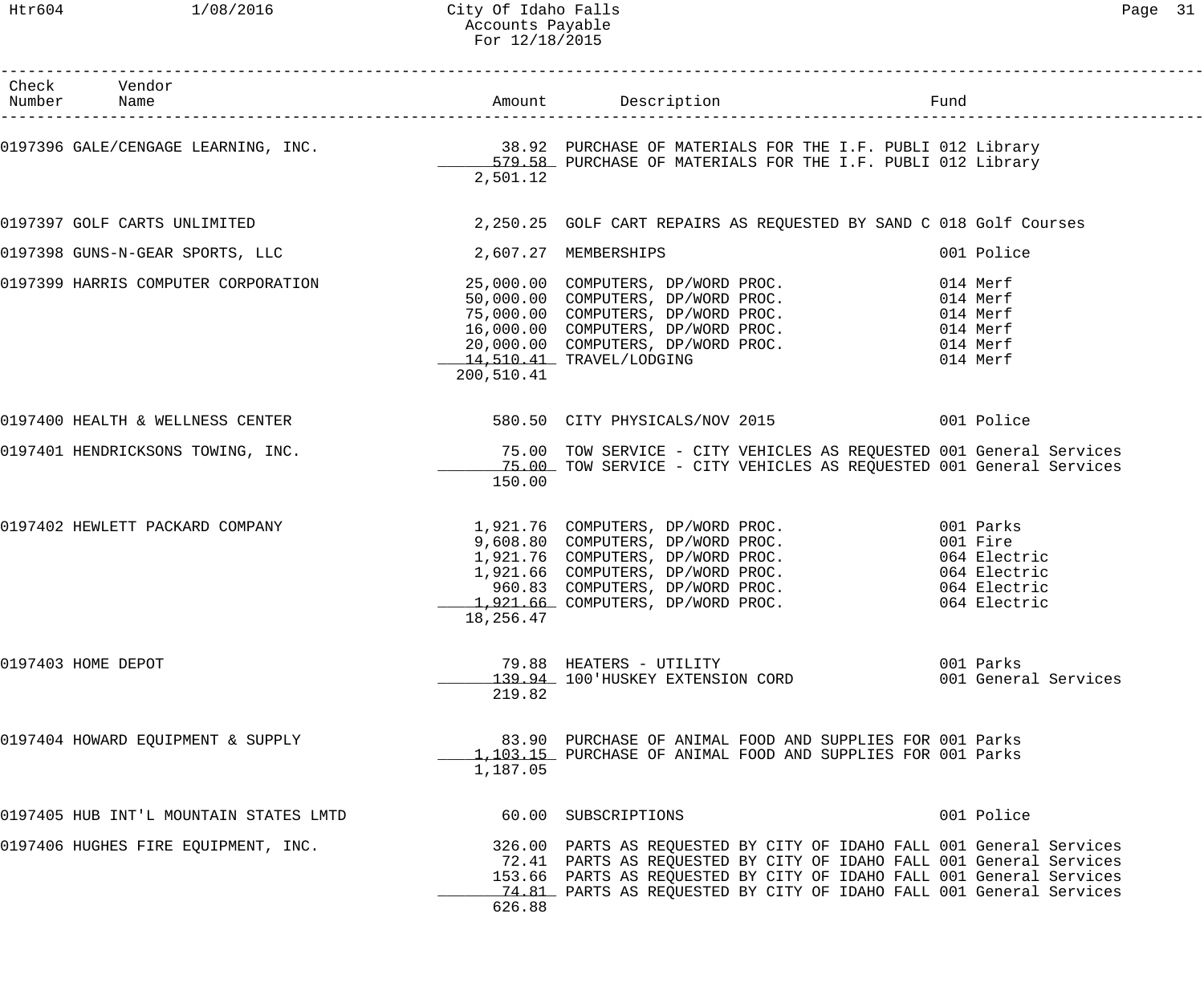## Htr604 1/08/2016 City Of Idaho Falls Page 32 Accounts Payable For 12/18/2015

| Check Vendor<br>Number Name                                                                                                                                |               | Amount Description Description Fund |           |                              |
|------------------------------------------------------------------------------------------------------------------------------------------------------------|---------------|-------------------------------------|-----------|------------------------------|
|                                                                                                                                                            |               |                                     |           |                              |
| 0197407 IDAHO BUREAU OF OCCUPATIONAL (30.00 LICENSE/REGISTRATION RENEWAL FOR SEWER E 061 Sewer<br>30.00 LICENSE/REGISTRATION RENEWAL FOR SEWER E 061 Sewer |               |                                     |           |                              |
|                                                                                                                                                            | 60.00         |                                     |           |                              |
| 0197408 IDAHO DEPT ENVIRONMENT QUALITY 17,625.00 ASSESSMENTS/TAX                                                                                           |               |                                     |           | 061 Water                    |
| 0197409 IDAHO GOLF COURSE SUPT. ASSOC. 330.00 MEMBERSHIPS                                                                                                  |               |                                     |           | 018 Golf Courses             |
| 0197410 INNER-TITE CORP.                                                                                                                                   | 700.00 METERS |                                     |           | 064 Electric                 |
| 0197411 INT'L MUNICIPAL SIGNAL ASSOC. 75.00 MEMBERSHIPS                                                                                                    |               |                                     |           | 064 Electric                 |
|                                                                                                                                                            |               | 75.00 MEMBERSHIPS                   |           | 064 Electric                 |
|                                                                                                                                                            |               | 75.00 MEMBERSHIPS                   |           | 064 Electric                 |
|                                                                                                                                                            |               | 75.00 MEMBERSHIPS                   |           | 064 Electric                 |
|                                                                                                                                                            |               | 75.00 MEMBERSHIPS                   |           | 064 Electric                 |
|                                                                                                                                                            |               | 75.00 MEMBERSHIPS                   |           | 064 Electric                 |
|                                                                                                                                                            | 450.00        |                                     |           |                              |
| 0197412 INTERMOUNTAIN CLAIMS, INC. 4,800.00 PROFESSIONAL/PERSONAL SRV 019 Self-Insurance                                                                   |               |                                     |           |                              |
| 0197413 INTERMOUNTAIN GAS COMPANY                                                                                                                          |               | 11.19 UTILITIES/DEC 2015            |           | 001 General Services         |
|                                                                                                                                                            |               | 1,430.79 UTILITIES/DEC 2015         |           | 001 General Services         |
|                                                                                                                                                            |               | 99.92 UTILITIES/DEC 2015            |           | 001 General Services         |
|                                                                                                                                                            |               | 167.79 UTILITIES/DEC 2015           |           | 001 Police                   |
|                                                                                                                                                            |               | 2,464.29 UTILITIES/DEC 2015         |           | 001 Police                   |
|                                                                                                                                                            |               | 226.68 UTILITIES/DEC 2015           |           | 001 Parks                    |
|                                                                                                                                                            |               | 1,105.89 UTILITIES/DEC 2015         |           | 001 Parks                    |
|                                                                                                                                                            |               | 274.73 UTILITIES/DEC 2015           |           | 001 Parks                    |
|                                                                                                                                                            |               | 139.74 UTILITIES/DEC 2015           |           | 001 Parks                    |
|                                                                                                                                                            |               | 200.95 UTILITIES/DEC 2015           | 001 Parks |                              |
|                                                                                                                                                            | 785.75        | UTILITIES/DEC 2015                  |           | 001 Parks                    |
|                                                                                                                                                            | 93.63         | UTILITIES/DEC 2015                  |           | 001 Parks                    |
|                                                                                                                                                            | 220.58        | UTILITIES/DEC 2015                  |           | 001 Cemeteries               |
|                                                                                                                                                            | 132.07        | UTILITIES/DEC 2015                  |           | 001 Cemeteries               |
|                                                                                                                                                            | 421.61        | UTILITIES/DEC 2015                  |           | 001 Fire                     |
|                                                                                                                                                            | 327.18        | UTILITIES/DEC 2015                  |           | 001 Fire                     |
|                                                                                                                                                            | 1,080.85      | UTILITIES/DEC 2015                  |           | 001 Public Works Engineering |
|                                                                                                                                                            | 446.66        | UTILITIES/DEC 2015                  |           | 018 Golf Courses             |
|                                                                                                                                                            | 191.49        | UTILITIES/DEC 2015                  |           | 060 Airport                  |
|                                                                                                                                                            | 4,839.49      | UTILITIES/DEC 2015                  |           | 060 Airport                  |
|                                                                                                                                                            | 1,303.54      | UTILITIES/DEC 2015                  |           | 060 Airport                  |
|                                                                                                                                                            | 653.08        | UTILITIES/DEC 2015                  |           | 061 Sewer                    |
|                                                                                                                                                            | 985.41        | UTILITIES/DEC 2015                  |           | 061 Sewer                    |
|                                                                                                                                                            | 196.23        | UTILITIES/DEC 2015                  |           | 061 Water                    |
|                                                                                                                                                            | 15.37         | UTILITIES/DEC 2015                  |           | 061 Water                    |
|                                                                                                                                                            | 172.54        | UTILITIES/DEC 2015                  |           | 061 Water                    |
|                                                                                                                                                            | 234.80        | UTILITIES/DEC 2015                  |           | 061 Water                    |
|                                                                                                                                                            | 83.14         | UTILITIES/DEC 2015                  |           | 061 Water                    |
|                                                                                                                                                            |               |                                     |           |                              |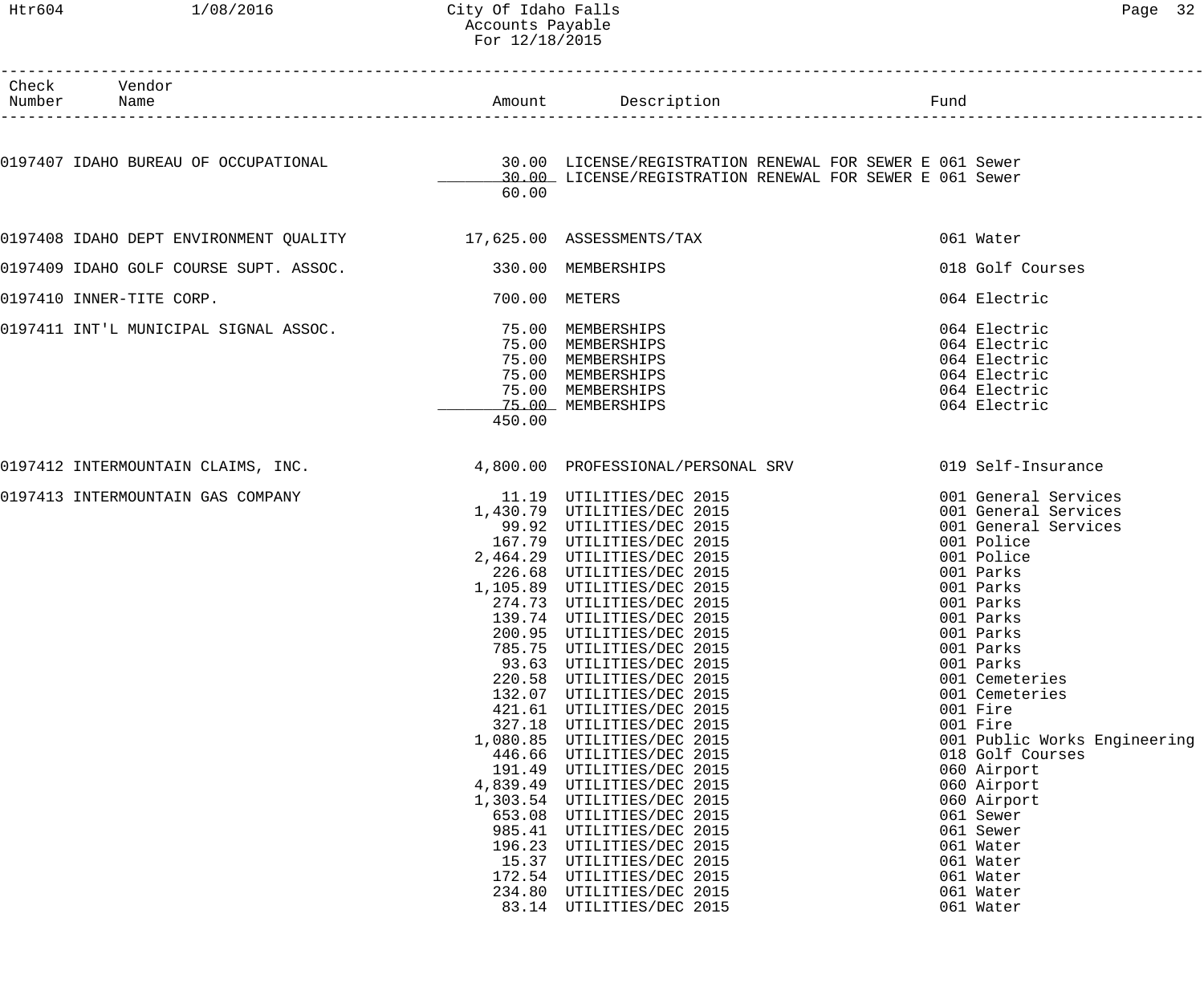#### Htr604 1/08/2016 City Of Idaho Falls Page 33 Accounts Payable For 12/18/2015

| Check Vendor<br>Number Name                                                      |           |                                                                                                                                                                                                                                                                                                                                                                                                                                                                                                                                                                                                                                                            | Fund      |                         |
|----------------------------------------------------------------------------------|-----------|------------------------------------------------------------------------------------------------------------------------------------------------------------------------------------------------------------------------------------------------------------------------------------------------------------------------------------------------------------------------------------------------------------------------------------------------------------------------------------------------------------------------------------------------------------------------------------------------------------------------------------------------------------|-----------|-------------------------|
| 0197413 INTERMOUNTAIN GAS COMPANY 1997 1997 1998 1999 1201.88 UTILITIES/DEC 2015 | 18,567.27 |                                                                                                                                                                                                                                                                                                                                                                                                                                                                                                                                                                                                                                                            | 061 Water |                         |
| 0197414 KEY-LINE AUTOMOTIVE WAREHOUSE                                            | 227.95    | 26.61 PARTS AS REQUESTED BY CITY OF IDAHO FALL 001 General Services<br>2.22 PARTS AS REQUESTED BY CITY OF IDAHO FALL 001 General Services<br>12.50 PARTS AS REQUESTED BY CITY OF IDAHO FALL 001 General Services<br>26.61 PARTS AS REQUESTED BY CITY OF IDAHO FALL 001 General Services<br>19.84 PARTS AS REQUESTED BY CITY OF IDAHO FALL 001 General Services<br>11.48 PARTS AS REQUESTED BY CITY OF IDAHO FALL 001 General Services<br>19.12 PARTS AS REQUESTED BY CITY OF IDAHO FALL 001 General Services<br>23.26 PARTS AS REQUESTED BY CITY OF IDAHO FALL 001 General Services<br>86.31 PARTS AS REQUESTED BY CITY OF IDAHO FALL 001 General Services |           |                         |
| 0197415 MCCULLOUGH, KERRY                                                        |           | 50.31 MILEAGE CLAIM/NOV 2015                                                                                                                                                                                                                                                                                                                                                                                                                                                                                                                                                                                                                               | 001 Mayor |                         |
| 0197416 MIZUNO USA, INC.                                                         | 498.66    | 408.78 INVENTORY AS REQUESTED BY SAND CREEK GOL 018 Golf Courses<br>42.40- INVENTORY AS REQUESTED BY SAND CREEK GOL 018 Golf Courses<br>132.28 INVENTORY AS REQUESTED BY SAND CREEK GOL 018 Golf Courses                                                                                                                                                                                                                                                                                                                                                                                                                                                   |           |                         |
| 0197417 MOUNTAIN VALLEY FLOOR MATS LLC                                           | 143.50    | 24.25 LAUNDRY SERVICE/MATS FOR BUILDING MAINTE 001 General Services<br>47.50 LAUNDRY SERVICE/MATS FOR BUILDING MAINTE 001 General Services<br>24.25 LAUNDRY SERVICE/MATS FOR BUILDING MAINTE 001 General Services<br>47.50 LAUNDRY SERVICE/MATS FOR BUILDING MAINTE 001 General Services                                                                                                                                                                                                                                                                                                                                                                   |           |                         |
|                                                                                  |           |                                                                                                                                                                                                                                                                                                                                                                                                                                                                                                                                                                                                                                                            | 061 Sewer |                         |
| 0197419 NAPA AUTO PARTS                                                          | 592.26    | 7.29 PARTS AS REQUESTED BY CITY OF IDAHO FALL 001 General Services<br>2.29 PARTS AS REQUESTED BY CITY OF IDAHO FALL 001 General Services<br>53.73 PARTS AS REQUESTED BY CITY OF IDAHO FALL 001 General Services<br>2.29 PARTS AS REQUESTED BY CITY OF IDAHO FALL 001 General Services<br>25.49 PARTS AS REQUESTED BY CITY OF IDAHO FALL 001 General Services<br>5.29 PARTS AS REQUESTED BY CITY OF IDAHO FALL 001 General Services<br>178.10 PARTS AS REQUESTED BY CITY OF IDAHO FALL 001 General Services<br>303.20 EQ REPAIR AND MAINT<br>14.58 HP GEAR OIL 85-140                                                                                       | 001       | 061 Sewer               |
| 0197420 NAT'L COMMUNITY DVLPMNT ASSOC                                            |           | 940.00 MEMBERSHIPS                                                                                                                                                                                                                                                                                                                                                                                                                                                                                                                                                                                                                                         |           | 001 Planning & Building |
| 0197421 NEW IMAGE CAR WASH                                                       |           | 24.00 DETAIL & CLEANING OF CITY OF IDAHO FALLS 001 General Services                                                                                                                                                                                                                                                                                                                                                                                                                                                                                                                                                                                        |           |                         |
| 0197422 OLD DOMINION FREIGHT LINE, INC                                           |           | 139.25 FREIGHT                                                                                                                                                                                                                                                                                                                                                                                                                                                                                                                                                                                                                                             |           | 064 Electric            |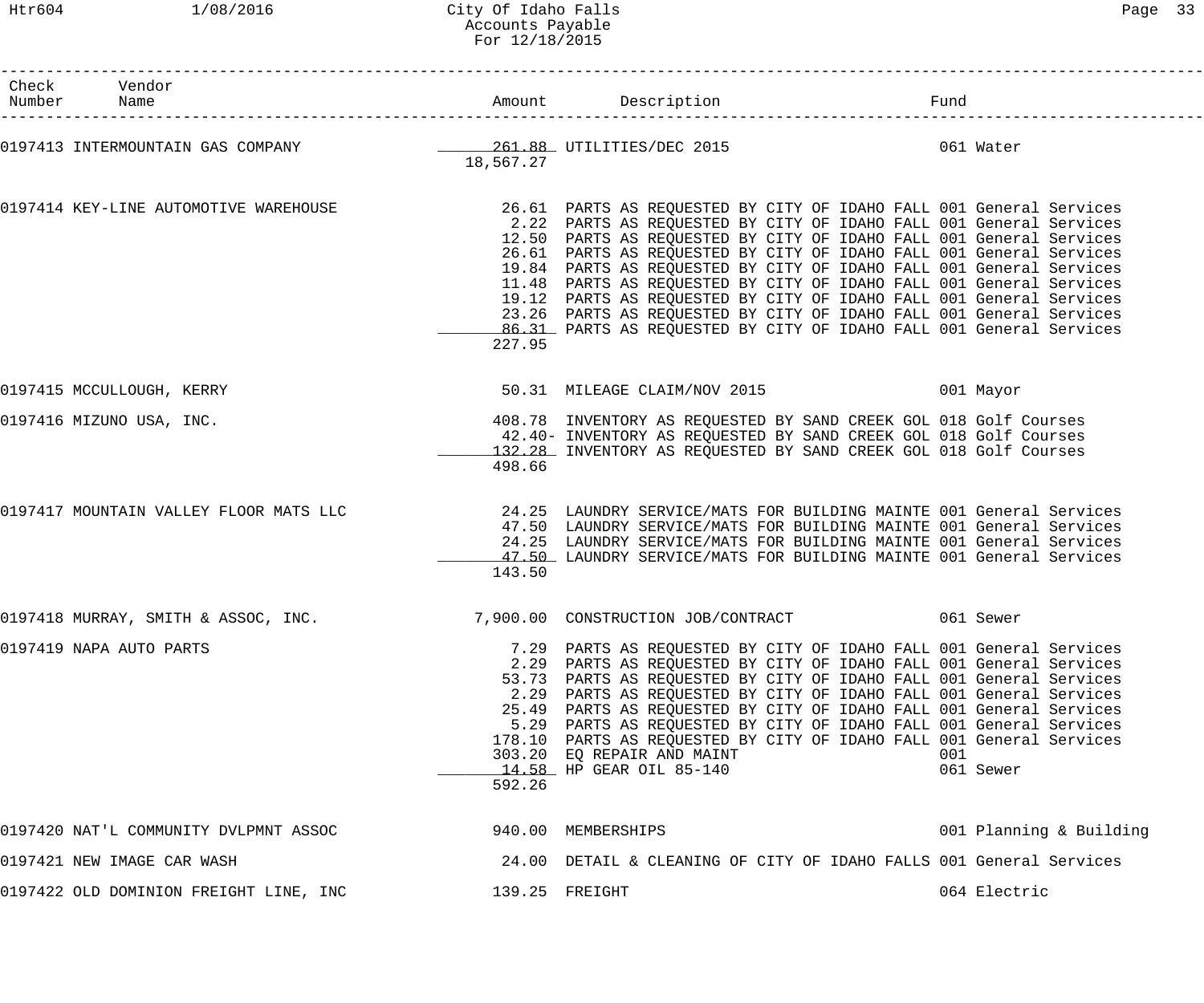| Check Vendor                                                                                                    |          |                                                                                                                                                                                |                                                                                                |
|-----------------------------------------------------------------------------------------------------------------|----------|--------------------------------------------------------------------------------------------------------------------------------------------------------------------------------|------------------------------------------------------------------------------------------------|
| 0197423 OUTSOURCE RECEIVABLES MGT ID 18.75 TRUST RECON-BILL/NOV 2015 001 Treasurer                              |          |                                                                                                                                                                                |                                                                                                |
| 0197424 PACIFIC RESEARCH LABS, INC. 358.00 FEED/BEDDING (ANIMALS)                                               |          |                                                                                                                                                                                | 001 Parks                                                                                      |
| 0197425 PACIFIC WEST CONSTRUCTION, INC. 31,263.45 CONSTRUCTION JOB/CONTRACT                                     |          |                                                                                                                                                                                | 001 General Services                                                                           |
| 0197426 PAUL CONWAY SHIELDS, INC. 227.68 SHIELDS (4)                                                            |          |                                                                                                                                                                                | 001 Fire                                                                                       |
| 0197427 PENNOCK, DAVID SHEFFIELD 4,925.61 PROFESSIONAL/PERSONAL SRV                                             |          |                                                                                                                                                                                | 001 Parks                                                                                      |
|                                                                                                                 | 2,945.00 | 240.00 NURSERY STOCK & SUPPLIES                                                                                                                                                | 001 Parks<br>001 Parks                                                                         |
| 0197429 PING GOLF COMPANY, INC. THE SAME SERVIEW SERVIEW ON STRING SERVESTED BY SAND CREEK GOL 018 Golf Courses |          |                                                                                                                                                                                |                                                                                                |
| 0197430 PINNACLE GROUP CONSTRUCTION, LLC 37,650.00 RFND INSPECTION FEES                                         |          |                                                                                                                                                                                | 001                                                                                            |
| 0197431 POWER ENGINEERING COMPANY, INC. 43.77 D.T.K.-NITRITE KIT                                                |          |                                                                                                                                                                                | 061 Sewer                                                                                      |
| 0197432 PROGRESSIVE IRRIGATION DIST. 75.49 ASSESSMENTS/TAX                                                      | 3,458.85 | 1,069.44 ASSESSMENTS/TAX<br>1,616.08 ASSESSMENTS/TAX<br>445.50 ASSESSMENTS/TAX<br>187.34 ASSESSMENTS/TAX<br>65.00 ASSESSMENTS/TAX                                              | 001 Parks<br>010 Streets<br>018 Golf Courses<br>062 Sanitation<br>064 Electric<br>064 Electric |
| 0197433 QUALITROL COMPANY, LLC                                                                                  |          | 4,176.24 ELEC/IF POWER                                                                                                                                                         | 064 Electric                                                                                   |
| 0197434 QUALITY STEEL, INC.                                                                                     |          | 1,225.00 WASTE WATER TREATMENT                                                                                                                                                 | 061 Sewer                                                                                      |
| 0197435 R & D ASSEMBLY & MACHINE                                                                                |          | 2,220.00 WASTE WATER TREATMENT                                                                                                                                                 | 061 Sewer                                                                                      |
| 0197436 RICHARDSON CONCRETE, INC. 15,450.00 CONSTRUCTION JOB/CONTRACT                                           |          |                                                                                                                                                                                | 060 Airport                                                                                    |
| 0197437 RIVERBEND COMMUNICATIONS                                                                                |          | 500.00 PROMOTION ITEMS                                                                                                                                                         | 001 Parks                                                                                      |
| 0197438 ROCKNAKS HARDWARE PLUS, INC.                                                                            | 23.95    | 1.99 MISCELLANEOUS TOOL, HARDWARE & IRRIGATIO 001 Parks<br>5.99 MISCELLANEOUS TOOL, HARDWARE & IRRIGATIO 001 Parks<br>15.97 MISCELLANEOUS TOOL, HARDWARE & IRRIGATIO 001 Parks |                                                                                                |
| 0197439 ROCKY MOUNTAIN POWER                                                                                    |          | 246.80 UTILITIES/DEC 2015                                                                                                                                                      | 001 Parks                                                                                      |
| 0197440 RUSH TRUCK CENTERS, INC.                                                                                |          | 138.41 PARTS AS REQUESTED BY CITY OF IDAHO FALL 001 General Services                                                                                                           |                                                                                                |
| 0197441 S.D.P. MANUFACTURING, INC.                                                                              |          | 159.00 TOOLS, HAND POWER/NONPOWER                                                                                                                                              | 064 Electric                                                                                   |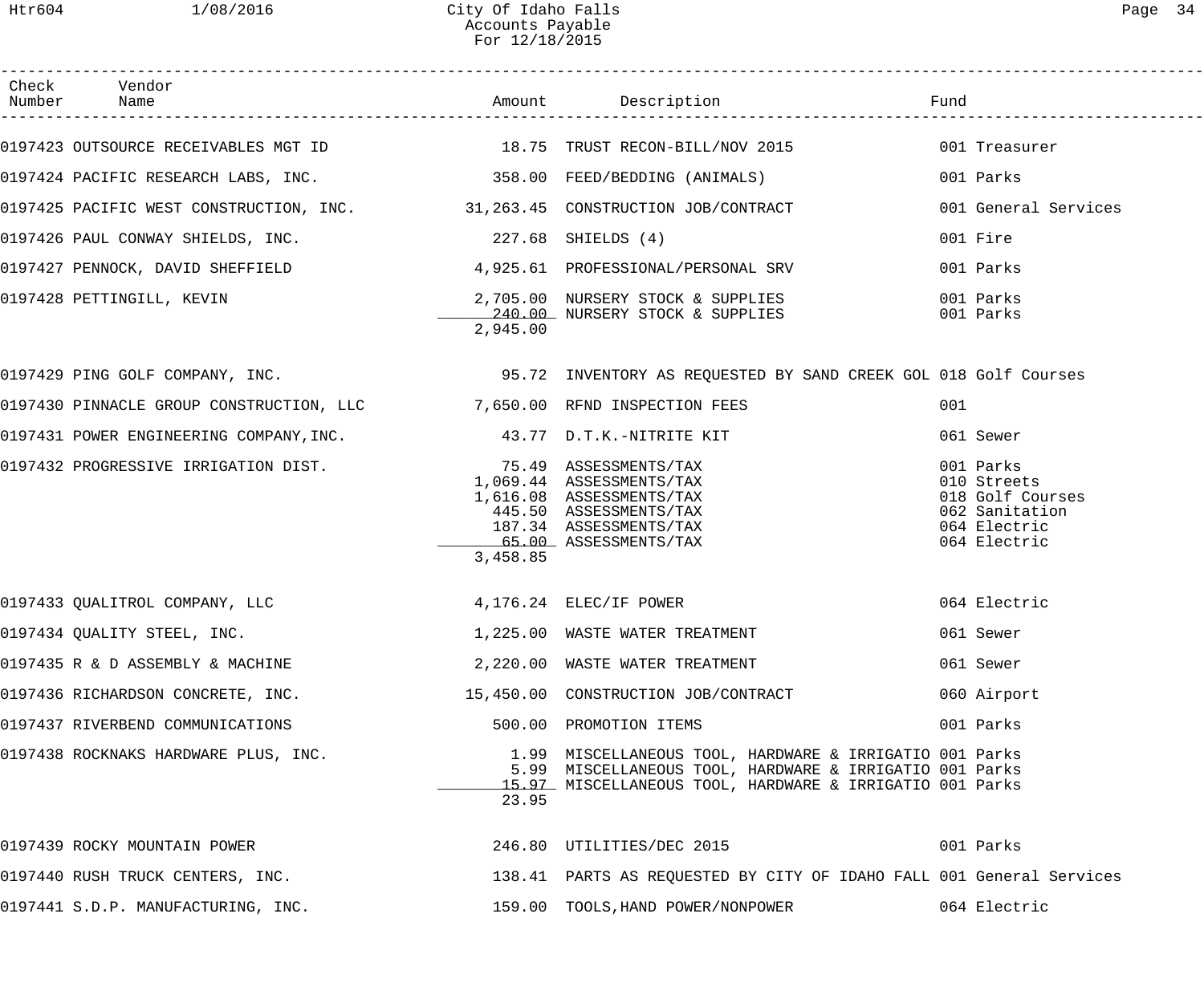#### Htr604 1/08/2016 City Of Idaho Falls Page 35 Accounts Payable For 12/18/2015

| Page |  | c |
|------|--|---|
|------|--|---|

| Check | Vendor<br>Number Name                                                             |                              |                                                                                                                           |                                                        |
|-------|-----------------------------------------------------------------------------------|------------------------------|---------------------------------------------------------------------------------------------------------------------------|--------------------------------------------------------|
|       |                                                                                   |                              | Amount Description                                                                                                        | Fund                                                   |
|       | 4,687.00 SUBSTATIONS<br>0197442 SCHWEITZER ENGINEERING                            | 4,782.00                     | 95.00 HARDWARE MISCELLANEOUS                                                                                              | 064 Electric<br>064 Electric                           |
|       | 0197443 SHOR-LINE                                                                 | 1,800.00 FREIGHT<br>8,568.45 | 6,768.45 POLICE EQUIP & SUPPLIES                                                                                          | 001 Police<br>001 Police                               |
|       | 0197444 SIDWELL, JULEE                                                            |                              | 700.00 PROFESSIONAL/PERSONAL SRV                                                                                          | 001 Planning & Building                                |
|       | 0197445 SIX MILE ENGINEERING, PA                                                  | 46,694.41                    | 27,170.86 PROFESSIONAL/PERSONAL SRV<br>19,523.55 PROFESSIONAL/PERSONAL SRV                                                | 046 Traffic Light Cap Imp<br>046 Traffic Light Cap Imp |
|       | 0197446 SIX MILE ENGINEERING, PA                                                  |                              | 5, 226.68 PROFESSIONAL/PERSONAL SRV                                                                                       | 046 Traffic Light Cap Imp                              |
|       | 0197447 STANDARD PLUMBING SUPPLY CO.                                              |                              | 47.00 100 1 1/2 ABS PLUGS                                                                                                 | 062 Sanitation                                         |
|       | 0197448 SWAGIT PRODUCTIONS, LLC                                                   |                              | 935.00 COMPUTERS, DP/WORD PROC.                                                                                           | 001 Data Processing                                    |
|       | 0197449 TATE'S EXCAVATION, INC.                                                   |                              | 3,060.00 SNOW REMOVAL AS REQUESTED BY STREET DEPA 001 Public Works-Streets                                                |                                                        |
|       | 0197450 TAYLOR MADE GOLF COMPANY                                                  |                              | 1,852.80 INVENTORY AS REQUESTED BY SAND CREEK GOL 018 Golf Courses                                                        |                                                        |
|       | 0197451 TETON MICROBIOLOGY LAB                                                    | 270.00                       | LABORATORY ANALYSIS FOR WATER SAMPLES                                                                                     | 061 Water                                              |
|       | 0197452 THE CENTER FOR PUBLIC SAFETY                                              |                              | 295.00 SEMINAR REGISTRATION                                                                                               | 001 Police                                             |
|       | 0197453 THE WATKINS COMPANY                                                       |                              | 1,292.00 CURB & GUTTER PRGM                                                                                               | 010 Streets                                            |
|       | 0197454 THUNK IT INTERNATIONAL, LLC                                               | 2,657.13                     | 257.13 FREIGHT<br>2,400.00 PARKS & RECREATION MISC.                                                                       | 001 Parks<br>001 Parks                                 |
|       | 0197455 TITLE ONE CORPORATION                                                     |                              | 250.00 ASSESSMENTS/TAX                                                                                                    | 001 Parks                                              |
|       | 0197456 TRIAXIS ENGINEERING, INC.                                                 |                              | 537.50 PROFESSIONAL/PERSONAL SRV                                                                                          | 064 Electric                                           |
|       |                                                                                   |                              | 0197457 TRIPLE G EXCAVATING, INC. THE RELEVIE MANUS AND SNOW REMOVAL AS REQUESTED BY STREET DEPA 001 Public Works-Streets |                                                        |
|       | 0197458 TXTWIRE COMMUNICATIONS, INC.                                              |                              | 349.00 PROFESSIONAL/PERSONAL SRV                                                                                          | 001 Non Departmental                                   |
|       | 0197459 ULTIMATE SHOP ADVANTAGE                                                   |                              | 5,475.00 GARAGE SHOP SUPPLIES                                                                                             | 001 General Services                                   |
|       | 0197460 UMDC DEPARTMENT OF PATHOLOGY (COMP)        92.00 VET CONSULTING/TREATMENT |                              |                                                                                                                           | 001 Parks                                              |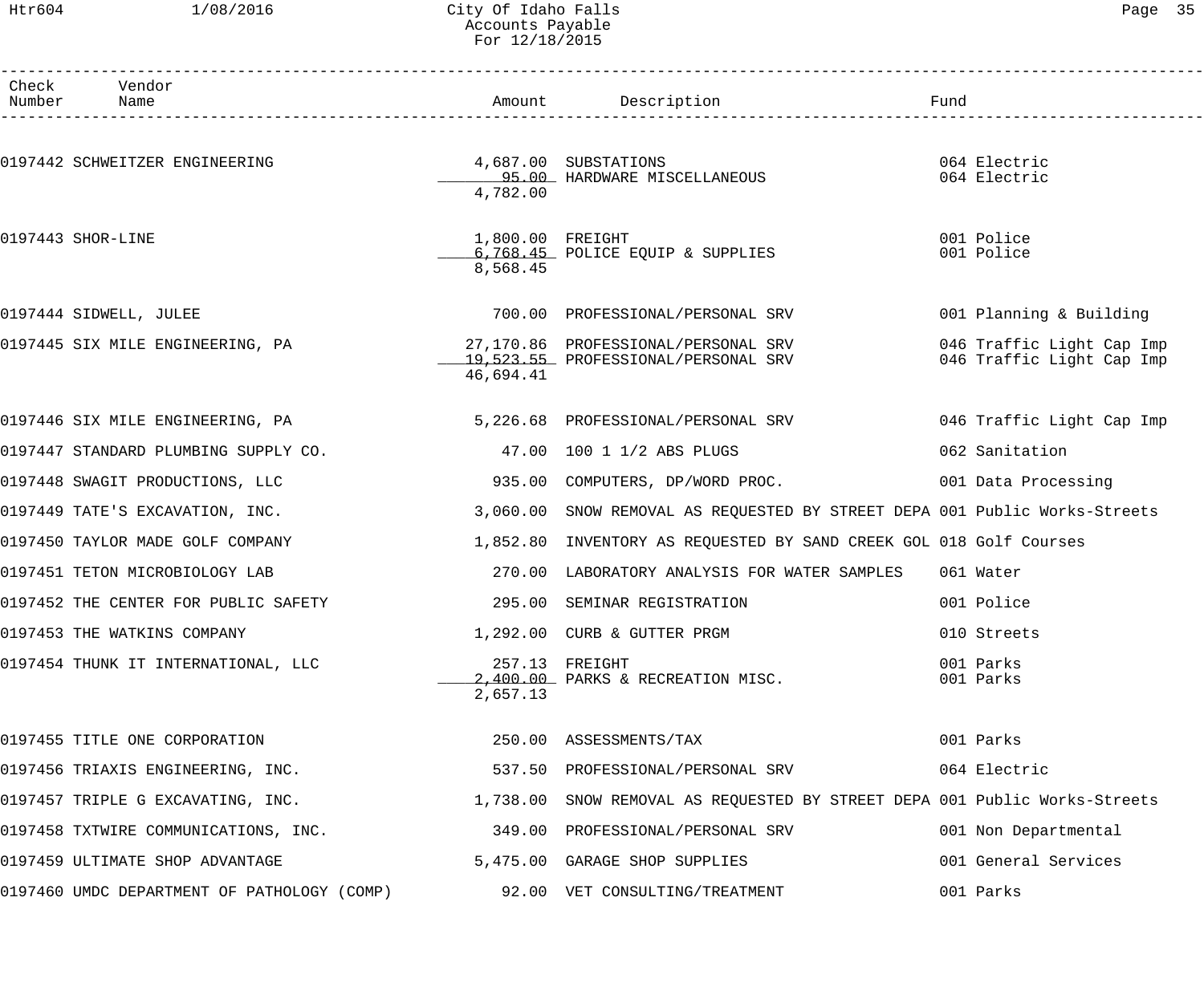## Htr604 1/08/2016 City Of Idaho Falls Page 36 Accounts Payable For 12/18/2015

| `ລα≏ |  |
|------|--|
|------|--|

|               | Check Vendor<br>Number Name      |                       |                                                                                                                                                                                                                                                                                                                                                                        |                                                                                                                                                                                                               |
|---------------|----------------------------------|-----------------------|------------------------------------------------------------------------------------------------------------------------------------------------------------------------------------------------------------------------------------------------------------------------------------------------------------------------------------------------------------------------|---------------------------------------------------------------------------------------------------------------------------------------------------------------------------------------------------------------|
|               | 0197461 UNITED PARCEL SERVICE    | 7.94 FREIGHT<br>24.84 | 16.90 FREIGHT                                                                                                                                                                                                                                                                                                                                                          | 064 Electric<br>064 Electric                                                                                                                                                                                  |
|               | 0197462 VALLEY OFFICE SYSTEMS    |                       | 79.59 RICOH MP 301 BLACK TONER                                                                                                                                                                                                                                                                                                                                         | 001 Treasurer                                                                                                                                                                                                 |
|               | 0197463 VERIZON WIRELESS         |                       | 200.05 BILLING 11/02/15-12/01/15                                                                                                                                                                                                                                                                                                                                       | 063 Ambulance                                                                                                                                                                                                 |
|               | 0197464 VERIZON WIRELESS         |                       | 11,344.72 BILLING 10/29/15-11/28/15                                                                                                                                                                                                                                                                                                                                    | 001                                                                                                                                                                                                           |
|               | 0197465 VERIZON WIRELESS         |                       | 3,084.57 BILLING 10/24/15-11/23/15                                                                                                                                                                                                                                                                                                                                     | 001                                                                                                                                                                                                           |
|               | 0197466 VERNON STEEL, INC.       |                       | 81.57 PARTS AS REQUESTED BY CITY OF IDAHO FALL 001 General Services                                                                                                                                                                                                                                                                                                    |                                                                                                                                                                                                               |
|               | 0197467 WAXIE SANITARY SUPPLY    | 4,233.78              | 380.46 MISCELLANEOUS PRODUCTS<br>72.00 SERVICES/MISCELLANEOUS<br>120.39 S/S PAPER TOWEL DISPENSER<br>13.08 12" FEATHER DUSTER<br>23.66 HOSE SCRUBBER<br>6.54 WIDE BROOM HANDLE BRACE<br>2,781.66 CUSTODIAL SUPPLIES/EQUIP<br>29.79 CUSTODIAL SUPPLIES/EQUIP<br>29.79 CUSTODIAL SUPPLIES/EQUIP<br>467.12 CUSTODIAL SUPPLIES/EQUIP<br>169.54 ICE MELT<br>169.54 ICE MELT | 001 General Services<br>001 General Services<br>001 General Services<br>001 General Services<br>001 General Services<br>001 General Services<br>061 Sewer<br>061 Sewer<br>061 Sewer<br>061 Sewer<br>061 Sewer |
|               | 0197468 WEATHERBY, HEIDE         |                       |                                                                                                                                                                                                                                                                                                                                                                        | 700.00 PROFESSIONAL/PERSONAL SRV 6001 Planning & Building                                                                                                                                                     |
|               | 0197469 WELCH, KELLY             | 300.00                | 75.00 ELEC/IF POWER<br>75.00 ELEC/IF POWER<br>30.00 ELEC/IF POWER<br>120.00 ELEC/IF POWER                                                                                                                                                                                                                                                                              | 064 Electric<br>064 Electric<br>064 Electric<br>064 Electric                                                                                                                                                  |
| 0197470 WESCO |                                  |                       | 1,606.50 HARDWARE                                                                                                                                                                                                                                                                                                                                                      | 064                                                                                                                                                                                                           |
|               | 0197471 WITTMAN ENTERPRISES, LLC |                       | 8,944.12 MONTHLY CHARGES FOR AMBULANCE BILLING SE 063 Ambulance                                                                                                                                                                                                                                                                                                        |                                                                                                                                                                                                               |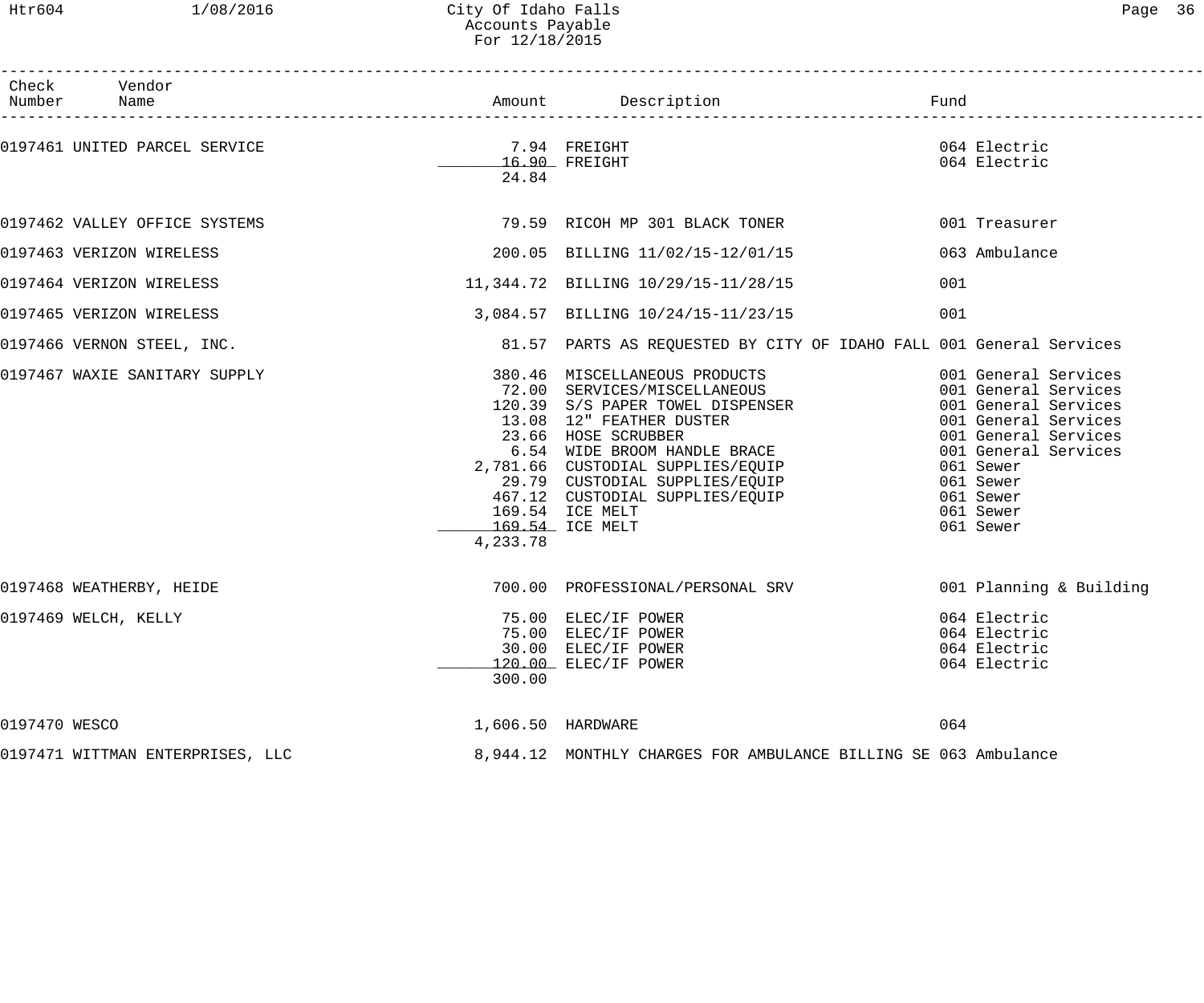#### Htr604 1/08/2016 City Of Idaho Falls Page 37 Accounts Payable For 12/24/2015

| Check Vendor                        |           |                                                                                                                                                                                                                                                                                                                                                                                                                                                          |                                                                                                                                                                               |
|-------------------------------------|-----------|----------------------------------------------------------------------------------------------------------------------------------------------------------------------------------------------------------------------------------------------------------------------------------------------------------------------------------------------------------------------------------------------------------------------------------------------------------|-------------------------------------------------------------------------------------------------------------------------------------------------------------------------------|
|                                     | 13,028.00 | 0197472 ACTION MOTOR SPORTS 6 (514.00 EQUIPMENT-LRG & TURF 197472 ACTION MOTOR SPORTS 14.00 EQUIPMENT-LRG & TURF                                                                                                                                                                                                                                                                                                                                         |                                                                                                                                                                               |
| 0197473 ACUSHNET COMPANY            |           | 228.50 INVENTORY AS REQUESTED BY SAGE LAKES GOL 018 Golf Courses                                                                                                                                                                                                                                                                                                                                                                                         |                                                                                                                                                                               |
|                                     |           |                                                                                                                                                                                                                                                                                                                                                                                                                                                          | 001 Police                                                                                                                                                                    |
| 0197475 AIRGAS USA, LLC             | 509.70    | 59.83 WELDING SUPPLIES AND GAS AS REQUESTED BY 001 General Services<br>177.71 WELDING SUPPLIES AND GAS AS REQUESTED BY 001 General Services<br>32.82 HDGR HDG10 MDL K RTCHT 12 (161 Water 1958)<br>55.31 CAPE SLV IMP LTHR BRN XL (161 Water 14.37 FCSHD 8X15.5X.06 PLYCRB C (161 Water 161 Water<br>169.66 WELDING SUPPLIES AS REQUIRED BY SANITATI 062 Sanitation                                                                                      |                                                                                                                                                                               |
|                                     |           |                                                                                                                                                                                                                                                                                                                                                                                                                                                          |                                                                                                                                                                               |
| 0197477 ALLIED BUSINESS SOLUTIONS   |           | 103.13 MAINTENANCE CONTRACT-EQ 001 Treasurer                                                                                                                                                                                                                                                                                                                                                                                                             |                                                                                                                                                                               |
|                                     | 406.93    | 0197478 ALSCO (AMERICAN LINEN DIV) 201.48 LAUNDRY/CLOTHING REPAIRS FOR IDAHO FALLS 001 General Services<br>18.29 SUPPLIES AS REQUESTED BY PINECREST GOLF 018 Golf Courses<br>91.26 WEEKLY DELIVERY AND CHANGE OUT OF ENTRAN 060 Airport<br>91.26 WEEKLY DELIVERY AND CHANGE OUT OF ENTRAN 060 Airport<br>4.64 CLOTHING & APPAREL                                                                                                                         | 064 Electric                                                                                                                                                                  |
| 0197479 AMAZON.COM - CITY PURCHASES | 1,664.88  | 83.70 POLICE EQUIP & SUPPLIES 001 Police<br>55.80 POLICE EQUIP & SUPPLIES 001 Police<br>155.94 MAINTENANCE CONTRACT-EQ 001 Police<br>204.87 MAINTENANCE CONTRACT-EQ<br>77.97 MAINTENANCE CONTRACT-EQ<br>44.99 PHOTOGRAPHIC EQ/SUPPLIES<br>79.95 CUSTODIAL SUPPLIES/EQUIP<br>159.80 MAINTENANCE CONTRACT-EQ<br>10.99 OFFICE SUPPLIES, GENERAL<br>44.42 OFFICE SUPPLIES, GENERAL<br>146.45 OFFICE MACHINES & ACCESS.<br>100.00 FREIGHT<br>500.00 FURNITURE | 001 Police<br>001 Police<br>001 Planning & Building<br>001 Non Departmental<br>001 Police<br>011 Recreation<br>011 Recreation<br>011 Recreation<br>012 Library<br>012 Library |
| 0197480 AMERICAN INSURANCE SERVICE  | 679.20    | 315.00 PROFESSIONAL/PERSONAL SRV<br>364.20 PROFESSIONAL/PERSONAL SRV                                                                                                                                                                                                                                                                                                                                                                                     | 001 Non Departmental<br>001 Human Resources                                                                                                                                   |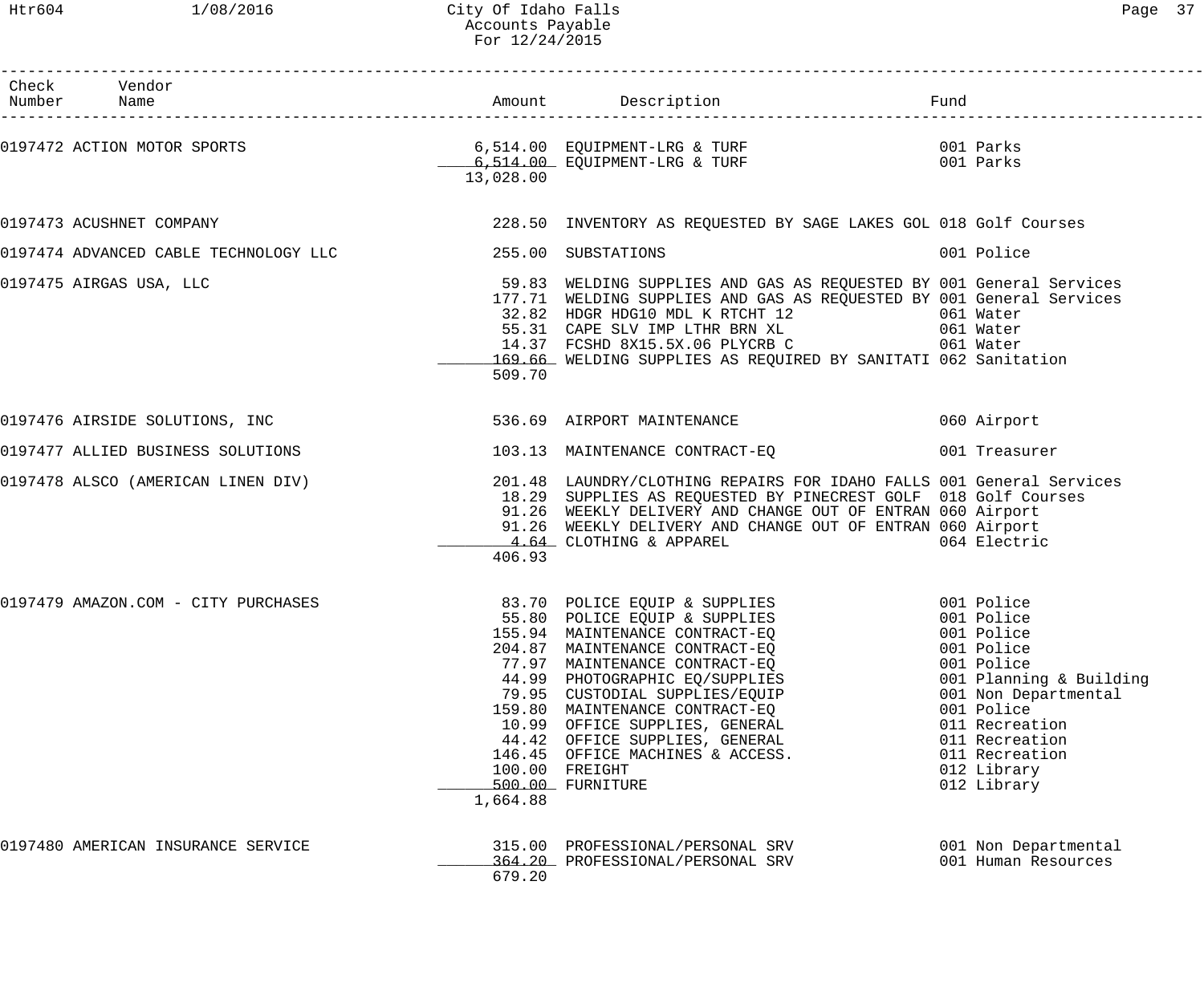| Check Vendor                                                                                    |                           |                                                                                                                                                                                            |                                                                         |
|-------------------------------------------------------------------------------------------------|---------------------------|--------------------------------------------------------------------------------------------------------------------------------------------------------------------------------------------|-------------------------------------------------------------------------|
| 0197481 AMERIGAS PROPANE                                                                        | 85.58 PROPANE             |                                                                                                                                                                                            | 061 Sewer                                                               |
| 0197482 AMMON CEMETERY DISTRICT 3.15 IN-LIEU OF TAXES 2014                                      |                           |                                                                                                                                                                                            | 001                                                                     |
| 0197483 AMMON VETERINARY HOSPITAL                                                               |                           | 710.00 SPAY/NEUTER SERVICE                                                                                                                                                                 | 001                                                                     |
|                                                                                                 |                           |                                                                                                                                                                                            |                                                                         |
| 0197485 ANIXTER POWER SOLUTIONS, LLC 4,171.20 HARDWARE                                          | 4,331.20                  | 160.00 HARDWARE MISCELLANEOUS                                                                                                                                                              | 064<br>064 Electric                                                     |
| 0197486 ANTECH DIAGNOSTICS (2008) 2009 2009 2009 872.50 AB SERVICES AS REQUESTED BY TAUTPHAUS P |                           |                                                                                                                                                                                            |                                                                         |
| 0197487 APPARATUS EQUIPMENT & SERVICE INC. 672.37 FIRE DEPARTMENT MISC.                         |                           |                                                                                                                                                                                            | 001 Fire                                                                |
| 0197488 ARCHITECTURAL BUILDING SUPPLY 480.00 ELECTRONIC LOCK CO-100-CY                          | $11.23$ FREIGHT<br>491.23 |                                                                                                                                                                                            | 060 Airport<br>060 Airport                                              |
| 0197489 BAR STORE RESTAURANT EQ. (BS&R) 16.44 FREIGHT                                           | 90.18                     | 28.74 PARKS & RECREATION MISC.<br>45.00 PARKS & RECREATION MISC.                                                                                                                           | 001 Parks<br>001 Parks<br>001 Parks                                     |
| 0197490 BONNEVILLE COUNTY                                                                       |                           | 1,220.27 IN-LIEU TAXES/2014                                                                                                                                                                | 001                                                                     |
| 0197491 BONNEVILLE COUNTY AMBULANCE 112.87 IN-LIEU OF TAXES 2014                                |                           |                                                                                                                                                                                            | 001                                                                     |
| 0197492 BONNEVILLE SCHOOL DISTRICT 93 556.30 IN-LIEU TAXES/2014                                 |                           |                                                                                                                                                                                            | 001                                                                     |
| 0197493 BRADY INDUSTRIES LLC                                                                    |                           | 107.87 DISENFECTANT SHIPPED 2 EX                                                                                                                                                           | 001 Police                                                              |
| 0197494 BRANNON & BRANNON PSYCHOLOGICAL                                                         |                           | 400.00 TRANSFORMERS                                                                                                                                                                        | 001 Police                                                              |
| 0197495 BROADWAY FORD, INC.                                                                     | 343.89                    | 23.95 PARTS AND MINOR SUBLET REPAIRS AS REQUES 001 General Services<br>319.94 PARTS AND MINOR SUBLET REPAIRS AS REQUES 001 General Services                                                |                                                                         |
| 0197496 BURNS CONCRETE, INC.                                                                    | 40,361.31                 | 8,077.95 ROAD/HWY MATERIAL ASPHALT<br>6,554.07 ROAD/HWY MATERIAL ASPHALT<br>8,026.56 ROAD/HWY MATERIAL ASPHALT<br>8,986.59 ROAD/HWY MATERIAL ASPHALT<br>8,716.14 ROAD/HWY MATERIAL ASPHALT | 010 Streets<br>010 Streets<br>010 Streets<br>010 Streets<br>010 Streets |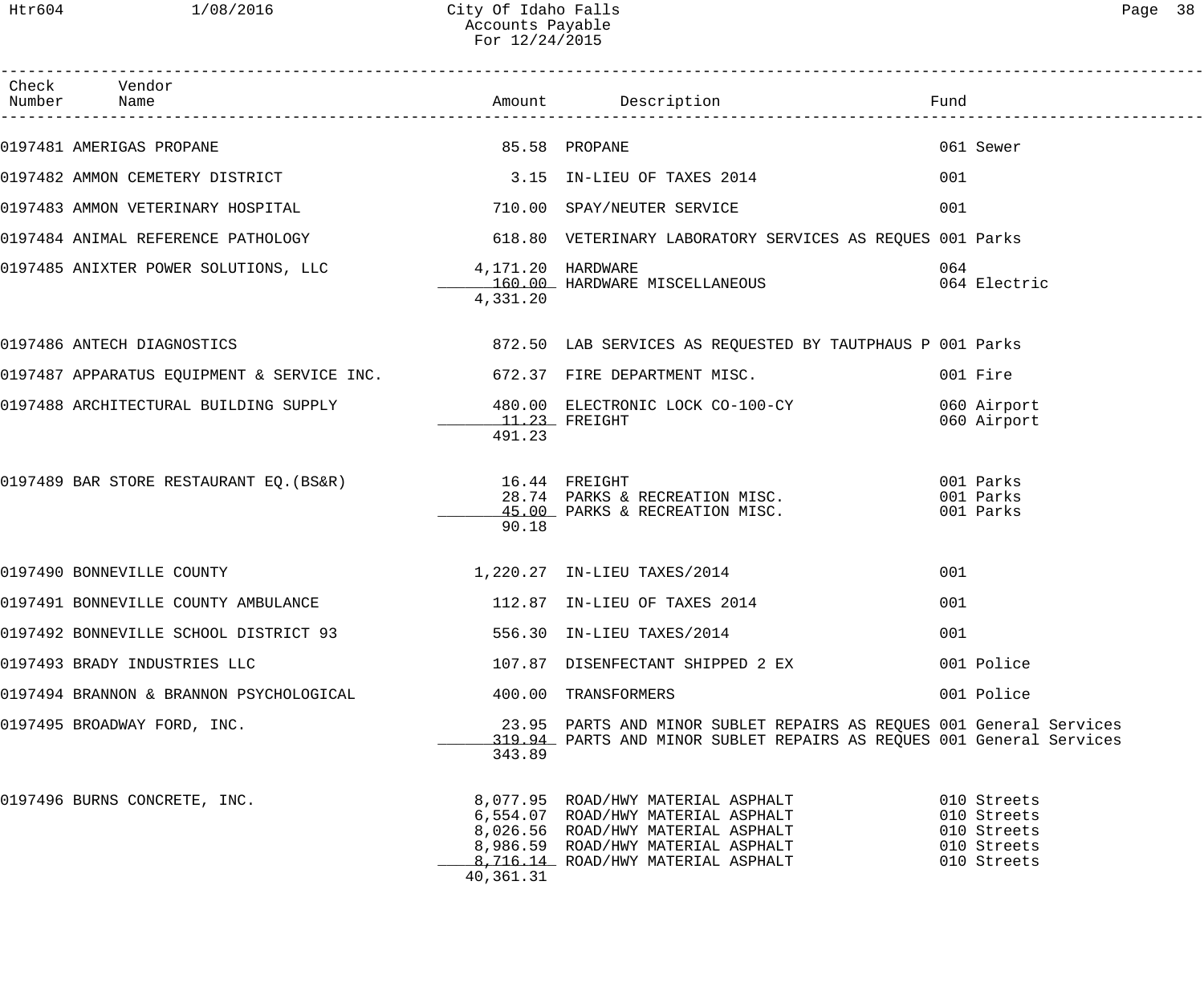| Check Vendor<br>Number Name                                                                  |                |                                                                                                                                                                                                                                                                                                                                                      |                                                                                                                                                                  |
|----------------------------------------------------------------------------------------------|----------------|------------------------------------------------------------------------------------------------------------------------------------------------------------------------------------------------------------------------------------------------------------------------------------------------------------------------------------------------------|------------------------------------------------------------------------------------------------------------------------------------------------------------------|
| 0197497 BUTTARS, BERK                                                                        |                |                                                                                                                                                                                                                                                                                                                                                      |                                                                                                                                                                  |
| 0197498 C & S AUTO BODY/AUTO COLLISION 215.60 VEHICLE AND EQUIP. MAINT.                      |                |                                                                                                                                                                                                                                                                                                                                                      | 001 General Services                                                                                                                                             |
| 0197499 Canine Blood Heroes Inc                             150.00 PLASMA FOR CANINE AT SHEL |                |                                                                                                                                                                                                                                                                                                                                                      | 001 Police                                                                                                                                                       |
| 0197500 CENTURYLINK                                                                          | 1,440.60       | 47.52 RADIO & ALARM / DEC 2015<br>173.00 RADIO & ALARM / DEC 2015<br>45.07 RADIO & ALARM / DEC 2015<br>95.04 RADIO & ALARM / DEC 2015<br>70.00 RADIO & ALARM / DEC 2015<br>113.61 RADIO & ALARM / DEC 2015<br>85.00 RADIO & ALARM / DEC 2015<br>39.00 RADIO & ALARM / DEC 2015<br>394.80 RADIO & ALARM / DEC 2015<br>377.56 RADIO & ALARM / DEC 2015 | 001 General Services<br>001 Cemeteries<br>011 Recreation<br>011 Recreation<br>060 Airport<br>061 Water<br>061 Water<br>061 Sewer<br>064 Electric<br>064 Electric |
| 0197501 CLARK SECURITY PRODUCTS, INC. 214.12 FILE CABINET LOCKS                              |                |                                                                                                                                                                                                                                                                                                                                                      | 001 General Services                                                                                                                                             |
| 0197502 CLIMA-TECH CORPORATION 1,627.50 ELECTRICAL EQUIP/SUPPLIES                            |                |                                                                                                                                                                                                                                                                                                                                                      | 001 General Services                                                                                                                                             |
| 0197503 CODALE ELECTRIC SUPPLY, INC. 6,895.00 FIBER OPTIC MATERIAL                           | 7,145.00       |                                                                                                                                                                                                                                                                                                                                                      | 064<br>064 Electric                                                                                                                                              |
| 0197504 CONSOLIDATED ELECTRICAL DIST. 2,610.59 HARDWARE                                      |                |                                                                                                                                                                                                                                                                                                                                                      | 064                                                                                                                                                              |
| 0197505 CREO INDUSTRIAL ARTS LLC                                                             | 1,138.55 SIGNS |                                                                                                                                                                                                                                                                                                                                                      | 001 Parks                                                                                                                                                        |
| 0197506 DAWSON, JAKE                                                                         |                | 54.00 CONTRACTED OFFICIALS                                                                                                                                                                                                                                                                                                                           | 011 Recreation                                                                                                                                                   |
| 0197507 DELL COMPUTER CORPORATION, DBA                                                       | 9,759.18       | 7,607.70 COMPUTERS, DP/WORD PROC.<br>137.58 COMPUTERS, DP/WORD PROC.<br>1,006.95 OFFICE SUPPLIES, GENERAL<br>1,006.95 OFFICE SUPPLIES, GENERAL                                                                                                                                                                                                       | 001 Public Works Engineering<br>001 Public Works Engineering<br>012 Library<br>012 Library                                                                       |
| 0197508 DIVERSIFIED STORAGE CONTAINERS                                                       |                | 150.00 ELEC/IF POWER                                                                                                                                                                                                                                                                                                                                 | 064 Electric                                                                                                                                                     |
| 0197509 ELIFEGUARD.COM                                                                       | 596.85         | 114.34 AQUATIC/WATER PRODUCTS<br>36.97 FREIGHT<br>445.54 AQUATIC/WATER PRODUCTS                                                                                                                                                                                                                                                                      | 011 Recreation<br>011 Recreation<br>011 Recreation                                                                                                               |
| 0197510 ELKINS, MICHAEL                                                                      |                | 198.00 CONTRACTED OFFICIALS                                                                                                                                                                                                                                                                                                                          | 011 Recreation                                                                                                                                                   |
|                                                                                              |                |                                                                                                                                                                                                                                                                                                                                                      |                                                                                                                                                                  |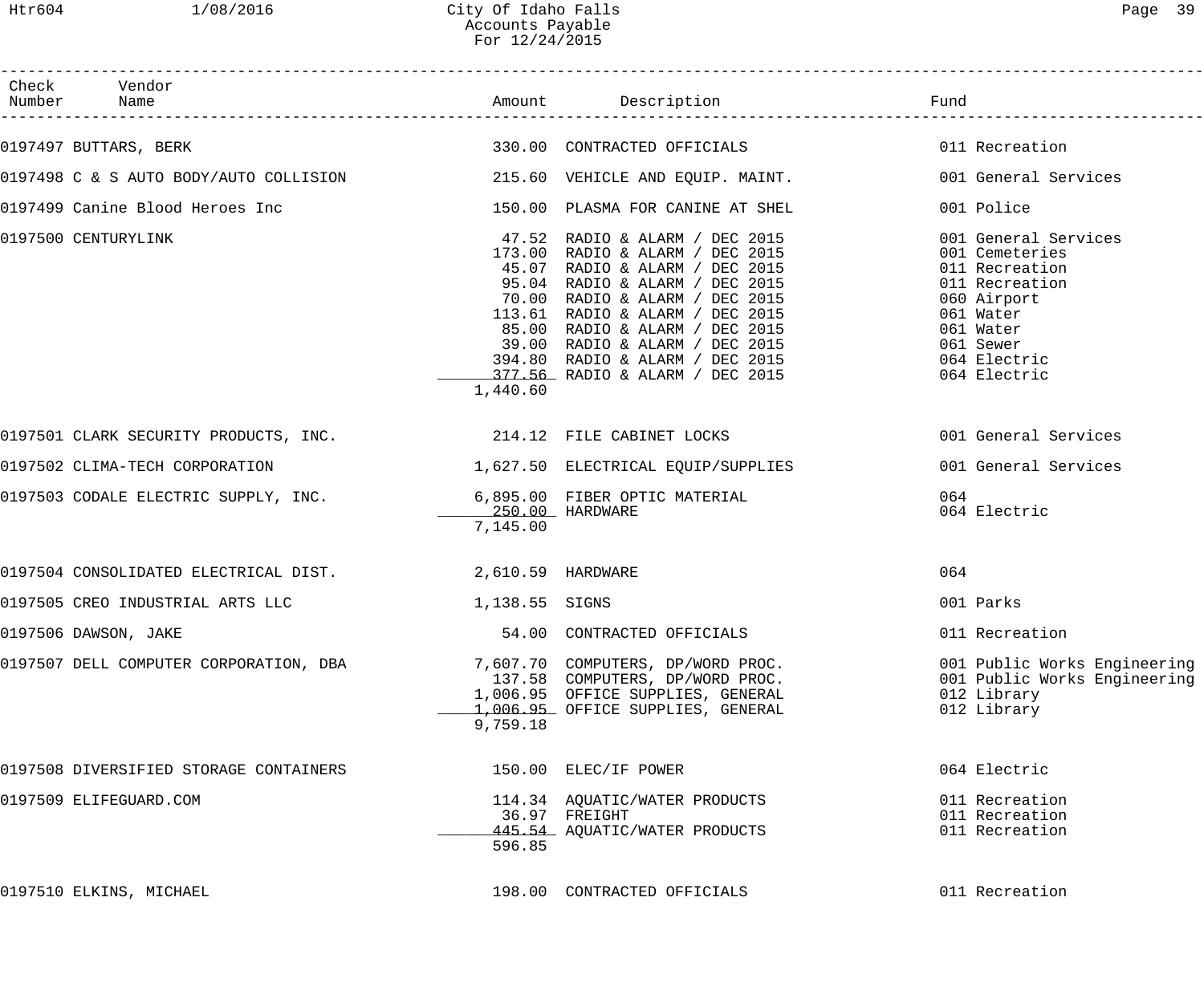Htr604 1/08/2016 City Of Idaho Falls 2006 City Of Idaho Falls Accounts Payable For 12/24/2015

| Check Vendor                                                                    |           |                                                                                                                                                                                                                                                                          |     |                                              |
|---------------------------------------------------------------------------------|-----------|--------------------------------------------------------------------------------------------------------------------------------------------------------------------------------------------------------------------------------------------------------------------------|-----|----------------------------------------------|
|                                                                                 |           | 0197511 ELLSWORTH & ASSOCIATES, PLLC 630.00 PROFESSIONAL/PERSONAL SRV 64 Electric                                                                                                                                                                                        |     |                                              |
| 0197512 ENERGY LABORATORIES, INC.                                               | 305.00    | 75.00 LABORATORY ANALYSIS AT WASTEWATER TREATM 061 Sewer<br>230.00 LABORATORY ANALYSIS AT WASTEWATER TREATM 061 Sewer                                                                                                                                                    |     |                                              |
| 0197513 ESAFETY SUPPLIES, INC. 30 197513 ESAFETY SUPPLIES, INC.                 |           |                                                                                                                                                                                                                                                                          |     | 001 Public Works Engineering                 |
|                                                                                 | 27,980.06 | 0197514 ESRI/ENVIROMENTAL SYS RESEARCH (20,550.00 MAINTENANCE CONTRACT-EQ ) 001 Planning & Building<br>20,550.00 MAINTENANCE CONTRACT-EQ (20,550.00 MAINTENANCE CONTRACT-EQ ) 001 Public Works GIS<br>20,550.00 MAINTENANCE CONTRACT<br>2,135.52 MAINTENANCE CONTRACT-EQ |     | 064 Electric                                 |
| 0197515 FALLS FERTILIZER, INC. 288.00 POTASH (DE-ICER)                          |           |                                                                                                                                                                                                                                                                          |     | 001 General Services                         |
| 0197516 FATPOT TECHNOLOGIES, LLC                                                |           | 9,691.43 SUBSCRIPTIONS                                                                                                                                                                                                                                                   |     | 001 Police                                   |
|                                                                                 | 500.85    | 0197517 FENTON'S OFFICE SOLUTIONS INC. 426.60 OFFICE SUPPLIES, GENERAL                                                                                                                                                                                                   |     | 001 General Services<br>001 General Services |
| 0197518 FIRST RESPONDERS                                                        | 34,955.00 |                                                                                                                                                                                                                                                                          |     |                                              |
| 0197519 FLOOD CONTROL DISTRICT #1                                               |           | 1.84 IN-LIEU OF TAXES 2014                                                                                                                                                                                                                                               | 001 |                                              |
|                                                                                 |           | 0197520 FORSGREN ASSOCIATES, INC.                            1,320.00 PROFESSIONAL/PERSONAL SRV                                                                                                                                                                          |     | 064 Electric                                 |
| 0197521 FRED MEYER-ID                                                           |           | 46.76 FOOD, ICE CREAM ITEMS                                                                                                                                                                                                                                              |     | 001 Planning & Building                      |
| 0197522 FREIGHTLINER OF UTAH                                                    |           | 186.82 PARTS AS REQUESTED BY CITY OF IDAHO FALL 001 General Services                                                                                                                                                                                                     |     |                                              |
| 0197523 GENERAL PACIFIC, INC.                                                   |           | 360.36 HARDWARE MISCELLANEOUS                                                                                                                                                                                                                                            |     | 064 Electric                                 |
| 0197524 GOLDSTREET DESIGN AGENCY, INC. 1,608.00 PRINTING                        |           |                                                                                                                                                                                                                                                                          |     | 061 Sewer                                    |
| 0197525 GREAT BASIN SERVICES, INC. $1,950.00$ PROFESSIONAL/PERSONAL SRV         |           |                                                                                                                                                                                                                                                                          |     | 001 General Services                         |
| 0197526 HARRIS COMPUTER CORPORATION         140,000.00 COMPUTERS, DP/WORD PROC. |           |                                                                                                                                                                                                                                                                          |     | 014 Merf                                     |
| 0197527 HDR ENGINEERING, INC.                                                   | 7,624.86  | 5,838.84 PROFESSIONAL/PERSONAL SRV<br>1,786.02 PROFESSIONAL/PERSONAL SRV                                                                                                                                                                                                 |     | 064 Electric<br>064 Electric                 |
|                                                                                 |           |                                                                                                                                                                                                                                                                          |     |                                              |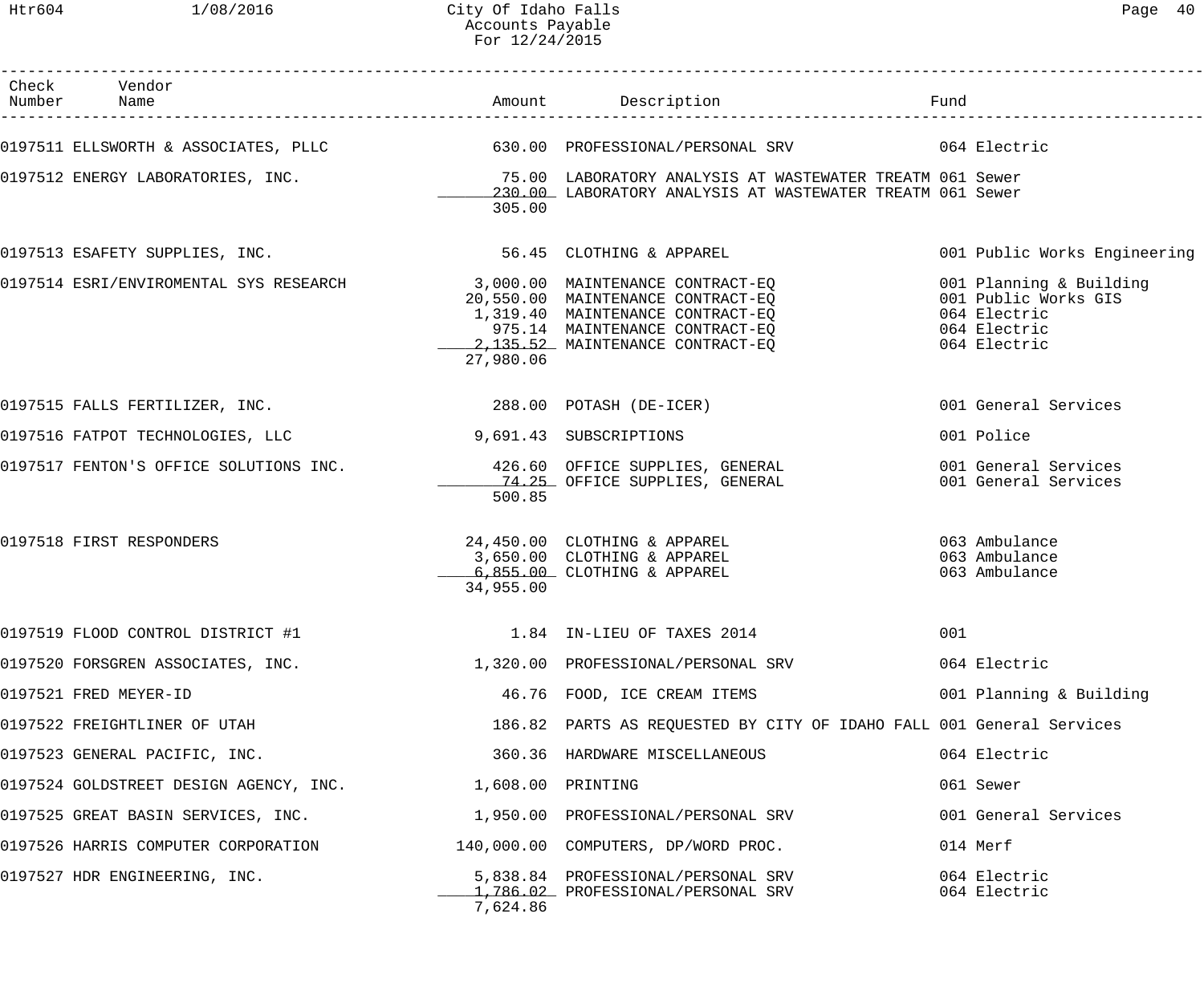#### Htr604 1/08/2016 City Of Idaho Falls Page 41 Accounts Payable For 12/24/2015

| Check Vendor<br>Number Name                                            |           |                                                                                                                                                                                                                                              |                                                                                             |                      |
|------------------------------------------------------------------------|-----------|----------------------------------------------------------------------------------------------------------------------------------------------------------------------------------------------------------------------------------------------|---------------------------------------------------------------------------------------------|----------------------|
|                                                                        | 17,613.35 | 0197528 HDR ENGINEERING, INC. 11,190.94 CONSTRUCTION JOB/CONTRACT 642 Street Capital Imp<br>6,422.41 CONSTRUCTION JOB/CONTRACT 642 Street Capital Imp                                                                                        |                                                                                             |                      |
|                                                                        |           | 0197529 HENDRICKSONS TOWING, INC. THE REAR MALL SERVICE - CITY VEHICLES AS REQUESTED 001 General Services                                                                                                                                    |                                                                                             |                      |
| 0197530 HEWLETT PACKARD COMPANY 1887 1,867.50 COMPUTERS, DP/WORD PROC. |           |                                                                                                                                                                                                                                              | 061 Water                                                                                   |                      |
| 0197531 HOME DEPOT                                                     | 390.72    | 7.99 PARKS & RECREATION MISC.<br>51.88 PARKS & RECREATION MISC.<br>134.72 PAINTING-EQUIP & PRODUCTS<br>35.76 PARKS & RECREATION MISC.<br>17.14 PARKS & RECREATION MISC.<br>71.21 DAMAGED WALL @ SUNNYSIDE<br>72.02 EXTENSION CORDS, SHOP SUP | 001 Parks<br>001 Parks<br>001 Parks<br>001 Parks<br>001 Parks<br>010 Streets<br>010 Streets |                      |
| 0197532 HOMER, RANDY                                                   |           | 186.00 CONTRACTED OFFICIALS 6011 Recreation                                                                                                                                                                                                  |                                                                                             |                      |
|                                                                        |           | 0197533 HONNEN EQUIPMENT COMPANY 14.95 PARTS AND MINOR SUBLET REPAIRS AS REQUES 001 General Services                                                                                                                                         |                                                                                             |                      |
|                                                                        |           | 0197534 HYDRO CONSULTING AND MAINTENANCE 172,082.00 CONSTRUCTION JOB/CONTRACT 064 Electric                                                                                                                                                   |                                                                                             |                      |
| 0197535 IDAHO BUREAU OF OCCUPATIONAL                                   | 90.00     | 30.00 LICENSE/REGISTRATION RENEWAL FOR SEWER E 061 Sewer<br>30.00 LICENSE/REGISTRATION RENEWAL FOR SEWER E 061 Sewer<br>10.00 LICENSE/REGISTRATION RENEWAL FOR SEWER E 061 Sewer                                                             |                                                                                             |                      |
| 0197536 IDAHO CHIEFS OF POLICE ASSOC. 400.00 MEMBERSHIPS               |           |                                                                                                                                                                                                                                              | 001 Police                                                                                  |                      |
| 0197537 IDAHO FALLS PETERBILT                                          | 38.26     | 26.04 EO REPAIR AND MAINT<br>12.22 EQ REPAIR AND MAINT                                                                                                                                                                                       | 001<br>001                                                                                  |                      |
| 0197538 IDAHO STEEL PRODUCTS CO., INC.                                 | 183.00    | 160.00 FABRICATION MATERIAL/NEW<br>23.00 STEEL PLATE 12"X12"                                                                                                                                                                                 | 001 Parks                                                                                   | 001 General Services |
| 0197539 INGRAM LIBRARY SERVICE                                         |           | 4,991.07 PURCHASE OF MATERIALS FOR THE I.F. PUBLI 012 Library                                                                                                                                                                                |                                                                                             |                      |
| 0197540 INNOVYZE, INC.                                                 | 7,500.00  | 3,750.00 MAINTENANCE CONTRACT-EQ<br>3,750.00 MAINTENANCE CONTRACT-EQ                                                                                                                                                                         | 061 Water<br>061 Sewer                                                                      |                      |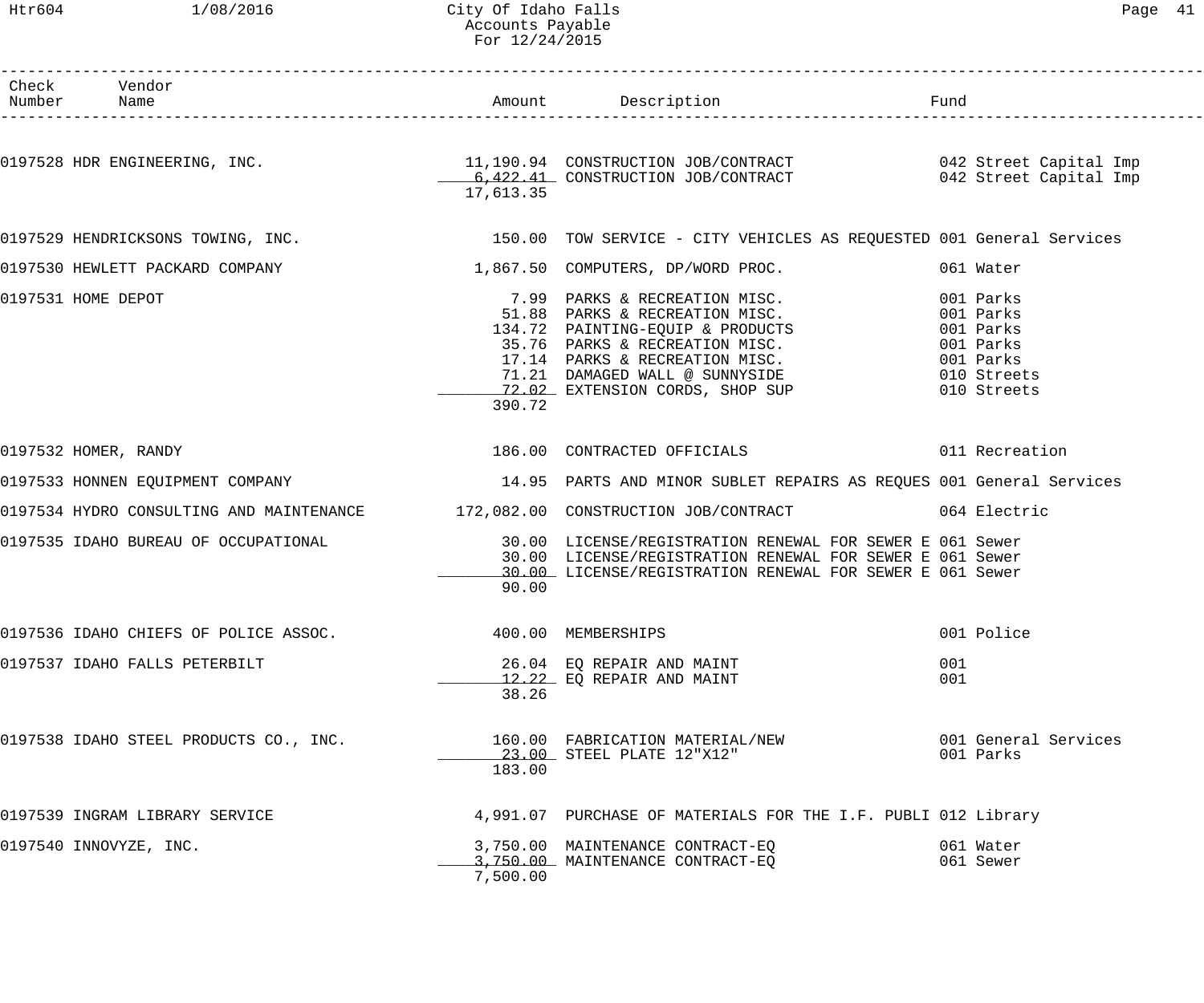| Check Vendor<br>Number Name                                          |                |                                                                                                                                                                                                                                                                                                                                                                                                                                                                                                                                                                                                                                                                                                                                                                                                                                                                                                                                                                                                                                                                                            |                         |
|----------------------------------------------------------------------|----------------|--------------------------------------------------------------------------------------------------------------------------------------------------------------------------------------------------------------------------------------------------------------------------------------------------------------------------------------------------------------------------------------------------------------------------------------------------------------------------------------------------------------------------------------------------------------------------------------------------------------------------------------------------------------------------------------------------------------------------------------------------------------------------------------------------------------------------------------------------------------------------------------------------------------------------------------------------------------------------------------------------------------------------------------------------------------------------------------------|-------------------------|
| 0197541 INT'L ASSOC OF FIRE CHIEFS 299.00 MEMBERSHIPS                |                |                                                                                                                                                                                                                                                                                                                                                                                                                                                                                                                                                                                                                                                                                                                                                                                                                                                                                                                                                                                                                                                                                            | 001 Fire                |
| 0197542 INT'L ASSOCIATION FOR PROPERTY 50.00 SUBSCRIPTIONS           |                |                                                                                                                                                                                                                                                                                                                                                                                                                                                                                                                                                                                                                                                                                                                                                                                                                                                                                                                                                                                                                                                                                            | 001 Police              |
|                                                                      |                | 0197543 INT'L SNOW LEOPARD TRUST 3,000.00 PARKS & RECREATION MISC.                                                                                                                                                                                                                                                                                                                                                                                                                                                                                                                                                                                                                                                                                                                                                                                                                                                                                                                                                                                                                         | 001 Parks               |
|                                                                      |                |                                                                                                                                                                                                                                                                                                                                                                                                                                                                                                                                                                                                                                                                                                                                                                                                                                                                                                                                                                                                                                                                                            | 001 Public Works GIS    |
| 0197545 ITRON, INC.                                                  |                | 632.72 MAINTENANCE CONTRACT-EQ                                                                                                                                                                                                                                                                                                                                                                                                                                                                                                                                                                                                                                                                                                                                                                                                                                                                                                                                                                                                                                                             | 001 Treasurer           |
|                                                                      |                | 0197546 J. BRANDT RECOGNITION, LTD. 1,852.51 MISCELLANEOUS PRODUCTS                                                                                                                                                                                                                                                                                                                                                                                                                                                                                                                                                                                                                                                                                                                                                                                                                                                                                                                                                                                                                        | 001 Human Resources     |
| 0197547 JC GOLF ACCESSORIES                                          |                | 1,655.40 INVENTORY AS REQUESTED BY PINECREST GOLF 018 Golf Courses                                                                                                                                                                                                                                                                                                                                                                                                                                                                                                                                                                                                                                                                                                                                                                                                                                                                                                                                                                                                                         |                         |
|                                                                      |                | 0197548 KELLER ASSOCIATES, INC. 139.93 PROFESSIONAL/PERSONAL SRV                                                                                                                                                                                                                                                                                                                                                                                                                                                                                                                                                                                                                                                                                                                                                                                                                                                                                                                                                                                                                           | 001 Planning & Building |
| 0197549 KINGHORN VETERINARY                                          |                | 115.00 SPAY/NEUTER/RABIES SERV                                                                                                                                                                                                                                                                                                                                                                                                                                                                                                                                                                                                                                                                                                                                                                                                                                                                                                                                                                                                                                                             | 001                     |
|                                                                      |                | 0197550 MILSOFT UTILITY SOLUTIONS 33,500.00 COMPUTERS, DP/WORD PROC.                                                                                                                                                                                                                                                                                                                                                                                                                                                                                                                                                                                                                                                                                                                                                                                                                                                                                                                                                                                                                       | 064 Electric            |
| 0197551 MOONEY CONSULTING                                            |                | 10,375.00 PROFESSIONAL/PERSONAL SRV                                                                                                                                                                                                                                                                                                                                                                                                                                                                                                                                                                                                                                                                                                                                                                                                                                                                                                                                                                                                                                                        | 064 Electric            |
| 0197552 MOUNTAIN FRESH WATER CO. INC. 10.00 OFFICE SUPPLIES, GENERAL |                |                                                                                                                                                                                                                                                                                                                                                                                                                                                                                                                                                                                                                                                                                                                                                                                                                                                                                                                                                                                                                                                                                            | 001 Mayor               |
|                                                                      |                | 0197553 MOUNTAIN RIVER VET HOSPITAL 190.00 SPAY/NEUTER/RABIES SERV                                                                                                                                                                                                                                                                                                                                                                                                                                                                                                                                                                                                                                                                                                                                                                                                                                                                                                                                                                                                                         | 001                     |
|                                                                      |                | 0197554 MR. CARPET, INC. / CARPET ONE 6,913.00 POLICE EQUIP & SUPPLIES                                                                                                                                                                                                                                                                                                                                                                                                                                                                                                                                                                                                                                                                                                                                                                                                                                                                                                                                                                                                                     | 001 Police              |
| 0197555 NAPA AUTO PARTS                                              | 3.29<br>415.93 | 27.79 PARTS AS REQUESTED BY CITY OF IDAHO FALL 001 General Services<br>9.99 PARTS AS REQUESTED BY CITY OF IDAHO FALL 001 General Services<br>PARTS AS REQUESTED BY CITY OF IDAHO FALL 001 General Services<br>83.14 PARTS AS REQUESTED BY CITY OF IDAHO FALL 001 General Services<br>24.78 PARTS AS REQUESTED BY CITY OF IDAHO FALL 001 General Services<br>40.98 PARTS AS REQUESTED BY CITY OF IDAHO FALL 001 General Services<br>7.99 PARTS AS REQUESTED BY CITY OF IDAHO FALL 001 General Services<br>17.29 PARTS AS REQUESTED BY CITY OF IDAHO FALL 001 General Services<br>83.98 PARTS AS REQUESTED BY CITY OF IDAHO FALL 001 General Services<br>6.79 PARTS AS REQUESTED BY CITY OF IDAHO FALL 001 General Services<br>17.34 PARTS AS REQUESTED BY CITY OF IDAHO FALL 001 General Services<br>8.29 PARTS AS REQUESTED BY CITY OF IDAHO FALL 001 General Services<br>2.79 PARTS AS REQUESTED BY CITY OF IDAHO FALL 001 General Services<br>27.93 PARTS AS REQUESTED BY CITY OF IDAHO FALL 001 General Services<br>53.56 PARTS AS REQUESTED BY CITY OF IDAHO FALL 001 General Services |                         |
| 0197556 NORTHGATE APPLIANCE                                          |                | 300.00 DRYER MOTOR AND ROLLER AS                                                                                                                                                                                                                                                                                                                                                                                                                                                                                                                                                                                                                                                                                                                                                                                                                                                                                                                                                                                                                                                           | 001 General Services    |
| 0197557 OLD DOMINION FREIGHT LINE, INC                               |                | 206.89 FREIGHT                                                                                                                                                                                                                                                                                                                                                                                                                                                                                                                                                                                                                                                                                                                                                                                                                                                                                                                                                                                                                                                                             | 064 Electric            |
| 0197558 OUTDOORS FOR LIFE, LLC                                       |                | 382.00 EQUIPMENT-LRG & TURF                                                                                                                                                                                                                                                                                                                                                                                                                                                                                                                                                                                                                                                                                                                                                                                                                                                                                                                                                                                                                                                                | 064 Electric            |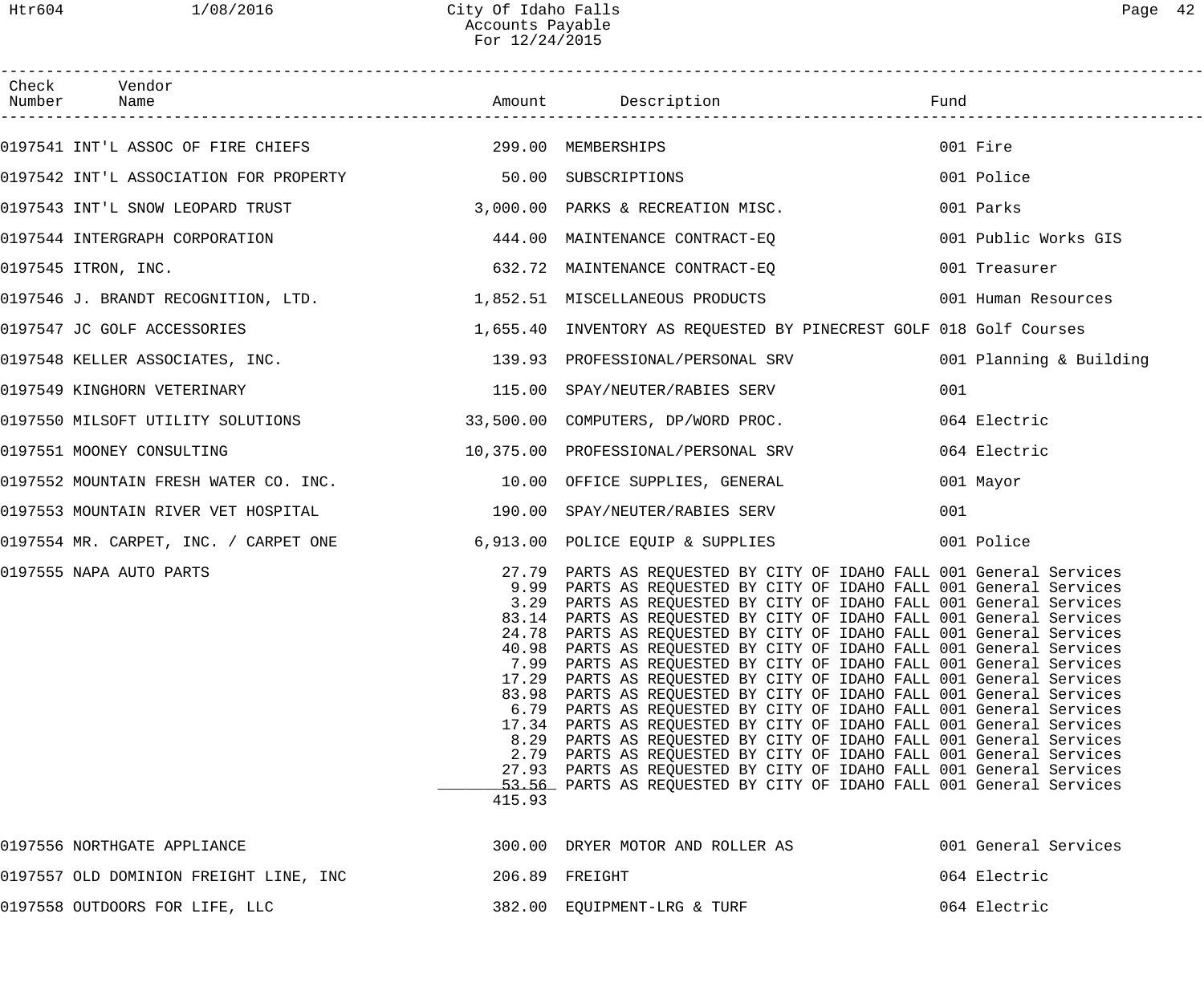#### Htr604 1/08/2016 City Of Idaho Falls Page 43 Accounts Payable For 12/24/2015

| Раае | ٠, |
|------|----|
|------|----|

| Check Vendor<br>Number Name             |        |                                                                                                                                                                                                                                                                |                                                          |
|-----------------------------------------|--------|----------------------------------------------------------------------------------------------------------------------------------------------------------------------------------------------------------------------------------------------------------------|----------------------------------------------------------|
|                                         |        | 0197559 PACIFIC STEEL & RECYCLING $26.44$ LFAT METEL                                                                                                                                                                                                           | 001 Parks                                                |
|                                         | 869.51 | 0197560 PRECISION, INC. <sup>454.54</sup> SAFETY EQUIPMENT 454.54 SAFETY EQUIPMENT 664 Electric<br>414.97 VEHICLE AND EQUIP. MAINT. 664 Electric                                                                                                               |                                                          |
|                                         | 89.65  | 0197561 PRO RENTALS/PRO EQUIP, LLC 34.65 PARTS AND MINOR SUBLET REPAIRS AS REQUES 001 General Services 001 Control<br>E 00 DARER AND MINOR SUBLET REPAIRS 19 REQUES 001 General Services<br>5.00 PARTS AND MINOR SUBLET REPAIRS AS REQUES 001 General Services |                                                          |
|                                         | 57.90  | 0197562 QUICK PRINT - DBA<br>19.30 PRINTING<br>19.30 PRINTING<br>19.30 PRINTING                                                                                                                                                                                | 018 Golf Courses<br>018 Golf Courses<br>018 Golf Courses |
| 0197563 REED, MIKE                      |        | 66.00 CONTRACTED OFFICIALS                                                                                                                                                                                                                                     | 011 Recreation                                           |
|                                         |        |                                                                                                                                                                                                                                                                | 001 Parks                                                |
|                                         |        | 0197565 RHODEHOUSE CONSTRUCTION, INC. 12,143.17 CONSTRUCTION JOB/CONTRACT                                                                                                                                                                                      | 061 Sewer                                                |
| 0197566 RON'S TIRE INC.                 | 352.78 | 56.62 REPAIRS AND SUPPLIES AS REQUESTED BY HOR 001 Parks<br>14.00 REPAIRS AND SUPPLIES AS REQUESTED BY PAR 001 Parks<br>59.48 REPAIRS AND SUPPLIES AS REQUESTED BY HOR 001 Parks<br>31.02 REPAIRS AND SUPPLIES AS REQUESTED BY HOR 001 Parks                   | 012 Library<br>012 Library                               |
| 0197567 RUDD & COMPANY PLLC             |        | 25,000.00 PROFESSIONAL/PERSONAL SRV                                                                                                                                                                                                                            | 001 Finance                                              |
| 0197568 SANCCOB                         |        | 1,700.00 PARKS & RECREATION MISC.                                                                                                                                                                                                                              | 001 Parks                                                |
| 0197569 SCHNEIDER, ANDREW               |        | 372.00 CONTRACTED OFFICIALS                                                                                                                                                                                                                                    | 011 Recreation                                           |
| 0197570 SHAFFERS ENGINEERING/CONSULTING |        | 360.00 TRAINING-PERSONNEL                                                                                                                                                                                                                                      | 061 Sewer                                                |
| 0197571 SKYLINE ANIMAL HOSPITAL         | 180.00 | 95.00 SPAY/NEUTER/RABIES SERV<br>85.00 SPAY/NEUTER/RABIES SERV                                                                                                                                                                                                 | 001<br>001                                               |
| 0197572 SOUTH FORK ANIMAL CLINIC, LLC   |        | 420.00 SPAY/NEUTER/RABIES SERV                                                                                                                                                                                                                                 | 001                                                      |
| 0197573 SPECIALTY ENGINEERING, INC.     |        | 365.75 TRANSFORMERS<br>1,097.25 TRANSFORMERS                                                                                                                                                                                                                   | 064 Electric<br>064 Electric                             |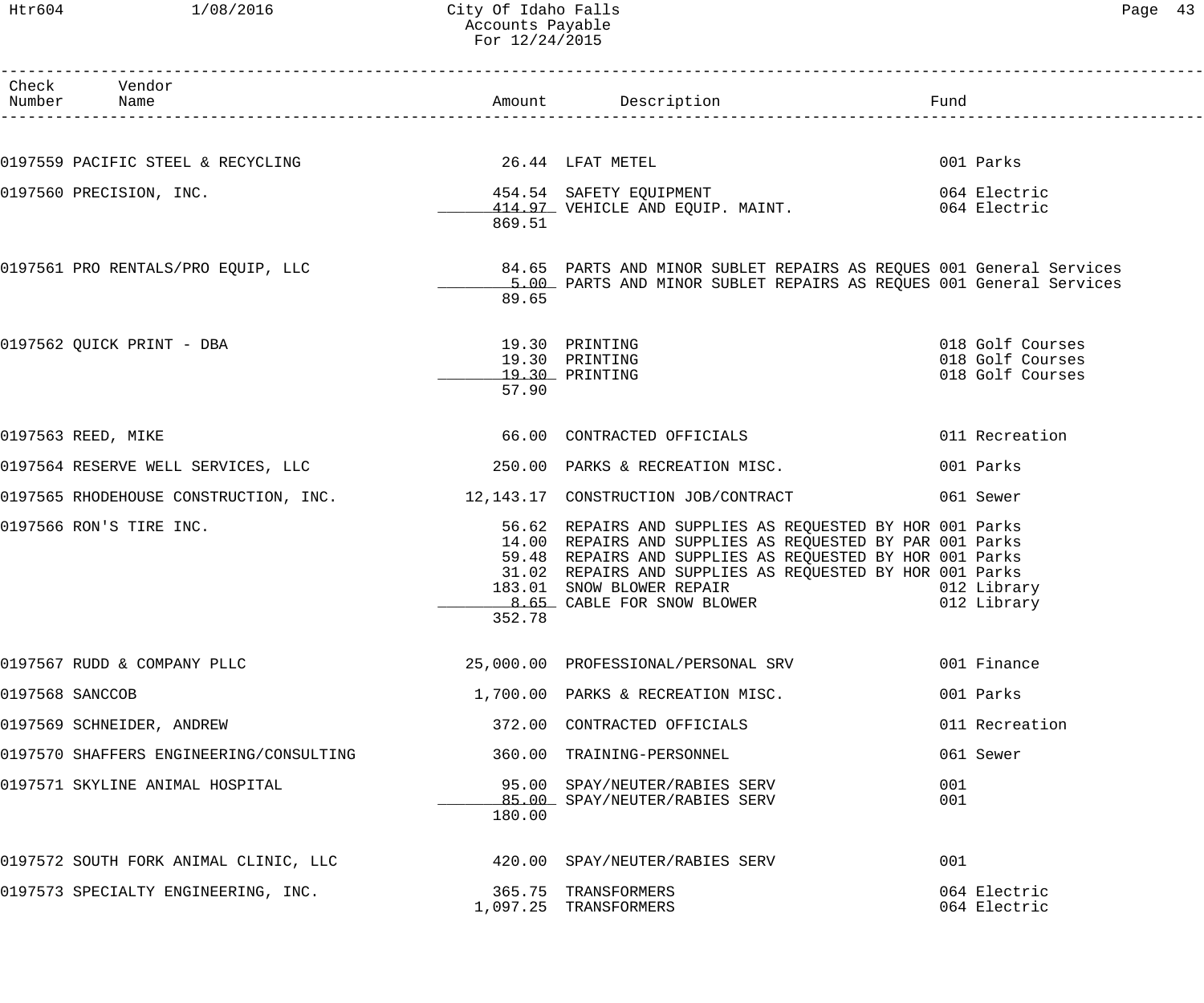## Htr604 1/08/2016 City Of Idaho Falls Page 44 Accounts Payable For 12/24/2015

| Check<br>Number | Vendor<br>Name                         | Amount           | Description                                                          | Fund                                                         |
|-----------------|----------------------------------------|------------------|----------------------------------------------------------------------|--------------------------------------------------------------|
|                 |                                        | 1,463.00         |                                                                      |                                                              |
|                 | 0197574 SPG US RETAIL RESOURCE LLC     | 261.20           | 30.64 RESALE ITEMS<br>230.56 RESALE ITEMS                            | 001 Parks<br>001 Parks                                       |
|                 | 0197575 Tadd Jenkins Chevrolet         |                  | 85.00 PCM REFLASH ON #1200 PICK                                      | 001 General Services                                         |
|                 | 0197576 TANA JACKSON                   | 25.00            | RFND MEETING ROOM RENTAL                                             | 012                                                          |
|                 | 0197577 TELEDYNE INSTRUMENTS, INC.     | 960.00           | WASTE WATER TREATMENT                                                | 061 Sewer                                                    |
|                 | 0197578 TETON MICROBIOLOGY LAB         | 270.00           | LABORATORY ANALYSIS FOR WATER SAMPLES                                | 061 Water                                                    |
|                 | 0197579 TIDYMAN, JOHN                  | 950.00           | RENTAL                                                               | 001 General Services                                         |
|                 | 0197580 TRANSPOGROUP                   |                  | 3,706.25 PROFESSIONAL/PERSONAL SRV                                   | 001 Public Works Engineering                                 |
|                 | 0197581 U-HAUL INTERNATIONAL INC.      | 70.05            | PROPANE FOR SIGN SHOP                                                | 001 Public Works Engineering                                 |
|                 | 0197582 UNITED PARCEL SERVICE          | 402.29           | FREIGHT                                                              | 064 Electric                                                 |
|                 | 0197583 UPHOLSTERY CENTER, THE         |                  | 195.00 PARTS AS REQUESTED BY CITY OF IDAHO FALL 001 General Services |                                                              |
|                 | 0197584 UPPER VALLEY VETERINARY CLINIC |                  | 85.00 SPAY/NEUTER/RABIES SERV                                        | 001                                                          |
|                 | 0197585 VALLEY OFFICE SYSTEMS          | 263.00<br>410.00 | MAINTENANCE CONTRACT-EQ<br>147.00 OFFICE MACHINES & ACCESS.          | 001 Public Works Engineering<br>001 Public Works Engineering |
|                 | 0197586 WATER GEAR, INC.               |                  | 141.01 MISCELLANEOUS SUPPLIES FOR THE AQUATIC C 011 Recreation       |                                                              |
|                 | 0197587 WATSON ROTO-ROOTER FIRST CLASS |                  | 65.00 PORTABLE TOILETS AS NEEDED BY PARKS DEPA 001 Parks             |                                                              |
|                 | 0197588 WAXIE SANITARY SUPPLY          | 654.07           | 325.24 ICE MELT FOR I.F. POWER<br>328.83 AIRPORT MAINTENANCE         | 001 General Services<br>060 Airport                          |
|                 | 0197589 WHEELER, COREY                 |                  | 330.00 CONTRACTED OFFICIALS                                          | 011 Recreation                                               |
|                 | 0197590 WILLIAMS, TOM                  |                  | 726.00 CONTRACTED OFFICIALS                                          | 011 Recreation                                               |
|                 | 0197591 YELLOWSTONE LEATHER PRODUCTS   | 1,666.40         | 1,529.60 SAFETY EQUIPMENT<br>136.80 SAFETY EQUIPMENT                 | 061 Sewer<br>061 Sewer                                       |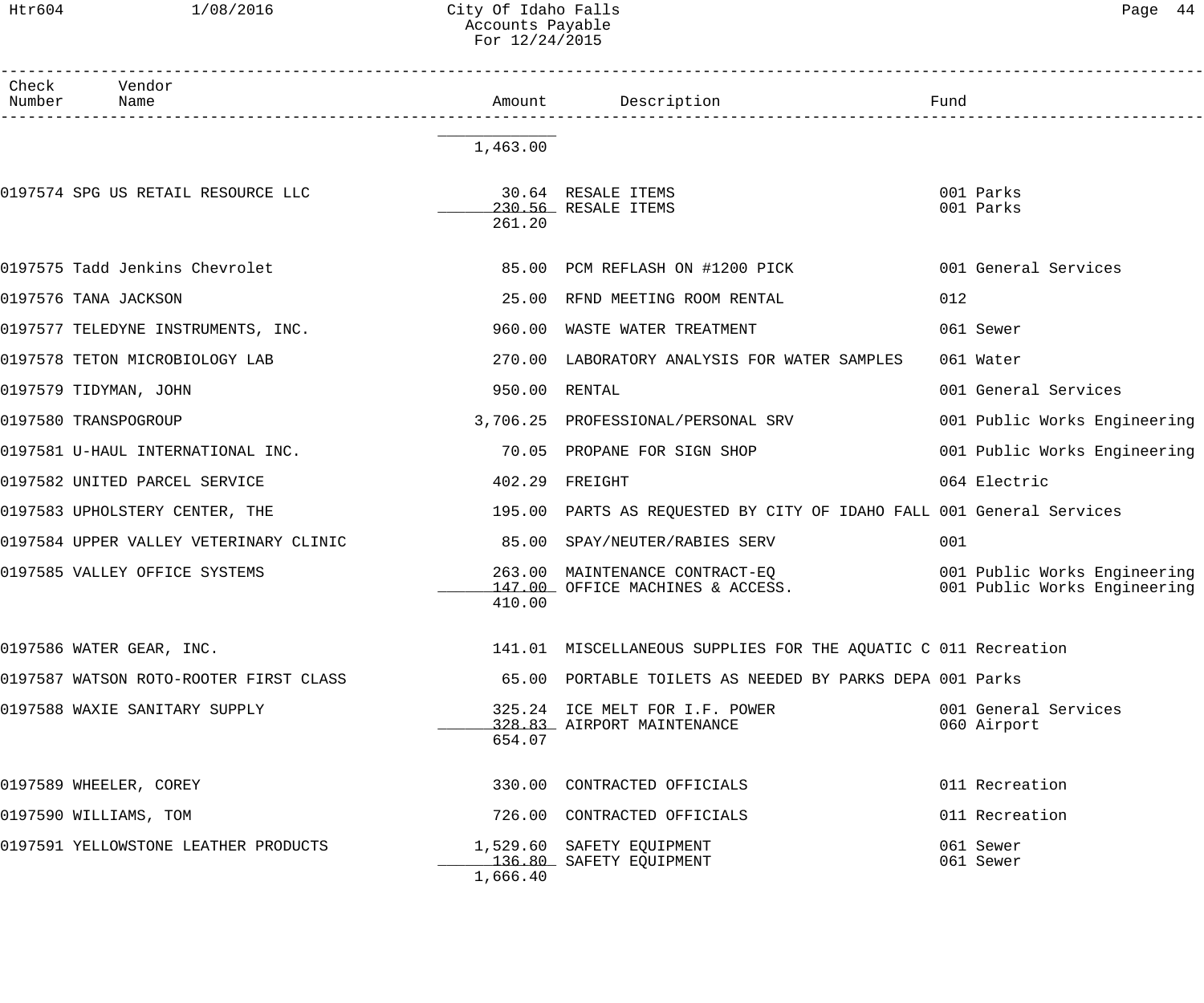| Htr604          | 1/08/2016      | City Of Idaho Falls<br>Accounts Payable<br>For 12/24/2015 |             |      | Page 45 |  |
|-----------------|----------------|-----------------------------------------------------------|-------------|------|---------|--|
| Check<br>Number | Vendor<br>Name | Amount                                                    | Description | Fund |         |  |

0197592 YELLOWSTONE LOG HOMES, LLC 159.85 MISCELLANEOUS PRODUCTS 001 Parks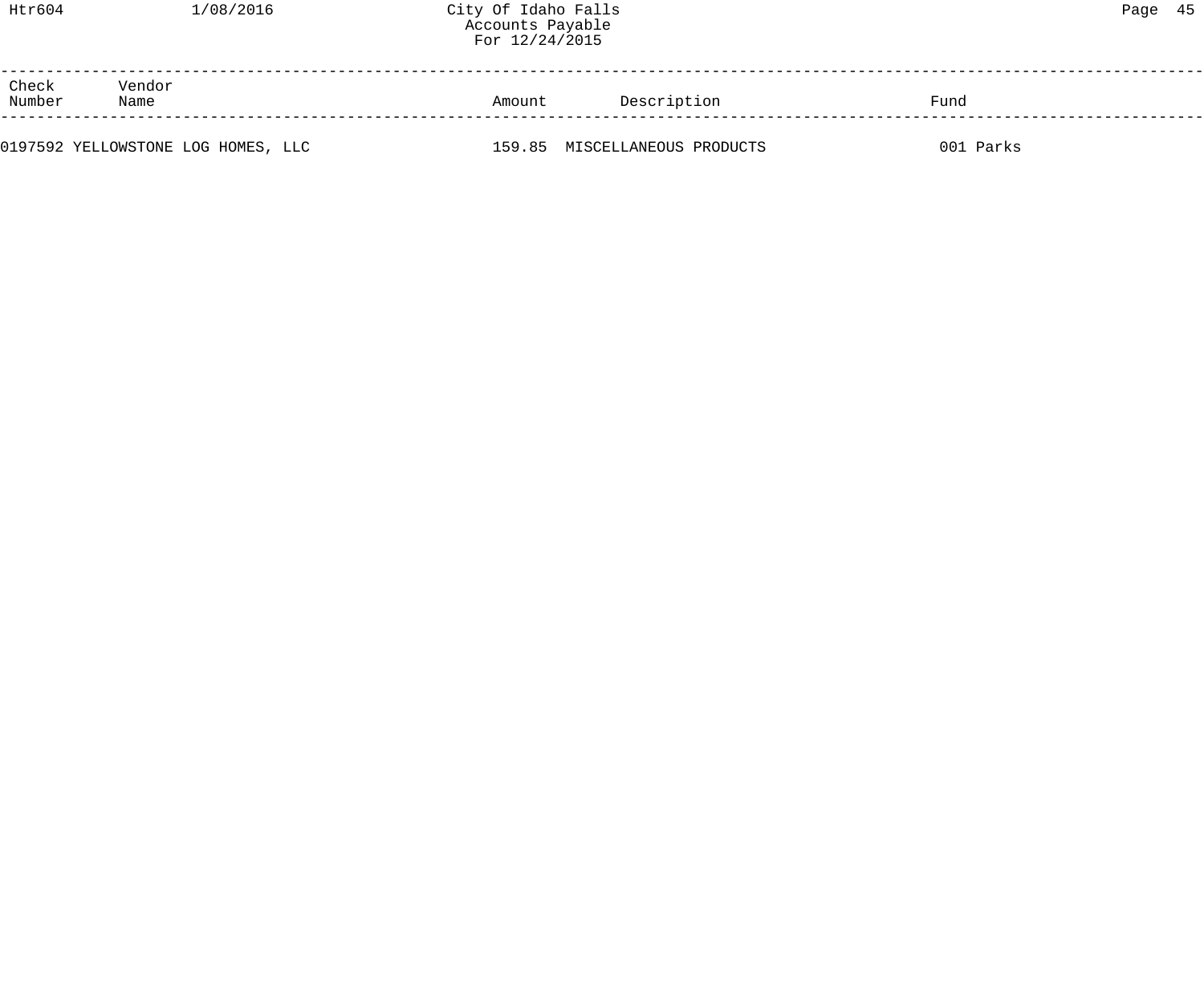| Check Vendor<br>Number Name           |                   | Amount Description                                                                                                                                                                                                                                                                                                                                                                                                                                                                                                                                                                                                                                                                                                          | Fund                         |
|---------------------------------------|-------------------|-----------------------------------------------------------------------------------------------------------------------------------------------------------------------------------------------------------------------------------------------------------------------------------------------------------------------------------------------------------------------------------------------------------------------------------------------------------------------------------------------------------------------------------------------------------------------------------------------------------------------------------------------------------------------------------------------------------------------------|------------------------------|
|                                       |                   | 0197593 ACUSHNET COMPANY COMPANY SALLE SERVENTORY AS REQUESTED BY PINECREST GOLF 018 Golf Courses                                                                                                                                                                                                                                                                                                                                                                                                                                                                                                                                                                                                                           |                              |
| 0197594 ADVANCE AUTO PARTS            | 1,008.10          | 505.18 EQ REPAIR AND MAINT<br>38.86 EQ REPAIR AND MAINT<br>502.92 EQ REPAIR AND MAINT<br>38.86 EQ REPAIR AND MAINT<br>38.86 EQ REPAIR AND MAINT<br>38.86 EQ REPAIR AND MAINT<br>38.86 EQ REPAIR AND MAINT<br>38.86 EQ REPAIR AND MAINT<br>398.                                                                                                                                                                                                                                                                                                                                                                                                                                                                              |                              |
|                                       | 2,148.08          | 0197595 ALSCO (AMERICAN LINEN DIV) 208.53 LAUNDRY/CLOTHING REPAIRS FOR IDAHO FALLS 001 General Services<br>15.23 MAT SERVICE FOR THE TAUTPHAUS PARK ICE R 011 Recreation<br>15.00 MAT SERVICE FOR THE TAUTPHAUS PARK ICE R 011 Recreation<br>91.26 WEEKLY DELIVERY AND CHANGE OUT OF ENTRAN 060 Airport<br>41.73 LAUNDRY SERVICE FOR SEWER DEPARTMENT 061 Sewer<br>53.06 LAUNDRY SERVICE FOR SEWER DEPARTMENT 061 Sewer<br>40.94 LAUNDRY SERVICE FOR SEWER DEPARTMENT 061 Sewer<br>48.36 LAUNDRY SERVICE FOR SEWER DEPARTMENT 061 Sewer<br>337.69 SAFETY CLOTHING AS REQUEST BY THE SEWER 061 Sewer<br>885.93 SAFETY CLOTHING AS REQUEST BY THE SEWER 061 Sewer<br>410.35 SAFETY CLOTHING AS REQUEST BY THE SEWER 061 Sewer |                              |
| 0197596 AMAZON.COM CREDIT-LIBRARY     |                   | 604.50 PURCHASE OF MATERIALS FOR THE I.F. PUBLI 012 Library                                                                                                                                                                                                                                                                                                                                                                                                                                                                                                                                                                                                                                                                 |                              |
| 0197597 AMERICAN PUBLIC POWER ASSOC.  | 204.50            | 109.00 ELEC/IF POWER<br>95.50 ELEC/IF POWER                                                                                                                                                                                                                                                                                                                                                                                                                                                                                                                                                                                                                                                                                 | 064 Electric<br>064 Electric |
| 0197598 AUTOMOTIVE SPRINGS & OVERLOAD | 449.38            | 39.00 PARTS AND MINOR SUBLET REPAIRS AS REQUES 001 General Services<br>410.38 PARTS AND MINOR SUBLET REPAIRS AS REQUES 001 General Services                                                                                                                                                                                                                                                                                                                                                                                                                                                                                                                                                                                 |                              |
| 0197599 BLACKFOOT ANIMAL CLINIC       |                   | 40.00 SPAY/NEUTER SERVICES                                                                                                                                                                                                                                                                                                                                                                                                                                                                                                                                                                                                                                                                                                  | 001                          |
| 0197600 BRIDGESTONE GOLF, INC.        |                   | 964.84 INVENTORY AS REQUESTED BY PINECREST GOLF 018 Golf Courses                                                                                                                                                                                                                                                                                                                                                                                                                                                                                                                                                                                                                                                            |                              |
| 0197601 BROADWAY FORD, INC.           | 555.68            | 327.10 PARTS AND MINOR SUBLET REPAIRS AS REQUES 001 General Services<br>48.58 PARTS AND MINOR SUBLET REPAIRS AS REQUES 001 General Services<br>90.00 PARTS AND MINOR SUBLET REPAIRS AS REQUES 001 General Services<br>90.00 PARTS AND MINOR SUBLET REPAIRS AS REQUES 001 General Services                                                                                                                                                                                                                                                                                                                                                                                                                                   |                              |
| 0197602 CLUB INCORPORATED             |                   | 1,536.82 REIMBURSEMENTS                                                                                                                                                                                                                                                                                                                                                                                                                                                                                                                                                                                                                                                                                                     | 001 Planning & Building      |
| 0197603 CODALE ELECTRIC SUPPLY, INC.  | 6,923.50 HARDWARE | 713.92 FIBER OPTIC MATERIAL<br>9,889.00 TRANSFORMERS                                                                                                                                                                                                                                                                                                                                                                                                                                                                                                                                                                                                                                                                        | 064<br>064<br>064 Electric   |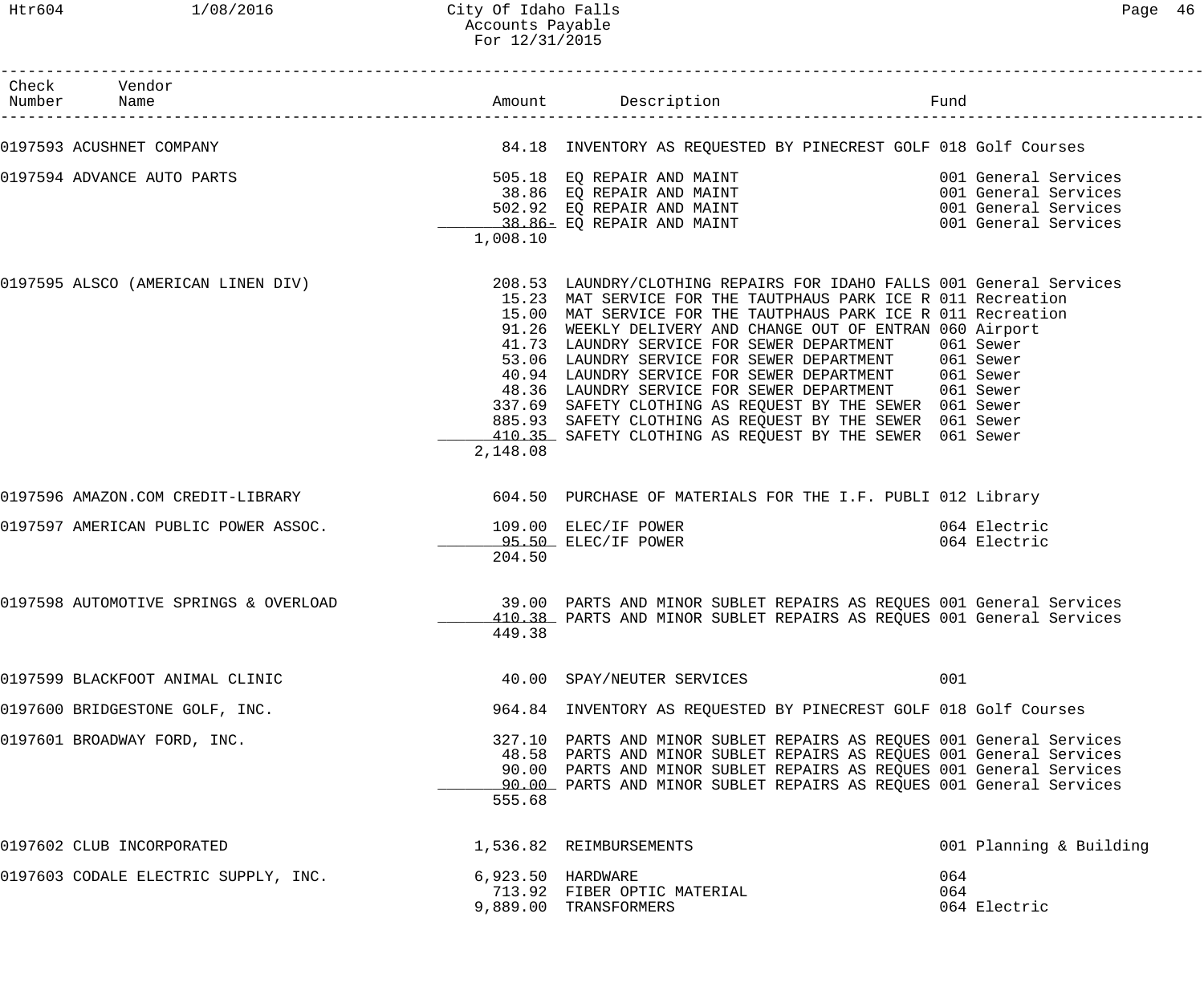Htr604 1/08/2016 City Of Idaho Falls Page 47 Accounts Payable For 12/31/2015

| Check Vendor<br>Number Name                                  |                 |                                                                                                                                                                                                                                                                                                                                                                                                                                                                                                                                                                                           |                                                                                                                                                                                                                                                                                        |
|--------------------------------------------------------------|-----------------|-------------------------------------------------------------------------------------------------------------------------------------------------------------------------------------------------------------------------------------------------------------------------------------------------------------------------------------------------------------------------------------------------------------------------------------------------------------------------------------------------------------------------------------------------------------------------------------------|----------------------------------------------------------------------------------------------------------------------------------------------------------------------------------------------------------------------------------------------------------------------------------------|
|                                                              | 18,946.42       |                                                                                                                                                                                                                                                                                                                                                                                                                                                                                                                                                                                           | 064                                                                                                                                                                                                                                                                                    |
| 0197604 CONNECTSHARE SOUTHEAST IDAHO 600 100 100 MEMBERSHIPS |                 |                                                                                                                                                                                                                                                                                                                                                                                                                                                                                                                                                                                           | 001 Non Departmental                                                                                                                                                                                                                                                                   |
| 0197605 DMC SALES & SUPPLY, INC. 143.10 FUEL AND ADDITIVES   |                 |                                                                                                                                                                                                                                                                                                                                                                                                                                                                                                                                                                                           | 001                                                                                                                                                                                                                                                                                    |
|                                                              | 3,000.00        | 0197606 DOBLE ENGINEERING COMPANY 1,500.00 COMPUTERS, DP/WORD PROC.<br>1,500.00 COMPUTERS, DP/WORD PROC. 064 Electric (164 Electric                                                                                                                                                                                                                                                                                                                                                                                                                                                       |                                                                                                                                                                                                                                                                                        |
|                                                              |                 | 0197607 EAGLE ROCK HYDRAULIC SERVICE <b>1999 - 1999 METAL PEARTS AND HYDRAULIC REPAIRS AS REQUESTED 001 General Services</b>                                                                                                                                                                                                                                                                                                                                                                                                                                                              |                                                                                                                                                                                                                                                                                        |
|                                                              |                 | 0197608 ENGHOUSE/SYNTELLECT, LTD 3 4,166.73 MAINTENANCE CONTRACT-EQ 64 Electric                                                                                                                                                                                                                                                                                                                                                                                                                                                                                                           |                                                                                                                                                                                                                                                                                        |
| 0197609 ERNIE LEWIS                                          |                 | 62.00 RFND CLASS EXAM FEE                                                                                                                                                                                                                                                                                                                                                                                                                                                                                                                                                                 | 061 Water                                                                                                                                                                                                                                                                              |
|                                                              |                 |                                                                                                                                                                                                                                                                                                                                                                                                                                                                                                                                                                                           | 012 Library                                                                                                                                                                                                                                                                            |
| 0197611 FLEETPRIDE, INC.                                     | 120.15          | 11.10 PARTS AS REQUESTED BY CITY OF IDAHO FALL 001 General Services<br>109.05 EQ REPAIR AND MAINT                                                                                                                                                                                                                                                                                                                                                                                                                                                                                         | 001                                                                                                                                                                                                                                                                                    |
|                                                              | 41.75<br>779.65 | 0197612 FREMONT COMMUNICATIONS LLC <sup>41.54</sup> BILLED LINES 12/15/15 001 General Services<br>41.54 BILLED LINES 12/15/15<br>43.36 BILLED 12/15/15<br>41.89 BILLED 12/15/15<br>38.76 BILLED 12/15/15<br>41.54 BILLED 12/15/15<br>41.54 BILLED 12/15/15<br>41.54 BILLED 12/15/15<br>41.54 BILLED 12/15/15<br>38.76 BILLED 12/15/15<br>41.89 BILLED 12/15/15<br>38.76 BILLED 12/15/15<br>37.54 BILLED 12/15/15<br>BILLED 12/15/15<br>41.54 BILLED 12/15/15<br>41.54 BILLED 12/15/15<br>41.54 BILLED 12/15/15<br>41.54 BILLED 12/15/15<br>41.54 BILLED 12/15/15<br>41.54 BILLED 12/15/15 | 001 Police<br>001 Police<br>001 Police<br>001 Parks<br>001 Parks<br>001 Parks<br>001 Parks<br>001 Parks<br>001 Cemeteries<br>011 Recreation<br>018 Golf Courses<br>018 Golf Courses<br>018 Golf Courses<br>060 Airport<br>064 Electric<br>064 Electric<br>064 Electric<br>064 Electric |
| 0197613 FUTURA SYSTEMS, INC.                                 |                 | 3,000.00 ELEC/IF POWER                                                                                                                                                                                                                                                                                                                                                                                                                                                                                                                                                                    | 064 Electric                                                                                                                                                                                                                                                                           |
| 0197614 GALE/CENGAGE LEARNING, INC.                          |                 | 109.46 PURCHASE OF MATERIALS FOR THE I.F. PUBLI 012 Library                                                                                                                                                                                                                                                                                                                                                                                                                                                                                                                               |                                                                                                                                                                                                                                                                                        |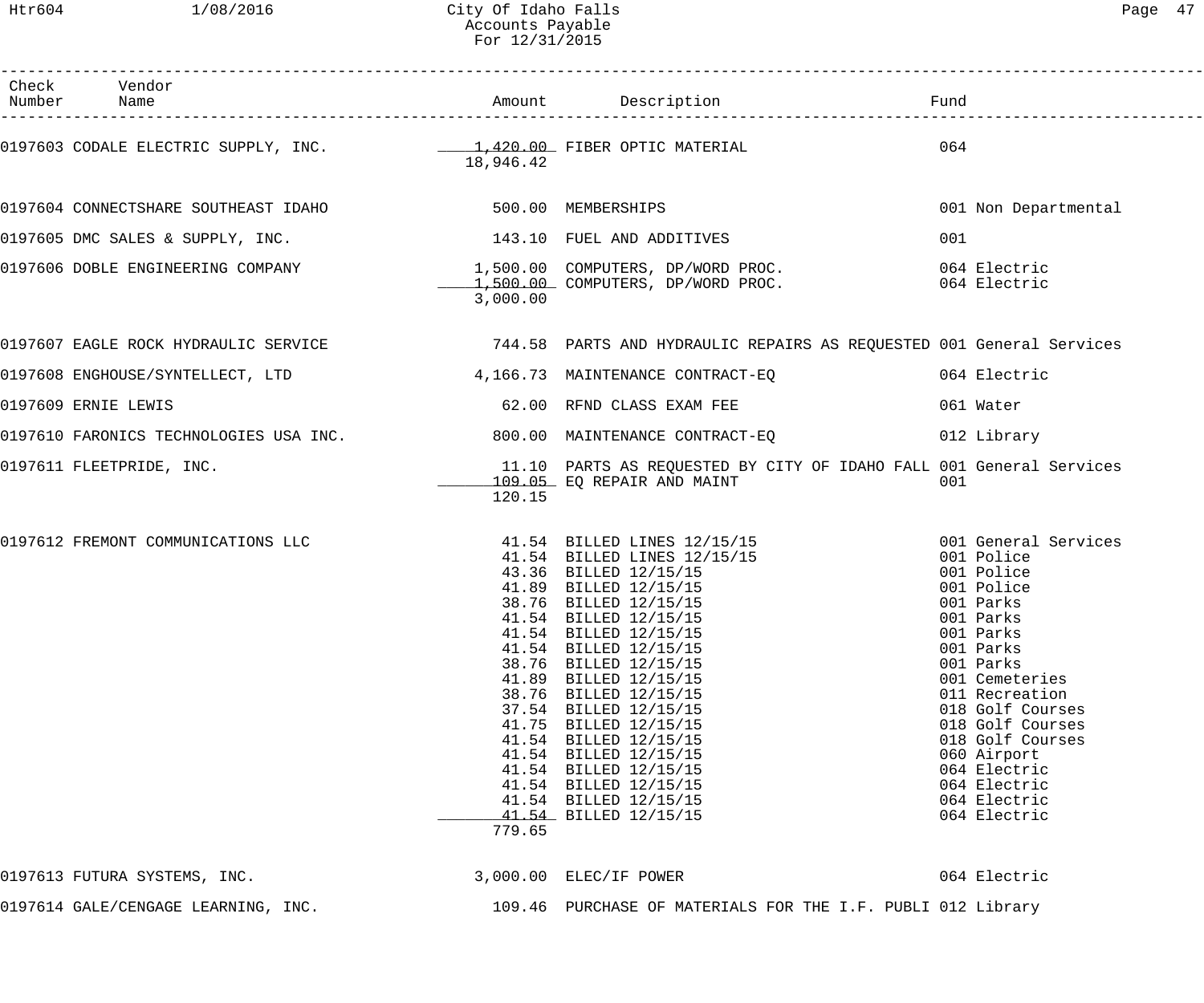# Htr604 1/08/2016 City Of Idaho Falls Page 48 Accounts Payable For 12/31/2015

| Check Vendor<br>Number Name                             |          |                                                                                                                                                                                                                                                                                                                                                                                                                                                                                                                                                                                                                                                                                                                                                                                                                                                                                                                                                                                                                                                                                                                                                                                                                                                                                                                                                                                            |                               |
|---------------------------------------------------------|----------|--------------------------------------------------------------------------------------------------------------------------------------------------------------------------------------------------------------------------------------------------------------------------------------------------------------------------------------------------------------------------------------------------------------------------------------------------------------------------------------------------------------------------------------------------------------------------------------------------------------------------------------------------------------------------------------------------------------------------------------------------------------------------------------------------------------------------------------------------------------------------------------------------------------------------------------------------------------------------------------------------------------------------------------------------------------------------------------------------------------------------------------------------------------------------------------------------------------------------------------------------------------------------------------------------------------------------------------------------------------------------------------------|-------------------------------|
| ______________________                                  | 1,645.63 | 0197614 GALE/CENGAGE LEARNING, INC. 101.96 PURCHASE OF MATERIALS FOR THE I.F. PUBLI 012 Library<br>106.46 PURCHASE OF MATERIALS FOR THE I.F. PUBLI 012 Library<br>49.48 PURCHASE OF MATERIALS FOR THE I.F. PUBLI 012 Library<br>96.71 PURCHASE OF MATERIALS FOR THE I.F. PUBLI 012 Library<br>68.22 PURCHASE OF MATERIALS FOR THE I.F. PUBLI 012 Library<br>47.23 PURCHASE OF MATERIALS FOR THE I.F. PUBLI 012 Library<br>119.20 PURCHASE OF MATERIALS FOR THE I.F. PUBLI 012 Library<br>47.23 PURCHASE OF MATERIALS FOR THE I.F. PUBLI 012 Library<br>68.22 PURCHASE OF MATERIALS FOR THE I.F. PUBLI 012 Library<br>45.73 PURCHASE OF MATERIALS FOR THE I.F. PUBLI 012 Library<br>69.72 PURCHASE OF MATERIALS FOR THE I.F. PUBLI 012 Library<br>92.96 PURCHASE OF MATERIALS FOR THE I.F. PUBLI 012 Library<br>46.48 PURCHASE OF MATERIALS FOR THE I.F. PUBLI 012 Library<br>32.38 PURCHASE OF MATERIALS FOR THE I.F. PUBLI 012 Library<br>155.92 PURCHASE OF MATERIALS FOR THE I.F. PUBLI 012 Library<br>80.96 PURCHASE OF MATERIALS FOR THE I.F. PUBLI 012 Library<br>47.23 PURCHASE OF MATERIALS FOR THE I.F. PUBLI 012 Library<br>76.47 PURCHASE OF MATERIALS FOR THE I.F. PUBLI 012 Library<br>97.46 PURCHASE OF MATERIALS FOR THE I.F. PUBLI 012 Library<br>47.23 PURCHASE OF MATERIALS FOR THE I.F. PUBLI 012 Library<br>38.92 PURCHASE OF MATERIALS FOR THE I.F. PUBLI 012 Library |                               |
|                                                         |          | 0197615 GORONGOSA RESTORATION PROJECT INC. 1,500.00 PARKS & RECREATION MISC. 001 Parks                                                                                                                                                                                                                                                                                                                                                                                                                                                                                                                                                                                                                                                                                                                                                                                                                                                                                                                                                                                                                                                                                                                                                                                                                                                                                                     |                               |
| 0197616 GRAY AUGUSTUS                                   |          | 116.90 CYCLOCROSS/REIMBURS SUPPL                                                                                                                                                                                                                                                                                                                                                                                                                                                                                                                                                                                                                                                                                                                                                                                                                                                                                                                                                                                                                                                                                                                                                                                                                                                                                                                                                           | 011 Recreation                |
| 0197617 HOLDEN, KIDWELL, HAHN & CRAPO 60 000 RYDER PARK | 2,920.00 | 2,840.00 WATER RIGHTS MATTERS                                                                                                                                                                                                                                                                                                                                                                                                                                                                                                                                                                                                                                                                                                                                                                                                                                                                                                                                                                                                                                                                                                                                                                                                                                                                                                                                                              | 001 Parks<br>061 Water        |
| 0197618 HOME DEPOT                                      | 590.56   | 478.40 PLYWOOD<br>112.16 CLEANING SUPPLIES/ EQUIPM                                                                                                                                                                                                                                                                                                                                                                                                                                                                                                                                                                                                                                                                                                                                                                                                                                                                                                                                                                                                                                                                                                                                                                                                                                                                                                                                         | 001 Cemeteries<br>010 Streets |
| 0197619 HOWARD EQUIPMENT & SUPPLY                       | 1,484.51 | 25.17 PURCHASE OF ANIMAL FOOD AND SUPPLIES FOR 001 Parks<br>449.46 PURCHASE OF ANIMAL FOOD AND SUPPLIES FOR 001 Parks<br>50.34 PURCHASE OF ANIMAL FOOD AND SUPPLIES FOR 001 Parks<br>742.79 PURCHASE OF ANIMAL FOOD AND SUPPLIES FOR 001 Parks<br>42.95 LAB EQUIPMENT & SUPPLIES<br>$\overline{173.80}$ GFP FEEDERS. 2@\$86.90EA                                                                                                                                                                                                                                                                                                                                                                                                                                                                                                                                                                                                                                                                                                                                                                                                                                                                                                                                                                                                                                                           | 001 Police<br>001 Parks       |
| 0197620 HUNT DESIGN                                     |          | 1,678.75 CONSTRUCTION JOB/CONTRACT                                                                                                                                                                                                                                                                                                                                                                                                                                                                                                                                                                                                                                                                                                                                                                                                                                                                                                                                                                                                                                                                                                                                                                                                                                                                                                                                                         | 001 Parks                     |
| 0197621 I S P W C / L H T A C                           |          | 50.00 B WOOLF TRAINING COURSE                                                                                                                                                                                                                                                                                                                                                                                                                                                                                                                                                                                                                                                                                                                                                                                                                                                                                                                                                                                                                                                                                                                                                                                                                                                                                                                                                              | 010 Streets                   |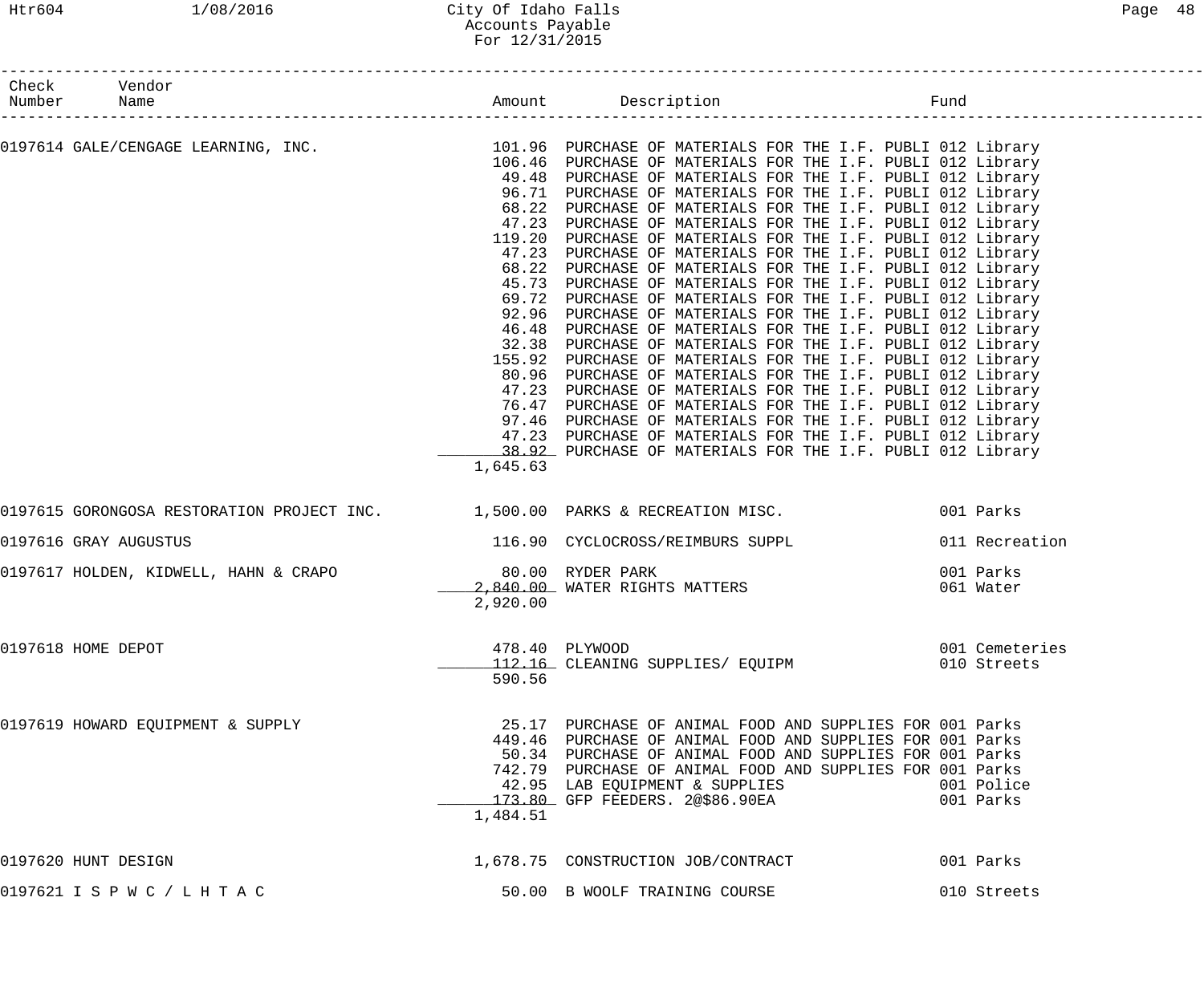|                                                                                                           | For 12/31/2015        |                                                                                                                                                                                                                                                                                                                                                                                                                                                                                                                                                                                                                                                                                                                                                                                                                                                                                                                                                                                                                                                                                                                                                                                                                                                                                                                                                                                                                                                                                                                                                     |                                                                      |  |
|-----------------------------------------------------------------------------------------------------------|-----------------------|-----------------------------------------------------------------------------------------------------------------------------------------------------------------------------------------------------------------------------------------------------------------------------------------------------------------------------------------------------------------------------------------------------------------------------------------------------------------------------------------------------------------------------------------------------------------------------------------------------------------------------------------------------------------------------------------------------------------------------------------------------------------------------------------------------------------------------------------------------------------------------------------------------------------------------------------------------------------------------------------------------------------------------------------------------------------------------------------------------------------------------------------------------------------------------------------------------------------------------------------------------------------------------------------------------------------------------------------------------------------------------------------------------------------------------------------------------------------------------------------------------------------------------------------------------|----------------------------------------------------------------------|--|
| Check Vendor                                                                                              |                       |                                                                                                                                                                                                                                                                                                                                                                                                                                                                                                                                                                                                                                                                                                                                                                                                                                                                                                                                                                                                                                                                                                                                                                                                                                                                                                                                                                                                                                                                                                                                                     |                                                                      |  |
| 0197622 IDAHO BUREAU CRIMINAL IDENT. 1,431.00 FINGERPRINT PROCESSING FOR BUSINESS LICE 001 City Clerk     |                       |                                                                                                                                                                                                                                                                                                                                                                                                                                                                                                                                                                                                                                                                                                                                                                                                                                                                                                                                                                                                                                                                                                                                                                                                                                                                                                                                                                                                                                                                                                                                                     |                                                                      |  |
| 0197623 IDAHO BUREAU OF OCCUPATIONAL (30.00 LICENSE/REGISTRATION RENEWAL FOR SEWER E 061 Sewer            |                       |                                                                                                                                                                                                                                                                                                                                                                                                                                                                                                                                                                                                                                                                                                                                                                                                                                                                                                                                                                                                                                                                                                                                                                                                                                                                                                                                                                                                                                                                                                                                                     |                                                                      |  |
| 0197624 IDAHO FALLS PETERBILT                                                                             |                       | 6.11 EQ REPAIR AND MAINT                                                                                                                                                                                                                                                                                                                                                                                                                                                                                                                                                                                                                                                                                                                                                                                                                                                                                                                                                                                                                                                                                                                                                                                                                                                                                                                                                                                                                                                                                                                            | 001                                                                  |  |
| 0197625 INTERMOUNTAIN POWER SUPT ASSN 150.00 TRAINING-PERSONNEL                                           |                       |                                                                                                                                                                                                                                                                                                                                                                                                                                                                                                                                                                                                                                                                                                                                                                                                                                                                                                                                                                                                                                                                                                                                                                                                                                                                                                                                                                                                                                                                                                                                                     | 064 Electric                                                         |  |
| 0197626 IZZO GOLF, INC.                                                                                   | 2,553.57 RESALE ITEMS |                                                                                                                                                                                                                                                                                                                                                                                                                                                                                                                                                                                                                                                                                                                                                                                                                                                                                                                                                                                                                                                                                                                                                                                                                                                                                                                                                                                                                                                                                                                                                     | 018 Golf Courses                                                     |  |
| 0197627 KEY-LINE AUTOMOTIVE WAREHOUSE 68.99 PARTS AS REQUESTED BY CITY OF IDAHO FALL 001 General Services | 1,143.74              | 103.99 PARTS AS REQUESTED BY CITY OF IDAHO FALL 001 General Services<br>418.10 PARTS AS REQUESTED BY CITY OF IDAHO FALL 001 General Services<br>32.40 PARTS AS REQUESTED BY CITY OF IDAHO FALL 001 General Services<br>124.52 PARTS AS REQUESTED BY CITY OF IDAHO FALL 001 General Services<br>17.06 PARTS AS REQUESTED BY CITY OF IDAHO FALL 001 General Services<br>2.42 PARTS AS REQUESTED BY CITY OF IDAHO FALL 001 General Services<br>29.39 PARTS AS REQUESTED BY CITY OF IDAHO FALL 001 General Services<br>131.36 PARTS AS REQUESTED BY CITY OF IDAHO FALL 001 General Services<br>70.50 PARTS AS REQUESTED BY CITY OF IDAHO FALL 001 General Services<br>41.18 PARTS AS REQUESTED BY CITY OF IDAHO FALL 001 General Services<br>32.40 PARTS AS REQUESTED BY CITY OF IDAHO FALL 001 General Services<br>40.72 PARTS AS REQUESTED BY CITY OF IDAHO FALL 001 General Services<br>290.00 PARTS AS REQUESTED BY CITY OF IDAHO FALL 001 General Services<br>9.95 PARTS AS REQUESTED BY CITY OF IDAHO FALL 001 General Services<br>372.46- PARTS AS REQUESTED BY CITY OF IDAHO FALL 001 General Services<br>8.99 PARTS AS REQUESTED BY CITY OF IDAHO FALL 001 General Services<br>15.00- PARTS AS REQUESTED BY CITY OF IDAHO FALL 001 General Services<br>23.48 PARTS AS REQUESTED BY CITY OF IDAHO FALL 001 General Services<br>42.41 PARTS AS REOUESTED BY CITY OF IDAHO FALL 001 General Services<br>3.24 PARTS AS REQUESTED BY CITY OF IDAHO FALL 001 General Services<br>20.10 PARTS AS REQUESTED BY CITY OF IDAHO FALL 001 General Services |                                                                      |  |
| 0197628 K9 KENNEL STORE                                                                                   |                       | 1,214.00 POLICE EQUIP & SUPPLIES                                                                                                                                                                                                                                                                                                                                                                                                                                                                                                                                                                                                                                                                                                                                                                                                                                                                                                                                                                                                                                                                                                                                                                                                                                                                                                                                                                                                                                                                                                                    | 001 Police                                                           |  |
| 0197629 L-TRON CORPORATION                                                                                |                       | 324.00 BUILDING SUP/REPR/MAINT.                                                                                                                                                                                                                                                                                                                                                                                                                                                                                                                                                                                                                                                                                                                                                                                                                                                                                                                                                                                                                                                                                                                                                                                                                                                                                                                                                                                                                                                                                                                     | 001 Police                                                           |  |
| 0197630 LIFEGUARD STORE, INC.                                                                             | 444.73                | 167.88 AQUATIC/WATER PRODUCTS<br>28.85 FREIGHT<br>113.00 AQUATIC/WATER PRODUCTS<br>135.00 AQUATIC/WATER PRODUCTS                                                                                                                                                                                                                                                                                                                                                                                                                                                                                                                                                                                                                                                                                                                                                                                                                                                                                                                                                                                                                                                                                                                                                                                                                                                                                                                                                                                                                                    | 011 Recreation<br>011 Recreation<br>011 Recreation<br>011 Recreation |  |
| 0197631 LOCAL NEWS 8                                                                                      | 570.00                | 420.00 PROMOTION ITEMS<br>150.00 PROMOTION ITEMS                                                                                                                                                                                                                                                                                                                                                                                                                                                                                                                                                                                                                                                                                                                                                                                                                                                                                                                                                                                                                                                                                                                                                                                                                                                                                                                                                                                                                                                                                                    | 001 Parks<br>001 Parks                                               |  |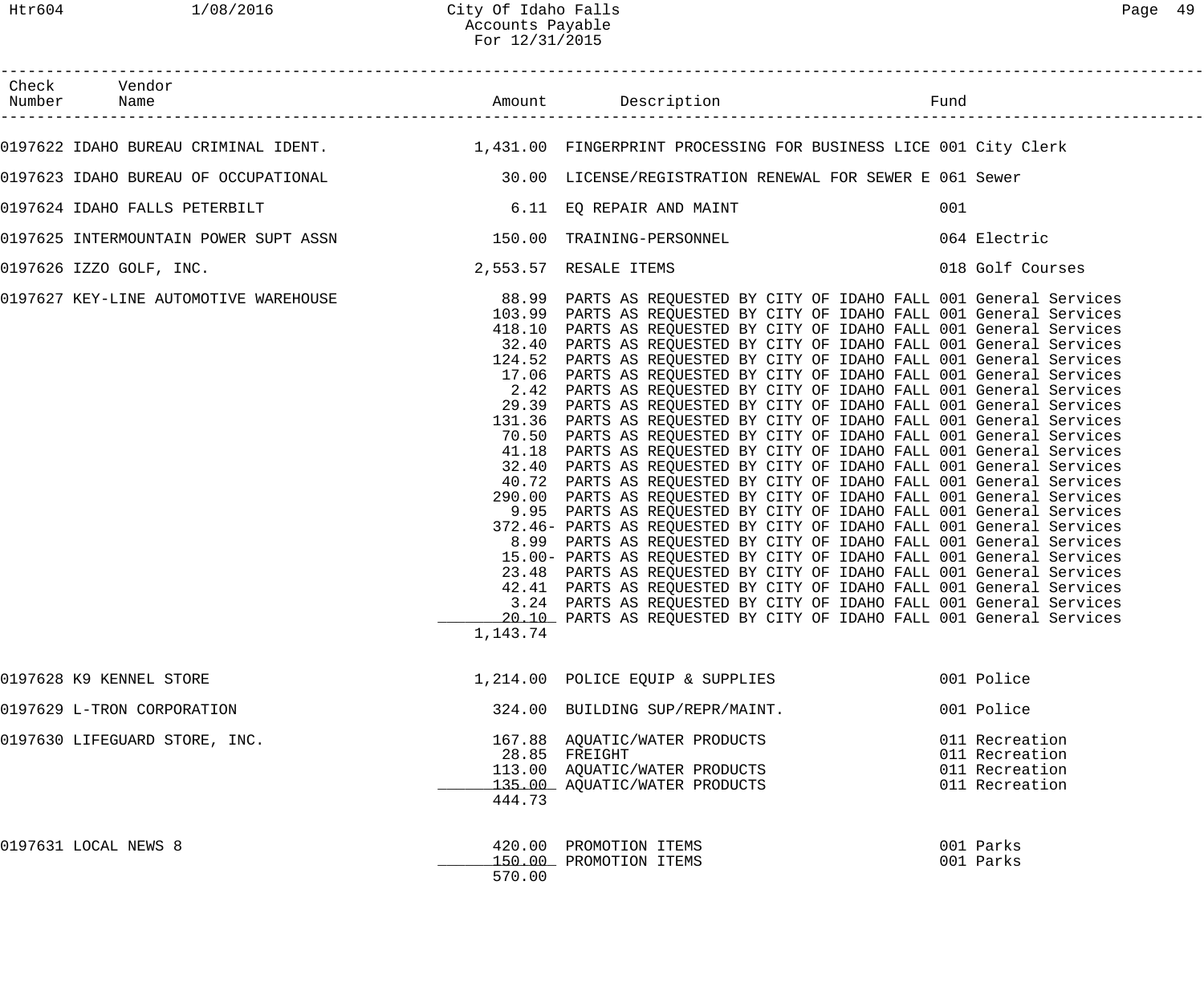# Htr604 1/08/2016 City Of Idaho Falls Page 50 Accounts Payable For 12/31/2015

| Check Vendor<br>Number Name            |          | Amount Description Description                                                                                                                                                                                                                                                                                                                                                                                                                                                    |                        |
|----------------------------------------|----------|-----------------------------------------------------------------------------------------------------------------------------------------------------------------------------------------------------------------------------------------------------------------------------------------------------------------------------------------------------------------------------------------------------------------------------------------------------------------------------------|------------------------|
|                                        |          |                                                                                                                                                                                                                                                                                                                                                                                                                                                                                   | 001                    |
|                                        | 5,093.53 | 0197633 LOWE'S-CONSERVATION LOAN ACCT 602.19 APPLIANCE PRGM/BREEDLOVE 602.19<br>522.64 APPLIANCE PRGM/BYERS 9RGM/EXERS 015 Elect Light Public Purp<br>905.30 APPLIANCE PRGM/MCNEIL 015 Elect Light Public Purp<br>2,014.00 APPLIANCE                                                                                                                                                                                                                                              |                        |
| 0197634 MIZUNO USA, INC.               | 766.80   | 558.68 INVENTORY AS REQUESTED BY PINECREST GOLF 018 Golf Courses<br>160.49 INVENTORY AS REQUESTED BY PINECREST GOLF 018 Golf Courses<br>47.63 INVENTORY AS REQUESTED BY PINECREST GOLF 018 Golf Courses                                                                                                                                                                                                                                                                           |                        |
| 0197635 MOUNTAIN VALLEY FLOOR MATS LLC | 167.80   | 34.85 LAUNDRY SERVICE/MATS FOR BUILDING MAINTE 001 General Services<br>6.00 LAUNDRY SERVICE/MATS FOR BUILDING MAINTE 001 General Services<br>24.25 LAUNDRY SERVICE/MATS FOR BUILDING MAINTE 001 General Services<br>47.50 LAUNDRY SERVICE/MATS FOR BUILDING MAINTE 001 General Services<br>18.40 LAUNDRY SERVICE/MATS FOR STREET DEPARTME 010 Streets<br>18.40 LAUNDRY SERVICE/MATS FOR STREET DEPARTME 010 Streets<br>18.40 LAUNDRY SERVICE/MATS FOR STREET DEPARTME 010 Streets |                        |
|                                        |          | 0197636 MUSSELMAN EQUIPMENT CO., INC. 188.51 PARTS AND MINOR SUBLET REPAIRS AS REQUES 001 General Services                                                                                                                                                                                                                                                                                                                                                                        |                        |
| 0197637 NORTHWEST PUBLIC POWER ASSOC.  |          | 220.00 ELEC/IF POWER                                                                                                                                                                                                                                                                                                                                                                                                                                                              | 064 Electric           |
| 0197638 PLASTICS, INC.                 |          | 517.50 PARKS & RECREATION MISC.                                                                                                                                                                                                                                                                                                                                                                                                                                                   | 011 Recreation         |
| 0197639 PRO RENTALS/PRO EQUIP, LLC     |          | 454.58 PARTS AND MINOR SUBLET REPAIRS AS REQUES 001 General Services                                                                                                                                                                                                                                                                                                                                                                                                              |                        |
| 0197640 QUALITY AUTO BODY              |          | 1,644.72 ACCIDENT REPAIRS, FLEET                                                                                                                                                                                                                                                                                                                                                                                                                                                  | 001 General Services   |
| 0197641 QUALITY SPORTS, INC.           |          | 676.14 INVENTORY AS REQUESTED BY SAGE LAKES GOL 018 Golf Courses                                                                                                                                                                                                                                                                                                                                                                                                                  |                        |
| 0197642 R & S DISTRIBUTING             |          | 521.37 JANITORIAL ITEMS FOR THE AQUATIC CENTER 011 Recreation                                                                                                                                                                                                                                                                                                                                                                                                                     |                        |
| 0197643 RIVERBEND COMMUNICATIONS       |          | 104.00 PROMOTION ITEMS                                                                                                                                                                                                                                                                                                                                                                                                                                                            | 001 Parks              |
| 0197644 ROCKY MOUNTAIN FLEET MGMT ASSN |          | 310.00 MEMBERSHIPS                                                                                                                                                                                                                                                                                                                                                                                                                                                                | 001 General Services   |
| 0197645 RODENT PRO.COM, LLC            | 426.00   | 397.00 FEED/BEDDING (ANIMALS)<br>29.00 FREIGHT                                                                                                                                                                                                                                                                                                                                                                                                                                    | 001 Parks<br>001 Parks |
|                                        |          |                                                                                                                                                                                                                                                                                                                                                                                                                                                                                   |                        |

0197646 RON SAYER DODGE, INC. 163.39 PARTS AND MINOR SUBLET REPAIRS AS REQUES 001 General Services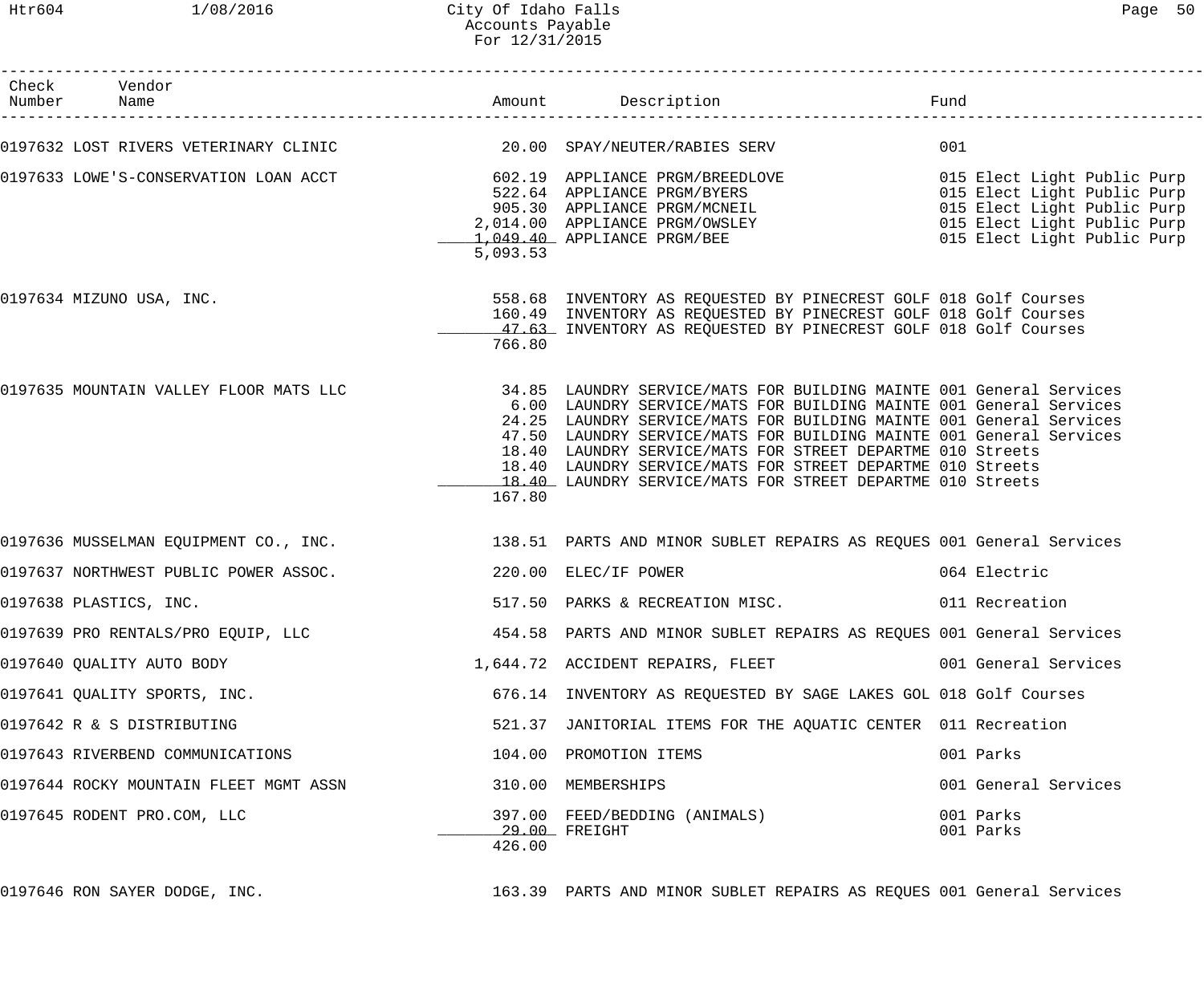# Htr604 1/08/2016 City Of Idaho Falls Page 51 Accounts Payable For 12/31/2015

| Check Vendor<br>Number Name                                                 |                    |                                                                                                                                                                                                                                                                                                                                                                                                                                                                                                                      |                                                                      |
|-----------------------------------------------------------------------------|--------------------|----------------------------------------------------------------------------------------------------------------------------------------------------------------------------------------------------------------------------------------------------------------------------------------------------------------------------------------------------------------------------------------------------------------------------------------------------------------------------------------------------------------------|----------------------------------------------------------------------|
|                                                                             | 1,408.53           | 0197647 RUSH TRUCK CENTERS, INC.                               34.84  PARTS AS REQUESTED BY CITY OF IDAHO FALL 001 General Services<br>45.00  PARTS AS REQUESTED BY CITY OF IDAHO FALL 001 General Services<br>45.00- PARTS AS REQUESTED BY CITY OF IDAHO FALL 001 General Services<br>138.82 PARTS AS REQUESTED BY CITY OF IDAHO FALL 001 General Services<br>16.00 PARTS AS REQUESTED BY CITY OF IDAHO FALL 001 General Services<br>1,218.87 PARTS AS REQUESTED BY CITY OF IDAHO FALL 001 General Services         |                                                                      |
|                                                                             |                    | 0197648 SALT LAKE COMMUNITY COLLEGE 6 732.00 TRAINING-PERSONNEL 6 739.00 TRAINING PERSONNEL                                                                                                                                                                                                                                                                                                                                                                                                                          |                                                                      |
|                                                                             | 122.73             | 0197649 SAWTOOTH EMERGENCY VEHICLES TO THE REAST ON SALLY STARTS AS REQUESTED BY CITY OF IDAHO FALL 001 General Services<br>73.58 PARTS AS REQUESTED BY CITY OF IDAHO FALL 001 General Services<br>12.36 PARTS AS REQUESTED BY CITY OF IDAHO FALL 001 General Services                                                                                                                                                                                                                                               |                                                                      |
|                                                                             |                    | 0197650 SEARS ROEBUCK & COMPANY                                     675.74 APPLIANCE PRGM/LARSEN                           015 Elect Light Public Purp                                                                                                                                                                                                                                                                                                                                                               |                                                                      |
| 0197651 SESAC, INC.                                                         | 294.84 MEMBERSHIPS |                                                                                                                                                                                                                                                                                                                                                                                                                                                                                                                      | 001 General Services                                                 |
|                                                                             |                    |                                                                                                                                                                                                                                                                                                                                                                                                                                                                                                                      |                                                                      |
| 0197653 SUNNYSIDE GARDENS                                                   |                    | 2,281.00 PURCHASE OF TREES, PLANTS AND SHRUBS AS 001 Parks                                                                                                                                                                                                                                                                                                                                                                                                                                                           |                                                                      |
| 0197654 TEREX UTILITIES, INC.                                               | 5,339.76           | 295.00 VEHICLE AND EQUIP. MAINT.<br>295.00 VEHICLE AND EQUIP. MAINT. 001 General Services<br>605.08 VEHICLE AND EQUIP. MAINT. 001 General Services<br>345.00 VEHICLE AND EQUIP. MAINT. 001 General Services<br>520.00 VEHICLE AND EQUIP. MAINT. 001 General Services<br>34<br>520.00 VEHICLE AND EQUIP. MAINT. 001 General Services<br>295.00 VEHICLE AND EQUIP. MAINT. 001 General Services<br>295.00 VEHICLE AND EQUIP. MAINT. 001 General Services<br>295.00 VEHICLE AND EQUIP. MAINT. 001 General Services<br>29 | 001 General Services                                                 |
| 0197655 THOMPSON, REBECCA                                                   |                    | 120.00 PROFESSIONAL/PERSONAL SRV 601 Planning & Building                                                                                                                                                                                                                                                                                                                                                                                                                                                             |                                                                      |
| 0197656 U-HAUL INTERNATIONAL INC.                                           |                    | 89.35 PROPANE AS NEEDED FOR EQUIPMENT AND SHOP 001 General Services                                                                                                                                                                                                                                                                                                                                                                                                                                                  |                                                                      |
| 0197657 URS ENERGY & CONSTRUCTION, INC. 47,632.96 CONSTRUCTION JOB/CONTRACT |                    |                                                                                                                                                                                                                                                                                                                                                                                                                                                                                                                      | 042 Street Capital Imp                                               |
| 0197658 VALLEY OFFICE SYSTEMS                                               |                    | 86.51 MAINTENANCE CONTRACT-EQ<br>86.51 MAINTENANCE CONTRACT-EQ<br>150.00 MAINTENANCE CONTRACT-EQ                                                                                                                                                                                                                                                                                                                                                                                                                     | 001 General Services<br>001 General Services<br>001 Non Departmental |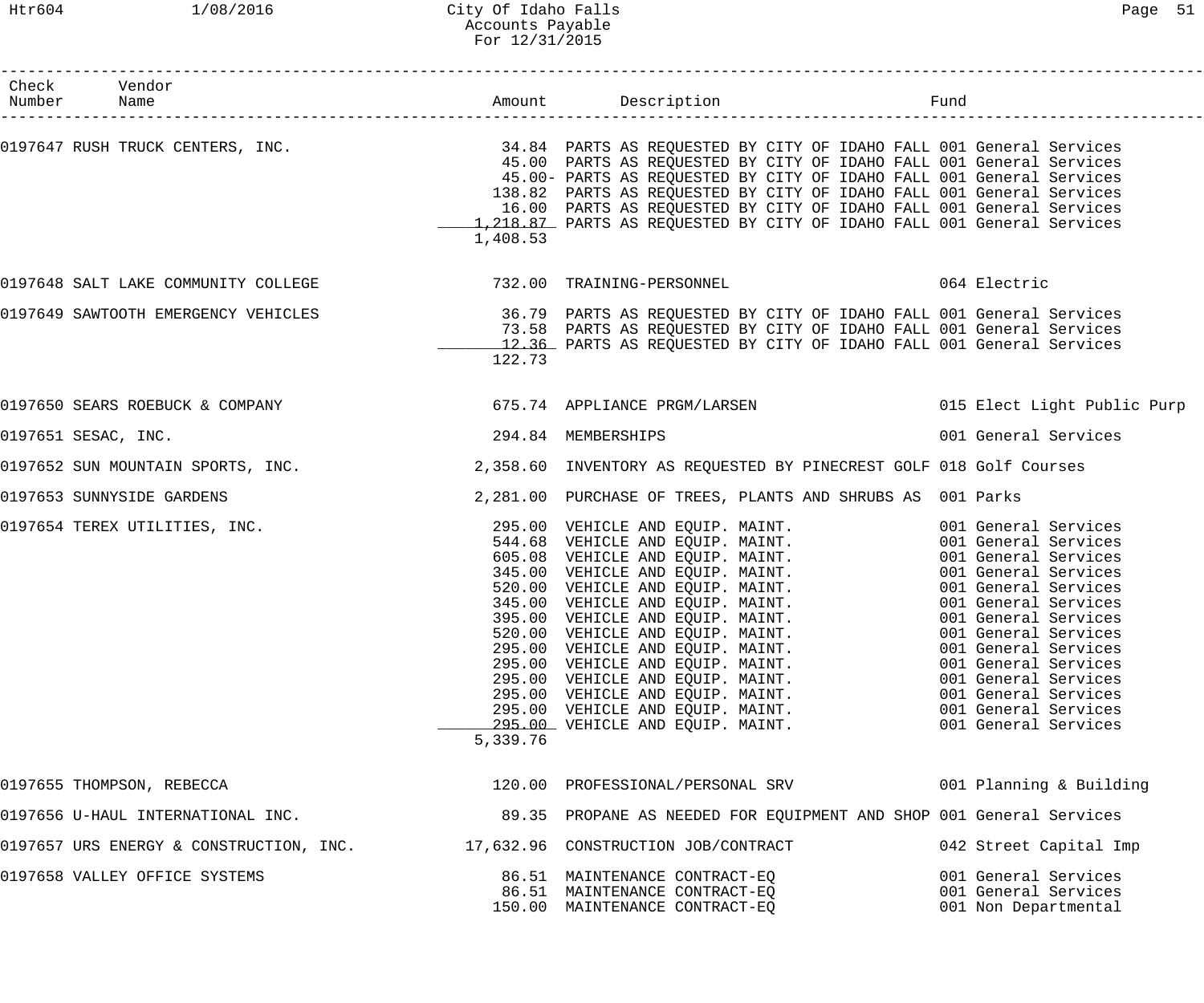| Check<br>Number | Vendor<br>Name                      | Amount                    | Description                                                                                                                                                                                                                                                                   | Fund                                                    |
|-----------------|-------------------------------------|---------------------------|-------------------------------------------------------------------------------------------------------------------------------------------------------------------------------------------------------------------------------------------------------------------------------|---------------------------------------------------------|
|                 | 0197658 VALLEY OFFICE SYSTEMS       | 687.65                    | 182.31 MAINTENANCE CONTRACT-EO<br>182.32 MAINTENANCE CONTRACT-EQ                                                                                                                                                                                                              | 001 Planning & Building<br>001 Public Works Engineering |
|                 | 0197659 VERNON STEEL, INC.          | 74.05                     | FABRICATION MATERIAL/NEW                                                                                                                                                                                                                                                      | 064 Electric                                            |
|                 | 0197660 WATER GEAR, INC.            |                           | 1,369.22 MISCELLANEOUS SUPPLIES FOR THE AQUATIC C 011 Recreation                                                                                                                                                                                                              |                                                         |
|                 | 0197661 WESTERN WHOLESALE INSTALLED | 64.00<br>100.00<br>289.41 | 25.41 OVERHEAD DOOR PARTS AND LABOR AS REQUEST 001 General Services<br>OVERHEAD DOOR PARTS AND LABOR AS REQUEST 001 General Services<br>OVERHEAD DOOR PARTS AND LABOR AS REQUEST 001 General Services<br>100.00 OVERHEAD DOOR PARTS AND LABOR AS REQUEST 001 General Services |                                                         |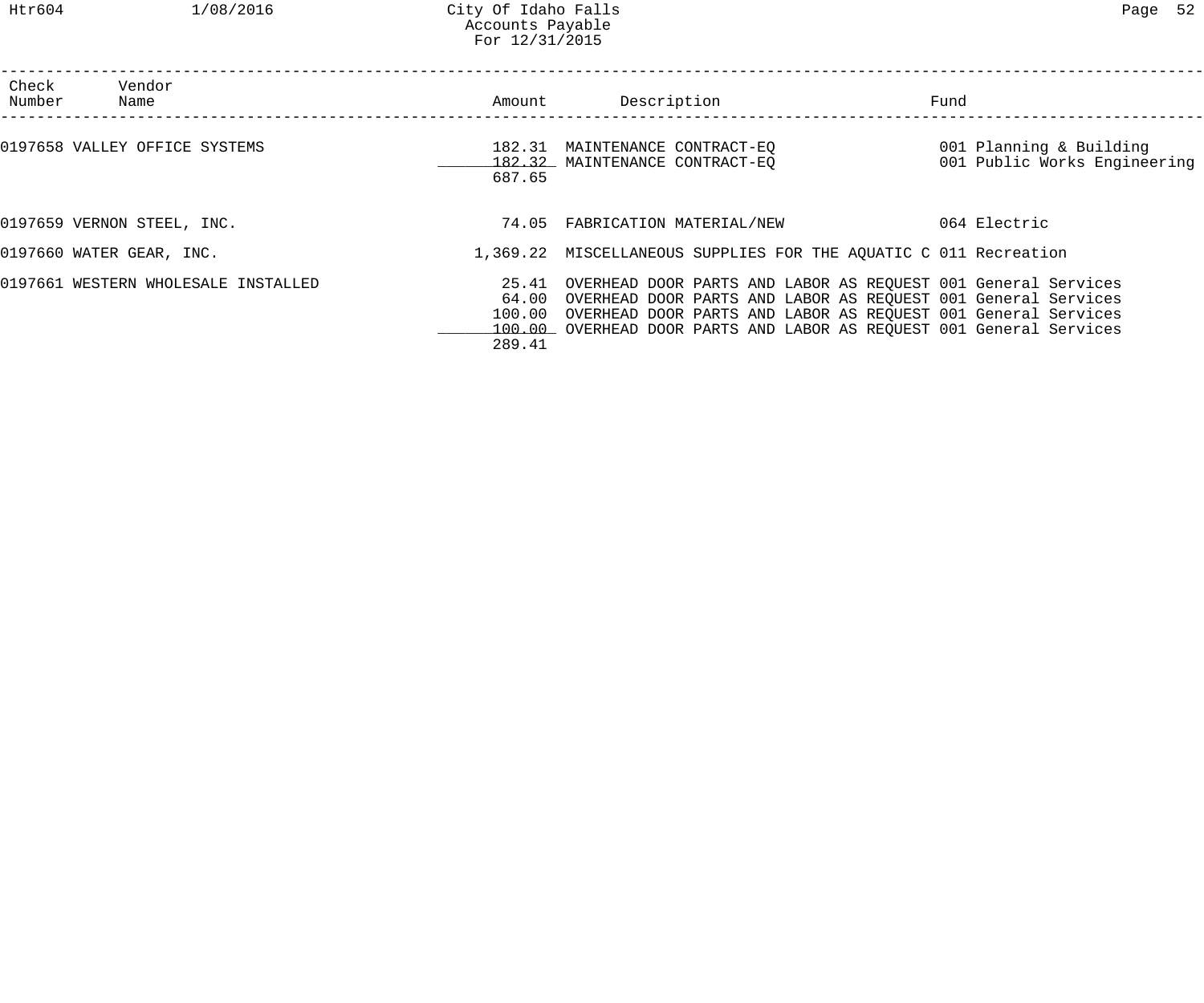### City Of Idaho Falls Summary of Accounts Payable By Fund From 12/01/2015 To 12/31/2015 ------------------------------------------------------------------------------------------------------------------------------------

| 001 | General Fund             | 993,569.74   |
|-----|--------------------------|--------------|
| 010 | Street Fund              | 51,105.04    |
| 011 | Recreation Fund          | 19,209.34    |
| 012 | Library Fund             | 22,635.84    |
| 014 | MERF Fund                | 340,510.41   |
| 015 | EL Public Purpose Fund   | 570,300.86   |
| 016 | Bus Improvement District | 12,500.00    |
| 018 | Golf Fund                | 47,964.84    |
| 019 | Self-Insurance Fund      | 4,800.00     |
| 042 | Street Capital Imp Fund  | 59, 332.37   |
| 046 | Traffic Light Cap Imp F  | 63,731.24    |
| 047 | Parks Capital Imp Fund   | 3,000.00     |
| 060 | Airport Fund             | 70,230.66    |
| 061 | Water & Sewer Fund       | 263,568.07   |
| 062 | Sanitation Fund          | 1,959.29     |
| 063 | Ambulance Fund           | 65,947.02    |
| 064 | Electric Light Fund      | 665,725.31   |
|     |                          | 3,256,090.03 |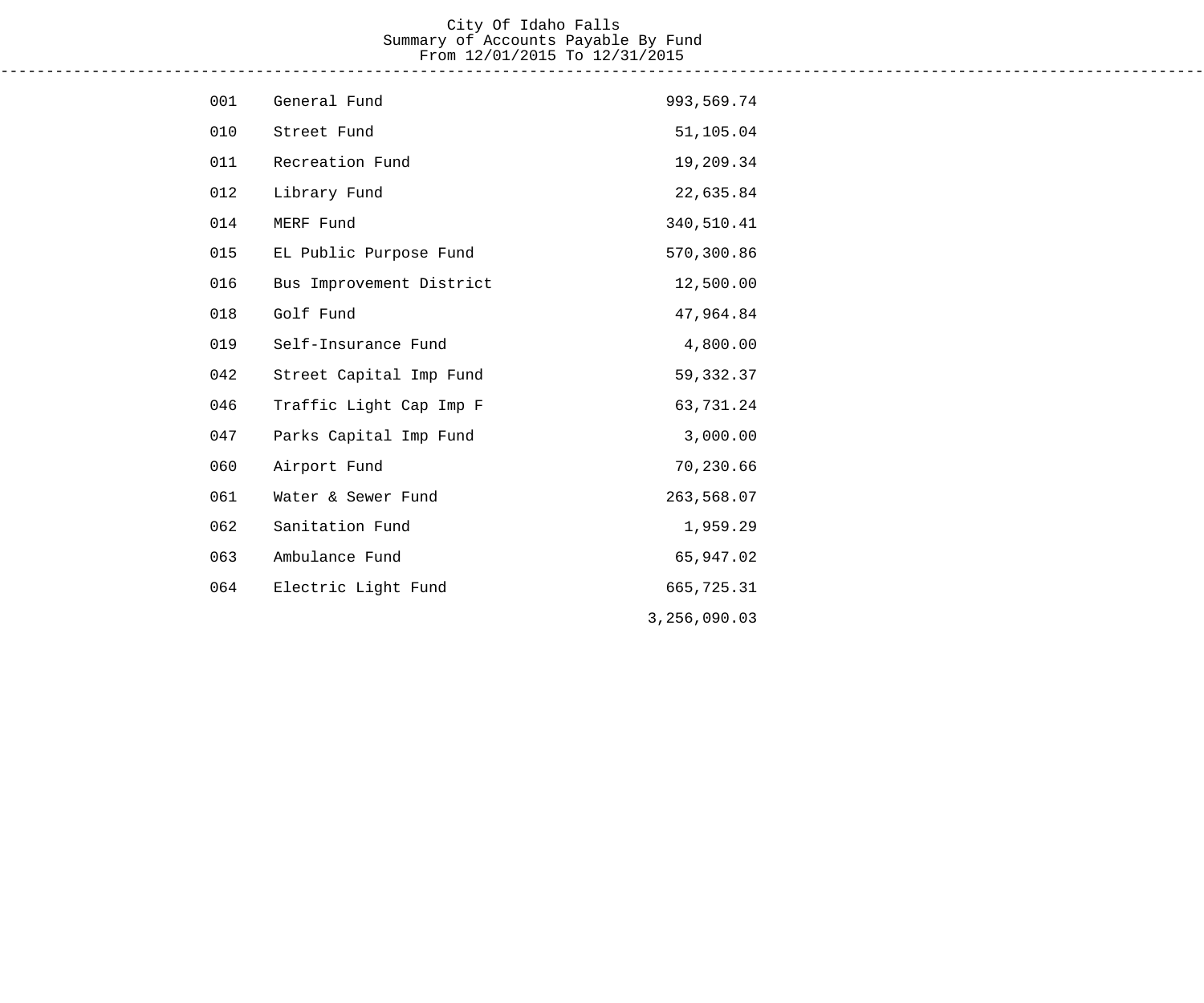# Htr607 1/08/2016 City Of Idaho Falls Page 1 E-Payables For 12/04/2015

| Number Name | Check Vendor                                                                                                                                                    |                                                                                                                                                                                                             |                                                                                                                                                                                                                                                                                                                                                                                                                                                                                                                                                                                                                                                                                                                                                                                                                                                                                                                                                                                                                                                                                                                                                                                                                                                                                                                                                                                         |                                                                                                                                                                                                                                                                                               |
|-------------|-----------------------------------------------------------------------------------------------------------------------------------------------------------------|-------------------------------------------------------------------------------------------------------------------------------------------------------------------------------------------------------------|-----------------------------------------------------------------------------------------------------------------------------------------------------------------------------------------------------------------------------------------------------------------------------------------------------------------------------------------------------------------------------------------------------------------------------------------------------------------------------------------------------------------------------------------------------------------------------------------------------------------------------------------------------------------------------------------------------------------------------------------------------------------------------------------------------------------------------------------------------------------------------------------------------------------------------------------------------------------------------------------------------------------------------------------------------------------------------------------------------------------------------------------------------------------------------------------------------------------------------------------------------------------------------------------------------------------------------------------------------------------------------------------|-----------------------------------------------------------------------------------------------------------------------------------------------------------------------------------------------------------------------------------------------------------------------------------------------|
|             | 0000498 A-1 RENTAL, INC.                                                                                                                                        |                                                                                                                                                                                                             | 65.00 PORT-A-POTTY SERVICE FOR SAND CREEK GOLF 018 Golf Courses                                                                                                                                                                                                                                                                                                                                                                                                                                                                                                                                                                                                                                                                                                                                                                                                                                                                                                                                                                                                                                                                                                                                                                                                                                                                                                                         |                                                                                                                                                                                                                                                                                               |
|             | 0000499 ALSCO (AMERICAN LINEN DIV)             59.14 LAUNDRY SUPPLY AND SERVICE FOR THE FIRE 001 Fire<br>56.34 LAUNDRY SUPPLY AND SERVICE FOR THE FIRE 001 Fire | 54.47<br>62.06<br>60.95<br>56.29<br>57.01<br>59.46<br>89.67<br>56.70<br>53.24<br>45.87<br>43.50<br>44.19<br>68.07<br>59.94<br>96.66<br>62.86<br>56.21<br>52.11<br>39.26<br>15.00<br>15.00<br>96.57<br>49.29 | LAUNDRY SUPPLY AND SERVICE FOR THE FIRE<br>LAUNDRY SUPPLY AND SERVICE FOR THE FIRE<br>LAUNDRY SUPPLY AND SERVICE FOR THE FIRE<br>LAUNDRY SUPPLY AND SERVICE FOR THE FIRE<br>LAUNDRY SUPPLY AND SERVICE FOR THE FIRE<br>LAUNDRY SUPPLY AND SERVICE FOR THE FIRE<br>LAUNDRY SUPPLY AND SERVICE FOR THE FIRE<br>LAUNDRY SUPPLY AND SERVICE FOR THE FIRE<br>LAUNDRY SUPPLY AND SERVICE FOR THE FIRE<br>LAUNDRY SUPPLY AND SERVICE FOR THE FIRE<br>LAUNDRY SUPPLY AND SERVICE FOR THE FIRE<br>LAUNDRY SUPPLY AND SERVICE FOR THE FIRE<br>66.11 LAUNDRY SUPPLY AND SERVICE FOR THE FIRE<br>LAUNDRY SUPPLY AND SERVICE FOR THE FIRE<br>LAUNDRY SUPPLY AND SERVICE FOR THE FIRE<br>54.61 LAUNDRY SUPPLY AND SERVICE FOR THE FIRE<br>45.41 LAUNDRY SUPPLY AND SERVICE FOR THE FIRE<br>79.42 LAUNDRY SUPPLY AND SERVICE FOR THE FIRE<br>LAUNDRY SUPPLY AND SERVICE FOR THE FIRE<br>LAUNDRY SUPPLY AND SERVICE FOR THE FIRE<br>LAUNDRY SUPPLY AND SERVICE FOR THE FIRE<br>LAUNDRY SUPPLY AND SERVICE FOR THE FIRE<br>LAUNDRY SUPPLY AND SERVICE FOR THE FIRE<br>MAT SERVICE FOR THE TAUTPHAUS PARK ICE R 011 Recreation<br>MAT SERVICE FOR THE TAUTPHAUS PARK ICE R 011 Recreation<br>WEEKLY DELIVERY AND CHANGE OUT OF ENTRAN 060 Airport<br>LAUNDRY SERVICE FOR SEWER DEPARTMENT 061 Sewer<br>66.97 LAUNDRY SERVICE FOR SEWER DEPARTMENT<br>49.20 LAUNDRY SERVICE FOR SEWER DEPARTMENT 061 Sewer | 001 Fire<br>001 Fire<br>001 Fire<br>001 Fire<br>001 Fire<br>001 Fire<br>001 Fire<br>001 Fire<br>001 Fire<br>001 Fire<br>001 Fire<br>001 Fire<br>001 Fire<br>001 Fire<br>001 Fire<br>001 Fire<br>001 Fire<br>001 Fire<br>001 Fire<br>001 Fire<br>001 Fire<br>001 Fire<br>001 Fire<br>061 Sewer |
|             | 0000500 BATTERIES PLUS<br>0000501 BEARING & INDUSTRIAL SALES INC                                                                                                | 1,843.72<br>1,284.91                                                                                                                                                                                        | 65.18 LAUNDRY SERVICE FOR SEWER DEPARTMENT<br>6.96 CLOTHING & APPAREL<br>577.00 EQ REPAIR AND MAINT<br>318.00 EQ REPAIR AND MAINT<br>96.15 BATTERIES<br>293.76 BATTERIES, AA, AAA, 9V<br>10.64 PARTS AS REQUESTED BY CITY OF IDAHO FALL 001 General Services                                                                                                                                                                                                                                                                                                                                                                                                                                                                                                                                                                                                                                                                                                                                                                                                                                                                                                                                                                                                                                                                                                                            | 061 Sewer<br>064 Electric<br>001<br>001<br>001 General Services<br>001 Fire                                                                                                                                                                                                                   |
|             |                                                                                                                                                                 | 79.28                                                                                                                                                                                                       | 27.00 OIL SEAL<br>41.64 3" COLLAR                                                                                                                                                                                                                                                                                                                                                                                                                                                                                                                                                                                                                                                                                                                                                                                                                                                                                                                                                                                                                                                                                                                                                                                                                                                                                                                                                       | 061 Sewer<br>061 Sewer                                                                                                                                                                                                                                                                        |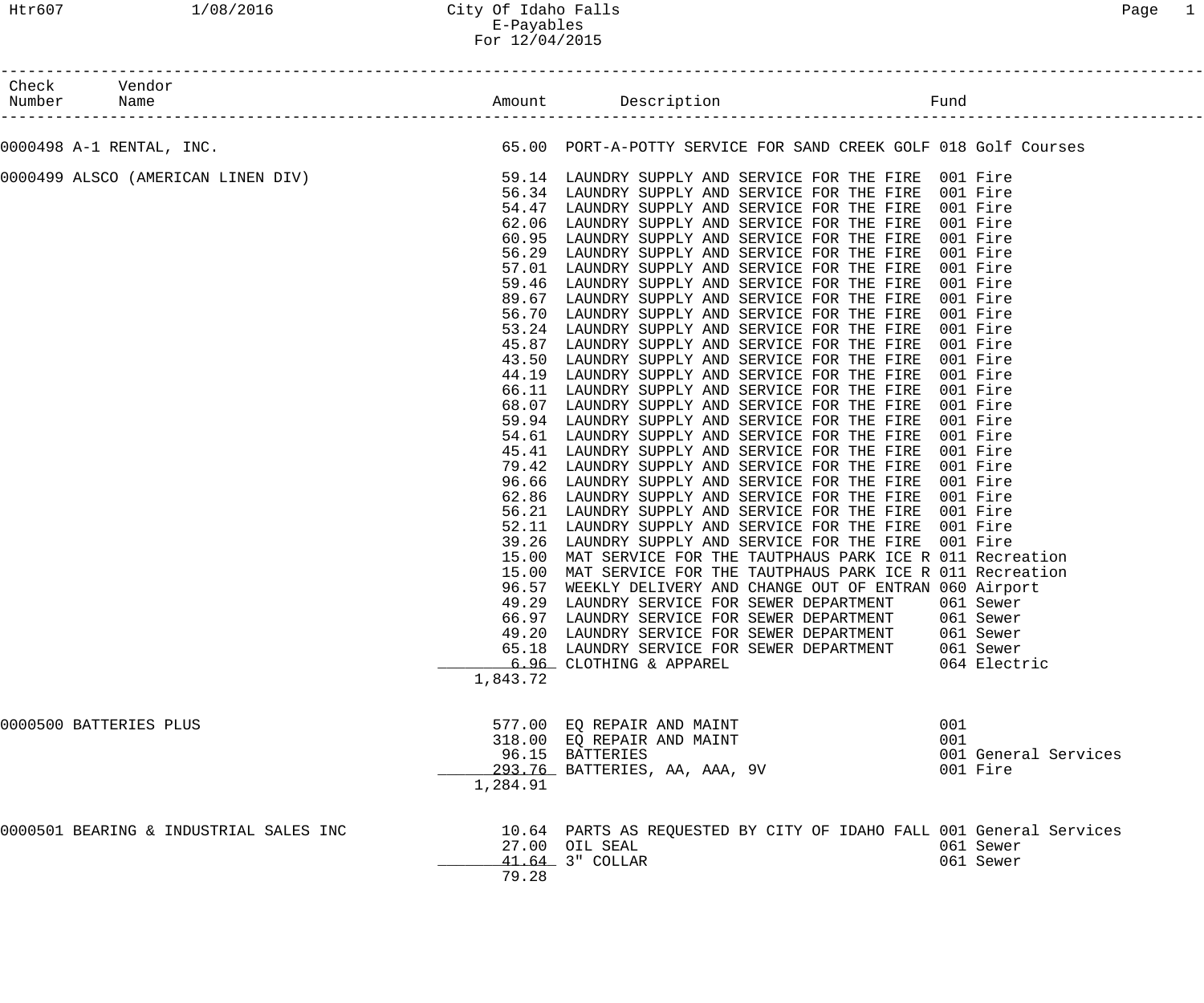| 1/08/2016<br>Htr607                                                                                                                                                                                         | City Of Idaho Falls<br>E-Payables<br>For 12/04/2015                          |                                                                                                                                                                                                                                                                                                                                                                                                                                                                                                                                |                                                                                                                                                                                                                                                                                                                         | 2<br>Page |
|-------------------------------------------------------------------------------------------------------------------------------------------------------------------------------------------------------------|------------------------------------------------------------------------------|--------------------------------------------------------------------------------------------------------------------------------------------------------------------------------------------------------------------------------------------------------------------------------------------------------------------------------------------------------------------------------------------------------------------------------------------------------------------------------------------------------------------------------|-------------------------------------------------------------------------------------------------------------------------------------------------------------------------------------------------------------------------------------------------------------------------------------------------------------------------|-----------|
| Vendor<br>Check<br>Number<br>Name                                                                                                                                                                           |                                                                              | Amount Description                                                                                                                                                                                                                                                                                                                                                                                                                                                                                                             | Fund                                                                                                                                                                                                                                                                                                                    |           |
| 0000502 BMC WEST BUILDING MATERIALS <b>1999 12000000 12000 12000</b> 275.91 LUMBER & RELATED PRODUCTS<br>753.80 LUMBER & RELATED PRODUCTS 011 Recreation<br>170.94 LUMBER & RELATED PRODUCTS 011 Recreation | 1,200.65                                                                     | 753.80 LUMBER & RELATED PRODUCTS<br>170.94 LUMBER & RELATED PRODUCTS                                                                                                                                                                                                                                                                                                                                                                                                                                                           |                                                                                                                                                                                                                                                                                                                         |           |
| 0000503 BONNEVILLE INDUSTRIAL SUPPLY                                                                                                                                                                        | 1,804.11                                                                     | 338.10 RESCUE TOOL 6 IN 1<br>1,225.00 SEWER DEPARTMENT<br>143.76 MISCELLANEOUS PURCHASES AS REQUIRED BY S 061 Sewer<br>97.25 MISCELLANEOUS PURCHASES AS REQUIRED BY S 061 Sewer                                                                                                                                                                                                                                                                                                                                                | 001 Fire<br>061 Sewer                                                                                                                                                                                                                                                                                                   |           |
| 0000504 CAL RANCH STORES                                                                                                                                                                                    | 17.99<br>9.98<br>54.99<br>69.99<br>21.99<br>9.99<br>11.99<br>54.99<br>942.32 | 106.66 SALT BRINE SUPPLIES<br>13.98 MENS BOOT SOCKS (2EA)<br>12.99 MENS GLOVES<br>44.99 MENS HOODIE<br>119.99 MENS SIERRA JACKET<br>MENS WRANGLER SHIRT<br>MENS KNIT HAT<br>MENS JEAN VINTAGE<br>MENS VEST<br>MENS TEE SHIRT<br>MENS WOOL SOCKS<br>MENS GLOVES<br>16.99 MENS SYNETHIC HI-DEX CAP<br>6.39 MENS BEANIE STRIPPED ASSO<br>MENS SHIRT<br>69.99 MENS COAT WITH HOOD<br>34.99 MENS SWEATSHIRT<br>63.74 MENS CHAPMAN VEST<br>63.74 MENS JEANS - 1 EACH<br>101.97 MENS JEANS - 3 EACH<br>33.99 MENS STONEWASH JEANS - 1 | 010 Streets<br>060 Airport<br>060 Airport<br>060 Airport<br>060 Airport<br>060 Airport<br>060 Airport<br>060 Airport<br>060 Airport<br>060 Airport<br>060 Airport<br>060 Airport<br>060 Airport<br>060 Airport<br>060 Airport<br>060 Airport<br>060 Airport<br>060 Airport<br>060 Airport<br>060 Airport<br>060 Airport |           |
| 0000505 COUNTRYSIDE VET. HOSPITAL PLLC                                                                                                                                                                      |                                                                              | 647.92 LAB EQUIPMENT & SUPPLIES                                                                                                                                                                                                                                                                                                                                                                                                                                                                                                | 001 Police                                                                                                                                                                                                                                                                                                              |           |
| 0000506 CROP PRODUCTION SERVICES                                                                                                                                                                            | 5,743.25                                                                     | 3,743.25 FERTILIZER/SOIL CONDITION<br>2,000.00 FERTILIZER/SOIL CONDITION                                                                                                                                                                                                                                                                                                                                                                                                                                                       | 018 Golf Courses<br>018 Golf Courses                                                                                                                                                                                                                                                                                    |           |

| 0000507 DELTA AIR LINES, INC. | 358.34 ANIMALS<br>557.81 ANIMALS<br>916.15        | 001 Parks<br>001 Parks                       |
|-------------------------------|---------------------------------------------------|----------------------------------------------|
| 0000508 DYNA SYSTEMS          | 436.58 GARAGE SHOP SUPPLIES<br>625.03<br>CONCRETE | 001 General Services<br>001 General Services |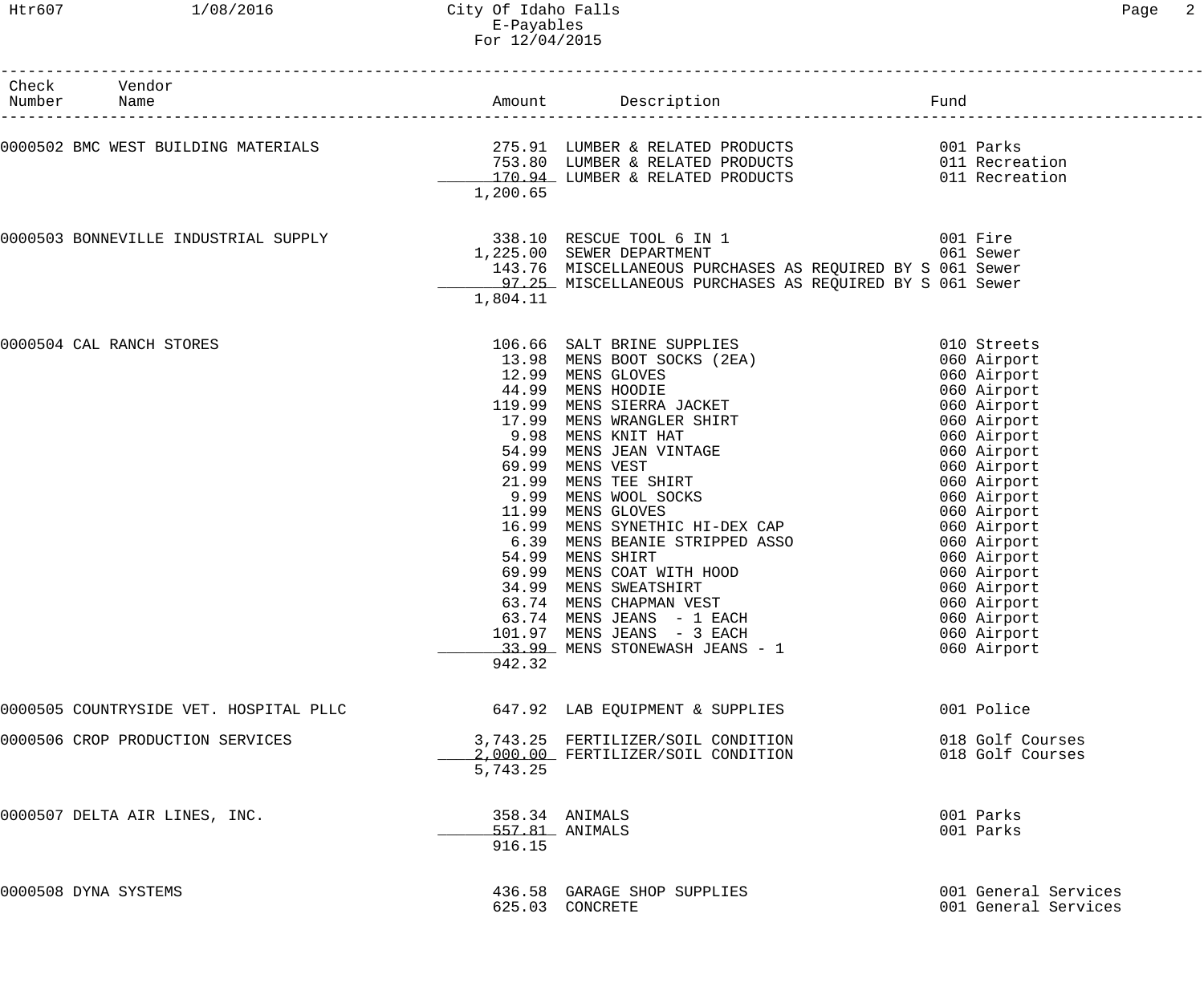| Check Vendor<br>Number Name            |          | Amount Description                                                                                                                                                                                                                                                                                                                                                                                                                                                              | Fund        |
|----------------------------------------|----------|---------------------------------------------------------------------------------------------------------------------------------------------------------------------------------------------------------------------------------------------------------------------------------------------------------------------------------------------------------------------------------------------------------------------------------------------------------------------------------|-------------|
| 0000508 DYNA SYSTEMS                   | 2,033.51 | 37.99 HARDWARE MISCELLANEOUS 001 General Services<br>137.23 MISCELLANEOUS PRODUCTS 001 General Services<br>765.12 SAFETY EQUIPMENT 001 General Services<br>31.56 TOOLS,HAND POWER/NONPOWER 001 General Services                                                                                                                                                                                                                                                                 |             |
| 0000509 DYNAMIC BRANDS                 |          | 184.76 INVENTORY AS REQUESTED BY SAGE LAKES GOL 018 Golf Courses                                                                                                                                                                                                                                                                                                                                                                                                                |             |
| 0000510 EDGE CONSTRUCTION SUPPLY, INC. | 3,284.52 | 191.52 KRYON GREEN PAINT<br>3,093.00 TOOLS, HAND POWER/NONPOWER 061 Water                                                                                                                                                                                                                                                                                                                                                                                                       |             |
|                                        | 293.23   | 0000511 EVCO HOUSE OF HOSE - IDAHO 30 100 100 1000 7.68 PARTS AS REQUESTED BY CITY OF IDAHO FALL 001 General Services<br>51.01 PARTS AS REQUESTED BY CITY OF IDAHO FALL 001 General Services<br>92.80 PARTS AS REQUESTED BY CITY OF IDAHO FALL 001 General Services<br>1.21 PARTS AS REQUESTED BY CITY OF IDAHO FALL 001 General Services<br>92.96 PARTS AS REQUESTED BY CITY OF IDAHO FALL 001 General Services<br>47.57 SALT BRINE SUPPLIES                                   | 010 Streets |
| 0000512 FALLS PLUMBING SUPPLY, INC.    | 794.37   | 68.39- MISCELLANEOUS PLUMBING SUPPLIES FOR BLDG 001 General Services<br>41.92 MISCELLANEOUS PLUMBING SUPPLIES FOR BLDG 001 General Services<br>168.74 MISCELLANEOUS PLUMBING SUPPLIES FOR BLDG 001 General Services<br>556.02 REPAIRS AND SUPPLIES AS REQUESTED BY PAR 001 Parks<br>32.52 REPAIRS AND SUPPLIES AS REQUESTED BY FOR 001 Parks<br>24.01 REPAIRS AND SUPPLIES AS REQUESTED BY FOR 001 Parks<br>39.55 MISCELLANEOUS PLUMBING SUPPLIES FOR BLDG 001 General Services |             |
| 0000513 FIRST RESPONDERS               |          | 110.25 WOMENS UA VALSETZ RTS BOO 600 001 Police                                                                                                                                                                                                                                                                                                                                                                                                                                 |             |
| 0000514 FIRST STREET WELDING, INC.     | 32.23    | 18.55 PARTS AND MINOR SUBLET REPAIRS AS REQUES 001 General Services<br>13.68 PARTS AND MINOR SUBLET REPAIRS AS REQUES 001 General Services                                                                                                                                                                                                                                                                                                                                      |             |
| 0000515 GEM STATE PAPER SUPPLY COMPANY | 547.41   |                                                                                                                                                                                                                                                                                                                                                                                                                                                                                 |             |
| 0000516 HENRY SCHEIN, INC.             |          | 996.30 PURCHASE OF DRUGS AND SUPPLIES FOR CITY 063 Ambulance<br>1,258.18 PURCHASE OF DRUGS AND SUPPLIES FOR CITY 063 Ambulance<br>1,268.74 PURCHASE OF DRUGS AND SUPPLIES FOR CITY 063 Ambulance<br>39.84 PURCHASE OF DRUGS AND SUPPLIES FOR CITY 063 Ambulance<br>26.57 PURCHASE OF DRUGS AND SUPPLIES FOR CITY 063 Ambulance<br>393.75 PURCHASE OF DRUGS AND SUPPLIES FOR CITY 063 Ambulance                                                                                  |             |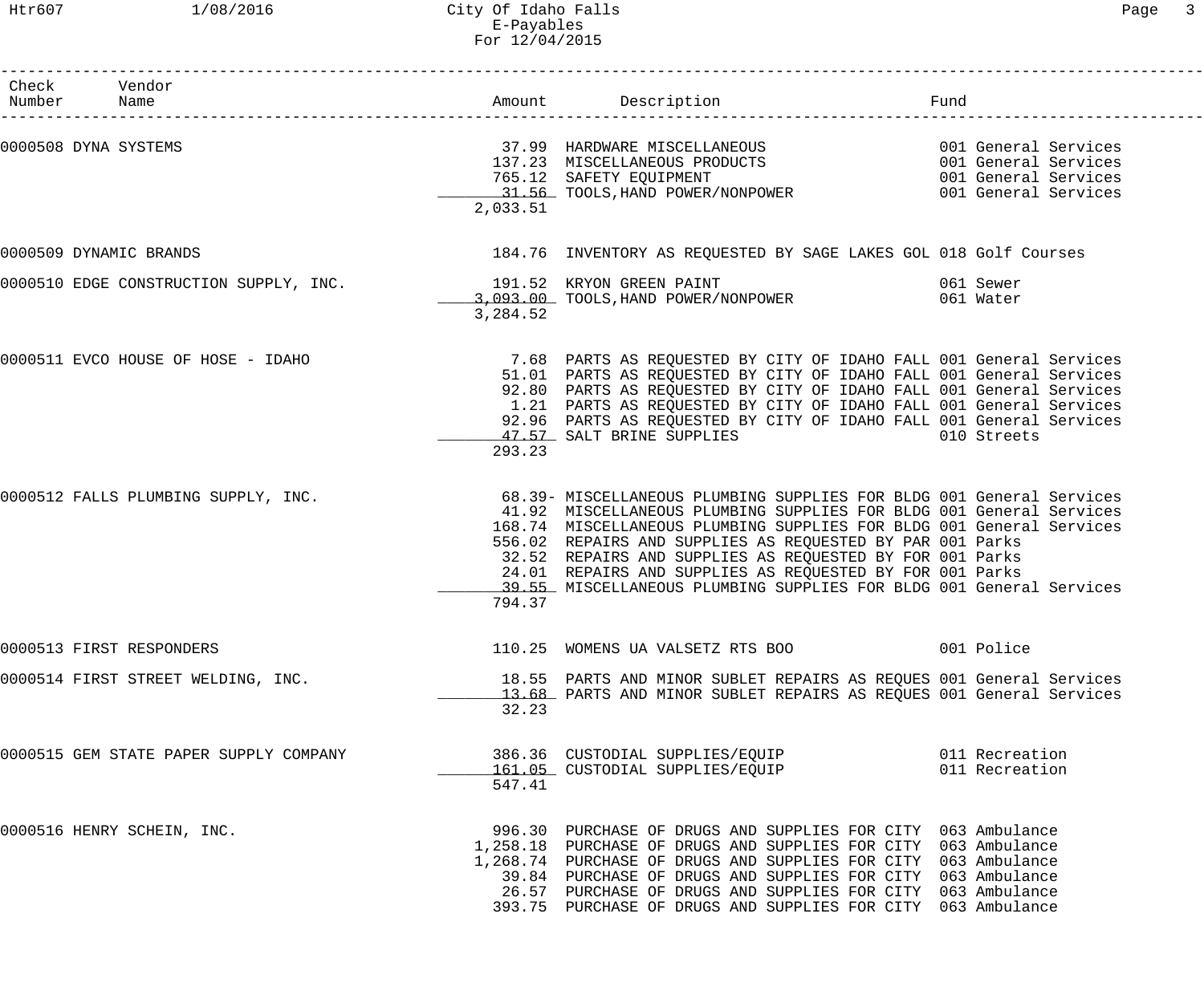Htr607 1/08/2016 City Of Idaho Falls Page 4 E-Payables For 12/04/2015

| $\sigma$<br>ำ<br>L |  |
|--------------------|--|
|--------------------|--|

|              | Check Vendor<br>Number Name                                                                                                                                                                    |           |                                                                                                                                                                                 |                                              |
|--------------|------------------------------------------------------------------------------------------------------------------------------------------------------------------------------------------------|-----------|---------------------------------------------------------------------------------------------------------------------------------------------------------------------------------|----------------------------------------------|
|              |                                                                                                                                                                                                | 3,983.38  |                                                                                                                                                                                 |                                              |
|              | 0000517 HONNEN EQUIPMENT COMPANY 2,064.75 VEHICLE AND EQUIP. MAINT. 001 General Services                                                                                                       |           |                                                                                                                                                                                 |                                              |
| 0000518 ICMA |                                                                                                                                                                                                |           | 222.75 PROMOTION ITEMS                                                                                                                                                          | 001 Human Resources                          |
|              | 0000519 IDAHO TRANSPORTATION DEPT-BOIS             4,239.00 LICENSE PLATE RENEWALS, TRANSFERS AND NE 001 General Services                                                                      | 4,285.00  | 46.00 LICENSE PLATE RENEWALS, TRANSFERS AND NE 001 General Services                                                                                                             |                                              |
|              | 0000520 INDUSTRIAL HOSE & FITTINGS INC                167.58 HOSE AND FITTINGS FOR PRE               001 General Services                                                                      |           |                                                                                                                                                                                 |                                              |
|              | 0000521 INT'L CODE COUNCIL, INC. 257.00 TRAINING-PERSONNEL                                                                                                                                     |           |                                                                                                                                                                                 | 001 Planning & Building                      |
|              | 0000522 JOHNSTONE SUPPLY, IDAHO FALLS DBA             11.25 MISCELLANEOUS REPAIR PARTS REQUESTED BY 001 General Services<br>26.55 MISCELLANEOUS REPAIR PARTS REQUESTED BY 001 General Services | 54.58     | 16.78 MISCELLANEOUS REPAIR PARTS REQUESTED BY 001 General Services                                                                                                              |                                              |
|              | 0000523 KENWORTH SALES COMPANY, INC. 1,959.56 VEHICLE AND EQUIP. MAINT. 001 General Services                                                                                                   |           |                                                                                                                                                                                 |                                              |
|              | 0000524 L.N. CURTIS & SONS                                                                                                                                                                     |           | 2,930.00 FIRE DEPARTMENT MISC.                                                                                                                                                  | 001 Fire                                     |
|              | 0000525 MANTEK                                                                                                                                                                                 |           | 389.10 WASTE WATER TREATMENT                                                                                                                                                    | 061 Sewer                                    |
|              | 0000526 MATERIALS TESTING & INSPECTION 418.60 CONCRETE                                                                                                                                         |           |                                                                                                                                                                                 | 064 Electric                                 |
|              | 0000527 MWI VETERINARY SUPPLY COMPANY                                                                                                                                                          | 93.47     | 10.76 VETERINARY SUPPLIES FOR TAUTPHAUS PARK Z 001 Parks<br>2.96 VETERINARY SUPPLIES FOR TAUTPHAUS PARK Z 001 Parks<br>79.75 VETERINARY SUPPLIES FOR TAUTPHAUS PARK Z 001 Parks |                                              |
|              | 0000528 NEW PIG CORPORATION                                                                                                                                                                    | 642.93    | 8.47 FREIGHT<br>490.00 TRAINING-PERSONNEL<br>10.96 FREIGHT<br>133.50 TRAINING-PERSONNEL                                                                                         | 001 Fire<br>001 Fire<br>001 Fire<br>001 Fire |
|              | 0000529 NORTH AMERICAN COLLECTIONS                                                                                                                                                             | 1,250.19  | 828.54 COLLECTIONS/OCT 2015<br>421.65 COLLECTIONS/SEPT 2015                                                                                                                     | 001 Treasurer<br>063 Ambulance               |
|              | 0000530 PHYSIO-CONTROL, INC.                                                                                                                                                                   | 11,860.96 | 9,870.96 MAINTENANCE CONTRACT-EQ<br>1,990.00 SERVICES/MISCELLANEOUS                                                                                                             | 063 Ambulance<br>063 Ambulance               |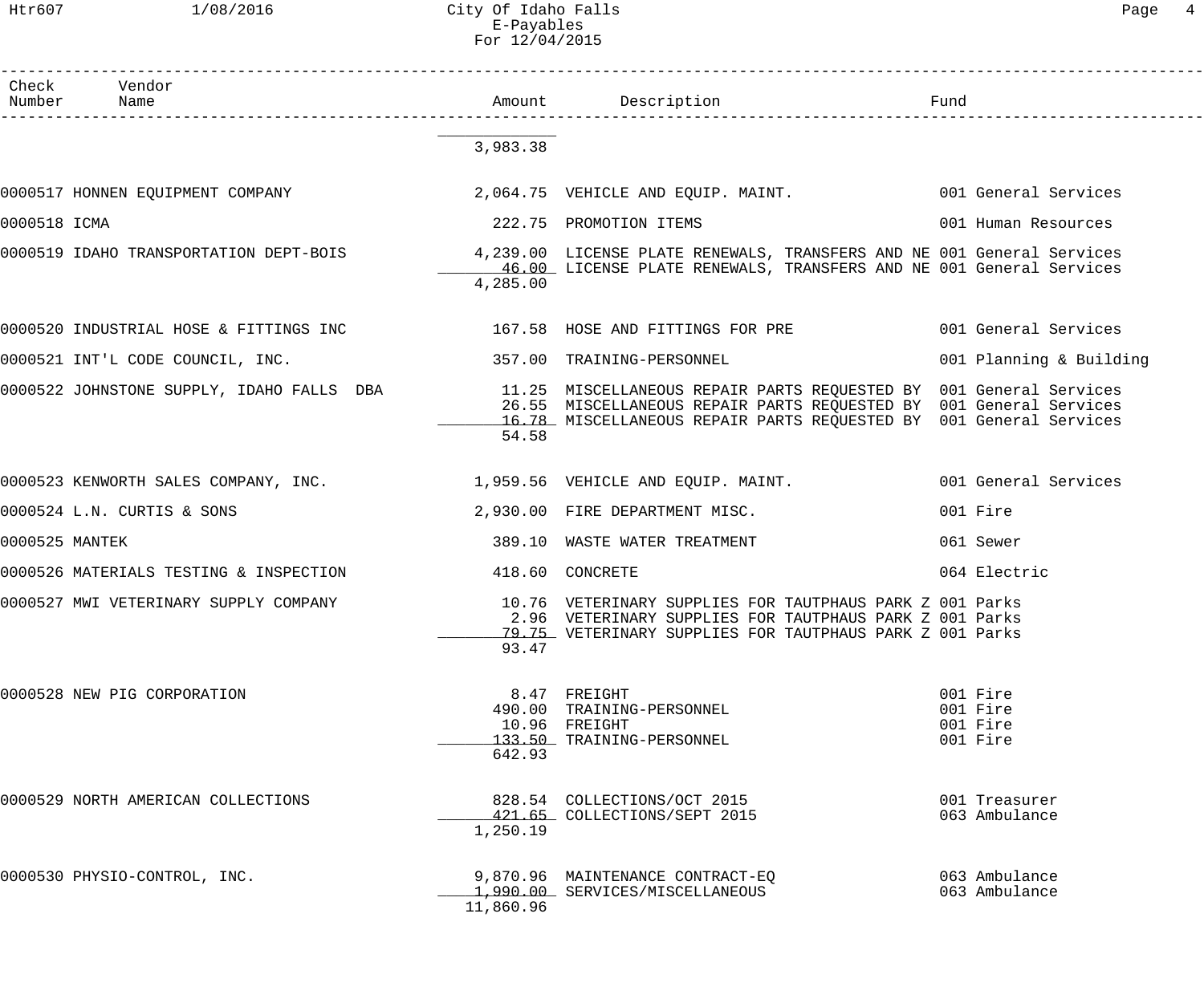# Htr607 1/08/2016 City Of Idaho Falls Page 5 E-Payables For 12/04/2015

|               | Check Vendor<br>Number Name                                                |          |                                                                                                                                                                                                                                                                                                                                                                                                                                                                                                                                                                                   |                                                                                                                                                   |
|---------------|----------------------------------------------------------------------------|----------|-----------------------------------------------------------------------------------------------------------------------------------------------------------------------------------------------------------------------------------------------------------------------------------------------------------------------------------------------------------------------------------------------------------------------------------------------------------------------------------------------------------------------------------------------------------------------------------|---------------------------------------------------------------------------------------------------------------------------------------------------|
|               |                                                                            |          |                                                                                                                                                                                                                                                                                                                                                                                                                                                                                                                                                                                   |                                                                                                                                                   |
|               |                                                                            | 586.50   | 0000531 PORTER'S OFFICE PRODUCTS 284.07 OFFICE SUPPLIES, GENERAL 6001 Treasurer<br>16.94 OFFICE SUPPLIES, GENERAL 6001 Treasurer<br>51.30 OFFICE SUPPLIES, GENERAL<br>35.45 LABEL,FF,L/I,2/3X3-7/16,W<br>125.06 CARD, BUS, LSR, 2X3.5, 25D, CL<br>2.13 PEN, VICUNA, FINE<br>1.47 CLIP, BINDER, SML, BLACK<br>34.80 SIGN, CUSTOM, 2X10, W/BLK HL<br>35.28 OFFICE SUPPLIES                                                                                                                                                                                                          | 001 Treasurer<br>001 City Attorney<br>001 City Prosecuting Attorney<br>001 City Attorney<br>001 City Attorney<br>001 City Attorney<br>010 Streets |
|               | 0000532 RESPOND FIRST AID SYSTEMS                                          | 292.29   | 164.42 FIRST AID SUPPLIES 001 Police<br>74.25 FIRST AID SUPPLIES FOR TR 001 Police<br>53.62 FIRST AID SUPPLIES                                                                                                                                                                                                                                                                                                                                                                                                                                                                    | 011 Recreation                                                                                                                                    |
|               |                                                                            | 3,747.00 | 0000533 ROCKY MOUNTAIN BOILER, INC. 12.00 AIR CONDITIONING/HEATING 60000533 ROCKY MOUNTAIN BOILER, INC.<br>135.00 SERVICES/MISCELLANEOUS 6001 General Services<br>3,600.00 MOTORS / ENGINES                                                                                                                                                                                                                                                                                                                                                                                       | 001 General Services                                                                                                                              |
|               | 0000534 SHRED-IT USA LLC                                                   |          | 106.01 SHREDDING SERVICES FOR THE CITY OF IDAHO 001 Non Departmental                                                                                                                                                                                                                                                                                                                                                                                                                                                                                                              |                                                                                                                                                   |
|               | 0000535 STAN'S PAINT CLINIC, INC.                                          |          | 28.18 MISCELLANEOUS PAINT SUPPLIES FOR BLDG MA 001 General Services                                                                                                                                                                                                                                                                                                                                                                                                                                                                                                               |                                                                                                                                                   |
|               | 0000536 STAPLES ADVANTAGE                                                  |          | 435.73 OFFICE SUPPLIES, GENERAL 6001 Police                                                                                                                                                                                                                                                                                                                                                                                                                                                                                                                                       |                                                                                                                                                   |
|               | 0000537 TACOMA SCREW PRODUCTS, INC.                                        | 144.65   | 12.08 PARTS AS REQUESTED BY BUILDING MAINTENAN 001 General Services<br>24.07 PARTS AS REQUESTED BY BUILDING MAINTENAN 001 General Services<br>27.38 PARTS AS REQUESTED BY BUILDING MAINTENAN 001 General Services<br>26.18 PARTS AS REQUESTED BY BUILDING MAINTENAN 001 General Services<br>7.62 PARTS AS REQUESTED BY BUILDING MAINTENAN 001 General Services<br>1.76 PARTS AS REQUESTED BY CITY OF IDAHO FALL 001 General Services<br>6.29 PARTS AS REQUESTED BY CITY OF IDAHO FALL 001 General Services<br>39.27 PARTS AS REQUESTED BY CITY OF IDAHO FALL 001 General Services |                                                                                                                                                   |
|               | 0000538 TASER INTERNATIONAL                                                |          | 2,423.15 POLICE EQUIP & SUPPLIES                                                                                                                                                                                                                                                                                                                                                                                                                                                                                                                                                  | 001 Police                                                                                                                                        |
|               | 0000539 TETON CLINICAL PHARMACY, INC.                                      |          | 3,118.24 PURCHASE OF DRUGS AND SUPPLIES FOR CITY 063 Ambulance                                                                                                                                                                                                                                                                                                                                                                                                                                                                                                                    |                                                                                                                                                   |
|               | 0000540 U.S. GOVERNMENT PUBLISHING OFFICE $204.00$ AUDIOVISUAL/PUBLICATION |          |                                                                                                                                                                                                                                                                                                                                                                                                                                                                                                                                                                                   | 064 Electric                                                                                                                                      |
| 0000541 ULINE |                                                                            |          | 357.82 POLICE EQUIP & SUPPLIES                                                                                                                                                                                                                                                                                                                                                                                                                                                                                                                                                    | 001 Police                                                                                                                                        |
|               | 0000542 UNITED LABORATORIES                                                |          | 401.16 CUSTODIAL SUPPLIES/EQUIP                                                                                                                                                                                                                                                                                                                                                                                                                                                                                                                                                   | 060 Airport                                                                                                                                       |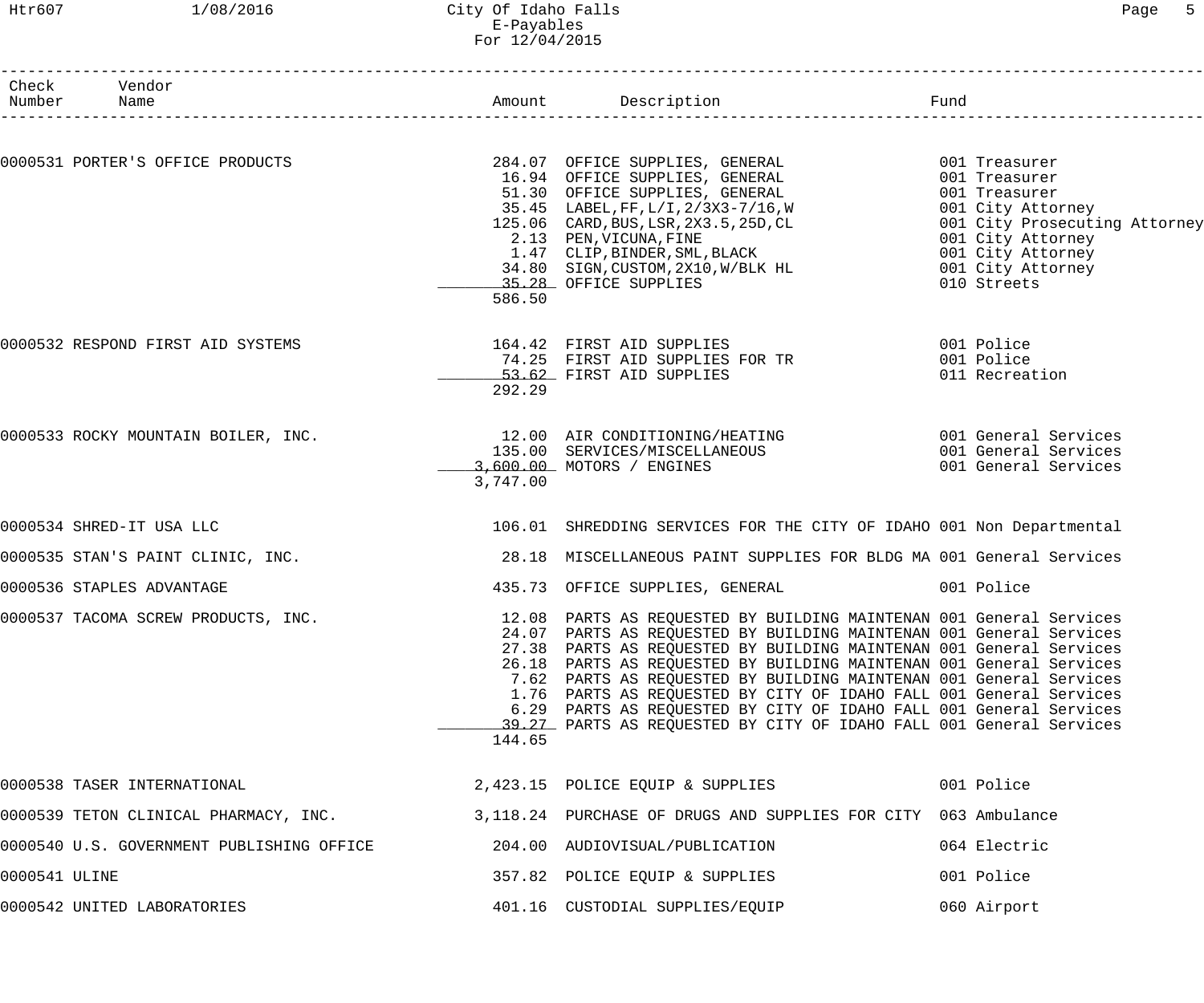Htr607 1/08/2016 City Of Idaho Falls Page 6 E-Payables For 12/04/2015

| Check<br>Number   | Vendor<br>Name                   | Amount                     | Description                                                                                                                                                                                                                       | Fund |                             |
|-------------------|----------------------------------|----------------------------|-----------------------------------------------------------------------------------------------------------------------------------------------------------------------------------------------------------------------------------|------|-----------------------------|
|                   | 0000543 VALLEY GLASS CORPORATION |                            | 4,378.67 WEATHERIZATION/ANDRUS                                                                                                                                                                                                    |      | 015 Elect Light Public Purp |
| 0000544 ZIP PRINT |                                  | 578.95                     | 98.20 PHOTOCOPIES AND POSTERS AS NEEDED BY AQU 011 Recreation<br>480.75 PHOTOCOPIES AND POSTERS AS NEEDED BY AOU 011 Recreation                                                                                                   |      |                             |
|                   | 0000545 2M COMPANY, INC.         | 278.35<br>142.97<br>784.83 | 94.77 REPAIRS AND SUPPLIES AS REQUESTED BY PAR 001 Parks<br>REPAIRS AND SUPPLIES AS REQUESTED BY PAR 001 Parks<br>REPAIRS AND SUPPLIES AS REQUESTED BY PAR 001 Parks<br>268.74 REPAIRS AND SUPPLIES AS REQUESTED BY PAR 001 Parks |      |                             |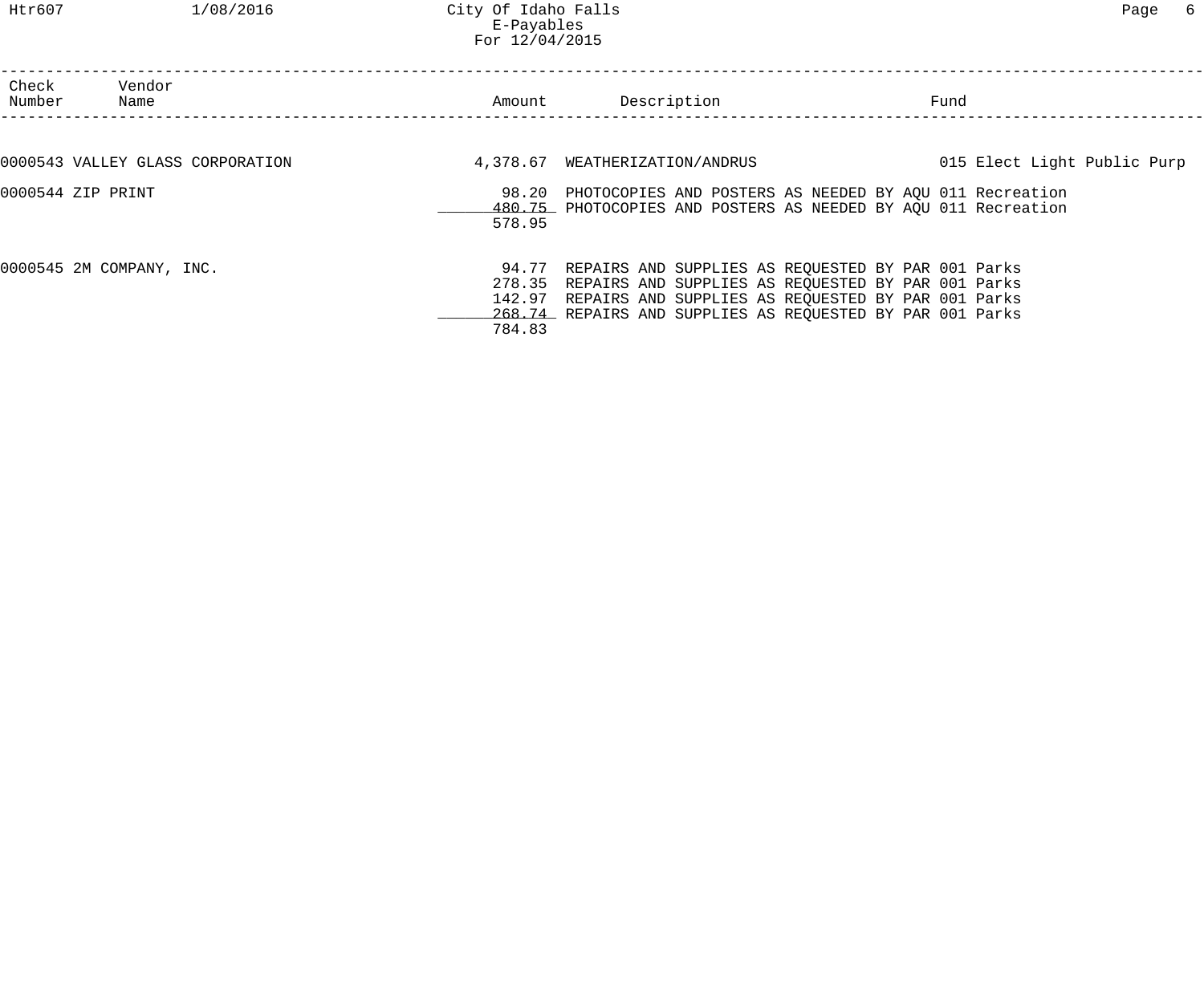| Check Vendor                           |          | Eund Fund<br>Number Name Mame Amount Description Fund Fund Fund Fund Pame Reserted Number Name                                                                                                                                                                                                                                         |                                     |
|----------------------------------------|----------|----------------------------------------------------------------------------------------------------------------------------------------------------------------------------------------------------------------------------------------------------------------------------------------------------------------------------------------|-------------------------------------|
|                                        |          | 0000546 AMERICAN DIVERSITY BUSINESS 1,170.00 SERVICES/MISCELLANEOUS 001 Treasurer                                                                                                                                                                                                                                                      |                                     |
| 0000547 BATTERIES PLUS                 | 424.14   | 76.95 PARTS AS REQUESTED BY CITY OF IDAHO FALL 001 General Services<br>347.19 ASSORTED BATTERIES & RECO 064 Electric                                                                                                                                                                                                                   |                                     |
|                                        | 416.78   |                                                                                                                                                                                                                                                                                                                                        |                                     |
|                                        |          |                                                                                                                                                                                                                                                                                                                                        |                                     |
| 0000550 CAL RANCH STORES               | 246.61   | 91.77 SUPPLIES AS REQUESTED BY ZOO PERSONNEL<br>4.99 SUPPLIES AS REQUESTED BY ZOO PERSONNEL 001 Parks<br>19.99 SUPPLIES AS REQUESTED BY ZOO PERSONNEL<br>54.89 SUPPLIES AS REQUESTED BY ZOO PERSONNEL<br>39.98 MENS PRE-WASHED JEANS (2 060 Airport<br>12.99 CARHARTT MENS SOCKS 060 Airport<br>22.00 MENS SOCKS (2 PAIRS) 060 Airport | 001 Parks<br>001 Parks<br>001 Parks |
| 0000551 DYNAMIC BRANDS                 | 1,290.00 | 794.00 INVENTORY AS REQUESTED BY PINECREST GOLF 018 Golf Courses<br>496.00 INVENTORY AS REQUESTED BY PINECREST GOLF 018 Golf Courses                                                                                                                                                                                                   |                                     |
| 0000552 EDGE CONSTRUCTION SUPPLY, INC. | 2,613.50 | 2,514.00 TOOLS, HAND POWER/NONPOWER<br><u>______99.50</u> __ UVEX_HUPERSHOCK_GRAY_LENS                                                                                                                                                                                                                                                 | 061 Water<br>061 Water              |
| 0000553 ELECTRIC MOTOR SERVICE COMPANY |          | 112.00 COUPLERS                                                                                                                                                                                                                                                                                                                        | 064 Electric                        |
| 0000554 EVCO HOUSE OF HOSE - IDAHO     | 65.28    | 55.16 PARTS AS REQUESTED BY CITY OF IDAHO FALL 001 General Services<br>2.96 PARTS AS REQUESTED BY CITY OF IDAHO FALL 001 General Services<br>7.16 PARTS AS REQUESTED BY CITY OF IDAHO FALL 001 General Services                                                                                                                        |                                     |
| 0000555 FALLS PLUMBING SUPPLY, INC.    |          | 7.39 MISCELLANEOUS PLUMBING SUPPLIES FOR BLDG 001 General Services<br>60.48 MISCELLANEOUS PLUMBING SUPPLIES FOR BLDG 001 General Services<br>53.08 MISCELLANEOUS PLUMBING SUPPLIES FOR BLDG 001 General Services                                                                                                                       |                                     |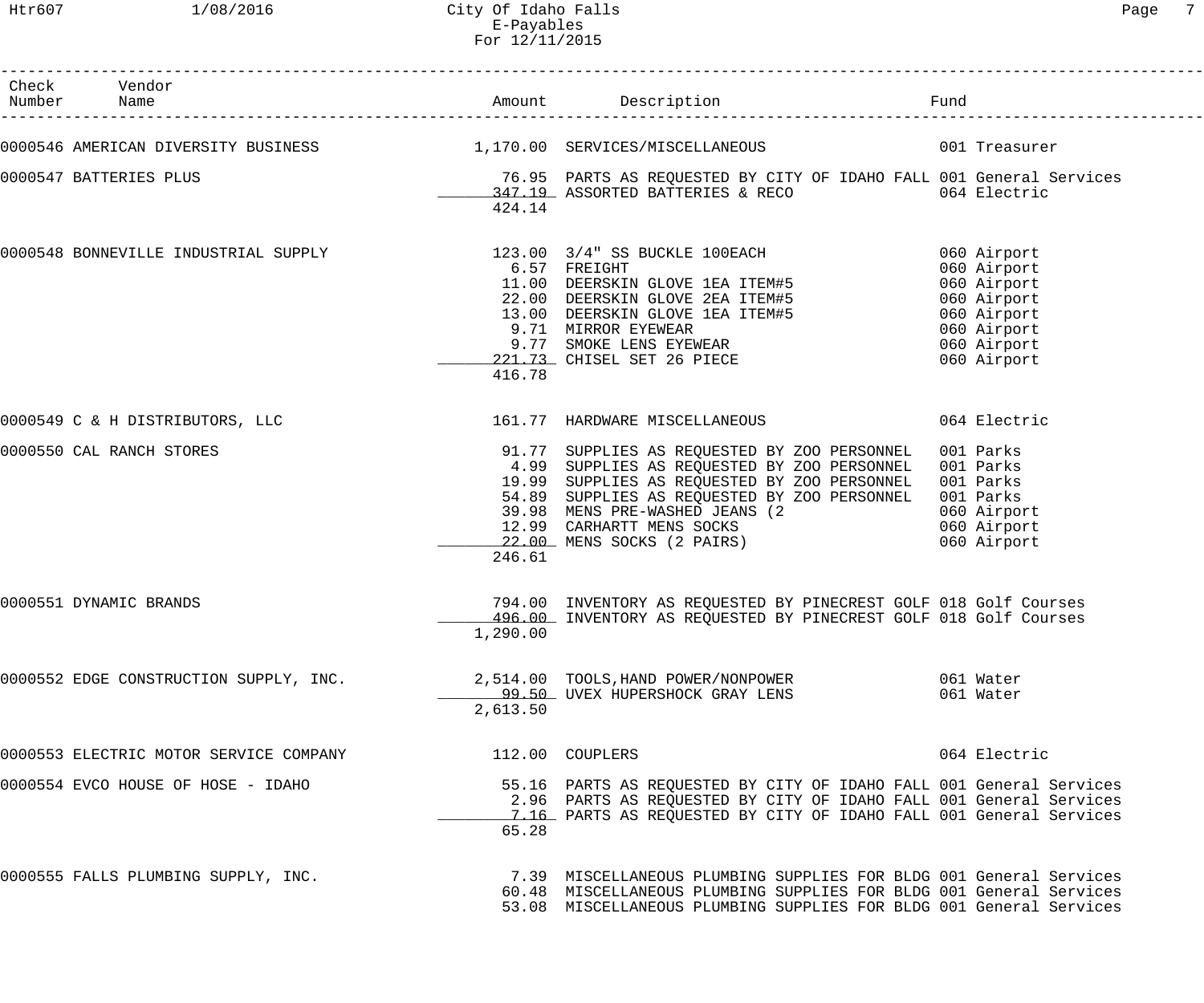|              | Check Vendor<br>Number Name                                                                                                                                                  |          | Amount Description                                                                                                                                                                                                                                                                                                                                                                                     | Fund                                                                                              |
|--------------|------------------------------------------------------------------------------------------------------------------------------------------------------------------------------|----------|--------------------------------------------------------------------------------------------------------------------------------------------------------------------------------------------------------------------------------------------------------------------------------------------------------------------------------------------------------------------------------------------------------|---------------------------------------------------------------------------------------------------|
|              |                                                                                                                                                                              |          |                                                                                                                                                                                                                                                                                                                                                                                                        |                                                                                                   |
|              |                                                                                                                                                                              | 893.04   | 0000555 FALLS PLUMBING SUPPLY, INC. 213.76 MISCELLANEOUS PLUMBING SUPPLIES FOR BLDG 001 General Services<br>61.34 MISCELLANEOUS PLUMBING SUPPLIES FOR BLDG 001 General Services<br>98.85- MISCELLANEOUS PLUMBING SUPPLIES FOR BLDG 001 General Services<br>528.81 MISCELLANEOUS PLUMBING SUPPLIES FOR BLDG 001 General Services<br>67.03 MISCELLANEOUS PLUMBING SUPPLIES FOR BLDG 001 General Services |                                                                                                   |
|              | 0000556 FLIGHTVIEW, INC.                                                                                                                                                     |          | 1,100.00 PROFESSIONAL/PERSONAL SRV                                                                                                                                                                                                                                                                                                                                                                     | 060 Airport                                                                                       |
| 0000557 ICMA |                                                                                                                                                                              |          | 200.00 MEMBERSHIPS                                                                                                                                                                                                                                                                                                                                                                                     | 001 Municipal Services                                                                            |
|              | 0000558 IDAHO BUSINESS SYSTEMS, INC.<br>100.70 MAINTENANCE CONTRACT-EQ<br>107.00 MAINTENANCE CONTRACT-EQ<br>107.00 MAINTENANCE CONTRACT-EQ<br>121.00 MAINTENANCE CONTRACT-EQ | 648.07   | 121.00 MAINTENANCE CONTRACT-EQ<br>63.41 MAINTENANCE CONTRACT-EQ<br>138.96 MAINTENANCE CONTRACT-EQ<br>81.00 MAINTENANCE CONTRACT-EO                                                                                                                                                                                                                                                                     | 001 Police<br>001 Non Departmental<br>001 Fire<br>001 Parks<br>001 Fire<br>061 Sewer<br>061 Water |
|              |                                                                                                                                                                              | 28.00    | 0000559 IDAHO TRANSPORTATION DEPT-BOIS 23.00 LICENSE PLATE RENEWALS, TRANSFERS AND NE 001 General Services<br>5.00 LICENSE PLATE RENEWALS, TRANSFERS AND NE 001 General Services                                                                                                                                                                                                                       |                                                                                                   |
|              | 0000560 INDUSTRIAL HOSE & FITTINGS INC 59.78 HOSE FITTINGS                                                                                                                   |          |                                                                                                                                                                                                                                                                                                                                                                                                        | 001 General Services                                                                              |
|              | 0000561 KENWORTH SALES COMPANY, INC.                                                                                                                                         | 782.21   | 472.60 PARTS AS REQUESTED BY CITY OF IDAHO FALL 001 General Services<br>258.22 PARTS AS REQUESTED BY CITY OF IDAHO FALL 001 General Services<br>8.53 PARTS AS REQUESTED BY CITY OF IDAHO FALL 001 General Services<br>42.86 PARTS AS REQUESTED BY CITY OF IDAHO FALL 001 General Services                                                                                                              |                                                                                                   |
|              | 0000562 METROQUIP, INC.                                                                                                                                                      | 473.02   | 1,296.33 PARTS AS REQUESTED BY CITY OF IDAHO FALL 001 General Services<br>75.00 PARTS AS REQUESTED BY CITY OF IDAHO FALL 001 General Services<br>946.16- PARTS AS REQUESTED BY CITY OF IDAHO FALL 001 General Services<br>33.02 PARTS AS REQUESTED BY CITY OF IDAHO FALL 001 General Services<br>14.83 PARTS AS REQUESTED BY CITY OF IDAHO FALL 001 General Services                                   |                                                                                                   |
|              | 0000563 MWI VETERINARY SUPPLY COMPANY                                                                                                                                        |          | 266.54 VETERINARY SUPPLIES FOR TAUTPHAUS PARK Z 001 Parks                                                                                                                                                                                                                                                                                                                                              |                                                                                                   |
|              | 0000564 NEW PIG CORPORATION                                                                                                                                                  | 3,073.90 | 768.99 HARDWARE MISCELLANEOUS<br>197.18 HARDWARE MISCELLANEOUS<br>1,879.89 HARDWARE MISCELLANEOUS<br>227.84 HARDWARE MISCELLANEOUS                                                                                                                                                                                                                                                                     | 064 Electric<br>064 Electric<br>064 Electric<br>064 Electric                                      |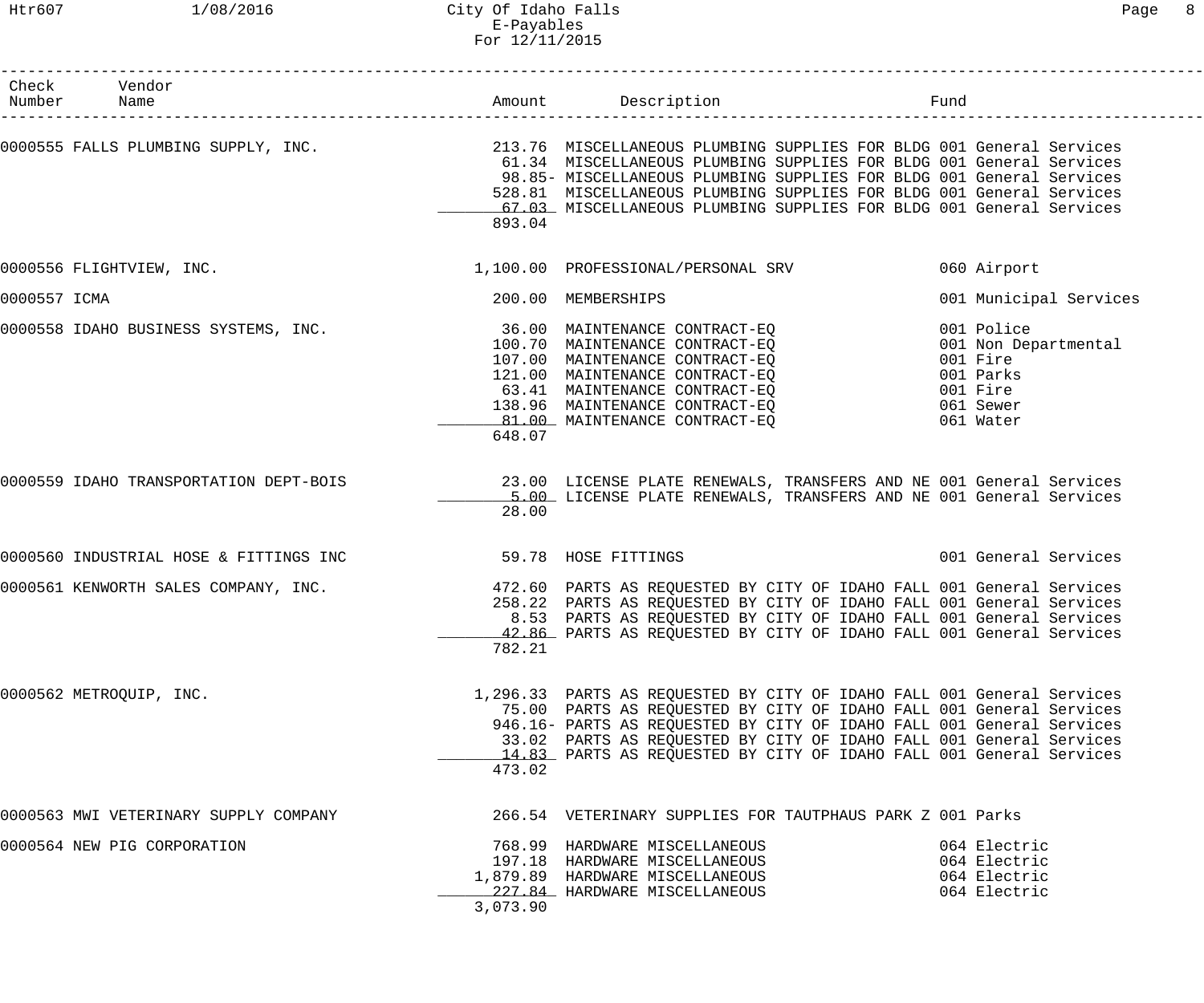Htr607 1/08/2016 City Of Idaho Falls Page 9 E-Payables For 12/11/2015

| Check Vendor<br>Number Name                                  |           | Amount Description                                                                                                                          | Fund                 |
|--------------------------------------------------------------|-----------|---------------------------------------------------------------------------------------------------------------------------------------------|----------------------|
|                                                              |           |                                                                                                                                             |                      |
| 0000565 NORTH AMERICAN COLLECTIONS                           |           | 365.20 COLLECTIONS/NOV 2015 063 Ambulance                                                                                                   |                      |
| 0000566 PAYPAL, INC.                                         |           | 790.10 SERVICES TO PROCESS CREDIT CARD PAYMENTS 001 Treasurer<br>827.70 SERVICES TO PROCESS CREDIT CARD PAYMENTS 001 Treasurer              |                      |
|                                                              | 1,617.80  |                                                                                                                                             |                      |
| 0000567 PEST CONTROL SERVICES, INC.                          |           | 52.50 MONTHLY PEST CONTROL SERVICES FOR AQUATI 011 Recreation<br>130.00 SERVICES/MISCELLANEOUS 064 Electric                                 |                      |
|                                                              | 182.50    |                                                                                                                                             |                      |
|                                                              |           | 0000568 PIONEER EQUIPMENT COMPANY 418.00 PARTS AND MINOR SUBLET REPAIRS AS REQUES 001 General Services                                      |                      |
|                                                              | 572.35    | 154.35 PARTS AND MINOR SUBLET REPAIRS AS REQUES 001 General Services                                                                        |                      |
| 0000569 PROTECTIVE EQUIPMENT TESTING 654.10 SAFETY EQUIPMENT |           |                                                                                                                                             | 064 Electric         |
| 0000570 RESPOND FIRST AID SYSTEMS                            |           | 49.43 FIRST AID SUPPLIES                                                                                                                    | 001 Parks            |
|                                                              | 153.07    | 103.64 FIRST AID                                                                                                                            | 011 Recreation       |
|                                                              |           | 0000571 ROCKY MOUNTAIN BOILER, INC. 10,300.00 AIR CONDITIONING/HEATING 60000571 ROCKY MOUNTAIN BOILER, INC.                                 |                      |
|                                                              | 10,712.00 | 412.00 CONSTRUCTION JOB/CONTRACT                                                                                                            | 001 General Services |
| 0000572 S.D. MYERS, INC.                                     |           | 73.00 TRANSFORMERS                                                                                                                          | 064 Electric         |
|                                                              | 1,436.00  | 1,363.00 TRANSFORMERS                                                                                                                       | 064 Electric         |
| 0000573 THOMSON REUTERS WEST                                 |           | 599.98 MONTHLY WESTLAW SUBSCRIPTION AND BOOKS F 001 City Attorney                                                                           |                      |
|                                                              | 705.90    | 105.92 MONTHLY WESTLAW SUBSCRIPTION AND BOOKS F 001 City Attorney                                                                           |                      |
| 0000574 TURF EQUIP & IRRIGATION, INC.                        |           | 66.63 TURF DC PARTS AS REQUESTED BY CITY OF IF 001 General Services                                                                         |                      |
|                                                              | 76.52     | 9.89 TURF DC PARTS AS REQUESTED BY CITY OF IF 001 General Services                                                                          |                      |
| 0000575 UTILITY TRAILER/TRUCK SALES                          |           | 31.57 PARTS AS REQUESTED BY CITY OF IDAHO FALL 001 General Services                                                                         |                      |
| 0000576 WACKERLI AUTO CENTER                                 |           | 224.41 PARTS AS REQUESTED BY CITY OF IDAHO FALL 001 General Services                                                                        |                      |
|                                                              |           | 186.11 PARTS AS REQUESTED BY CITY OF IDAHO FALL 001 General Services<br>19.61 PARTS AS REQUESTED BY CITY OF IDAHO FALL 001 General Services |                      |
|                                                              |           | 6.94 PARTS AS REQUESTED BY CITY OF IDAHO FALL 001 General Services                                                                          |                      |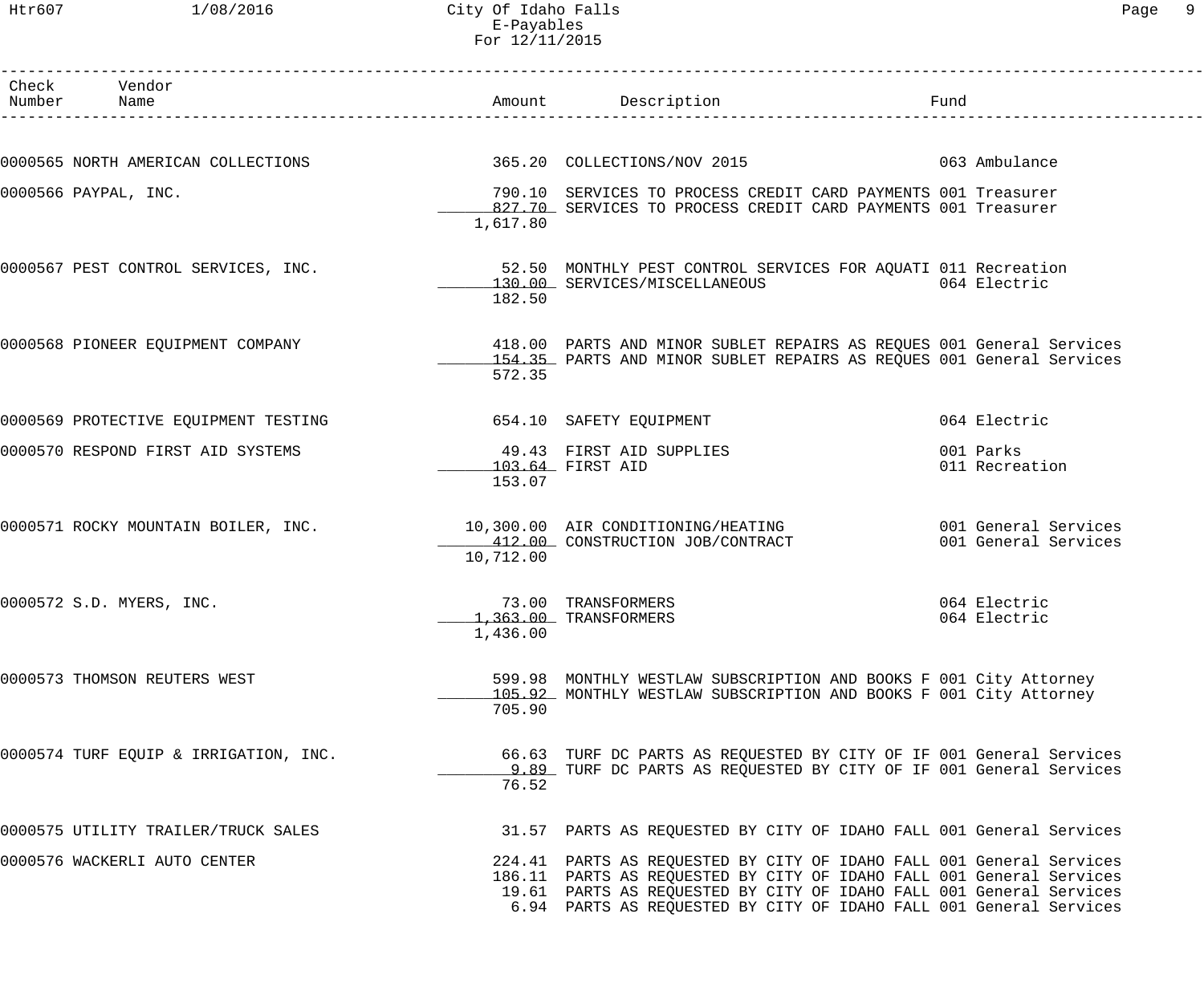| Check<br>Number | Vendor<br>Name                      |                            | Amount Description                                                                                                                                                                                                                                                                                                                                  | Fund |                        |
|-----------------|-------------------------------------|----------------------------|-----------------------------------------------------------------------------------------------------------------------------------------------------------------------------------------------------------------------------------------------------------------------------------------------------------------------------------------------------|------|------------------------|
|                 | 0000576 WACKERLI AUTO CENTER        | 648.76                     | 49.50 PARTS AS REQUESTED BY CITY OF IDAHO FALL 001 General Services<br>155.25 PARTS AS REQUESTED BY CITY OF IDAHO FALL 001 General Services<br>6.94 PARTS AS REQUESTED BY CITY OF IDAHO FALL 001 General Services                                                                                                                                   |      |                        |
|                 | 0000577 WEBSTAURANT STORE           | 2,216.84                   | 2,171.84 APPLIANCES<br>45.00 FREIGHT                                                                                                                                                                                                                                                                                                                |      | 001 Parks<br>001 Parks |
|                 | 0000578 WESTERN STATES RENTAL STORE | 440.84<br>154.20<br>720.27 | 82.39 PARTS AS REQUESTED BY CITY OF IDAHO FALL 001 General Services<br>PARTS AS REQUESTED BY CITY OF IDAHO FALL 001 General Services<br>27.04 PARTS AS REQUESTED BY CITY OF IDAHO FALL 001 General Services<br>PARTS AS REQUESTED BY CITY OF IDAHO FALL 001 General Services<br>15.80 PARTS AS REQUESTED BY CITY OF IDAHO FALL 001 General Services |      |                        |
|                 | 0000579 ZIP PRINT                   | 120.08                     | 29.99 PHOTOCOPIES AND POSTERS AS NEEDED BY AQU 011 Recreation<br>5.40 PHOTOCOPIES AND POSTERS AS NEEDED BY AQU 011 Recreation<br>84.69 PHOTOCOPIES AND POSTERS AS NEEDED BY AOU 011 Recreation                                                                                                                                                      |      |                        |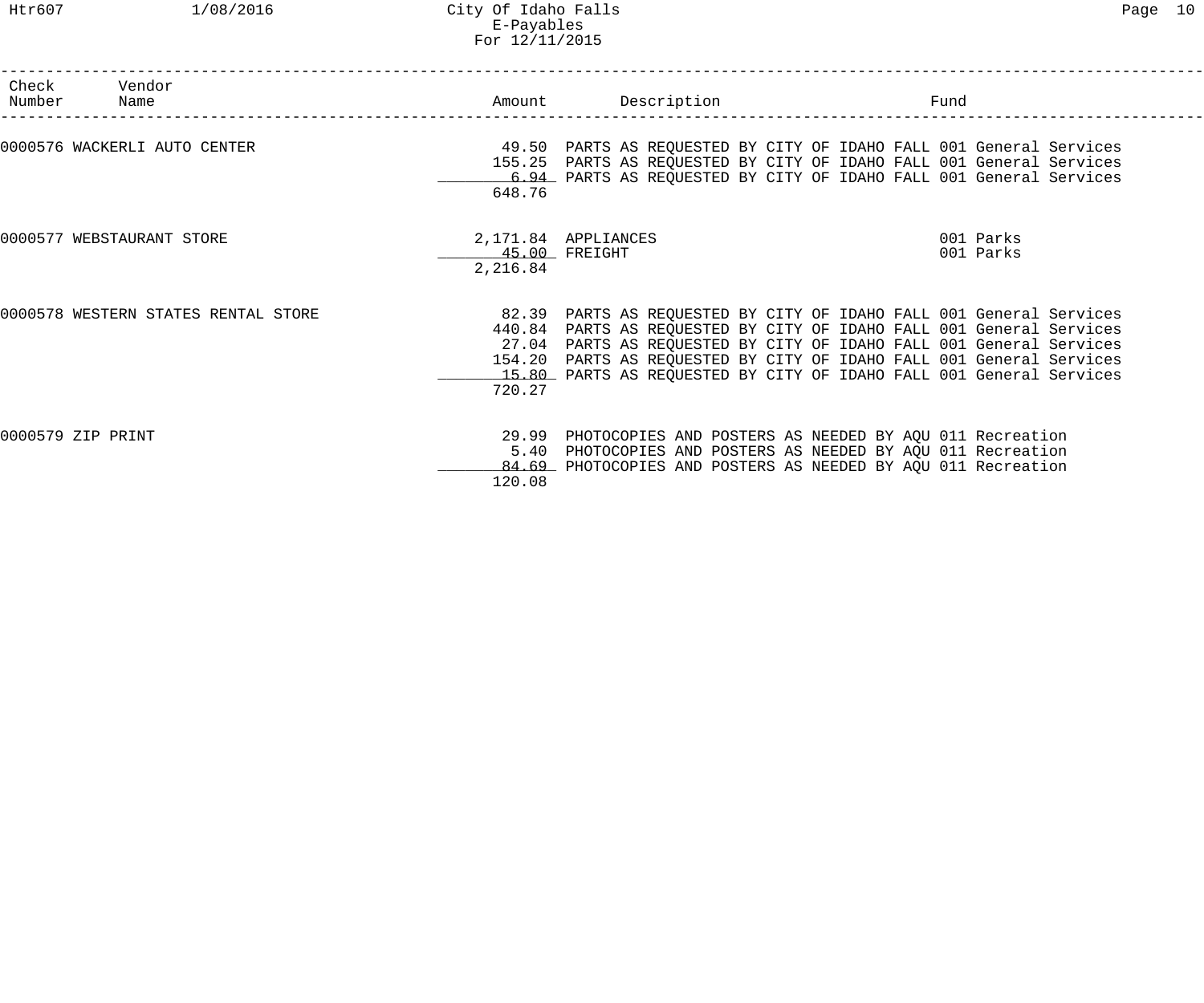| Check Vendor<br>Number Name                                                                                                       |          |                                                                                                                                                                                                                                                                                                                                                                                            |                                                                                              |
|-----------------------------------------------------------------------------------------------------------------------------------|----------|--------------------------------------------------------------------------------------------------------------------------------------------------------------------------------------------------------------------------------------------------------------------------------------------------------------------------------------------------------------------------------------------|----------------------------------------------------------------------------------------------|
|                                                                                                                                   |          |                                                                                                                                                                                                                                                                                                                                                                                            |                                                                                              |
| 0000581 ALL AMERICAN SPORTS 104.00 SPORTING GOODS 011 Recreation                                                                  |          |                                                                                                                                                                                                                                                                                                                                                                                            |                                                                                              |
| 0000582 BATTERIES PLUS                                                                                                            |          | 90.95 PARTS AS REQUESTED BY CITY OF IDAHO FALL 001 General Services                                                                                                                                                                                                                                                                                                                        |                                                                                              |
| 0000583 BEARING & INDUSTRIAL SALES INC                         7.29 SEAL-COUPLER                                                  |          |                                                                                                                                                                                                                                                                                                                                                                                            | 061 Sewer                                                                                    |
| 0000584 BONNEVILLE INDUSTRIAL SUPPLY 155.68 PLIERS & GLOVES 001 Fire<br>234.00 MISCELLANEOUS PURCHASES AS REQUIRED BY S 061 Sewer | 689.68   |                                                                                                                                                                                                                                                                                                                                                                                            |                                                                                              |
| 0000585 CAL RANCH STORES                                                                                                          | 577.02   | 79.97 MISCELLANEOUS SUPPLIES AS REQUESTED BY P 001 Parks<br>26.99- MISCELLANEOUS SUPPLIES AS REQUESTED BY P 001 Parks<br>237.93 SUPPLIES AS REQUESTED BY ZOO PERSONNEL 001 Parks                                                                                                                                                                                                           |                                                                                              |
| 0000586 CULLIGAN WATER CONDITIONING THE SOLUID MATER SOFTENER RENTAL FOR SAND CREEK GOL 018 Golf Courses                          | 202.00   | 182.00 RENTAL OF REVERSE OSMOSIS AND SOFTENER S 061 Sewer                                                                                                                                                                                                                                                                                                                                  |                                                                                              |
| 0000587 DAVEY TREE SURGERY COMPANY 29,811.40 CONSTRUCTION JOB/CONTRACT 064 Electric                                               |          |                                                                                                                                                                                                                                                                                                                                                                                            |                                                                                              |
| 0000588 DYNA SYSTEMS                                                                                                              | 1,408.81 | 329.99 HARDWARE MISCELLANEOUS (064 Electric<br>186.22 HARDWARE MISCELLANEOUS (064 Electric<br>122.57 HARDWARE MISCELLANEOUS (064 Electric<br>168.52 HARDWARE MISCELLANEOUS (064 Electric<br>168.52 HARDWARE MISCELLANEOUS<br>96.14 HARDWARE MISCELLANEOUS<br>321.47 HARDWARE MISCELLANEOUS<br>82.56 HARDWARE MISCELLANEOUS<br>78.30 HARDWARE MISCELLANEOUS<br>23.04 HARDWARE MISCELLANEOUS | 064 Electric<br>064 Electric<br>064 Electric<br>064 Electric<br>064 Electric<br>064 Electric |
| 0000589 DYNAMIC BRANDS                                                                                                            |          | 801.00 INVENTORY AS REQUESTED BY SAGE LAKES GOL 018 Golf Courses                                                                                                                                                                                                                                                                                                                           |                                                                                              |
| 0000590 EDGE CONSTRUCTION SUPPLY, INC.                                                                                            | 113.22   | 95.76 KRYLON BLUE UPSIDE DOWN P<br>17.46 BERNZ 14.0Z MAP GAS CYLIN                                                                                                                                                                                                                                                                                                                         | 061 Water<br>061 Water                                                                       |
| 0000591 ELECTRIC MOTOR SERVICE COMPANY 199.00 1/2HP RESILIENT MOUNT MOT 001 General Services                                      |          |                                                                                                                                                                                                                                                                                                                                                                                            |                                                                                              |
| 0000592 EVCO HOUSE OF HOSE - IDAHO                                                                                                |          | 1.08 PARTS AS REQUESTED BY CITY OF IDAHO FALL 001 General Services                                                                                                                                                                                                                                                                                                                         |                                                                                              |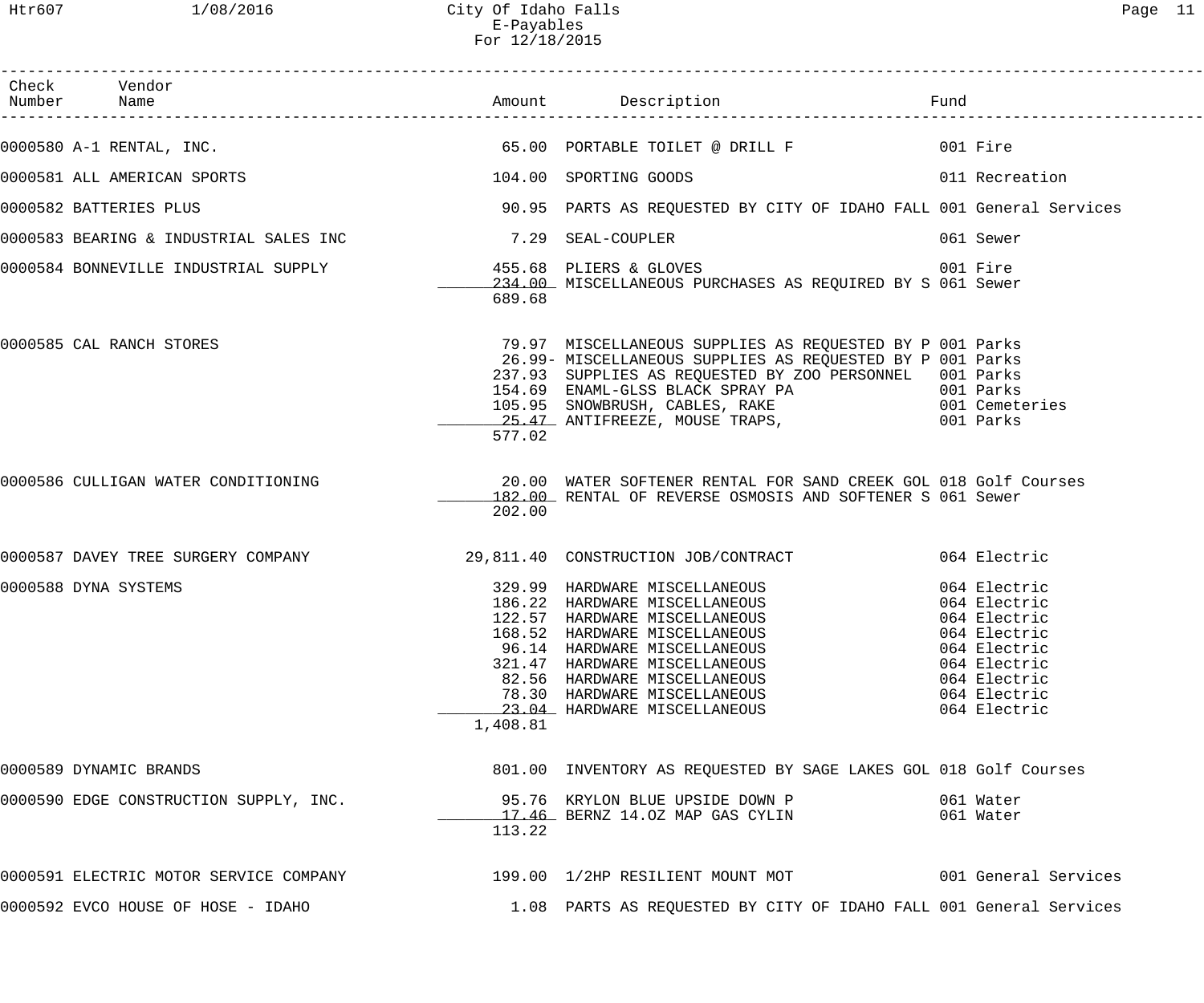Htr607 1/08/2016 City Of Idaho Falls Page 12 E-Payables For 12/18/2015

| Check Vendor<br>Number Name            |                            | Amount Description                                                                                                                                                                                                                                                                                                                                                                                                                                                                                                                                                                | Fund                                         |
|----------------------------------------|----------------------------|-----------------------------------------------------------------------------------------------------------------------------------------------------------------------------------------------------------------------------------------------------------------------------------------------------------------------------------------------------------------------------------------------------------------------------------------------------------------------------------------------------------------------------------------------------------------------------------|----------------------------------------------|
| 0000592 EVCO HOUSE OF HOSE - IDAHO     | 3.68                       | 2.60 PARTS AS REQUESTED BY CITY OF IDAHO FALL 001 General Services                                                                                                                                                                                                                                                                                                                                                                                                                                                                                                                |                                              |
|                                        | 596.18                     | 0000593 FIRST STREET WELDING, INC. THE SALE MANAGER 25.52 PARTS AND MINOR SUBLET REPAIRS AS REQUES 001 General Services<br>385.22 PARTS AND MINOR SUBLET REPAIRS AS REQUES 001 General Services<br>106.31 PARTS AND MINOR SUBLET REPAIRS AS REQUES 001 General Services<br>29.13 PARTS AND MINOR SUBLET REPAIRS AS REQUES 001 General Services                                                                                                                                                                                                                                    |                                              |
|                                        | 116.75                     | 0000594 JOHNSTONE SUPPLY, IDAHO FALLS DBA 1994 6.52 MISCELLANEOUS REPAIR PARTS REQUESTED BY 001 General Services<br>4.48 MISCELLANEOUS REPAIR PARTS REQUESTED BY 001 General Services<br>105.75 MISCELLANEOUS REPAIR PARTS REQUESTED BY 001 General Services                                                                                                                                                                                                                                                                                                                      |                                              |
| 0000595 L.N. CURTIS & SONS             | 62.00 FREIGHT<br>432.00    | 370.00 EQ REPAIR AND MAINT                                                                                                                                                                                                                                                                                                                                                                                                                                                                                                                                                        | 001 General Services<br>001 General Services |
| 0000596 METROQUIP, INC.                |                            | 11,188.00 SEWER DEPARTMENT                                                                                                                                                                                                                                                                                                                                                                                                                                                                                                                                                        | 061 Sewer                                    |
|                                        |                            | 0000597 MWI VETERINARY SUPPLY COMPANY 356.42 VETERINARY SUPPLIES FOR TAUTPHAUS PARK Z 001 Parks                                                                                                                                                                                                                                                                                                                                                                                                                                                                                   |                                              |
| 0000598 PARAMOUNT SUPPLY COMPANY, INC. | 62.89 PIPE PIECES<br>97.49 | 10.20 GRIPPER TEST PLUG<br>24.40 SS NIPPLE                                                                                                                                                                                                                                                                                                                                                                                                                                                                                                                                        | 061 Sewer<br>061 Sewer<br>061 Sewer          |
| 0000599 PEST CONTROL SERVICES, INC.    |                            | 48.00 INTERIOR RODENT CONTROL AT TAUTPHAUS PAR 011 Recreation                                                                                                                                                                                                                                                                                                                                                                                                                                                                                                                     |                                              |
| 0000600 PET FOOD DIRECT                | 57.09                      | PARKS & RECREATION MISC.                                                                                                                                                                                                                                                                                                                                                                                                                                                                                                                                                          | 001 Parks                                    |
| 0000601 QUALITY BOOKS, INC.            | 11,271.61                  | 30.88 PURCHASE OF MATERIALS FOR THE I.F. PUBLI 012 Library<br>15.07 PURCHASE OF MATERIALS FOR THE I.F. PUBLI 012 Library<br>8.00 PURCHASE OF MATERIALS FOR THE I.F. PUBLI 012 Library<br>111.02 PURCHASE OF MATERIALS FOR THE I.F. PUBLI 012 Library<br>59.04 PURCHASE OF MATERIALS FOR THE I.F. PUBLI 012 Library<br>683.98 PURCHASE OF MATERIALS FOR THE I.F. PUBLI 012 Library<br>2,109.68 PURCHASE OF MATERIALS FOR THE I.F. PUBLI 012 Library<br>8,182.02 PURCHASE OF MATERIALS FOR THE I.F. PUBLI 012 Library<br>71.92 PURCHASE OF MATERIALS FOR THE I.F. PUBLI 012 Library |                                              |
| 0000602 SHRED-IT USA LLC               |                            | 106.01 SHREDDING SERVICES FOR THE CITY OF IDAHO 001 Non Departmental                                                                                                                                                                                                                                                                                                                                                                                                                                                                                                              |                                              |
| 0000603 SOUTHWESTERN EQUIPMENT COMPANY |                            | 38.85 PARTS AS REQUESTED BY CITY OF IDAHO FALL 001 General Services                                                                                                                                                                                                                                                                                                                                                                                                                                                                                                               |                                              |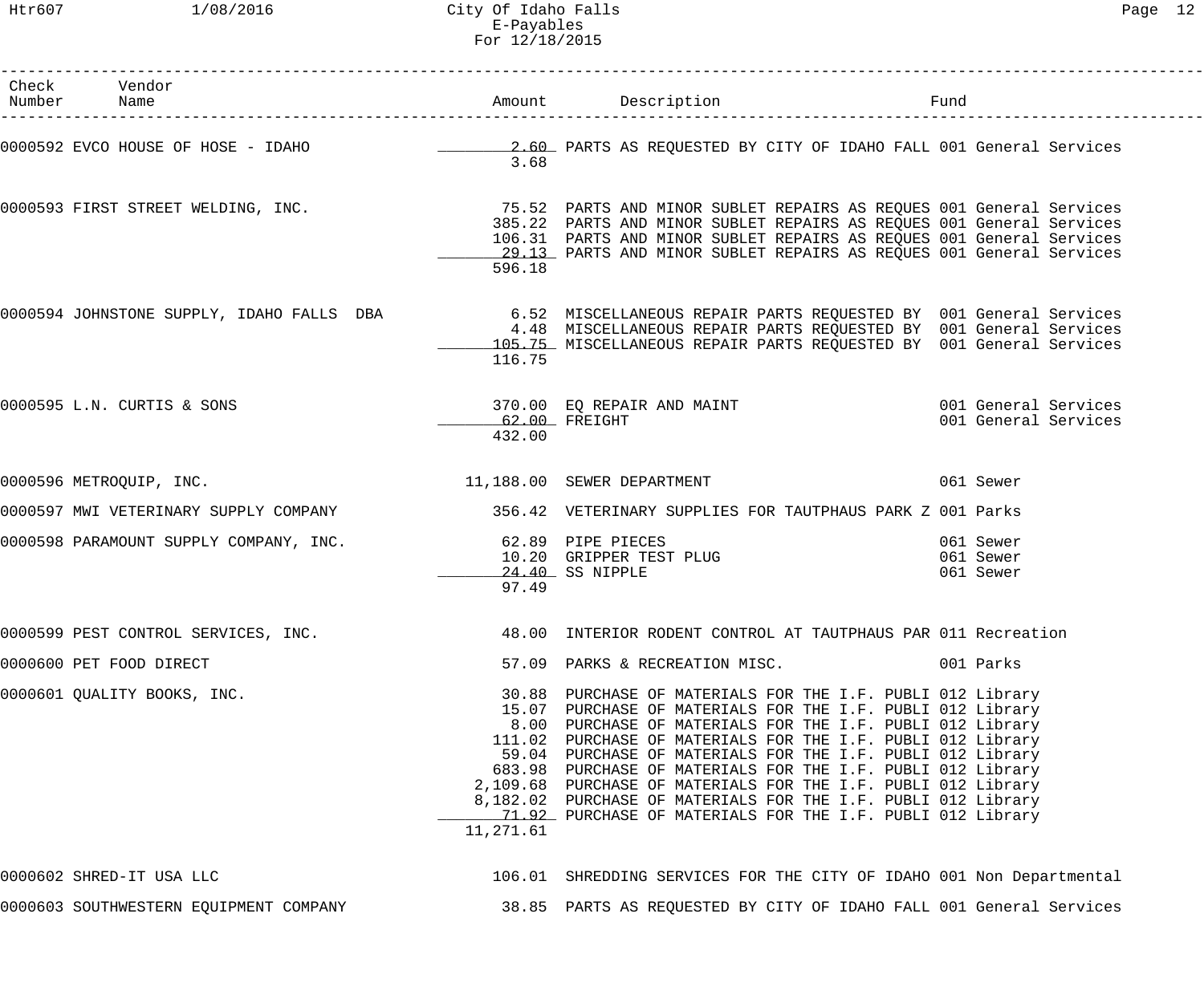| Number | Check Vendor<br>Name                   |                             | Amount Description                                                                                                                                    | Fund                                                                                               |
|--------|----------------------------------------|-----------------------------|-------------------------------------------------------------------------------------------------------------------------------------------------------|----------------------------------------------------------------------------------------------------|
|        |                                        | 49.88                       |                                                                                                                                                       |                                                                                                    |
|        | 0000604 STAPLES ADVANTAGE              | 2,687.35                    | 011.95   FURNITURE<br>17.16   OFFICE SUPPLIES,  GENERAL<br>1,011.95 FURNITURE<br>1,128.69 OFFICE SUPPLIES, GENERAL<br>364.61 OFFICE SUPPLIES, GENERAL | 001 Public Works Engineering<br>001 Police<br>001 Police<br>001 Police<br>001 Police<br>001 Police |
|        | 0000605 UTILITY MANAGEMENT SYSTEMS INC | $14.61$ FREIGHT<br>1,918.61 | 1,904.00 SEWER DEPARTMENT                                                                                                                             | 061 Sewer<br>061 Sewer                                                                             |
|        | 0000606 WESTERN STATES RENTAL STORE    |                             | 138.04 PARTS AS REQUESTED BY CITY OF IDAHO FALL 001 General Services                                                                                  |                                                                                                    |
|        | 0000607 2M COMPANY, INC.               |                             | 183.98 REPAIRS AND SUPPLIES AS REQUESTED BY PAR 001 Parks                                                                                             |                                                                                                    |
|        | 0000608 4IMPRINT, INC.                 | 4,526.90                    | 442.90 FREIGHT<br>55.00 MISCELLANEOUS PRODUCTS<br>4,029.00 PROMOTION ITEMS                                                                            | 012 Library<br>012 Library<br>012 Library                                                          |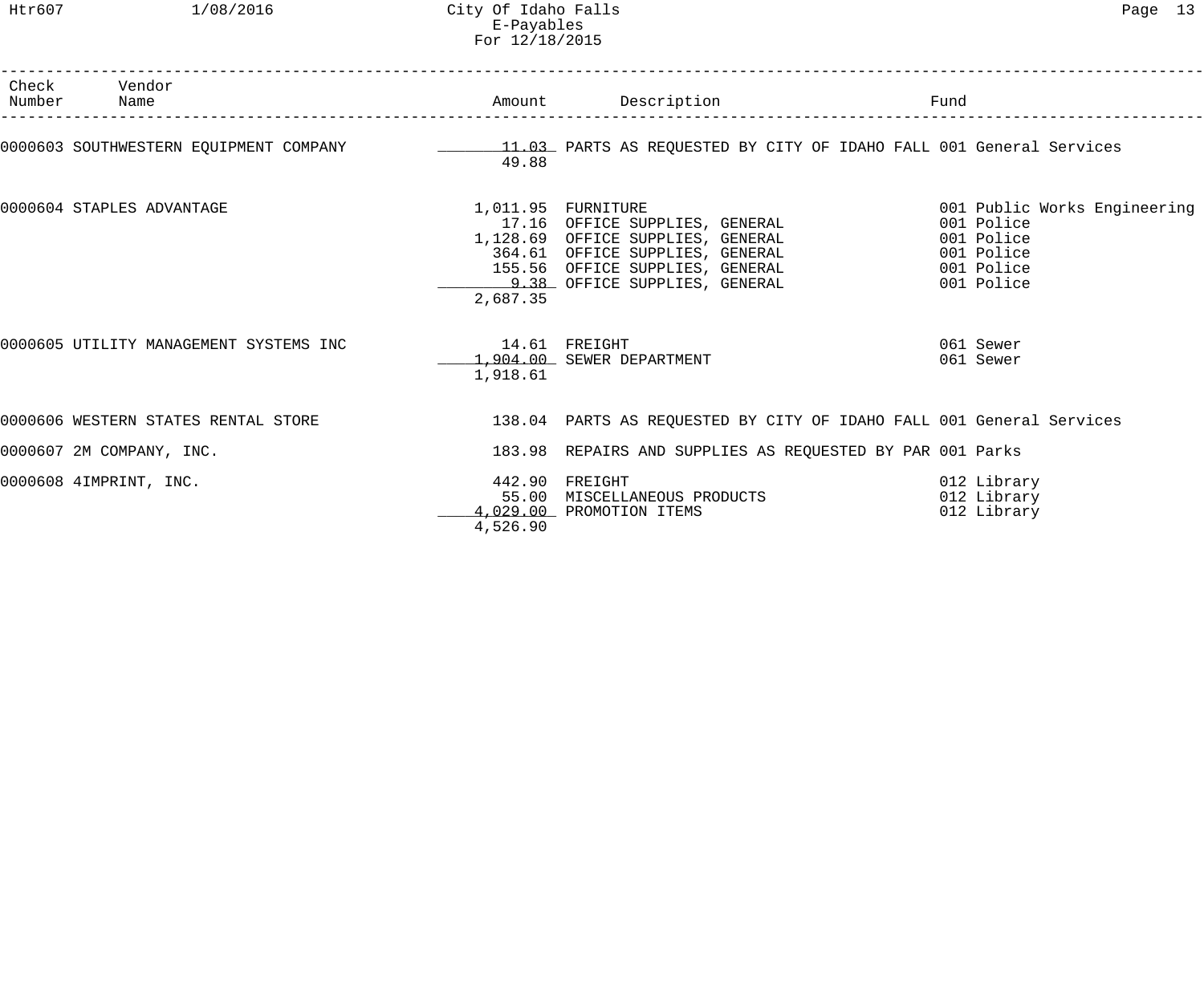Htr607 1/08/2016 City Of Idaho Falls Page 14 E-Payables For 12/24/2015

| Check Vendor<br>Number Name                             |          |                                                                                                                                                                                                                                                                                                                                                                                                        |                     |
|---------------------------------------------------------|----------|--------------------------------------------------------------------------------------------------------------------------------------------------------------------------------------------------------------------------------------------------------------------------------------------------------------------------------------------------------------------------------------------------------|---------------------|
| 0000609 ADVANCED TRAFFIC PRODUCTS, INC 3,260.00 TRAFFIC |          |                                                                                                                                                                                                                                                                                                                                                                                                        | 064                 |
| 0000610 AMERICAN DIVERSITY BUSINESS 2,898.00 PAPER      |          |                                                                                                                                                                                                                                                                                                                                                                                                        | 001 Data Processing |
| 0000611 BATTERIES PLUS                                  | 1,023.40 | 926.90 EQ REPAIR AND MAINT<br><u>-------- 96.50</u> EQ REPAIR AND MAINT                                                                                                                                                                                                                                                                                                                                | 001<br>001          |
|                                                         |          | 0000612 BEARING & INDUSTRIAL SALES INC 102.24 PARTS AS REQUESTED BY CITY OF IDAHO FALL 001 General Services                                                                                                                                                                                                                                                                                            |                     |
|                                                         | 9,528.42 |                                                                                                                                                                                                                                                                                                                                                                                                        |                     |
| 0000614 CAL RANCH STORES                                | 415.36   | 29.97 MISCELLANEOUS SUPPLIES AS REQUESTED BY P 001 Parks<br>11.10 MISCELLANEOUS SUPPLIES AS REQUESTED BY P 001 Parks<br>11.10 MISCELLANEOUS SUPPLIES AS REQUESTED BY P 001 Parks<br>14.67 SALT BRINE SUPPLIES<br>14.67 SALT BRINE SUPPLIES<br>13.98 HAT/CHILDS (2 EA)PINK AND<br>24.99 LADIES PANTS<br>24.99 LADY BIBS LILAC<br>64.99 LADY DENIM JEANS<br>44.99 LADY<br>2.50 2/0 X 100 COIL STRAIGHT C | 061 Water           |
| 0000615 CHEMSEARCH                                      |          | 2,180.50 CUSTODIAL SUPPLIES/EQUIP                                                                                                                                                                                                                                                                                                                                                                      | 060 Airport         |
| 0000616 CULLIGAN WATER CONDITIONING                     |          | 14.00 WATER SOFTENER RENTAL FOR CEMETERY DEPAR 001 Cemeteries                                                                                                                                                                                                                                                                                                                                          |                     |
| 0000617 EVCO HOUSE OF HOSE - IDAHO                      | 195.51   | 55.20 PARTS AS REQUESTED BY CITY OF IDAHO FALL 001 General Services<br>2.71 PARTS AS REQUESTED BY CITY OF IDAHO FALL 001 General Services<br>137.60 PARTS AS REQUESTED BY CITY OF IDAHO FALL 001 General Services                                                                                                                                                                                      |                     |
| 0000618 FALLS PLUMBING SUPPLY, INC.                     | 160.84   | 91.58 REPAIRS AND SUPPLIES AS REQUESTED BY PAR 001 Parks<br>69.26 REPAIRS AND SUPPLIES AS REQUESTED BY CEM 001 Cemeteries                                                                                                                                                                                                                                                                              |                     |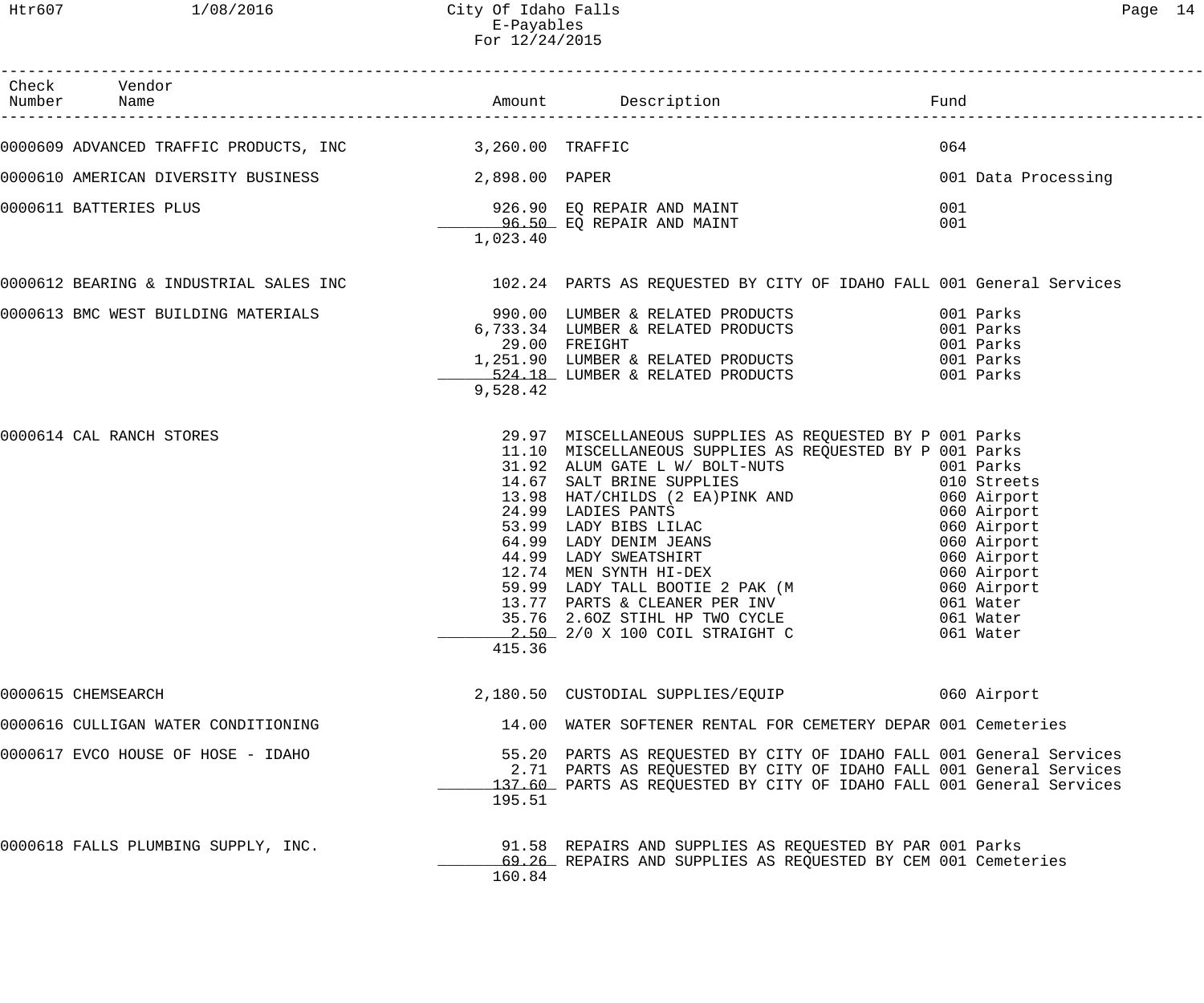| Check Vendor<br>Number Name                                               |           |                                                                                                                                                                                                                                                                                                                                                                                                   | Fund                                                                                                      |
|---------------------------------------------------------------------------|-----------|---------------------------------------------------------------------------------------------------------------------------------------------------------------------------------------------------------------------------------------------------------------------------------------------------------------------------------------------------------------------------------------------------|-----------------------------------------------------------------------------------------------------------|
|                                                                           | 229.64    | 0000619 FIRST STREET WELDING, INC. THE SALE MANAGER 181.47 PARTS AND MINOR SUBLET REPAIRS AS REQUES 001 General Services<br>48.17 PARTS AND MINOR SUBLET REPAIRS AS REQUES 001 General Services                                                                                                                                                                                                   |                                                                                                           |
| 0000620 HFP FUEL SYSTEMS                                                  |           | 139.96 EQ REPAIR AND MAINT                                                                                                                                                                                                                                                                                                                                                                        | 001                                                                                                       |
|                                                                           | 323.48    | 0000621 IDAHO TRANSPORTATION DEPT-BOIS 146 LICENSE PLATE RENEWALS, TRANSFERS AND NE 001 General Services<br>.10 LICENSE PLATE RENEWALS, TRANSFERS AND NE 001 General Services<br>.92 LICENSE PLATE RENEWALS, TRANSFERS AND NE 001 General Services<br>92.00 LICENSE PLATE RENEWALS, TRANSFERS AND NE 001 General Services<br>230.00 LICENSE PLATE RENEWALS, TRANSFERS AND NE 001 General Services |                                                                                                           |
|                                                                           | 70.94     | 19.12 TWIST LOCK & ELBOW                                                                                                                                                                                                                                                                                                                                                                          | 064 Electric                                                                                              |
| 0000623 JOHNSTONE SUPPLY, IDAHO FALLS DBA 13.95 THERMOSTAT                |           |                                                                                                                                                                                                                                                                                                                                                                                                   | 064 Electric                                                                                              |
| 0000624 MATERIALS TESTING & INSPECTION 3,055.66 PROFESSIONAL/PERSONAL SRV |           |                                                                                                                                                                                                                                                                                                                                                                                                   | 001 Parks                                                                                                 |
| 0000625 METROQUIP, INC.                                                   | 1,908.18  | 92.50 PARTS AS REQUESTED BY CITY OF IDAHO FALL 001 General Services<br>11.53 PARTS AS REQUESTED BY CITY OF IDAHO FALL 001 General Services<br>1,412.99 EQ REPAIR AND MAINT<br>391.16 EQ REPAIR AND MAINT                                                                                                                                                                                          | 001 General Services<br>001 General Services                                                              |
| 0000626 O'REILLY AUTO PARTS                                               |           | 13.62 PARTS AS REQUESTED BY CITY OF IDAHO FALL 001 General Services                                                                                                                                                                                                                                                                                                                               |                                                                                                           |
| 0000627 OVERDRIVE, INC.                                                   | 10,418.69 | 10,016.74 PURCHASE OF MATERIALS FOR THE I.F. PUBLI 012 Library<br>401.95 PURCHASE OF MATERIALS FOR THE I.F. PUBLI 012 Library                                                                                                                                                                                                                                                                     |                                                                                                           |
| 0000628 PARAMOUNT SUPPLY COMPANY, INC.                                    | 558.34    | 86.40 2" PVC 80 PIPE<br>95.65 HARDWARE MISCELLANEOUS<br>17.10 HARDWARE MISCELLANEOUS<br>178.00 HARDWARE MISCELLANEOUS<br>84.40 HARDWARE MISCELLANEOUS<br>80.29 HARDWARE MISCELLANEOUS<br>16.50 HARDWARE MISCELLANEOUS                                                                                                                                                                             | 061 Sewer<br>064 Electric<br>064 Electric<br>064 Electric<br>064 Electric<br>064 Electric<br>064 Electric |
| 0000629 PEST CONTROL SERVICES, INC.                                       |           | 95.00 PEST CONTROL SERVICE AS REQUESTED BY BLD 001 General Services                                                                                                                                                                                                                                                                                                                               |                                                                                                           |
| 0000630 POWER & TELEPHONE SUPPLY CO.                                      |           | 185.14 FIBER OPTIC MATERIAL                                                                                                                                                                                                                                                                                                                                                                       | 064                                                                                                       |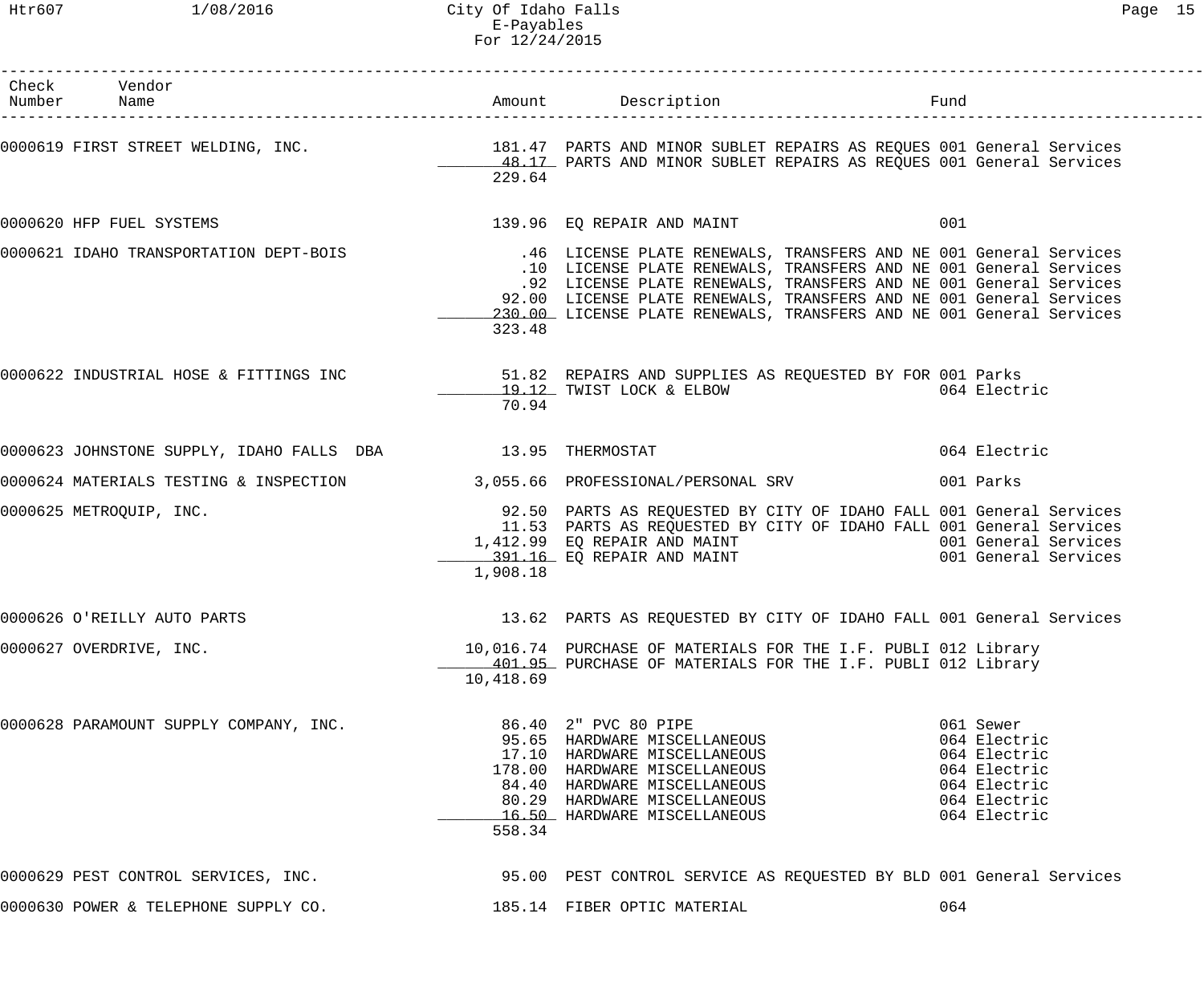Htr607 1/08/2016 City Of Idaho Falls Page 16 E-Payables For 12/24/2015

| Check Vendor<br>Number Name                                                               |        |                                                                                                                                                                                                            | Fund         |
|-------------------------------------------------------------------------------------------|--------|------------------------------------------------------------------------------------------------------------------------------------------------------------------------------------------------------------|--------------|
| 0000630 POWER & TELEPHONE SUPPLY CO. 25.00 FREIGHT                                        | 210.14 |                                                                                                                                                                                                            | 064 Electric |
| 0000631 PRAXAIR DISTRIBUTION, INC.                             106.10 WELDING RODS (10EA) |        |                                                                                                                                                                                                            | 060 Airport  |
| 0000632 PROTECTIVE EQUIPMENT TESTING                                                      |        | 375.25 SAFETY EQUIPMENT                                                                                                                                                                                    | 064 Electric |
| 0000633 RESPOND FIRST AID SYSTEMS                                                         | 754.67 | 299.25 RESTOCK FIRST AID SUPPLIE<br>88.26 SAFETY EQUIPMENT<br>69.29 SAFETY EQUIPMENT<br>130.74 SAFETY EQUIPMENT<br>167.13 SAFETY EQUIPMENT<br>167.13 SAFETY EQUIPMENT<br>167.13 SAFETY EQUIPMENT<br>167.13 |              |
| 0000634 SPRAGUE PEST SOLUTIONS                                                            |        | 165.00 PEST CONTROL SERVICES AS REQUESTED BY TH 001 Parks                                                                                                                                                  |              |
| 0000635 THOMSON REUTERS WEST                                                              | 705.90 | 105.92 MONTHLY WESTLAW SUBSCRIPTION AND BOOKS F 001 City Prosecuting Attorney<br>599.98 MONTHLY WESTLAW SUBSCRIPTION AND BOOKS F 001 City Prosecuting Attorney                                             |              |
| 0000636 WACKERLI AUTO CENTER                                                              | 138.11 | 109.97 PARTS AS REQUESTED BY CITY OF IDAHO FALL 001 General Services<br>28.14 PARTS AS REQUESTED BY CITY OF IDAHO FALL 001 General Services                                                                |              |
| 0000637 WESTERN STATES RENTAL STORE                                                       | 966.72 | 58.05 PARTS AS REQUESTED BY CITY OF IDAHO FALL 001 General Services<br>908.67 PARTS AS REQUESTED BY CITY OF IDAHO FALL 001 General Services                                                                |              |
| 0000638 2M COMPANY, INC.                                                                  |        | 110.55 REPAIRS AND SUPPLIES AS REQUESTED BY PAR 001 Parks                                                                                                                                                  |              |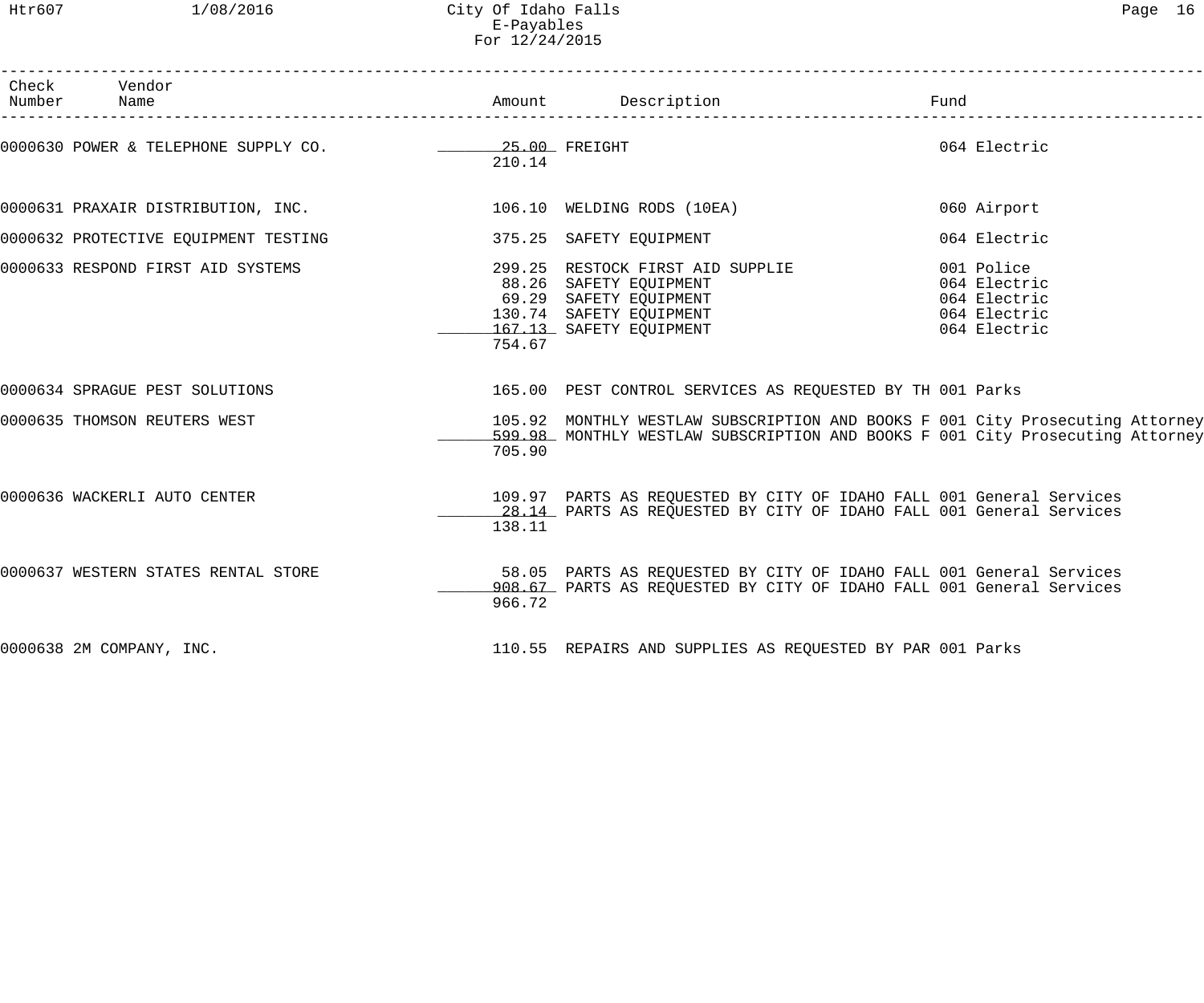# Htr607 1/08/2016 City Of Idaho Falls Page 17 E-Payables For 12/31/2015

| Check Vendor<br>Number Name            |        |                                                                                                                                                                                      |                                           |
|----------------------------------------|--------|--------------------------------------------------------------------------------------------------------------------------------------------------------------------------------------|-------------------------------------------|
|                                        | 438.77 | 65.00 RENTAL<br>109.65 HARDWARE MISCELLANEOUS<br>109.65 HARDWARE MISCELLANEOUS 1064 Electric<br>144.95 TOOLS, HAND POWER/NONPOWER 1064 Electric                                      | 064 Electric                              |
|                                        |        | 0000640 ADVANCED INDUSTRIAL SUPPLY 362.49 POLICE EQUIP & SUPPLIES 001 Police                                                                                                         |                                           |
| 0000641 ALL AMERICAN SPORTS            |        | 16.00 GYM TAPE                                                                                                                                                                       | 011 Recreation                            |
|                                        |        | 0000642 AUTO TRIM DESIGN / TRIM LINE 159.90 PARTS AND MINOR SUBLET REPAIRS AS REQUES 001 General Services                                                                            |                                           |
| 0000643 BATTERIES PLUS                 |        | 95.88 PARTS AS REQUESTED BY CITY OF IDAHO FALL 001 General Services                                                                                                                  |                                           |
|                                        | 113.74 | 0000644 BEARING & INDUSTRIAL SALES INC 102.24 PARTS AS REQUESTED BY CITY OF IDAHO FALL 001 General Services<br>11.50 PARTS AS REQUESTED BY CITY OF IDAHO FALL 001 General Services   |                                           |
|                                        | 140.81 | 54.50 TOOLS, HAND POWER/NONPOWER                                                                                                                                                     | 061 Water<br>064 Electric<br>064 Electric |
| 0000646 CAL RANCH STORES               |        | 68.97 SNOW SHOVELS/ DOWN TOWN 68.97 SNOW SHOVELS                                                                                                                                     |                                           |
| 0000647 CULLIGAN WATER CONDITIONING    | 96.00  | 17.00 WATER SOFTENER RENTAL AND SALT FOR THE Z 001 Parks<br>17.00 WATER SOFTENER RENTAL AND SALT FOR THE Z 001 Parks<br>62.00 WATER SOFTENER RENTAL AT THE RECREATION 011 Recreation |                                           |
| 0000648 DYNA SYSTEMS                   |        | 624.90 GARAGE SHOP SUPPLIES                                                                                                                                                          | 001 General Services                      |
| 0000649 DYNAMIC BRANDS                 |        | 496.00 INVENTORY AS REQUESTED BY PINECREST GOLF 018 Golf Courses                                                                                                                     |                                           |
| 0000650 ELECTRIC MOTOR SERVICE COMPANY | 508.00 | 129.00 PUMP REPAIRS AS REQUESTED BY THE SEWER D 061 Sewer<br>379.00 PUMP REPAIRS AS REQUESTED BY THE SEWER D 061 Sewer                                                               |                                           |
| 0000651 EVCO HOUSE OF HOSE - IDAHO     | 169.70 | 30.84 PARTS AS REQUESTED BY CITY OF IDAHO FALL 001 General Services<br>138.86 PARTS AS REQUESTED BY CITY OF IDAHO FALL 001 General Services                                          |                                           |
| 0000652 FALLS PLUMBING SUPPLY, INC.    |        | 14.59 MISCELLANEOUS PLUMBING SUPPLIES FOR BLDG 001 General Services                                                                                                                  |                                           |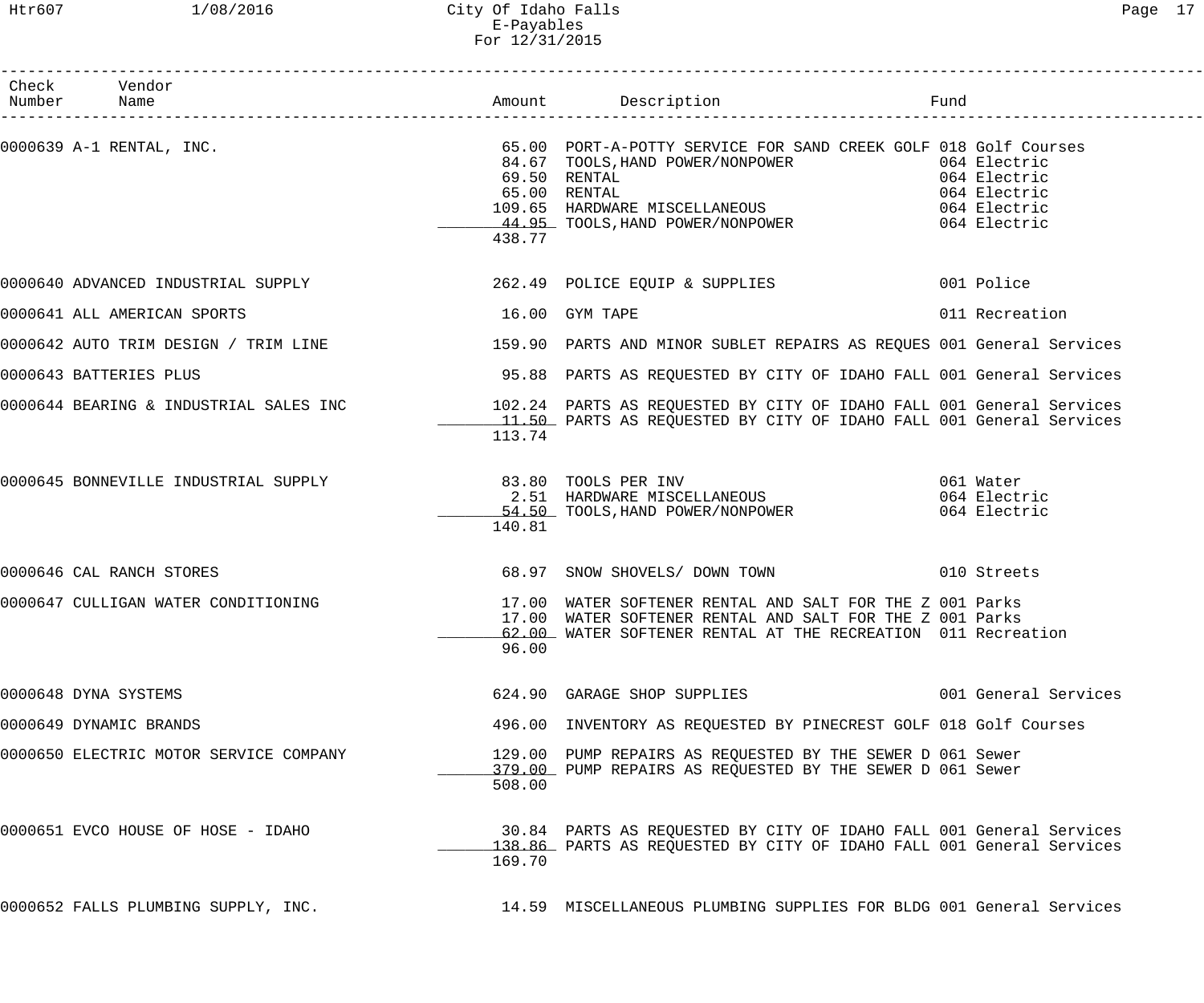Htr607 1/08/2016 City Of Idaho Falls Page 18 E-Payables For 12/31/2015

| Check Vendor<br>Number Name                                             |        |                                                                                                                                                                                                                                                                                                                                                                                                                                                                                                                                                                                                           |                        |
|-------------------------------------------------------------------------|--------|-----------------------------------------------------------------------------------------------------------------------------------------------------------------------------------------------------------------------------------------------------------------------------------------------------------------------------------------------------------------------------------------------------------------------------------------------------------------------------------------------------------------------------------------------------------------------------------------------------------|------------------------|
|                                                                         | 801.94 | 0000652 FALLS PLUMBING SUPPLY, INC.<br>11.46 MISCELLANEOUS PLUMBING 001 General Services<br>8.78 MISCELLANEOUS PLUMBING SUPPLIES FOR BLDG 001 General Services<br>27.65 MISCELLANEOUS PLUMBING SUPPLIES FOR BLDG 001 General Services<br>546.46 MISCELLANEOUS PLUMBING SUPPLIES FOR BLDG 001 General Services<br>70.35 MISCELLANEOUS PLUMBING SUPPLIES FOR BLDG 001 General Services<br>33.45 MISCELLANEOUS PLUMBING SUPPLIES FOR BLDG 001 General Services<br>71.71 MISCELLANEOUS PLUMBING SUPPLIES FOR BLDG 001 General Services<br>17.49 MISCELLANEOUS PLUMBING SUPPLIES FOR BLDG 001 General Services |                        |
| 0000653 FIRST STREET WELDING, INC.                                      | 844.98 | 82.00 EQ REPAIR AND MAINT<br>15.26 PARTS AND MINOR SUBLET REPAIRS AS REQUES 001 General Services<br>467.22 MOTOR KIT, HYD PUMP LABOR<br>280.50 HANDHELD CONTROL SMARTOUC 601 Cemeteries                                                                                                                                                                                                                                                                                                                                                                                                                   | 001                    |
|                                                                         |        | 0000654 HUMAN SOLUTION, THE 3000 CONTROL 1,750.00 DESK-ADJUSTABLE SIT/STND 3001 Police                                                                                                                                                                                                                                                                                                                                                                                                                                                                                                                    |                        |
|                                                                         | 362.23 | 0000655 INDUSTRIAL HOSE & FITTINGS INC 3.88 PARTS AS REQUESTED BY CITY OF IDAHO FALL 001 General Services<br>169.91 HARDWARE MISCELLANEOUS 064 Electric<br>84.08 HARDWARE MISCELLANEOUS 064 Electric<br>36.16 HARDWARE MISCELLANEOUS 064 Electric<br>50.92 HARDWARE MISCELLANEOUS 064 Electric<br>19.88 HARDWARE MISCELLANEOUS 064 Electric<br>2.60=                                                                                                                                                                                                                                                      |                        |
| 0000656 INT'L CODE COUNCIL, INC.                                        |        | 168.00 TRAINING-PERSONNEL 1001 Planning & Building                                                                                                                                                                                                                                                                                                                                                                                                                                                                                                                                                        |                        |
| 0000657 METROQUIP, INC.                                                 | 22.58  | 14.04 PARTS AS REQUESTED BY CITY OF IDAHO FALL 001 General Services<br>8.54 PARTS AS REQUESTED BY CITY OF IDAHO FALL 001 General Services                                                                                                                                                                                                                                                                                                                                                                                                                                                                 |                        |
| 0000658 MWI VETERINARY SUPPLY COMPANY 1,473.03 PARKS & RECREATION MISC. |        |                                                                                                                                                                                                                                                                                                                                                                                                                                                                                                                                                                                                           | 001 Parks              |
| 0000659 PEST CONTROL SERVICES, INC.                                     |        | 70.00 MONTHLY PEST CONTROL SERVICES FOR AQUATI 011 Recreation                                                                                                                                                                                                                                                                                                                                                                                                                                                                                                                                             |                        |
| 0000660 PET INCUBATOR, THE                                              | 624.49 | 35.49 FREIGHT<br>589.00 PARKS & RECREATION MISC.                                                                                                                                                                                                                                                                                                                                                                                                                                                                                                                                                          | 001 Parks<br>001 Parks |
| 0000661 POLICE TECHNICAL                                                |        | 790.00 TRAINING-PERSONNEL                                                                                                                                                                                                                                                                                                                                                                                                                                                                                                                                                                                 | 001 Police             |
| 0000662 TENNANT SALES AND SERVICE CO.                                   |        | 579.00 EQ REPAIR AND MAINT                                                                                                                                                                                                                                                                                                                                                                                                                                                                                                                                                                                | 001 General Services   |
| 0000663 TURF EQUIP & IRRIGATION, INC.                                   |        | 101.38 EQ REPAIR AND MAINT                                                                                                                                                                                                                                                                                                                                                                                                                                                                                                                                                                                | 001                    |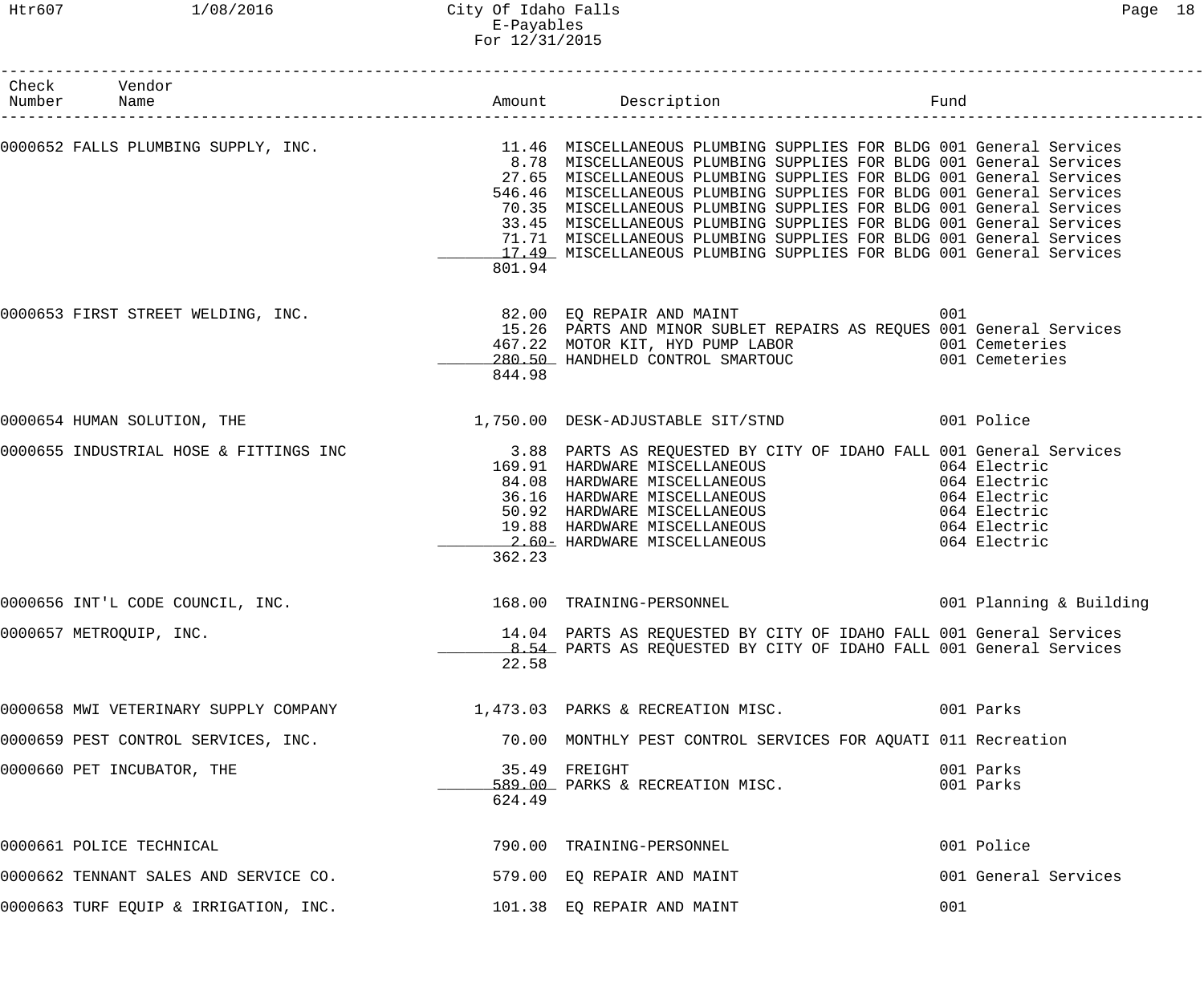Htr607 1/08/2016 City Of Idaho Falls Page 19 E-Payables For 12/31/2015

| Check Vendor<br>Number Name          |        |                                                                                                                                                                                                                                                                                                                                                                   |                                           |  |
|--------------------------------------|--------|-------------------------------------------------------------------------------------------------------------------------------------------------------------------------------------------------------------------------------------------------------------------------------------------------------------------------------------------------------------------|-------------------------------------------|--|
|                                      |        |                                                                                                                                                                                                                                                                                                                                                                   |                                           |  |
| 0000664 UTILITY TRAILER/TRUCK SALES  |        | 16.38 PARTS AS REQUESTED BY CITY OF IDAHO FALL 001 General Services                                                                                                                                                                                                                                                                                               |                                           |  |
| 0000665 WACKERLI AUTO CENTER         | 463.82 | 161.25 PARTS AS REQUESTED BY CITY OF IDAHO FALL 001 General Services<br>84.79 PARTS AS REQUESTED BY CITY OF IDAHO FALL 001 General Services<br>98.88 PARTS AS REQUESTED BY CITY OF IDAHO FALL 001 General Services<br>11.80 PARTS AS REQUESTED BY CITY OF IDAHO FALL 001 General Services<br>107.10 PARTS AS REQUESTED BY CITY OF IDAHO FALL 001 General Services |                                           |  |
| 0000666 WESTERN STATES RENTAL STORE  |        | 44.26 PARTS AS REQUESTED BY CITY OF IDAHO FALL 001 General Services                                                                                                                                                                                                                                                                                               |                                           |  |
| 0000667 WOVO IDENTITY SOLUTIONS, LLC | 188.50 | 148.00 AIRPORT MAINTENANCE<br>8.50 FREIGHT<br>32.00 AIRPORT MAINTENANCE                                                                                                                                                                                                                                                                                           | 060 Airport<br>060 Airport<br>060 Airport |  |
| 0000668 YOST, INC.                   |        | 5,992.00 MAINTENANCE CONTRACT-EO 001 Police                                                                                                                                                                                                                                                                                                                       |                                           |  |
| 0000669 ZIP PRINT                    |        | 10.50 PHOTOCOPIES AND POSTERS AS NEEDED BY AQU 011 Recreation                                                                                                                                                                                                                                                                                                     |                                           |  |